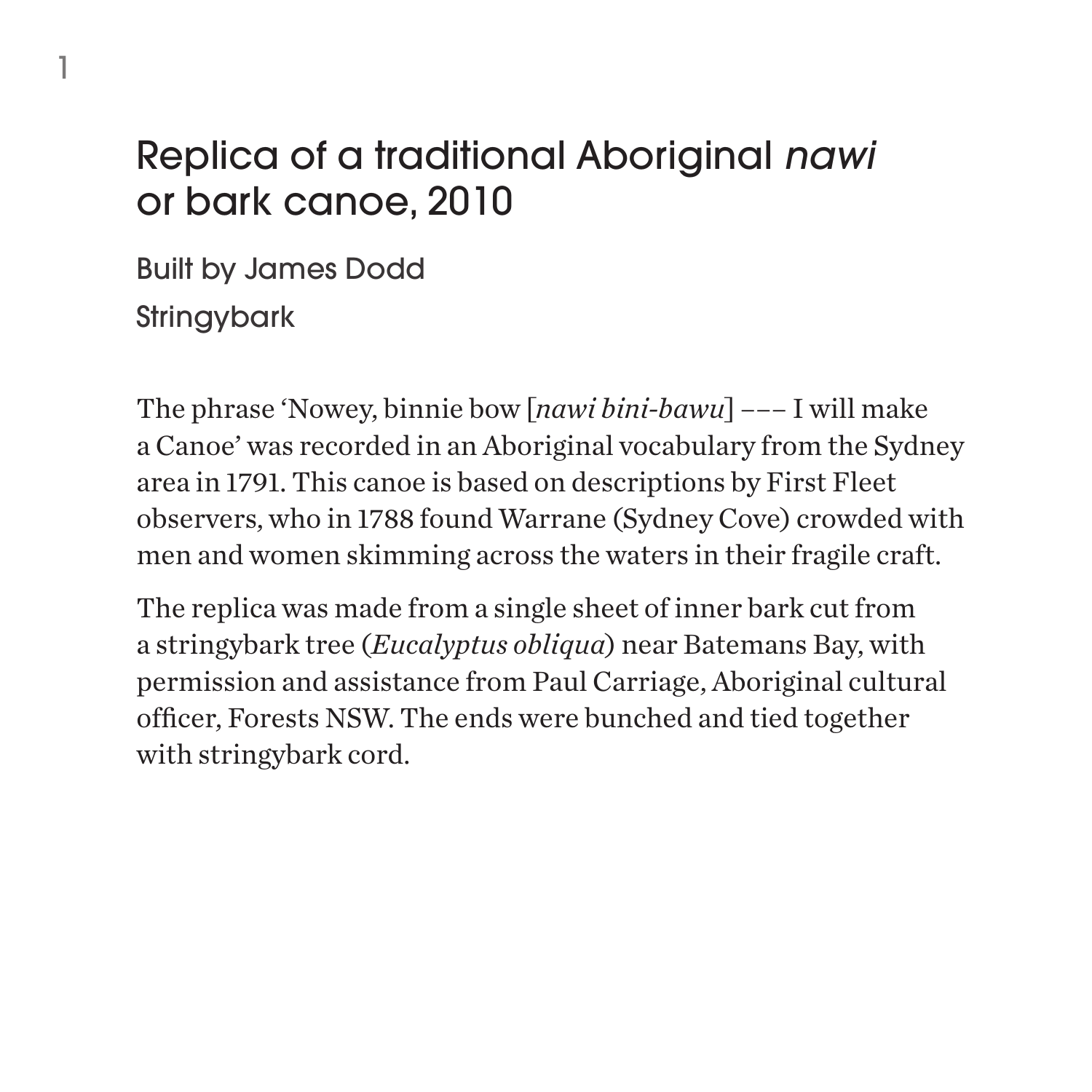## Bennelong Point from Dawes Point, c. 1804

Attributed to John Eyre (b. 1771)

Watercolour on card

V1/1810/1

#### 'They [Natives] often Come on board our ship, which they call an Island …'

David Blackburn to his sister Margaret Blackburn, 17 March 1791 MLMSS 6937/1/1

This watercolour view looking across the water from Dawes Point (Tarra) to Bennelong Point (Tubowgulle) is an early work attributed to artist John Eyre, a convicted housebreaker, who advertised in the *Sydney Gazette* for a box of watercolours one month after he received his pardon on 4 June 1804.

By 1804 some Aboriginal men and women had made the transition from their *nawi* or bark canoes to English sailing ships, but both kinds of watercraft coexisted in Sydney Cove for many years, as this painting shows.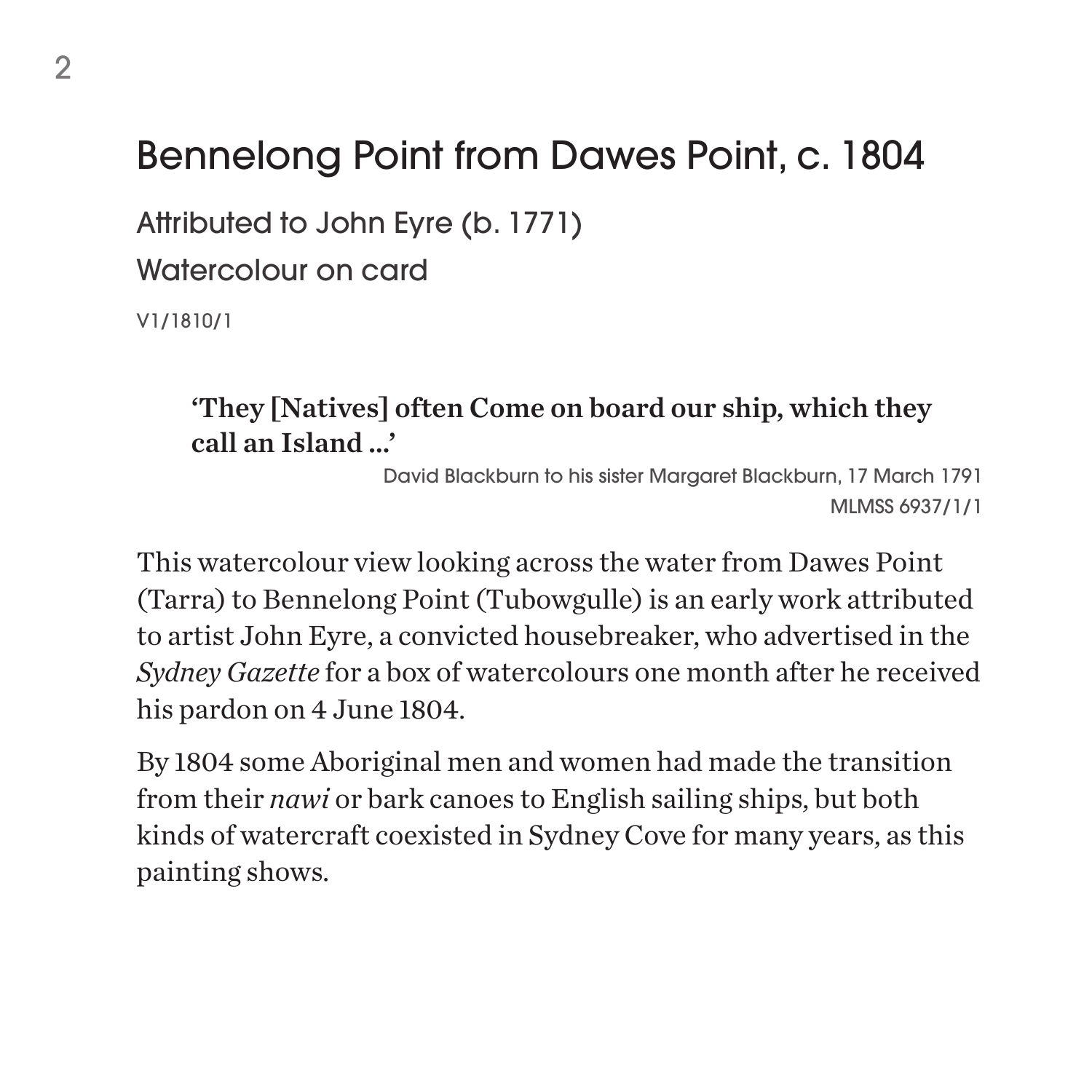# Journal of PG King, April 1790

#### Philip Gidley King (1758–1808)

#### (reproduction)

Acquired from Francis Edwards, 1898 C115, p. 400

The title of this exhibition is drawn from the language spoken by the Indigenous coastal clans of the Sydney area, who called themselves Eora, meaning 'people'. *Mari nawi* is a phonetic transcription of words recorded in Sydney in April 1790 by naval lieutenant Philip Gidley King.

Conscious of the relationship between their canoes and the First Fleet ships, the Eora named the largest vessel, the 20-gun HMS *Sirius* (540 tons), Murray Nowey (*mari nawi*) or 'large canoe', and the smallest, the eight-gun brig HMS *Supply* (168 tons), Narrong Nowey (*narang nawi*) or 'small canoe'.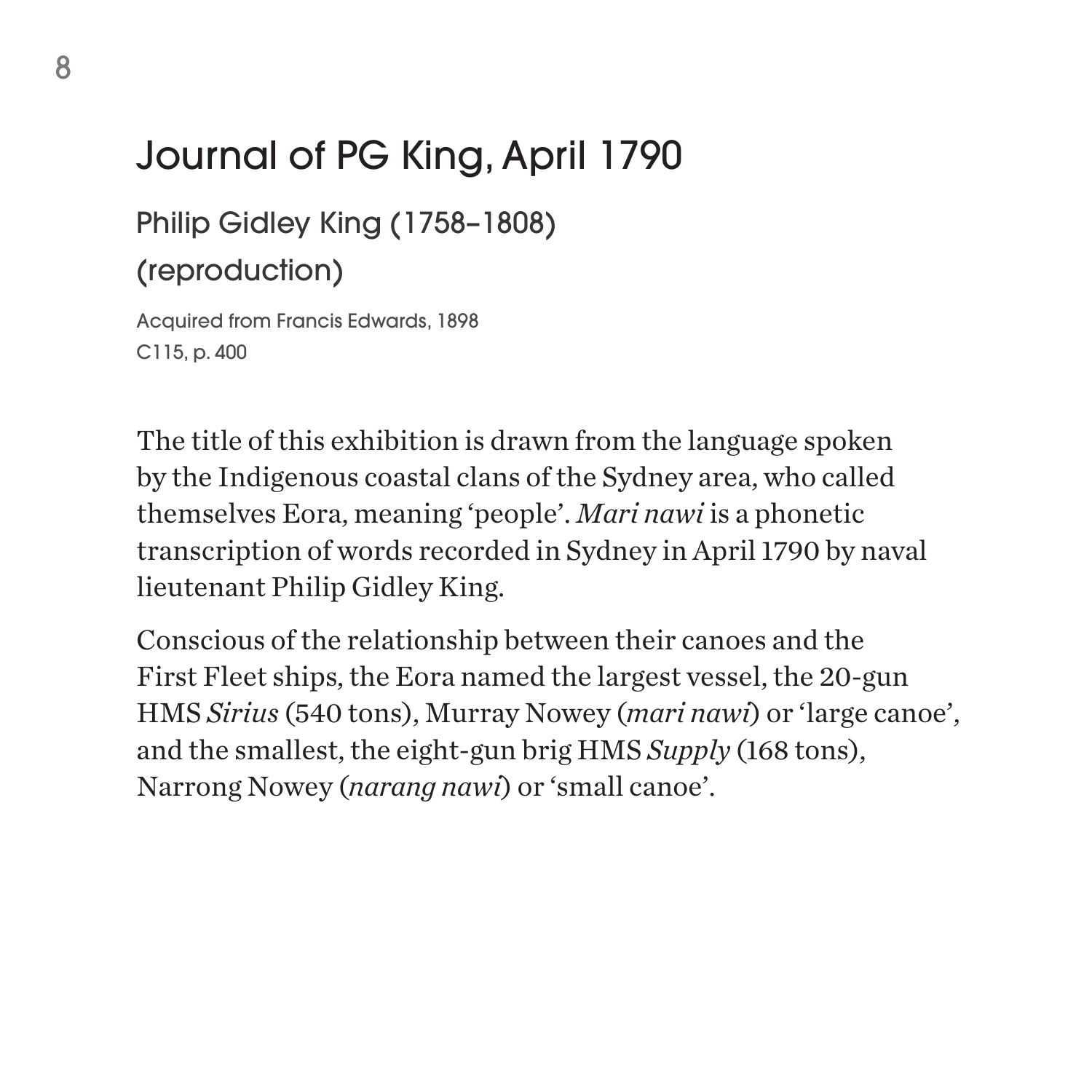#### 4 REAR

## Aboriginal man and woman in canoe, 1802

Nicolas-Martin Petit (1777–1804)

Pencil, charcoal and ink (reproduction)

Muséum d'Histoire Naturelle, Le Havre, France 2002.51

Aboriginal bark canoes (*nawi*) were 3 m to 4 m long and about 1 m wide, shallow and made from a single sheet of bark, cut while green and bent into shape over a fire. The ends were bunched and tied with cord or vines and the sides were held apart with wooden spacers. Bark for canoes was usually taken from the stringybark (*Eucalyptus obliqua*) or from the *goomun* or 'fir tree' (*Casuarina* species).

Petit's drawing of an Aboriginal couple shows the small fire that burned in the middle of the canoe and the paddles (*narewang*) used to propel them.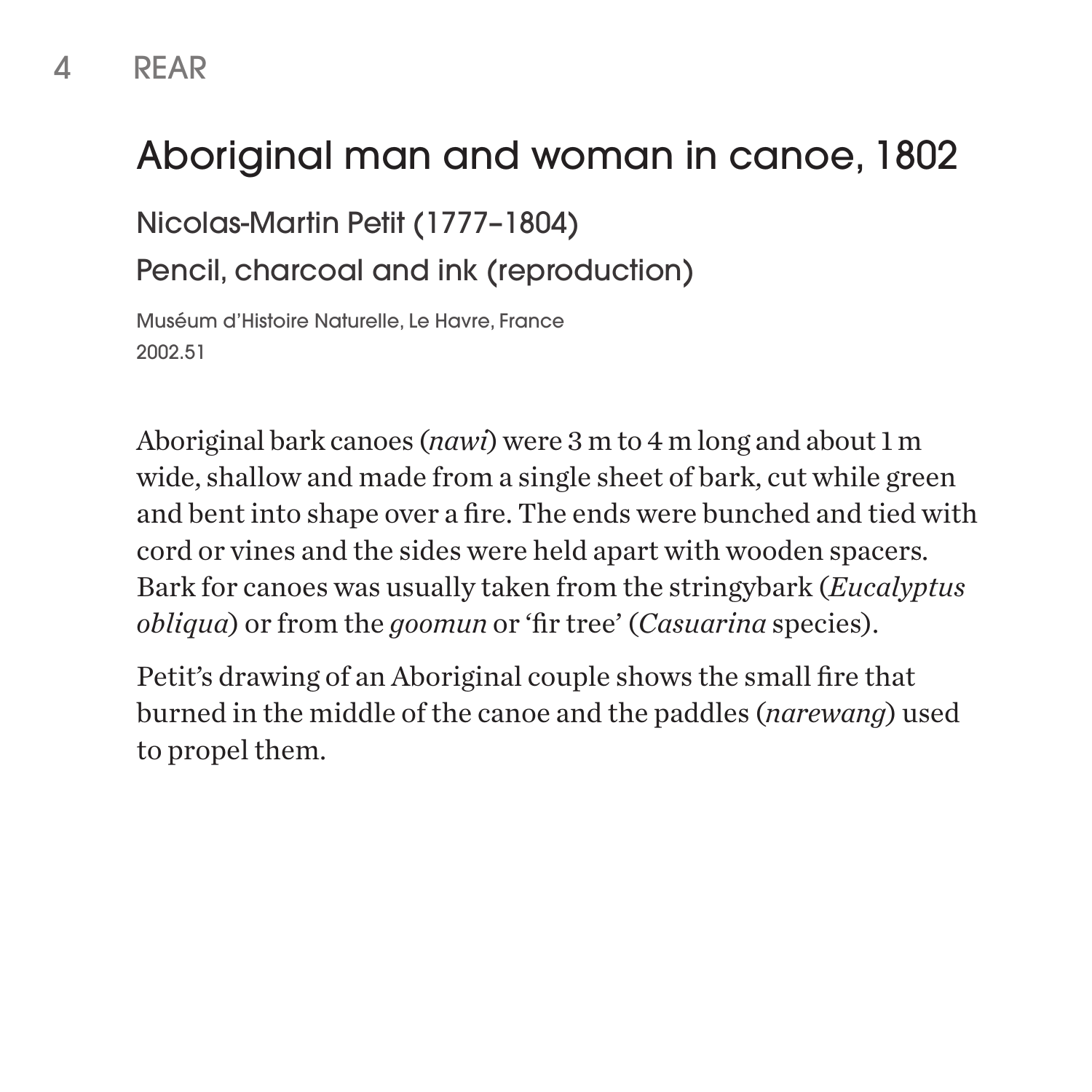### First description of canoes at Botany Bay, 1789

Author unknown

*An authentic and interesting narrative of the late expedition to Botany Bay: as performed by Commodore Phillips [sic] and the fleet of seven transport ships* ... London: Printed by W Bailey, H Lemoine and J Parsons, 1789

DL 78/68, p. 28

The first printed reference to bark canoes at Botany Bay after the arrival of the First Fleet in January 1788, an anonymous and unauthorised work attributed to 'An officer', appeared in London in April 1789. The author scorned the 'despicable' bark canoes of the Sydney area, but praised the skill and boldness of the paddlers, noting that Aboriginal people took their canoes to sea and valued them highly.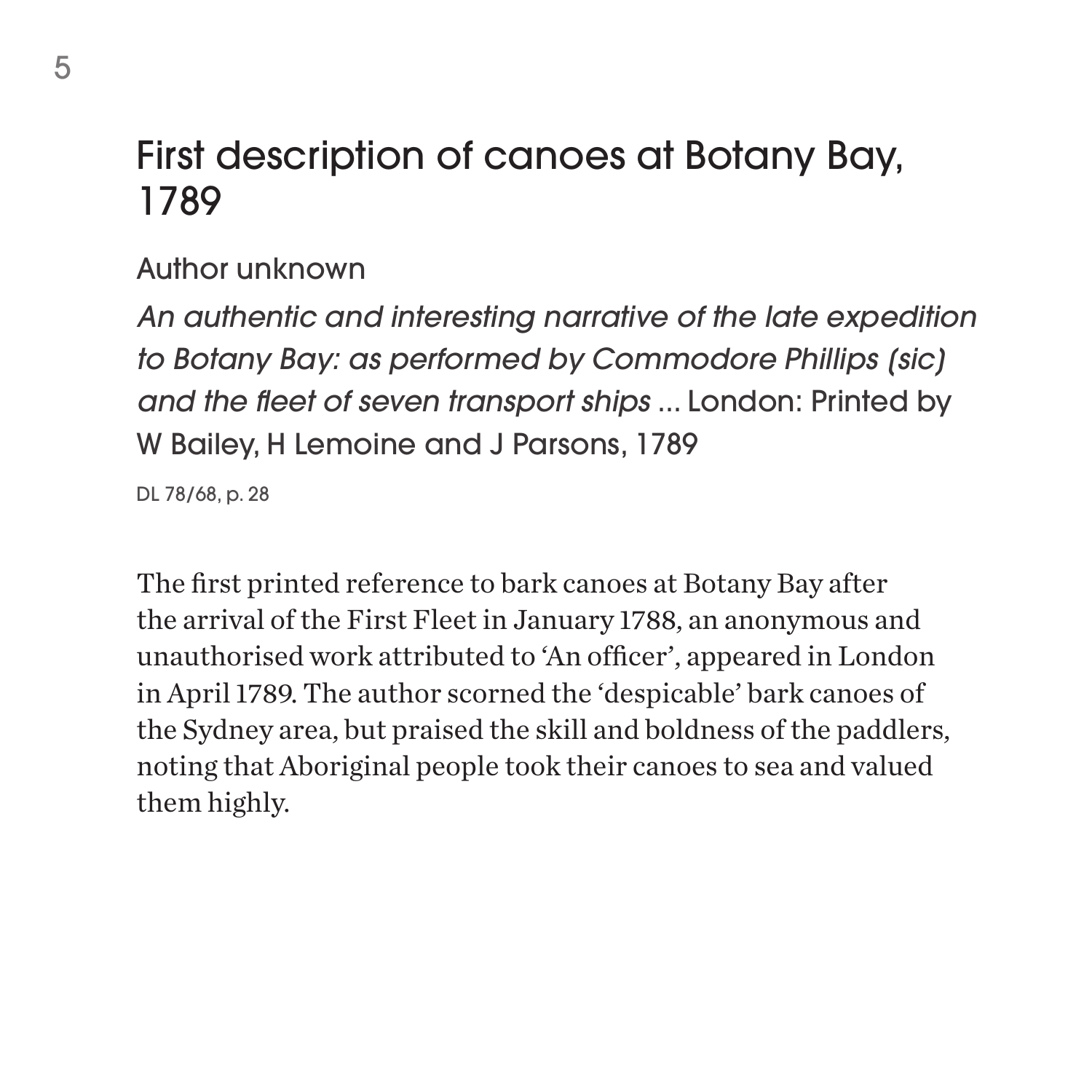## HMS *Sirius*, armed storeship and flagship of First Fleet, 1937–38

Geoffrey Ingleton (1908–1998)

Ship model of timber and brass 1:24 scale

Made for the sesquicentenary of the arrival of the First Fleet, Sydney Kindly lent by the Powerhouse Museum, Sydney. Gift of the Australian Sesqui-Centenary Committee, 1938.

H4052

HMS *Sirius*, flagship of the First Fleet, was built on the Thames as the *Berwick* in 1780. The Royal Navy rebuilt the 511-ton capacity vessel in 1786 following a fire and renamed it *Sirius* after the brightest star in the sky.

When first taken on board the *Sirius*, Bennelong 'looked with attention at every part of the Ship & expressed much astonishment particularly at the Cables,' wrote William Bradley.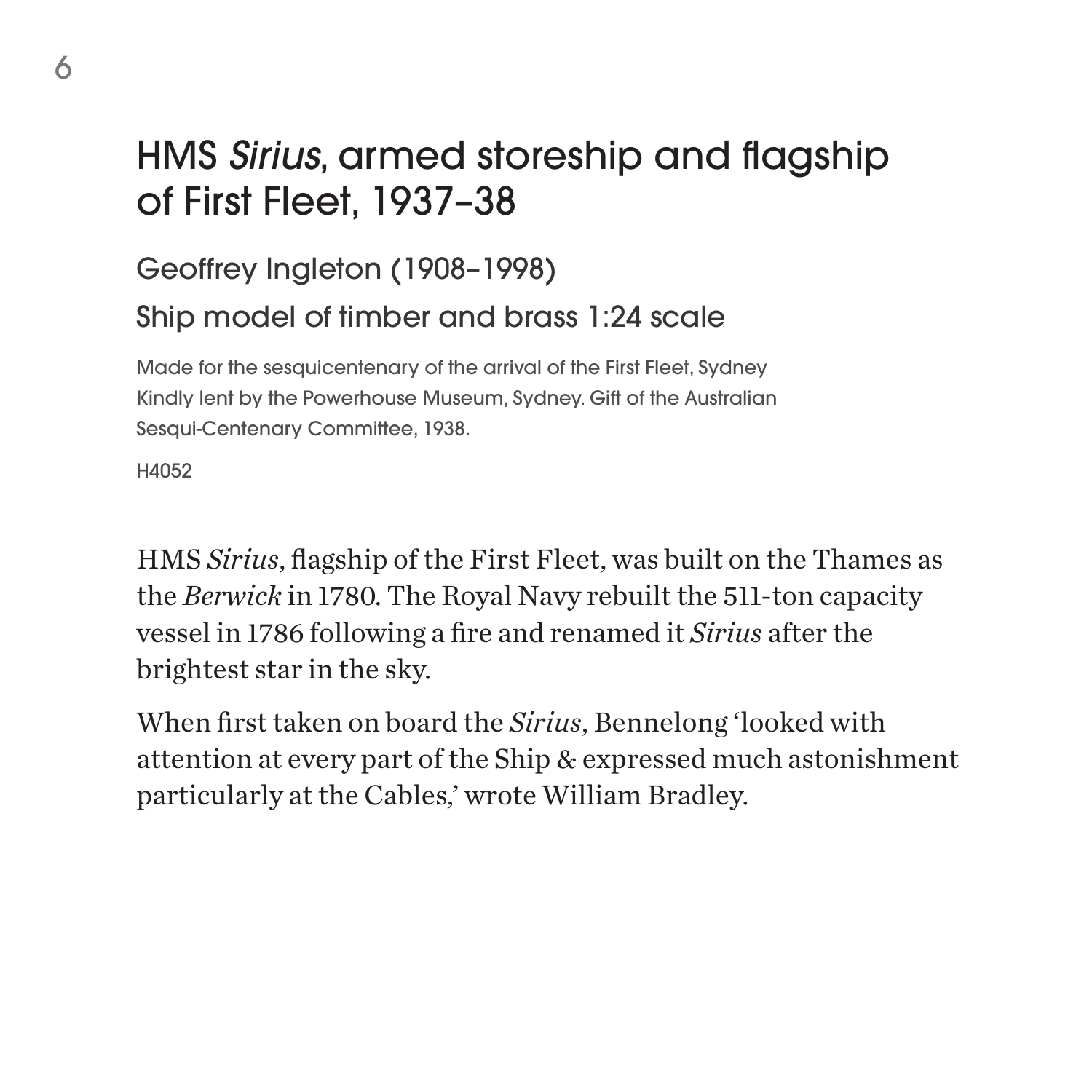# HMS *Supply*, armed brig, 1937–38

#### Geoffrey Ingleton (1908–1998)

Ship model of timber and brass, 1:24 scale

Made for the sesquicentenary of the arrival of the First Fleet, Sydney Kindly lent by the Powerhouse Museum, Sydney. Gift of the Australian Sesqui-Centenary Committee, 1938.

H4053

HMS *Supply*, a storeship of 170-ton capacity, was built in North America about 1759 as an armed tender and commissioned by the Admiralty in 1786.

In February 1790, Arabanoo, the first Aboriginal man captured on the orders of Governor Arthur Phillip, jumped overboard in terror when taken on board the *Supply*, which was leaving for Norfolk Island. He cheered up when Phillip called him into a boat to go ashore.

The smallest and fastest of the First Fleet convoy, *Supply* made 10 round trips to Norfolk Island. Both Bundle and Bennelong sailed in the *Supply* on this route.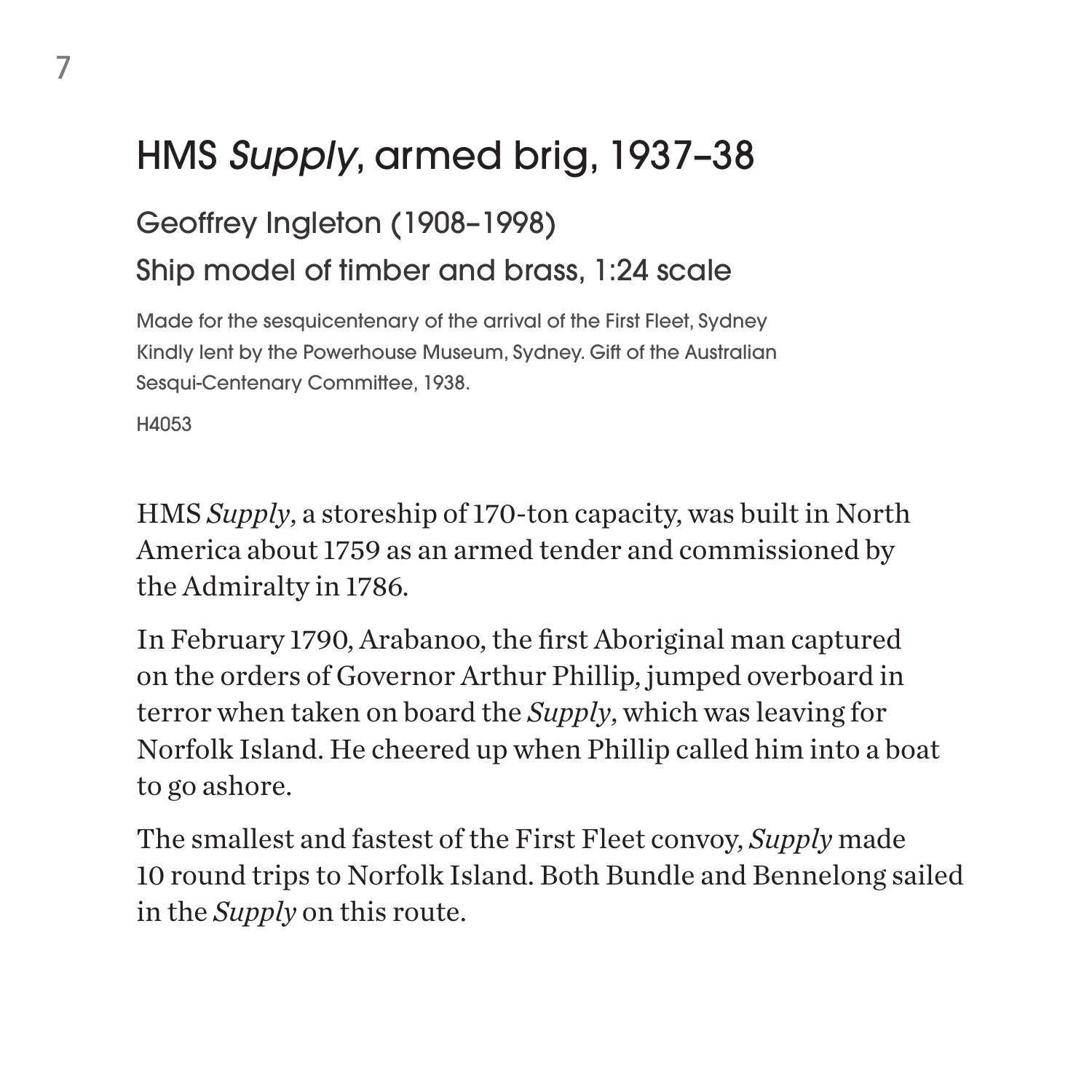# *Balloderree* [Ballooderry]

'Port Jackson Painter' (fl. 1788–1792) Ink and watercolour (reproduction)

Natural History Museum, London Watling Drawing — no. 58

Ballooderry (Leatherjacket Fish), a Burramattagal, from the Parramatta clan, built a new *nawi* to barter fish with officers at Parramatta, but when convicts scuttled his canoe, he speared a man at the Parramatta River.

Ballooderry became gravely ill and died from unknown causes in December 1791. He was buried in Governor Phillip's garden (Circular Quay precinct) in a cross-cultural funeral organised by Bennelong. Ballooderry's body was wrapped in his English jacket and blanket and buried in his bark canoe with his spear, throwing stick, fishing spear and initiation waistband. Marines beat a drum tattoo while European spectators helped to fill in the grave.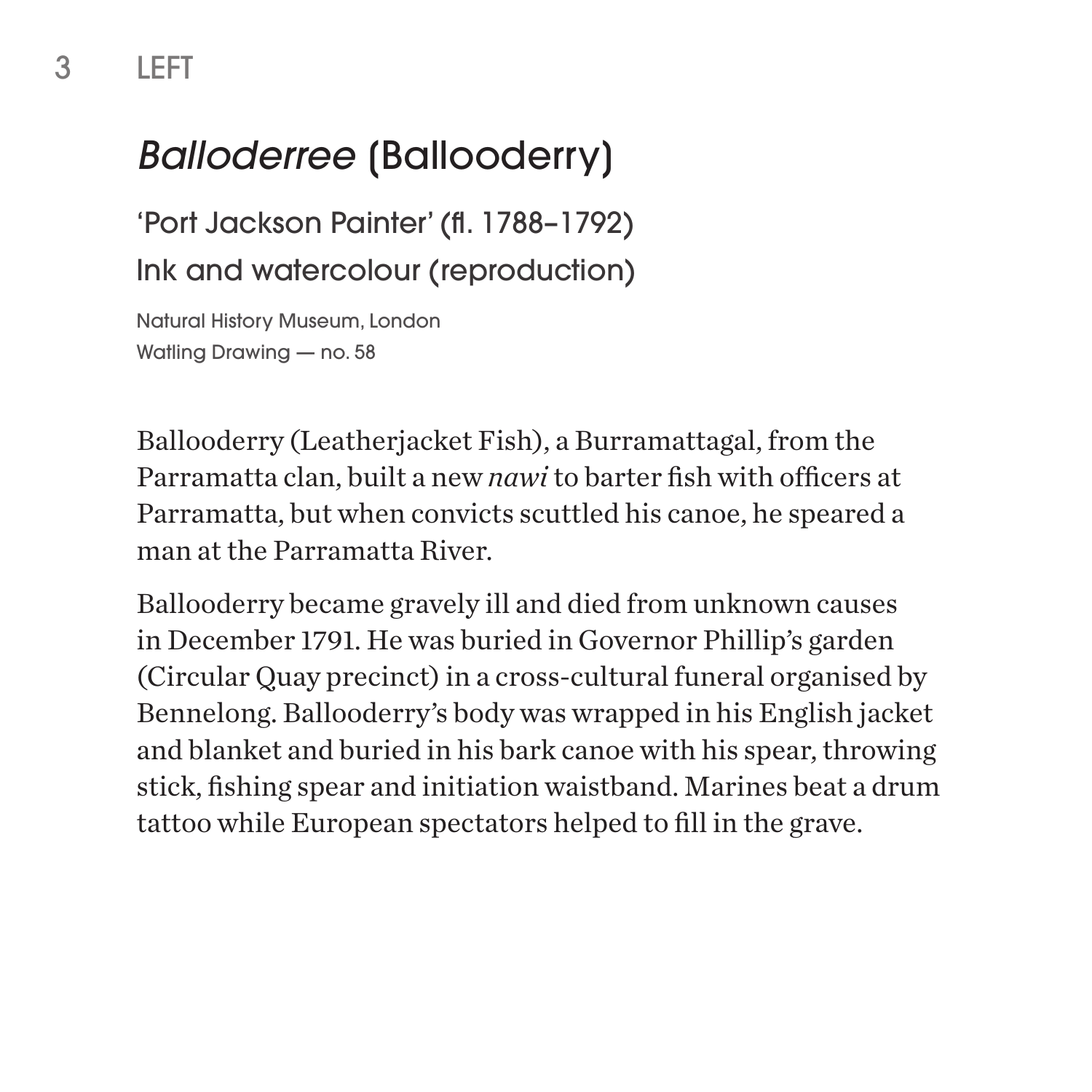# *Abbarroo* [Boorong] *a moobee af.r Balloderrees funeral*, 1790

'Port Jackson Painter' (fl. 1788–1792) Ink and watercolour (reproduction)

Natural History Museum, London Watling Drawing — no. 45

The family of Maugoran and his wife, Goorooberra (Firestick), were first linked to the settlement at Sydney Cove in April 1789 when their daughter, Boorong, aged about 14, was brought in suffering from smallpox. She recovered and was adopted by the Reverend Richard Johnson and his wife, Mary. The chaplain taught Boorong to read and write and to recite prayers.

Boorong (at first wrongly called Abbarroo) was the sister of Yeranabie Goruey and half-sister of Bidgee Bidgee. She is pictured as a *moobee* or principal mourner at the funeral of her brother, Ballooderry, painted with red ochre and white pipeclay.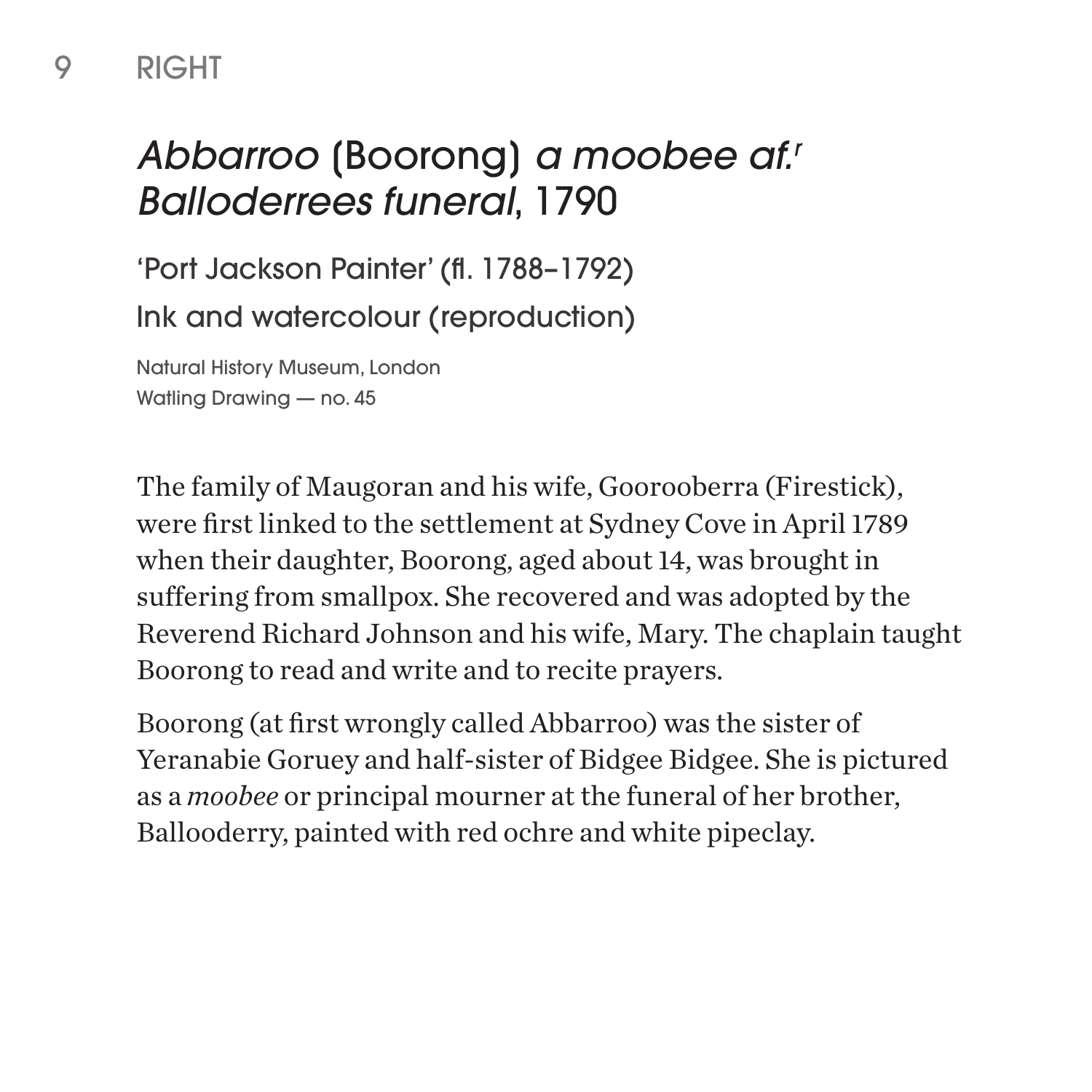# Journal of PG King, April 1790

Philip Gidley King (1758–1808)

Acquired from Francis Edwards, 1898 C115, p. 408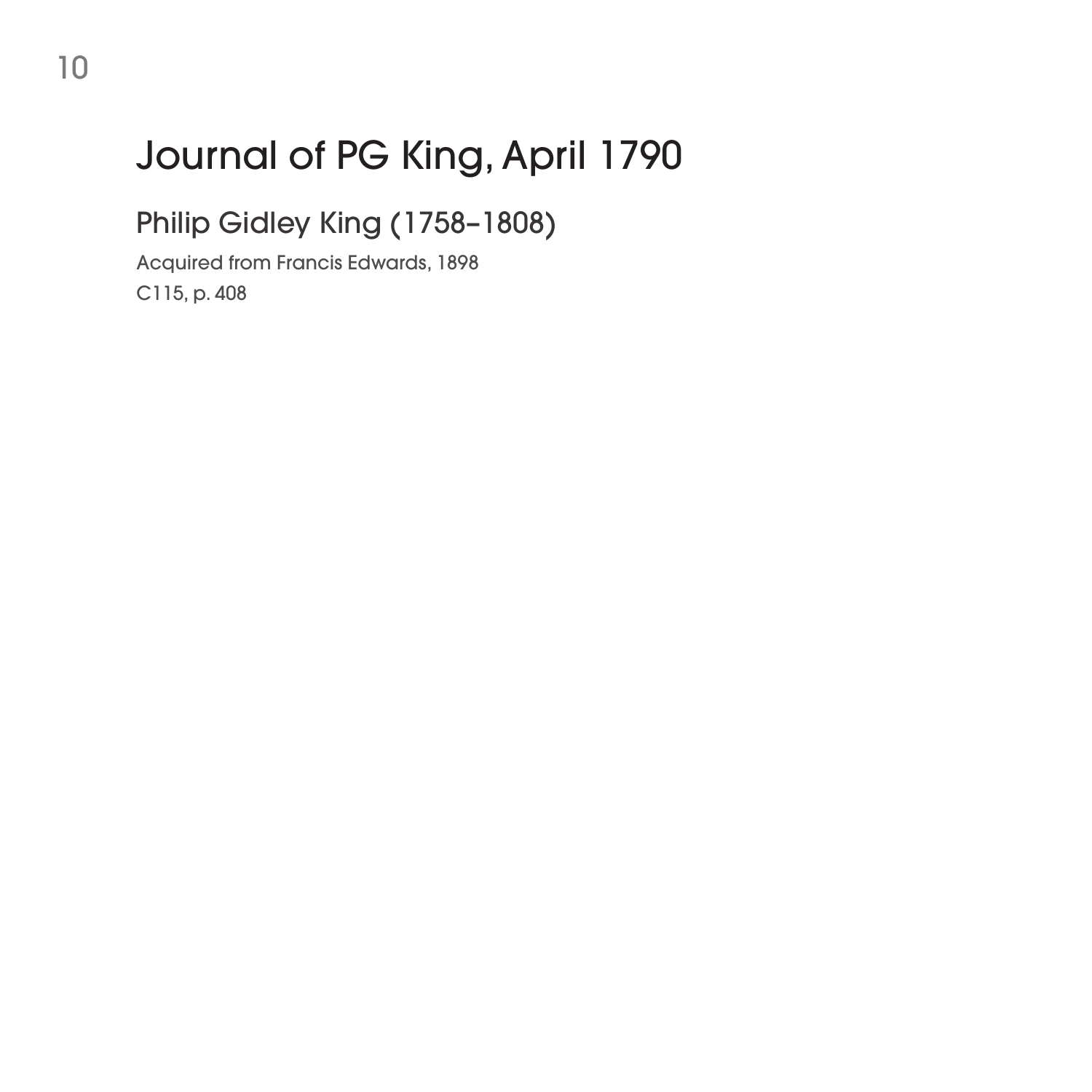#### 11 REAR

## *The Melancholy Loss of His Majesty's Ship Sirius Wreck'd on Norfolk Island on Friday Noon March 19th 1790 taken from the Flag Staff on the Beach*, 1790

George Raper (1769–1797)

Watercolour (reproduction)

Natural History Museum, London Raper Drawing — no. 22

After two years as commandant at Norfolk Island, Philip Gidley King returned to Sydney Cove on the storeship *Supply* on 5 April 1790. HMS *Sirius* struck a reef, ran aground and sank on the island, as vividly illustrated by midshipman George Raper.

Boorong, whose name meant 'Star', might have been a seer. King recorded an anecdote about her in his journal: 'The Girl once went into very violent Convulsions at seeing a falling star & said every body would be destroyed.' He added in a marginal note: 'Some say she particularly alluded to the Murry Nowey or Sirius.'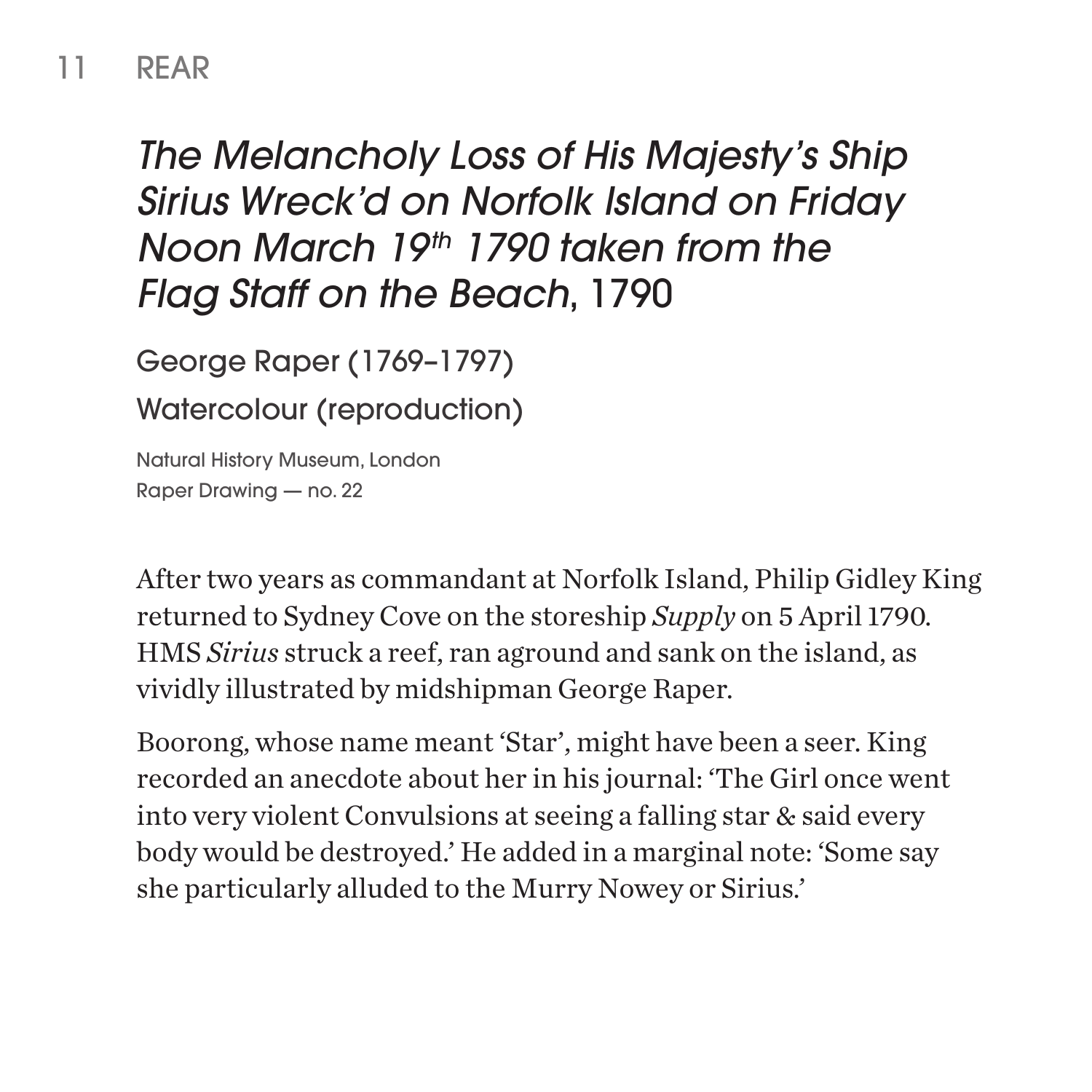## *Nueva Holande: Cabeza de un habitante* [New Holland: Head of a Native], 1793

Juan Ravenet (c. 1766–1821)

Pencil

Purchased May 1961 DGD 2, f. 2

Italian-born artist Juan Ravenet drew this fine portrait sketch of an Aboriginal boy while in Port Jackson in 1793 with the Spanish scientific expedition led by Alejandro Malaspina (also Italian). His identity is unknown. Here he represents a group of young Aboriginal orphans who were adopted by settlers, given English names and clothing, and embraced a life at sea.

There are no existing images of Bundle (Bondel), Tristan Maamby or Tom Rowley, who were 10 or 12 years old at that time, or of James Bath, who was about fifteen.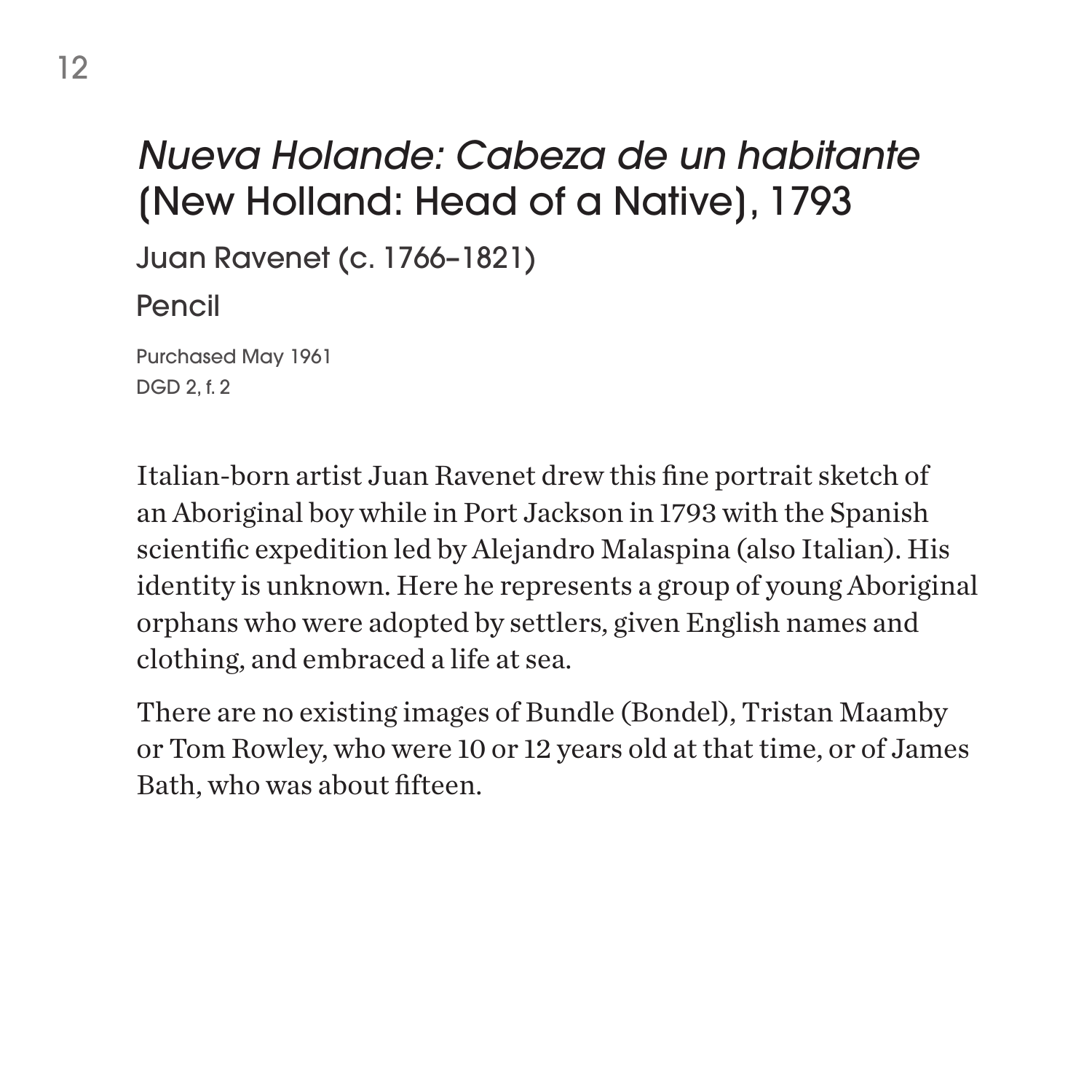#### *A view of Sydney on Norfolk Island*, 1805

John Eyre (b. 1771)

#### **Watercolour**

V8/Norf Is/1

Bundle's father had been killed in battle and his mother was bitten in half by a shark, so he attached himself to Captain William Hill of the New South Wales Corps. On 22 March 1791 Bundle sailed with Hill to Norfolk Island on the storeship HMS *Supply*. He returned in September 1791 on the *Mary Ann*, whose master, Mark Munro, usually hunted whales off Greenland.

Lieutenant William Bradley of HMS *Sirius* said Bundle 'was much pleas'd at the Idea of the Voyage, he is the first who has had confidence & Courage enough to go to Sea'.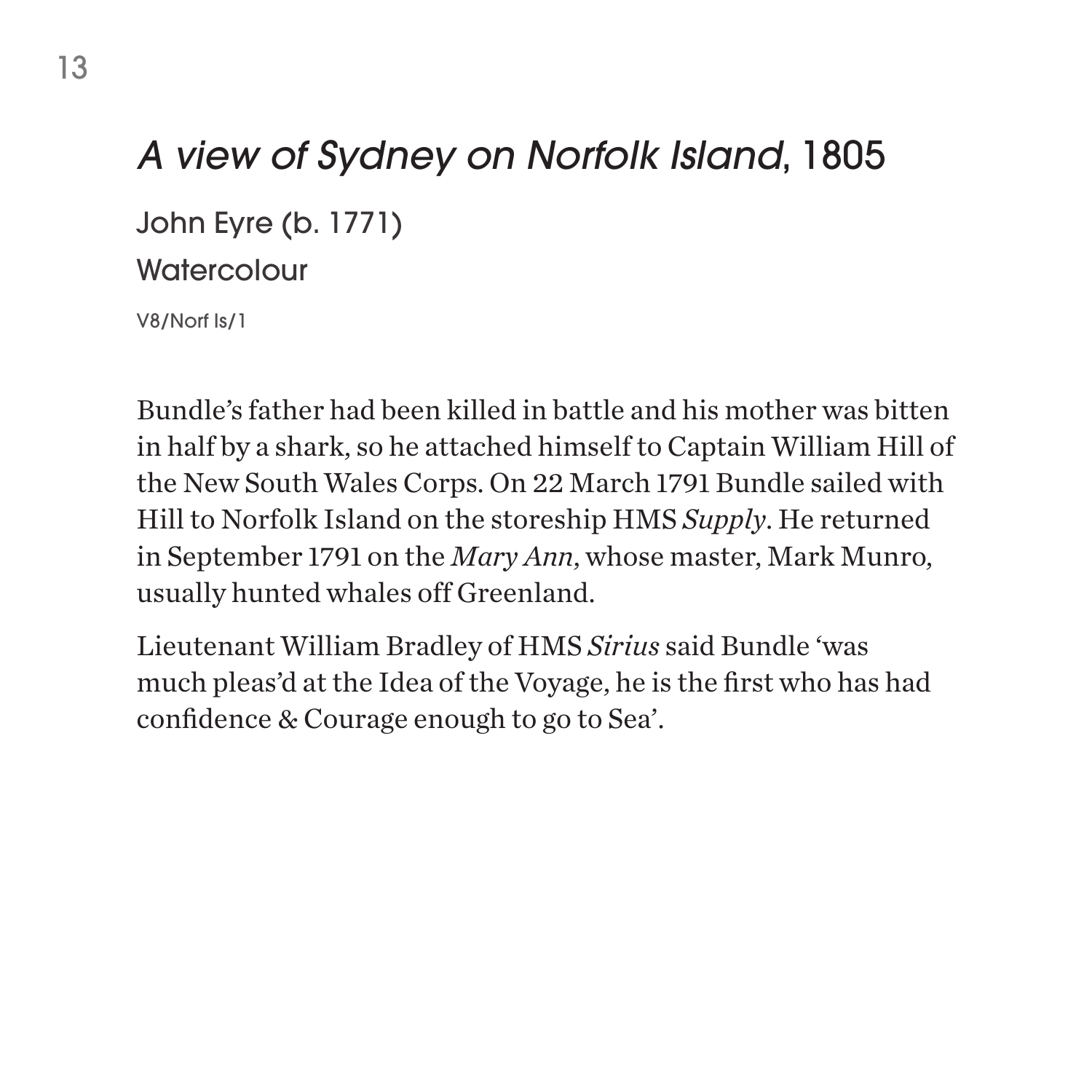#### 14 BELOW LEFT

## 'Two Natives', 1812

Claims and Demands

*Sydney Gazette*, 5 December 1812

F8/55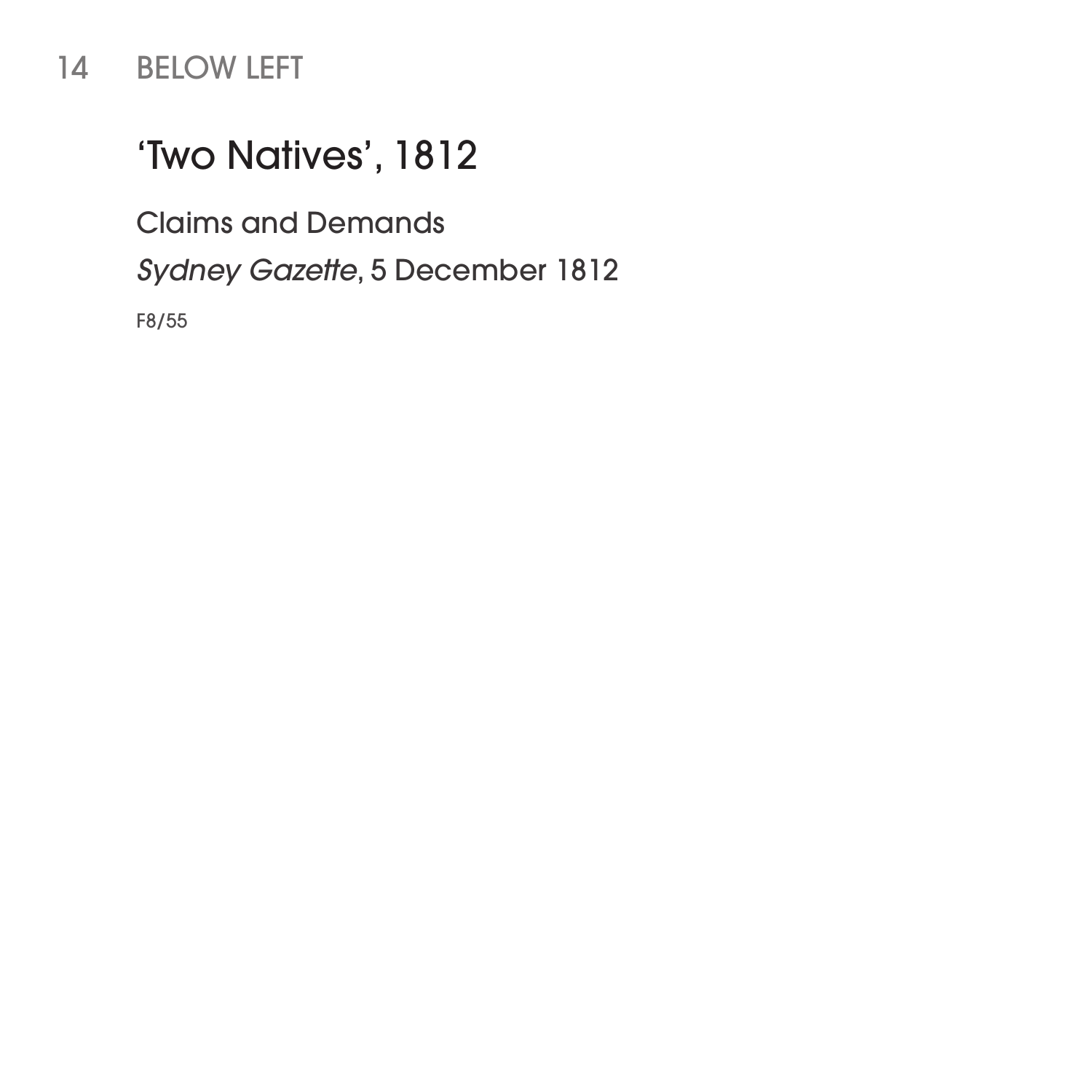#### *Log of the Mary and Sally*

James Kelly (1791–1859)

Ship's Log, bound with *Log of the Brothers* (reproduction)

Crowther Library, Public Library of Tasmania C 6028

Bundle was probably one of the 'Two Natives' who sailed on the colonial schooner, *Brothers*, on a sealing voyage to Bass Strait on 29 December 1812. The front section of the log kept by James Kelly has been torn off and lost. Bundle, however, did serve on the *Mary and Sally*, a 130-ton sailing brig, as Kelly referred to him at Elephant Bay, off King Island in Bass Strait, in March 1813: 'This day discharged Bundle by his own Request …' Bundle might have returned on a supply ship or aboard *Brothers*, which docked in Sydney on 31 May 1813 with 7070 sealskins.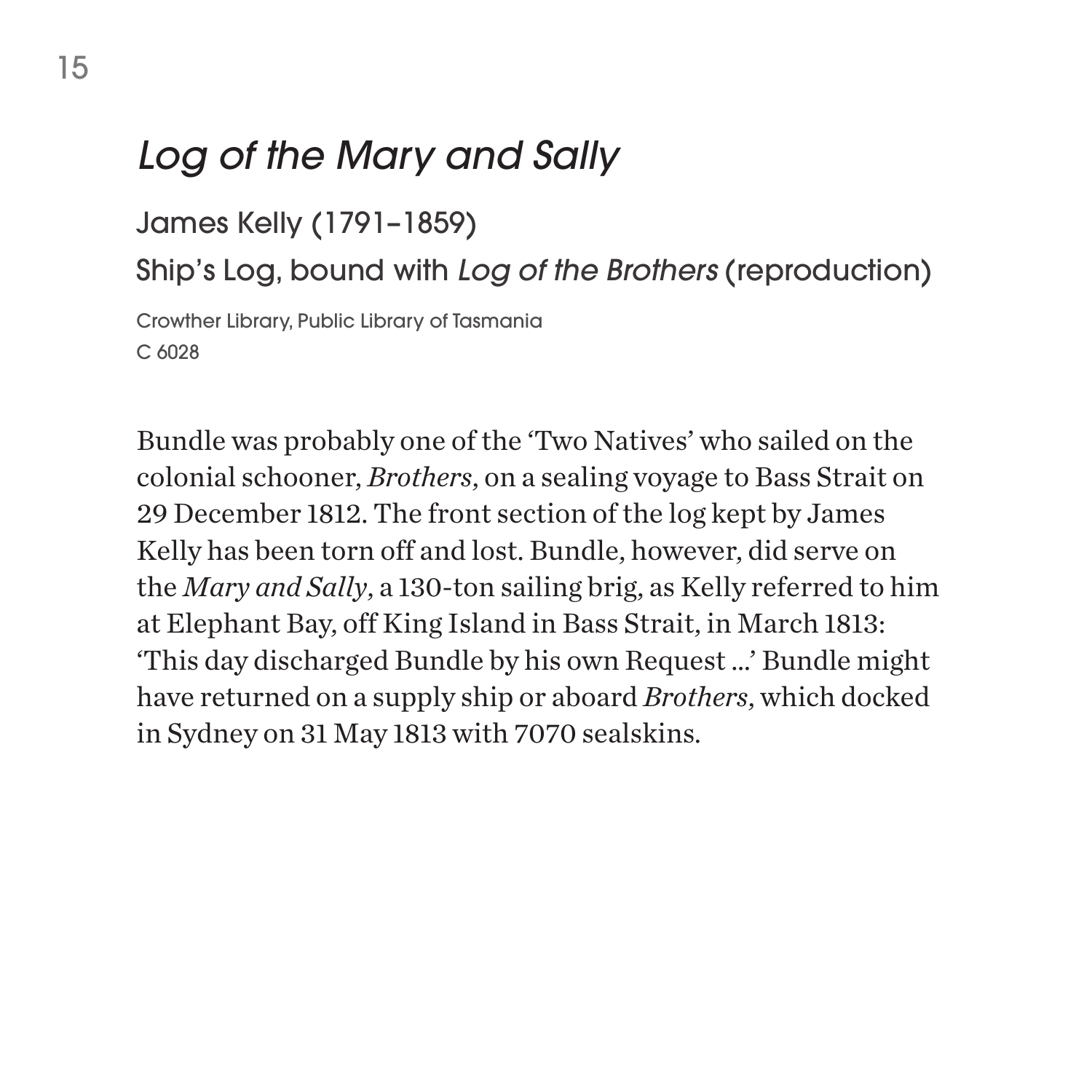#### 16 BELOW CENTRE

## 'A perfect dandy'

John Septimus Roe (1797–1878)

Letter 160, 6 June 1821

Purchased 2009 ML MSS 7964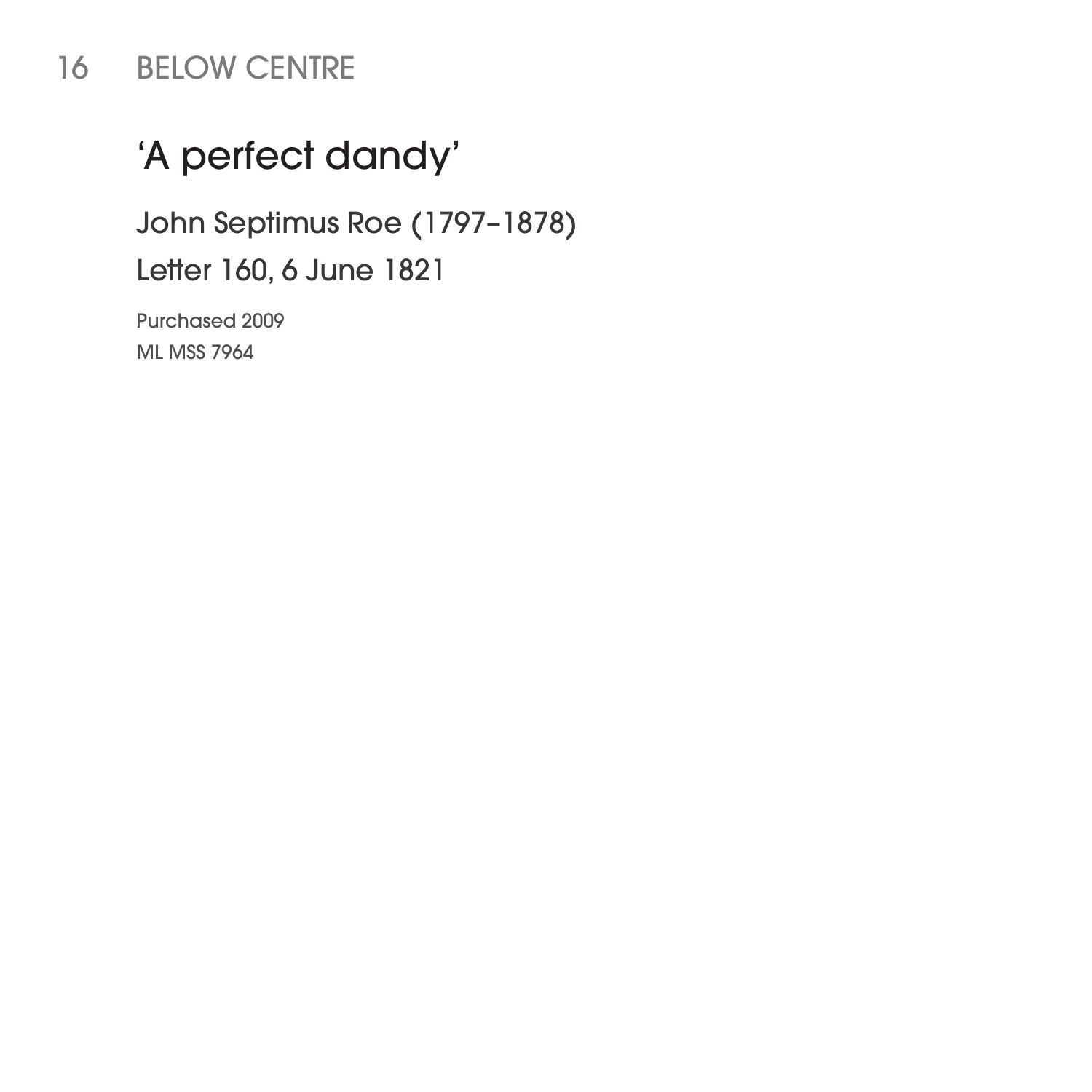#### 17 BELOW RIGHT

# *Entrance to Oyster Harbour, King George Sound* [with brig *Bathurst*], 1827

Phillip Parker King (1791–1856)

Lithograph

From Phillip Parker King, *Narrative of a survey* … vol. 2, London, 1827 980.1.131C, frontispiece

We have got a native Port Jackson black on board… his name is Bundle: he is a more useful man than any Australian black I have seen, having sailed on board several whalers and other vessels on this coast; and although one of his eyes has been knocked out or in with a spear, his sight is excellent, like all other Australians.

John Septimus Roe, Letter to his father, 6 June 1821

At the age of 30, Bundle enlisted on the survey ship HMS *Bathurst*  with Phillip Parker King in 1821. Master's mate John Septimus Roe described him as 'about 40 years of age, 5 feet 9 or 10 inches high, and being now rigged out with a red cap, red shirt, and pair of white trowsers, is a perfect dandy.'

In a voyage of 344 days, the brig circumnavigated Australia and crossed 4800 km of ocean to Mauritius. *Bathurst* reached Oyster Bay in King George Sound (Albany) on 6 January 1822 and dropped anchor in Sydney on 24 April 1822.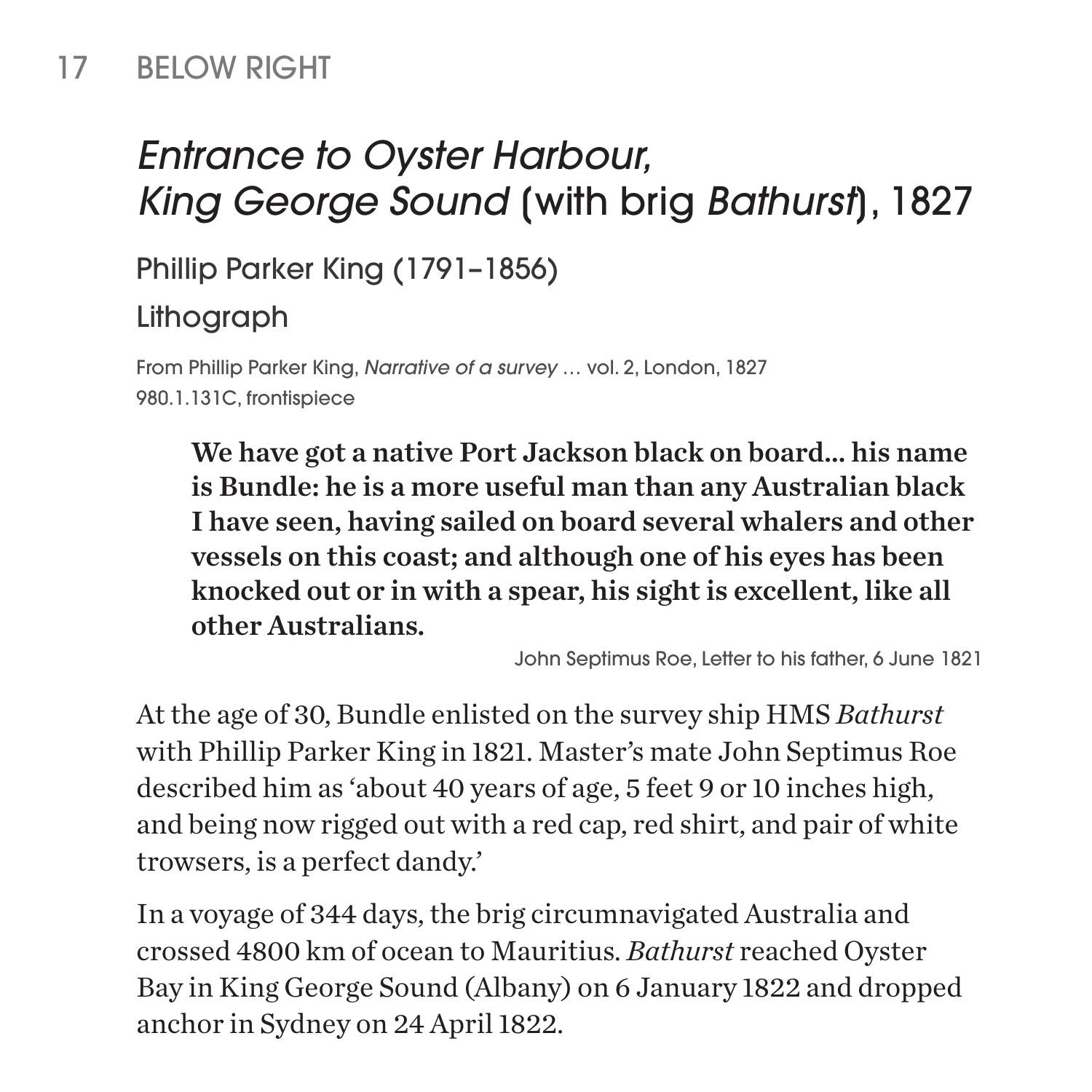## *Nanberry, a Native Boy of Port Jackson, living with M<sup>r</sup>.White - the Surg<sup>n</sup> Gen<sup>l</sup>*

George Raper (1769–1797) Ink and watercolour (reproduction)

Natural History Museum, London Raper Drawing — no. 3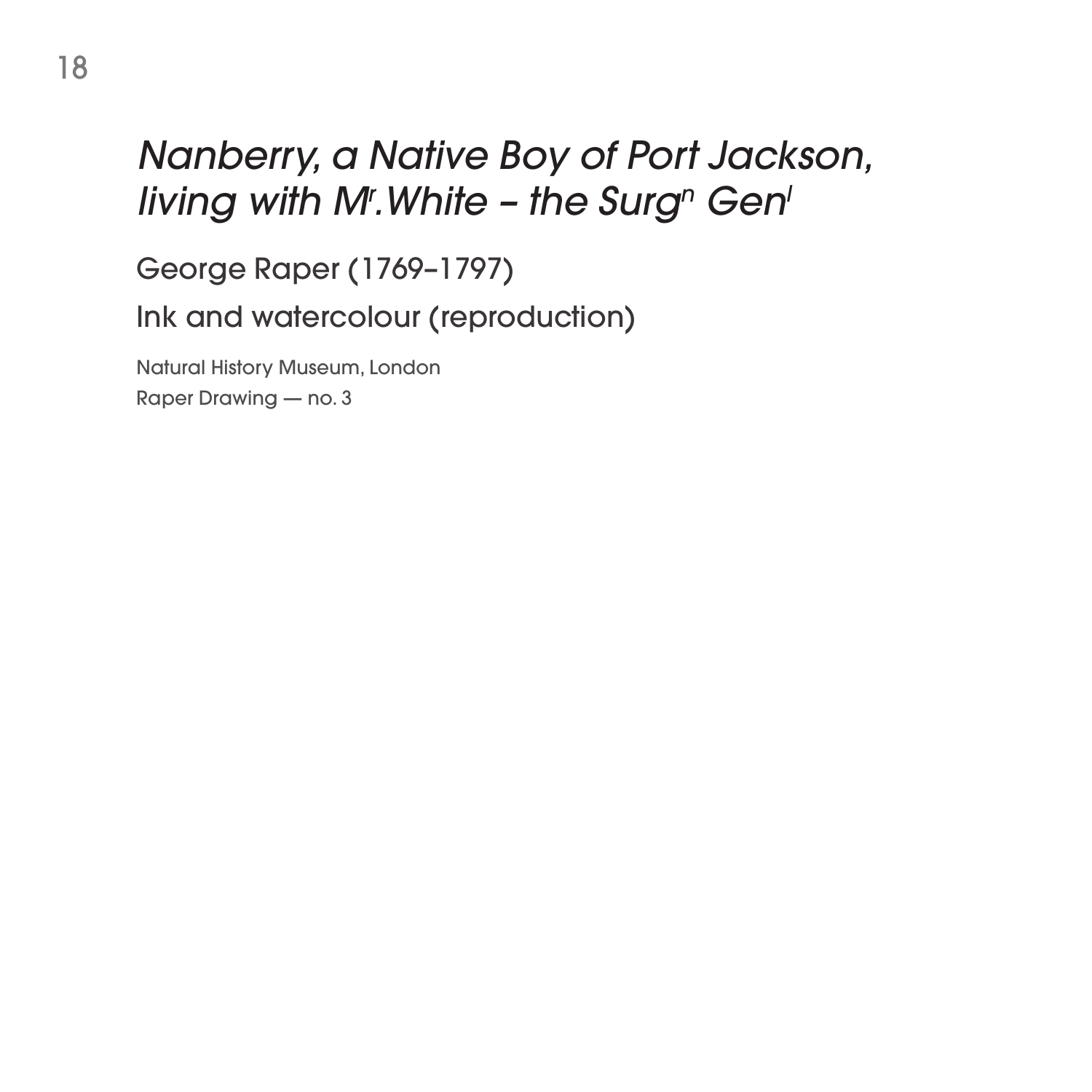#### *Port Jackson for Norfolk Island*, 1799

#### HMS *Reliance* Muster, 30 October 1799 (reproduction)

The National Archives, London ADM 36/13399

Nine-year-old 'Nanberry' (Nanbarry) was brought into the Sydney settlement in April 1789, seriously ill from smallpox, which had killed his parents. He recovered after treatment by Surgeon John White, who adopted him, but left Sydney in December 1794.

Nanbarry's uncle Colebee, clan head of the Cadigal, was his sponsor at the *Erah-ba-diang* initiation ceremony at Woccanmagully (Farm Cove) in February 1795. Later that year, Nanbarry joined the crew of HMS *Reliance*, which regularly sailed to and from Norfolk Island. The ship's muster shows a voyage in 1799 with Bondel, after this time usually called Bundle.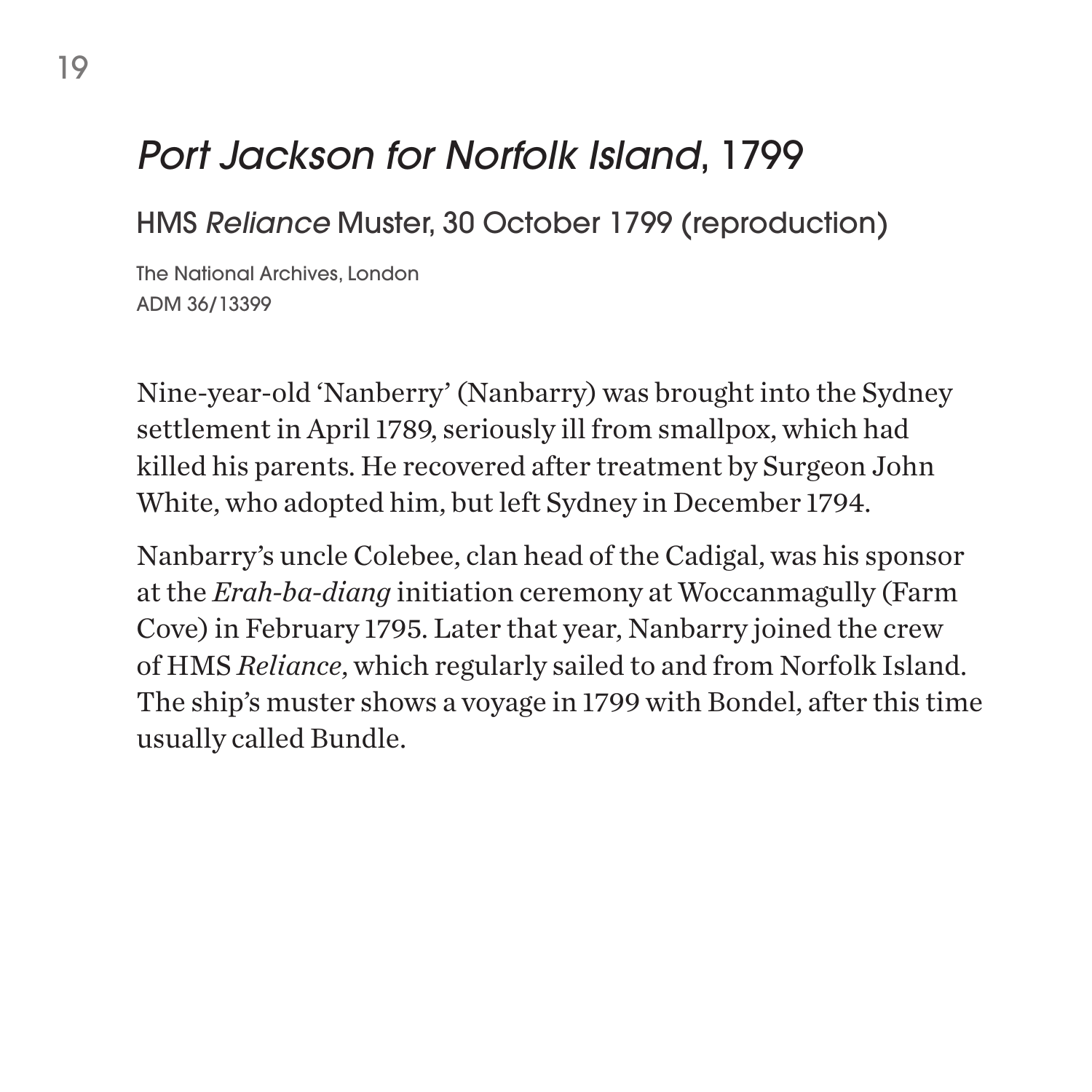# 'No white woman will have me …', 1814

Unknown Aboriginal sailor (possibly Nanbarry or Bundle) *Sydney Gazette*, 1 January 1814 (reproduction) F8/56

The name of this Aboriginal seafarer is unknown, but it might have been Nanbarry, who died in 1821.

Or perhaps it was the mysterious Aboriginal mariner who told Russian astronomer Ivan Simonov in 1820 that he had met 'King Biuker' (Field Marshall Gebhard von Blücher) and other European commanders of the Napoleonic Wars in London in 1814?

They attended the Prince Regent's review of navy ships at Portsmouth, where New South Wales ships docked, on 25 June 1814. There is no corroborating account of an Aboriginal man visiting England at that time, but he would not have known their names if he had not been on the spot.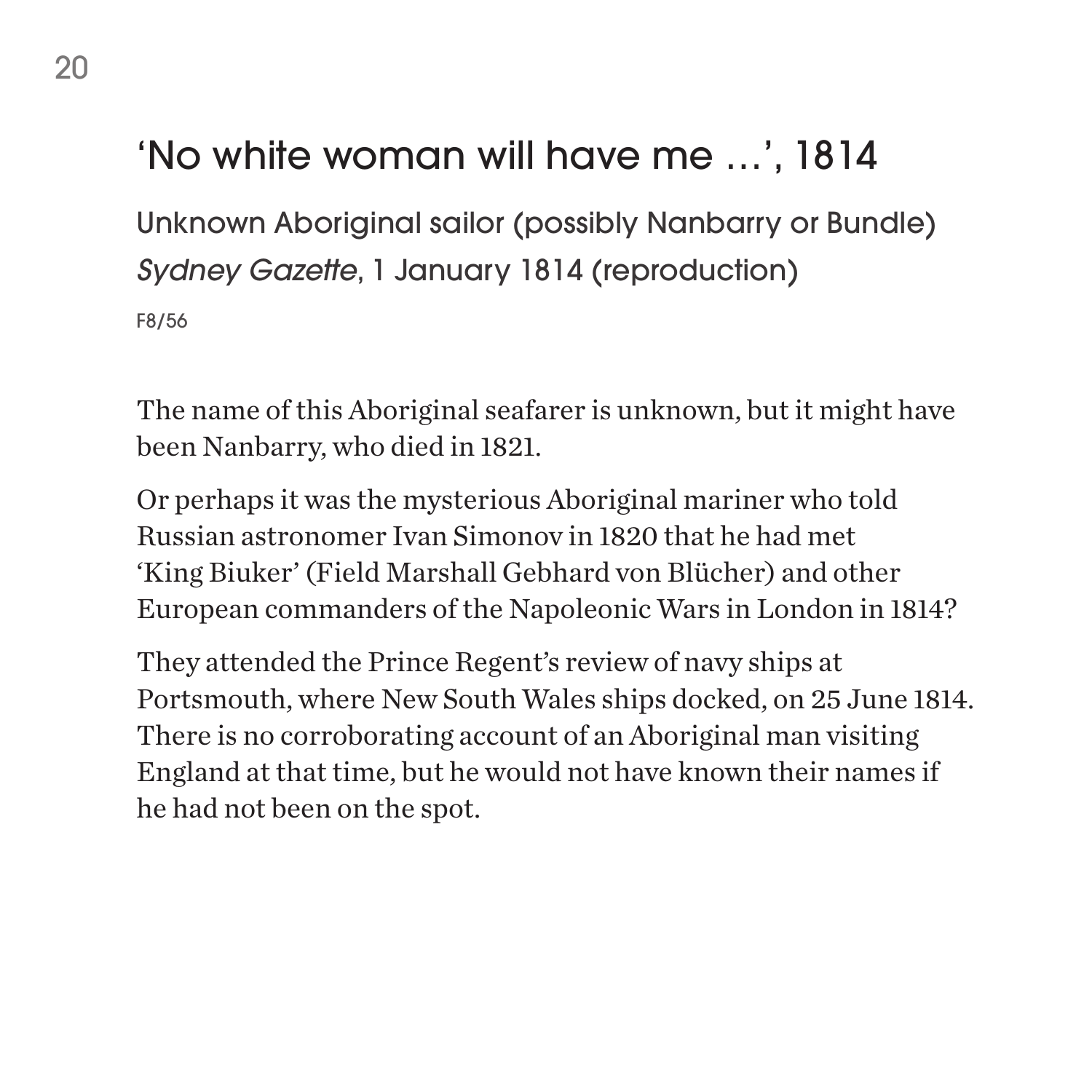# *Banalong* [Bennelong], c. 1793

WW [William Waterhouse]

Pen and ink wash

DGB 10, f. 13

On 10 December 1792 Wollarawarre Bennelong and his Wangal kinsman, Yemmerrawanne, boarded HMS *Atlantic* in Sydney Cove to sail to England with Governor Arthur Phillip. On arrival in London on 21 May 1793 the Westminster tailors, Knox & Wilson, fitted them out with frockcoats, knee breeches, striped waistbands and spotted waistcoats.

They lodged at the home of William Waterhouse at 125 Mount Street, Mayfair, near Berkeley Square. In the sketch Bennelong wears a 'pepper-and-salt' waistcoat, and it is likely that it was drawn by 'WW' (William Waterhouse) at that time and provided the model for later engraved portraits.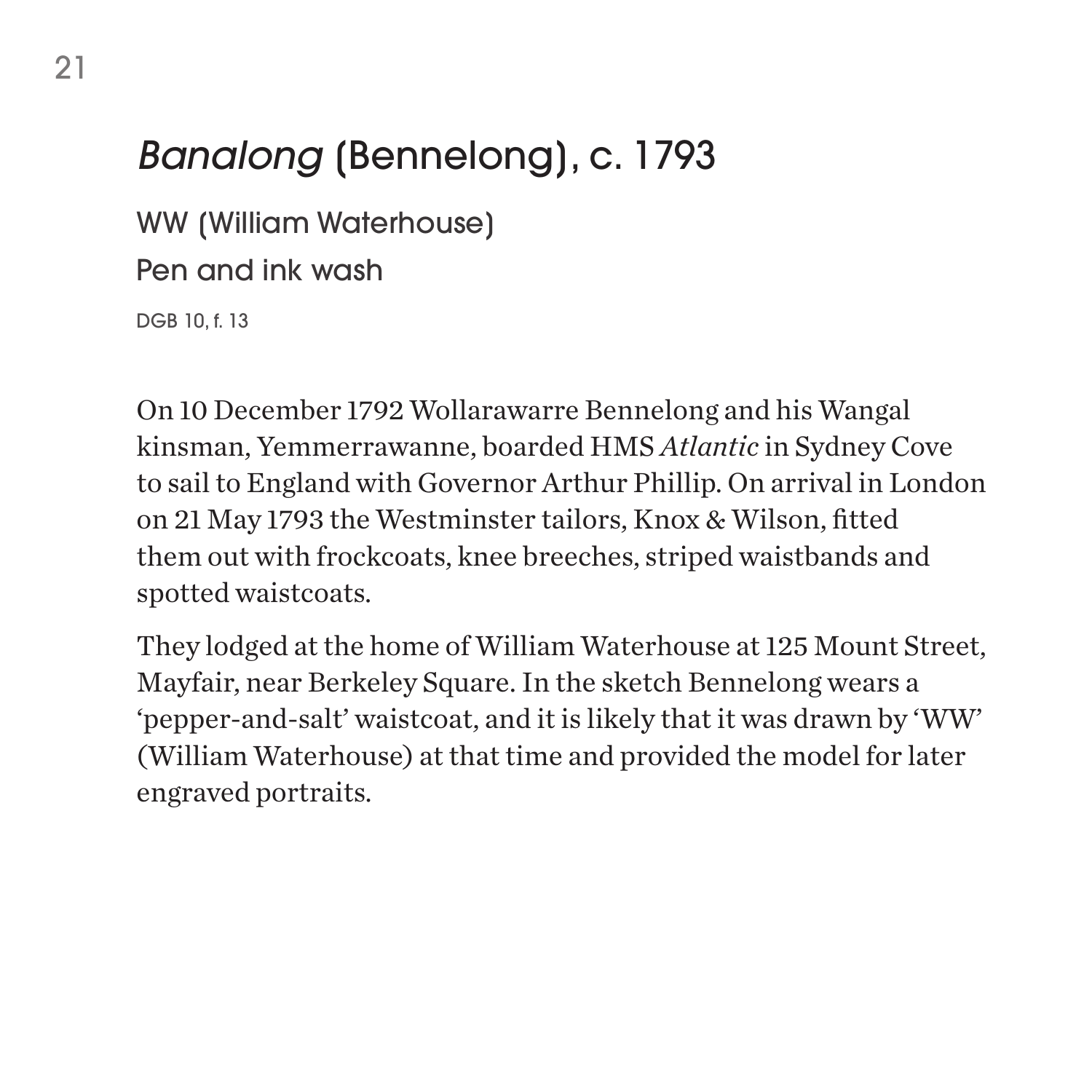### *St. James Street, 1792*

## PW Tomkins (1760–1840) after Thomas Malton Junior (1748–1804)

#### Aquatint engraving (reproduction)

From Thomas Malton, *A picturesque tour through the cities of London and Westminster, illustrated with the most interesting views, accurately delineated and executed in aquatinta* … London, 21 August 1792

DSM/F914.21M, plate 94

'Governor Phillips [sic] on his arrival from Botany Bay' was presented to King George III on 24 May 1793, according to *The Times* (25 May 1793). There is no evidence that Bennelong or Yemmerrawanne also met King George. John Turnbull in *A voyage around the world* (London 1805) said only that Bennelong was presented to 'many of the principal nobility and the first families of the kingdom'.

If they had already attended St James's Palace (rear centre in this aquatint), why would the *London Packet* (2 June 1793) report that they were taken to a window in St James's Street on 1 June to 'see the company going to St. James's'?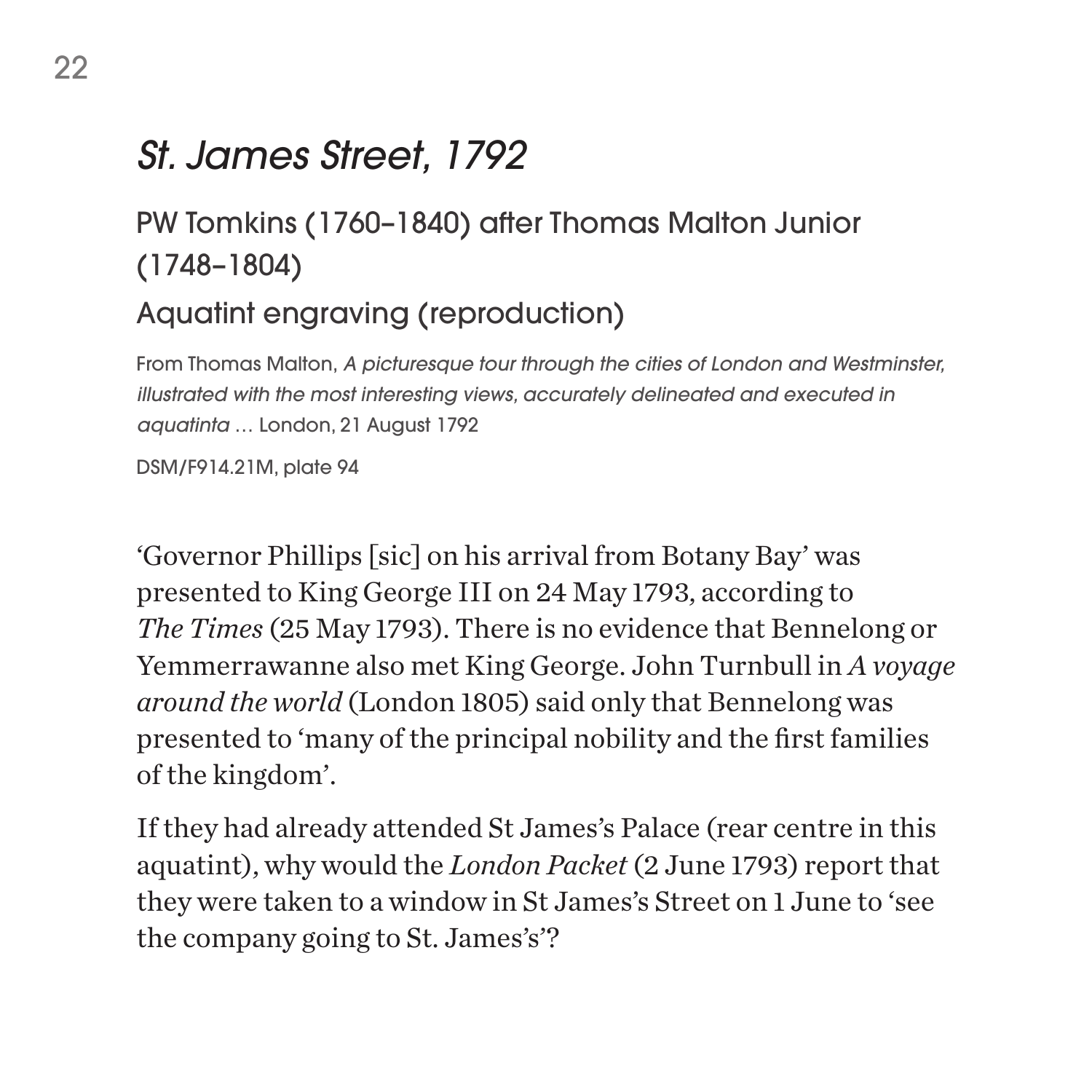### *A Song of the Natives of New South Wales …*

From Edward Jones, *Musical curiosities* … 1811

(reproduction)

British Library, London R.M.13.f. 5

While in London, 'Benelong, and Yam-roweny, the two Chiefs', sang a song in their own language 'in praise of their lovers', their voices rising above the repetitive beat of the hardwood sticks they clapped to maintain the rhythm.

The words and music of this 'Song of the Natives of New South Wales' were written down by Edward Jones, the Welsh harpist and bard to the Prince of Wales (later George IV), a neighbour of William Waterhouse, who lived at 122 Mount Street. Jones noted that the left-hand stick rested on the ground, while the other beat against it.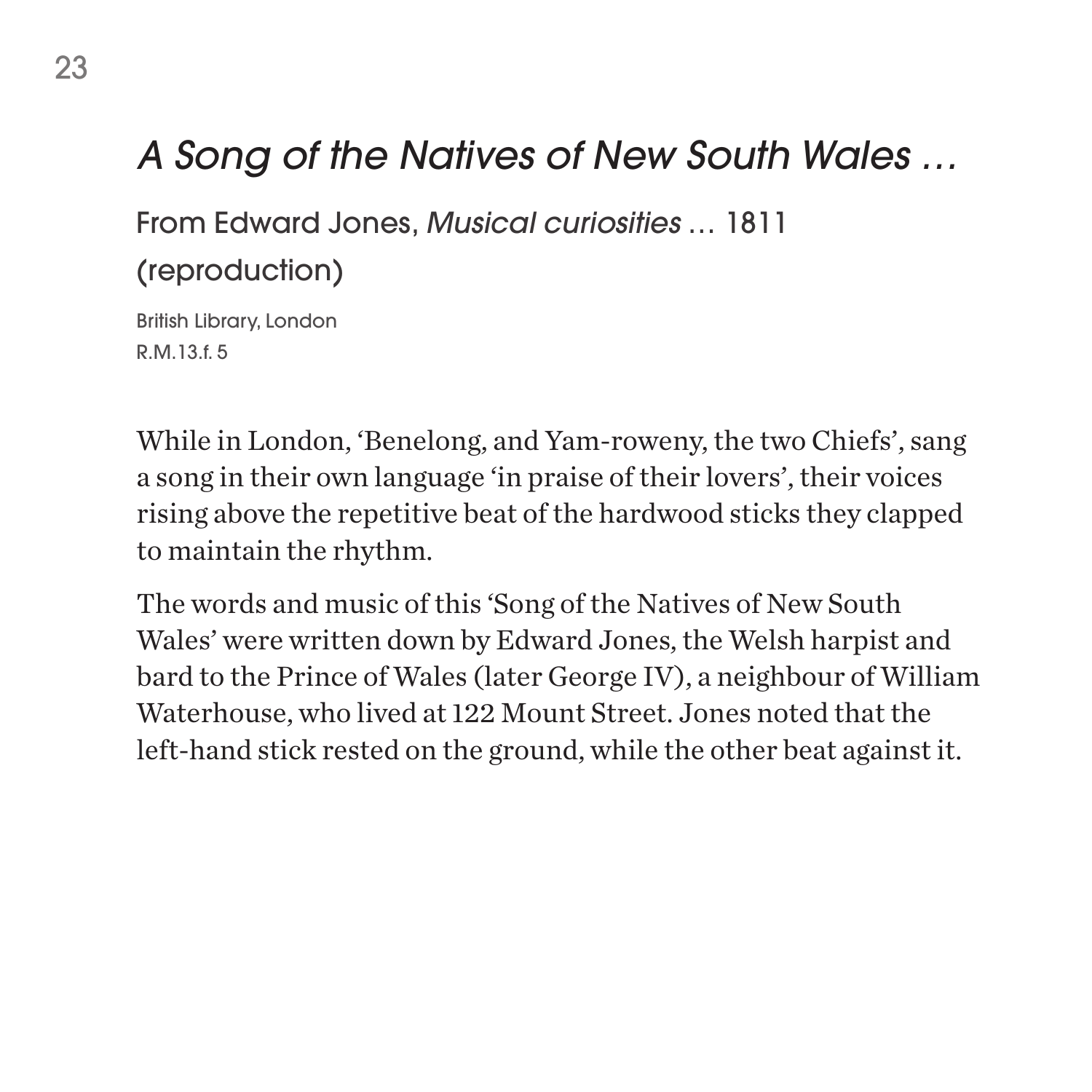#### 24 BELOW LEFT

# *Copy of a letter from Baneelon, one of the Natives of New South Wales, now in London, to his wife Barangaroo, at Botany Bay*, 1797

From *The spirit of the public journals for 1797*, London: Printed for R Phillips, 1798

RB/050/S759.4, p. 114

Britain had declared war on France in February 1793, three months before Bennelong arrived in London. This rare satirical squib was written by an author familiar with the First Fleet chronicles and pretends to be a letter from Bennelong to his wife, 'my dear little Barangaroo', who had died before he left Sydney.

Bennelong tells Barangaroo that 'all the men in King George's country are mad because the tribe of England-gal is making war against the French-gal'. He concludes by saying: 'I beg of the great Spirit to save you from lightning, sharks, and red men' (red-coated British soldiers).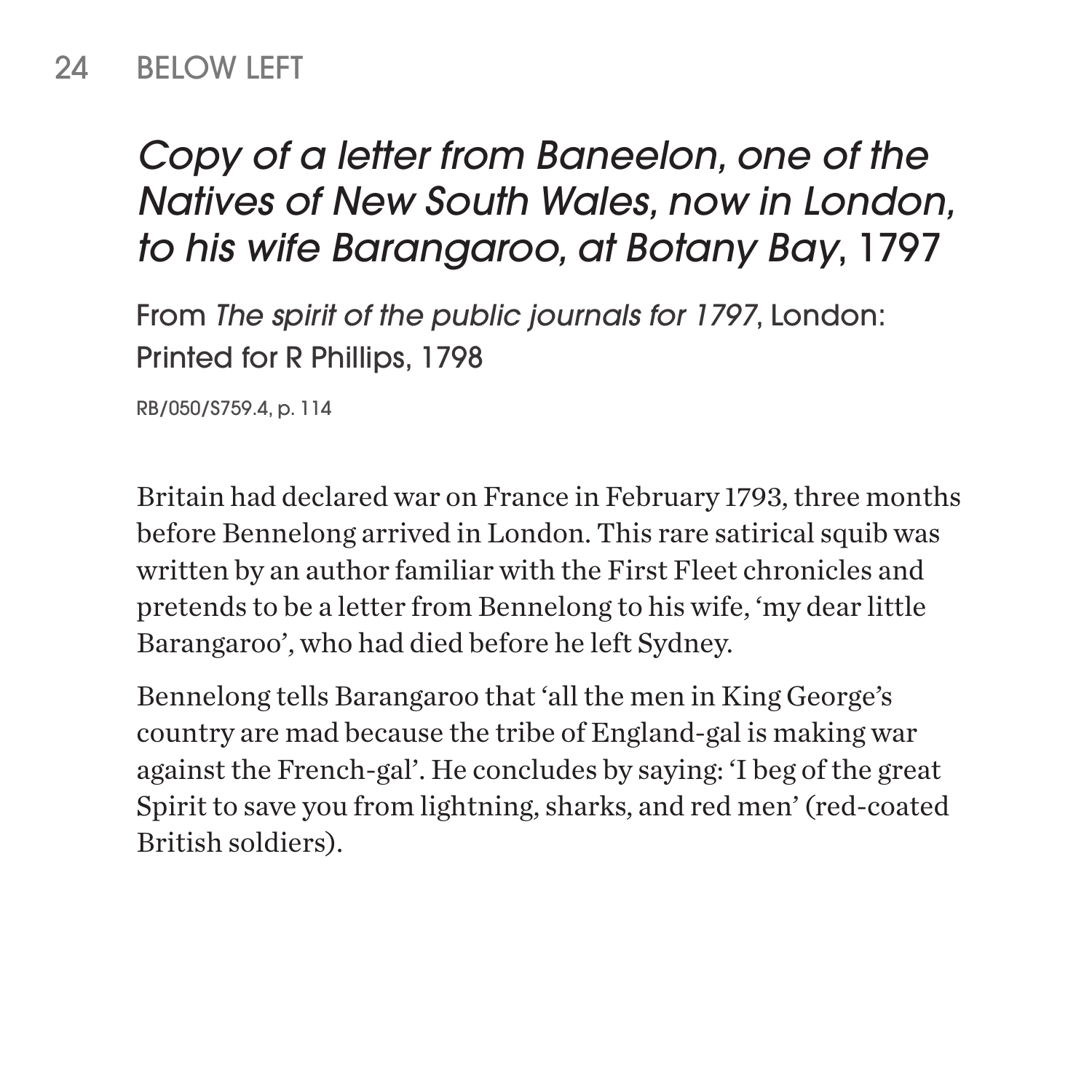### *Supernumeraries borne for Victuals only—*, 1794

Signed by Captain John Hunter HMS *Reliance* Muster (reproduction)

The National Archives, London ADM 36/10981

London newspapers reported Yemmerrawanne's death from a lung ailment on 18 May 1794, adding poignantly, 'His companion pines much for his loss'.

Bennelong boarded HMS *Reliance* at Chatham (Kent) on 30 July 1794, the date of a one-guinea bill for a 'Post Chaise to take Mr. Benalong on board the Reliance'. 'Bannelong' appears on the ship's muster on 15 September 1794. 'A Chest for Mr Benalong' brought on board, contained bonnets, gowns and ribbons 'for the Native Women'.

After six months of confinement, Captain John Hunter feared Bennelong might die, noting his 'precarious state of health' and 'broken spirit'.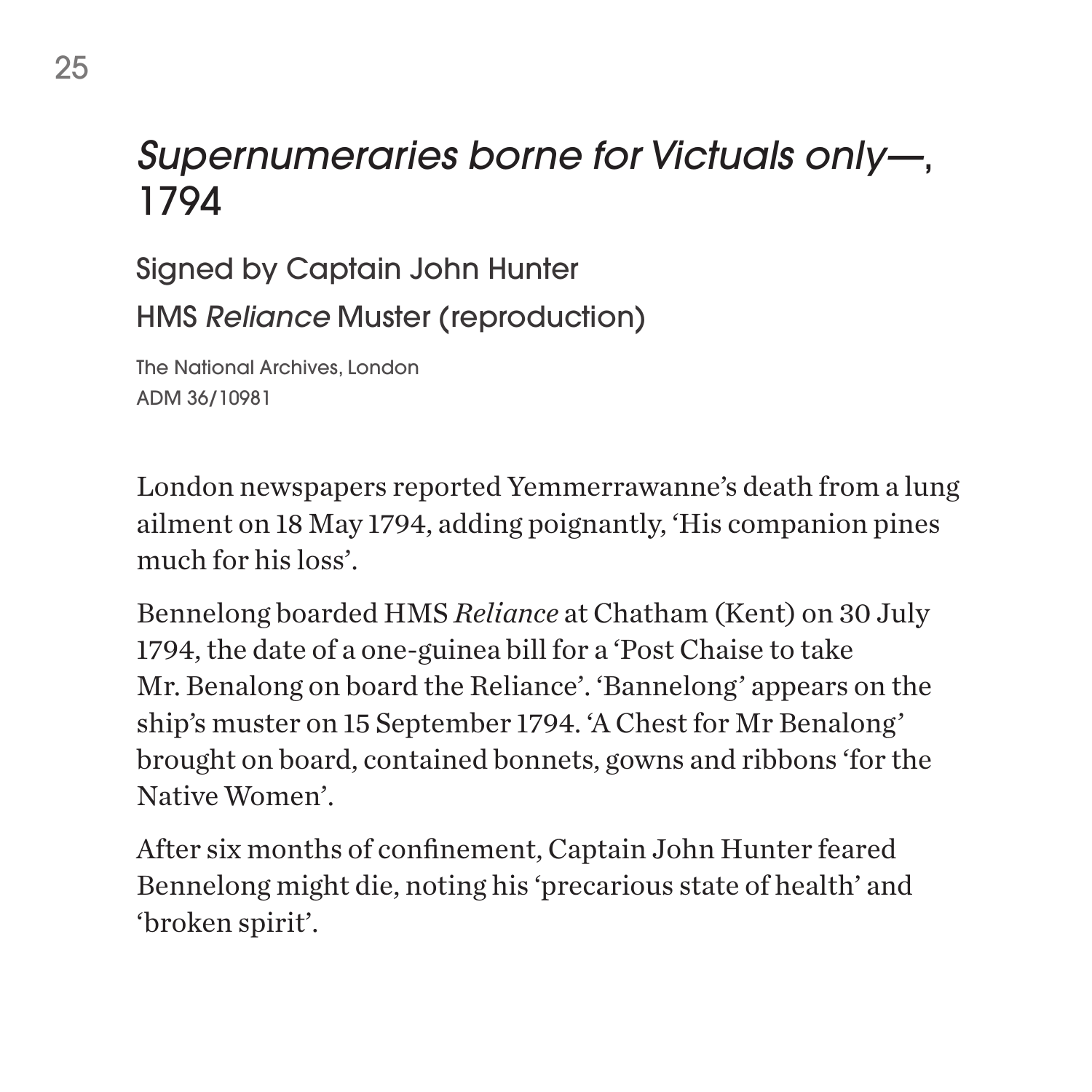## *Vocabulary of part of the Language of New South Wales,* 1795

Daniel Paine (b. 1770)

*Manuscript kept in a voyage to Port Jackson New South Wales, a short residence in that settlement … in the years 1794,5,6,7, and 8 by Danl. Paine* (reproduction)

National Maritime Museum, London MS JOD 172

On the long voyage home, which began on 2 March 1795, Bennelong taught words from his language to Lieutenant Matthew Flinders and Surgeon George Bass (who treated him) and provided this vocabulary to master shipbuilder Daniel Paine.

HMS *Reliance* moored in Sydney Cove on 7 September 1795. Bennelong had been away for two years and 10 months, 18 months of which he spent on ships at sea or in the docks. Once ashore, he found his young wife, Kurúbarabúla, had taken up with Caruey, a Cadigal. She remained with Caruey, despite Bennelong's gifts of a rosecoloured petticoat and gypsy bonnet.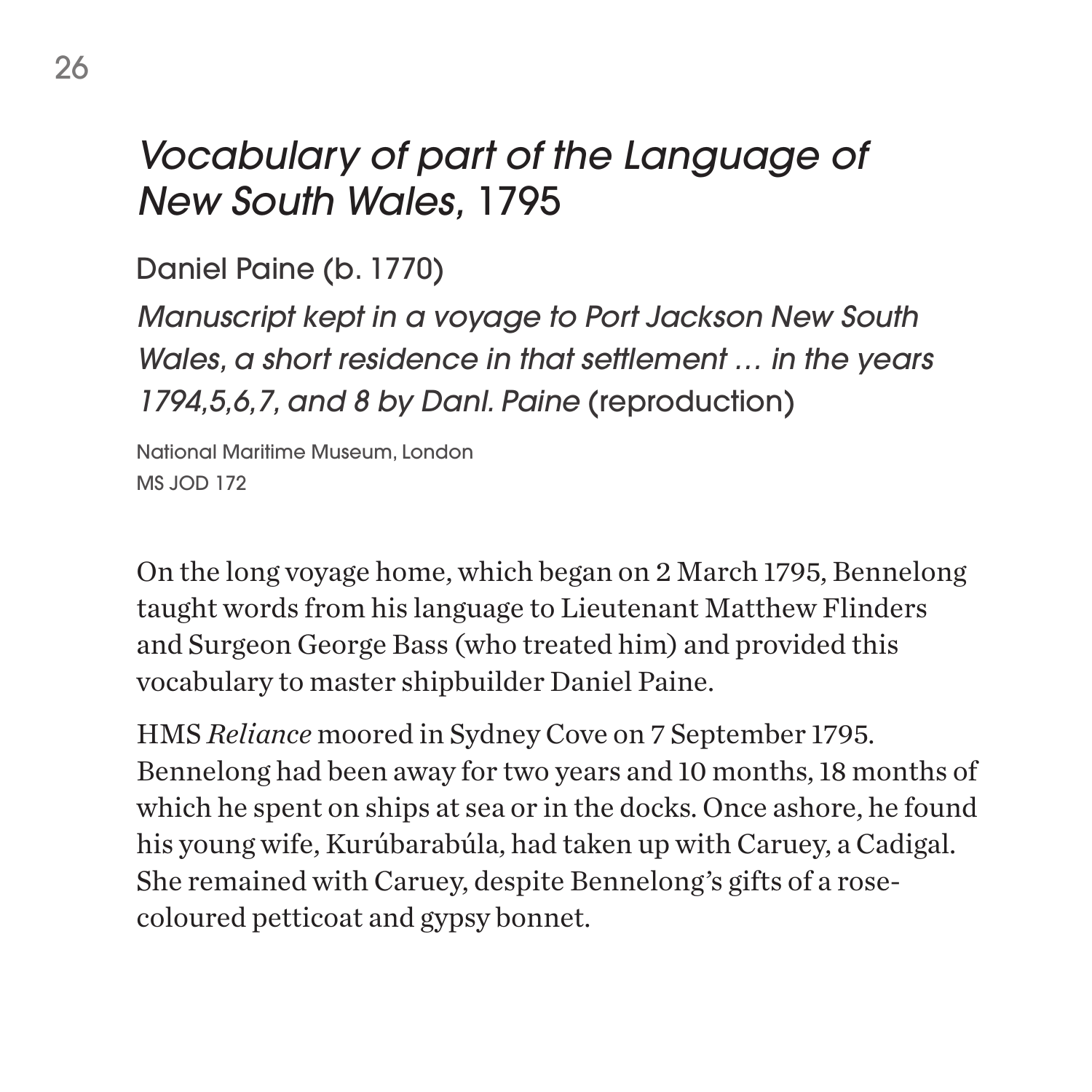# *Salmanda* [Salamander], 1820 (detail)

Pavel Nikolaevich Mikhailov (1786–1840) Pencil and sanguine (reproduction)

Russian State Museum Image courtesy of Longueville Publications R29209/207

Salamander took his name from the 320-ton Third Fleet convict transport *Salamander*, commanded by John Nicol, which dropped anchor in Sydney Cove in 1791 and then went to sea as a whaler. Though others followed, he was the first mainland Aboriginal person known to visit Tasmania since the end of the last great Ice Age, 12 000 years ago.

In 1820 the Russian artist, Pavel Mikhailov, sketched 'Salmanda', 'Movat' (Maroot) and members of Bungaree's family at Kirribilli on Sydney's north shore. Salamander's wife, Biddy, later portrayed by Charles Rodius, was probably one of Bungaree's daughters.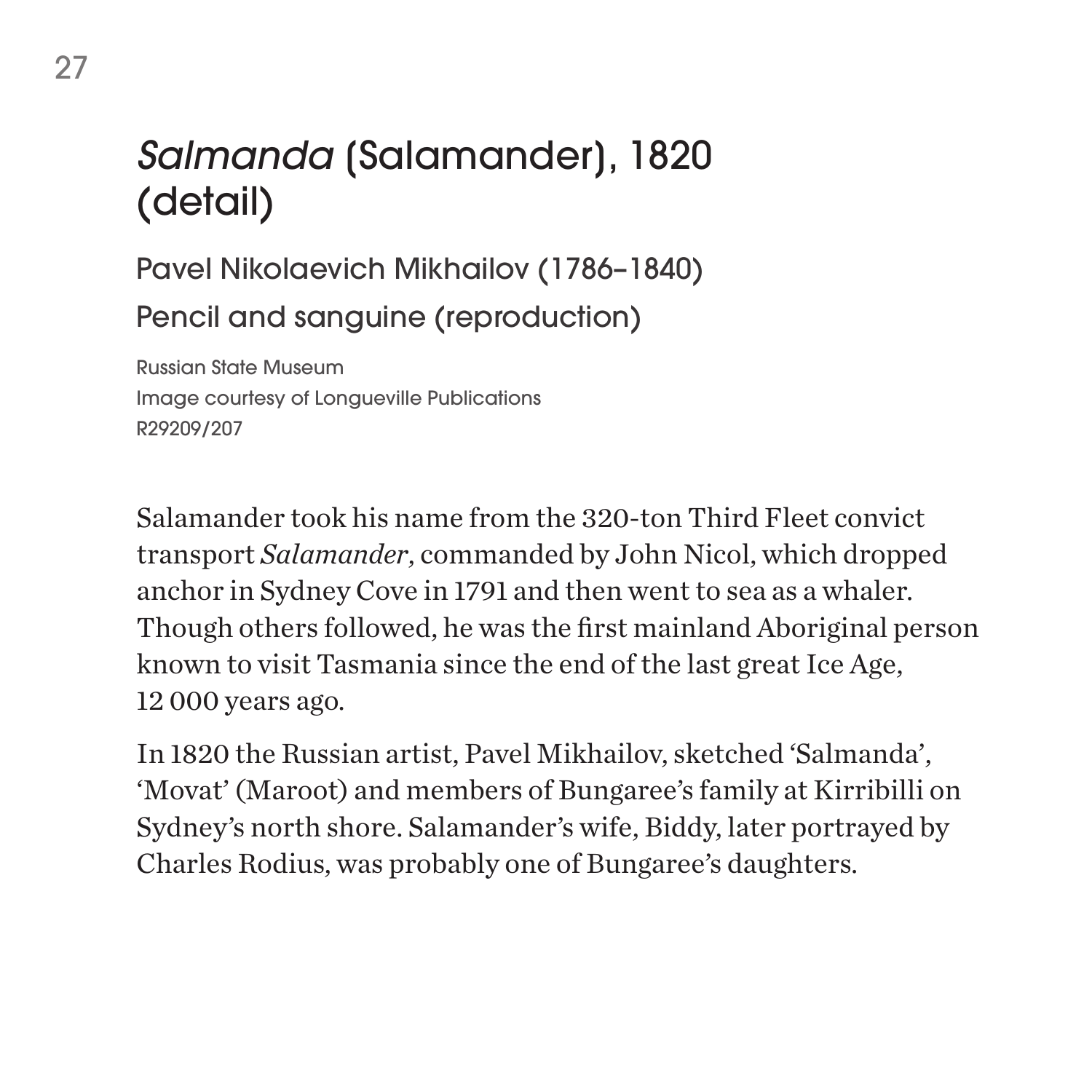### *View of Sullivan Cove* [Sullivans Cove, Van Diemen's Land, with *Ocean* at left], 1804

Possibly by George William Evans (1780–1852) **Watercolour** 

SV6B/Sull C/1

The name 'John Salamander' appears in a list of 'Persons Victualled on Full Allowance' at the short-lived settlement at Sullivan Bay, Port Phillip (now Portsea, Victoria), established by David Collins in 1804.

Salamander sailed with Henry Hacking (c. 1753–1831) aboard HM Brig *Lady Nelson* to the new colony at Sullivans Cove on the Derwent River in Van Diemen's Land (Hobart, Tasmania). His name was on the rations list until 24 March 1804 but he probably returned to Sydney earlier.

According to the *Sydney Gazette* (18 March 1804), local Mouhenenner (Derwent River, Tasmania) people threatened Salamander when he and Hacking shot a big kangaroo.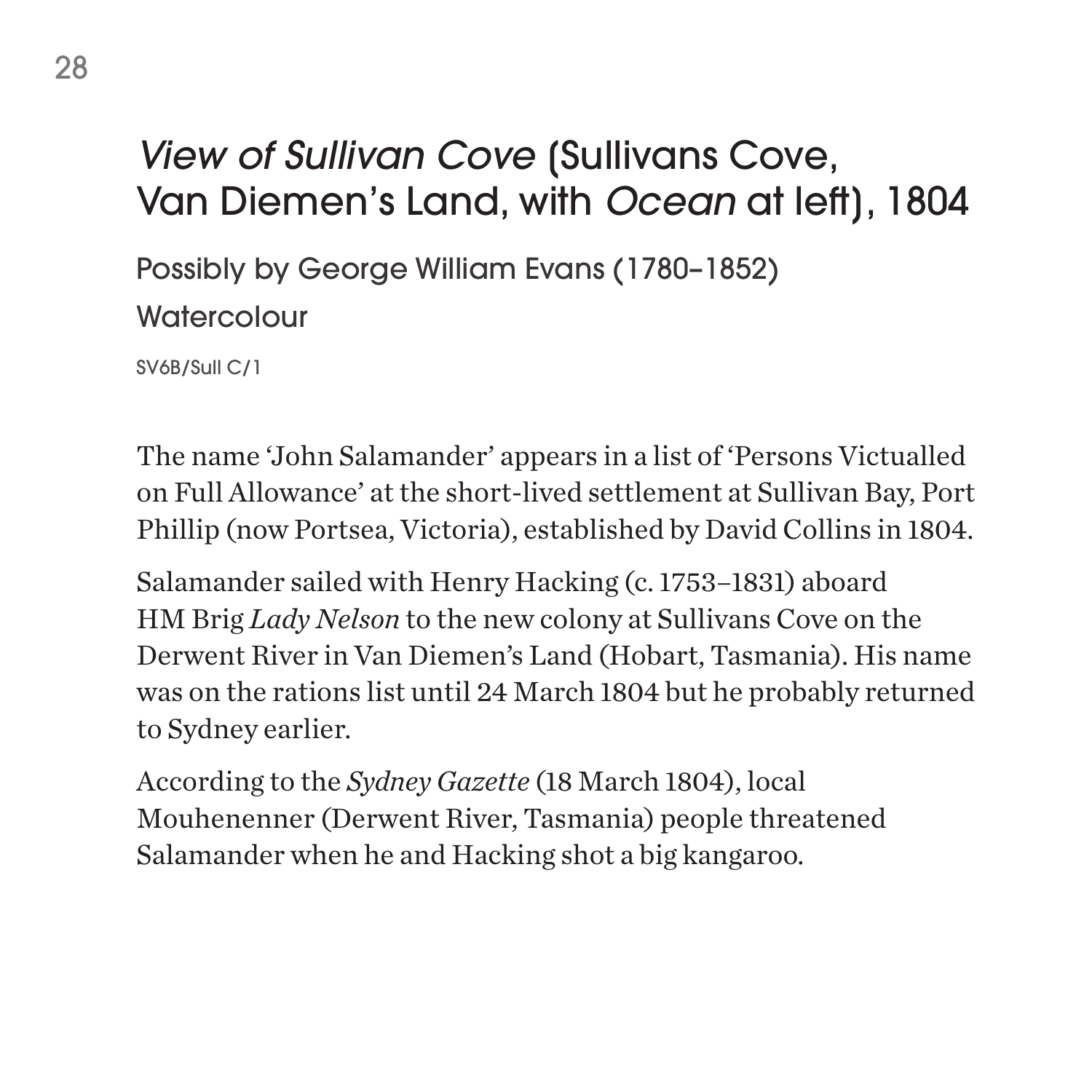#### 29 BELOW RIGHT

# *Of the Aboriginal Inhabitants of New South Wales*, 1834

William Proctor

*A Landsman's Log … on board the John Craig, Merchantman, John Currie, Commander, 1834–5*

MS B1126, pp. 118–19

In 1834, Salamander, Bogy from Brisbane Water and Bungaree's sons, Toby and Bowen, camped with 100 men, women and children in rock shelters at Camp Cove, near the Port Jackson Heads. They sold fish to ships' crews and guided European fishermen and kangaroo shooters, taking leftover fish or game and a bottle of rum in payment.

'By their broken English and odd expression which they pick up from sailors in the harbour, they amused us very much …', wrote William Proctor, from Newcastle-on-Tyne, a passenger aboard the 573-ton barque *John Craig*, in his journal.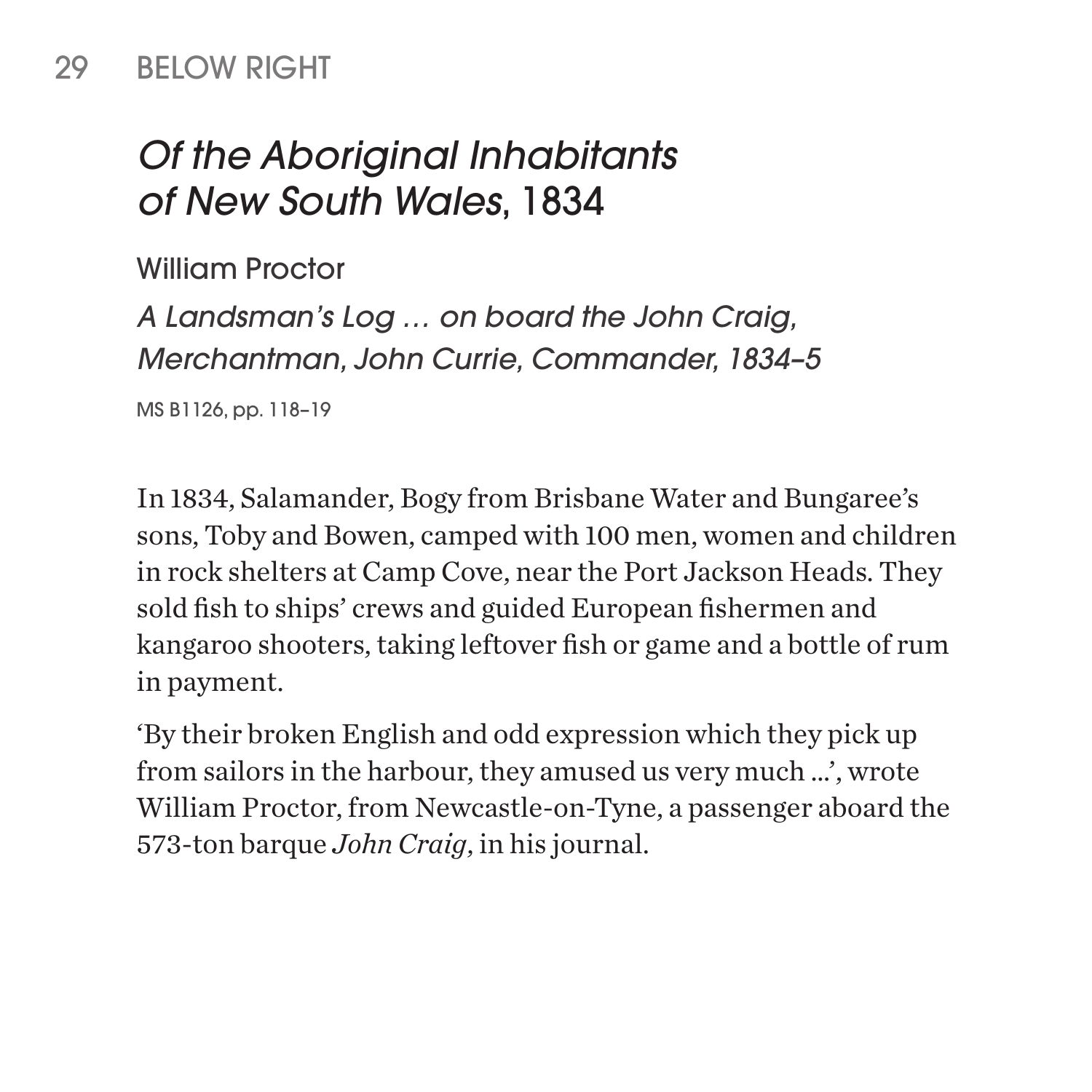# *Nambré* [Nunberri], *Shoalhaven tribe*, 1834

Charles Rodius (1802–1860)

#### Crayon

Kindly lent by the National Library of Australia PIC R7404

Nunberri or Nambré (c. 1803–1840), from Numba on the south shore of the Shoalhaven River, was also called Jem, Jemmy, Jeremy, James or Jim Charcoal, or Charcoal.

'Charcoal was my regular boatman,' wrote Alexander Berry (1781–1873), a former East India ship's surgeon turned successful Sydney merchant. In June 1822 Berry asked the young Aboriginal man, lame in one leg after a cartwheel accident, to sail with him to the Shoalhaven, where he established Coolangatta farm. 'Next morning he was rugged up in sailors cloathes and appointed *pro forma* Mate of the cutter Blanch,' wrote Berry in *Recollections of the Aborigines* (1838).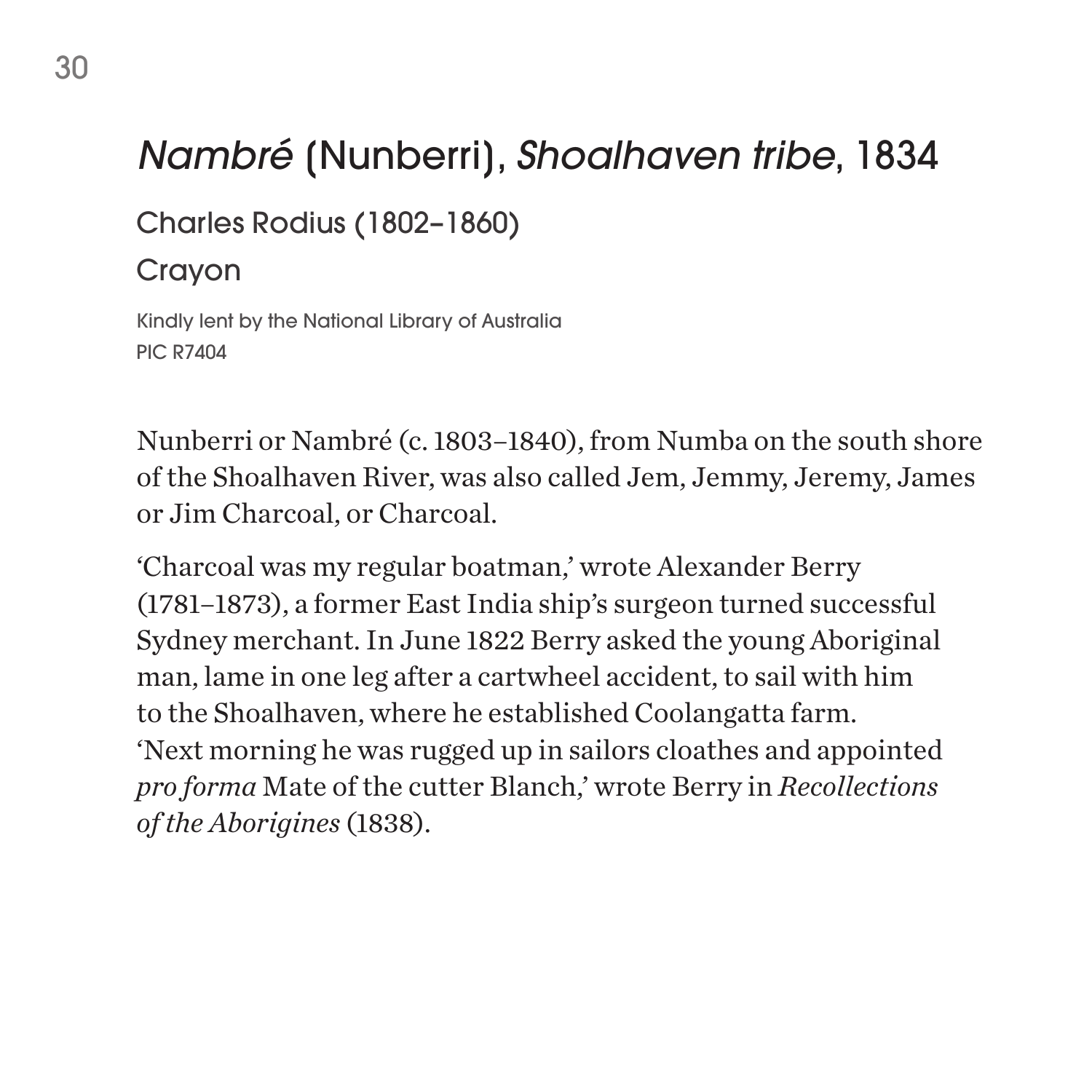### *Nunberri. Chief of the Nunnerahs, N. S. Wales*, 1834

Charles Rodius (1802–1806)

#### Lithograph

Sydney: Printed by IG Austin

Presented by Francis Edwards, 1932 PXA 615, f. 16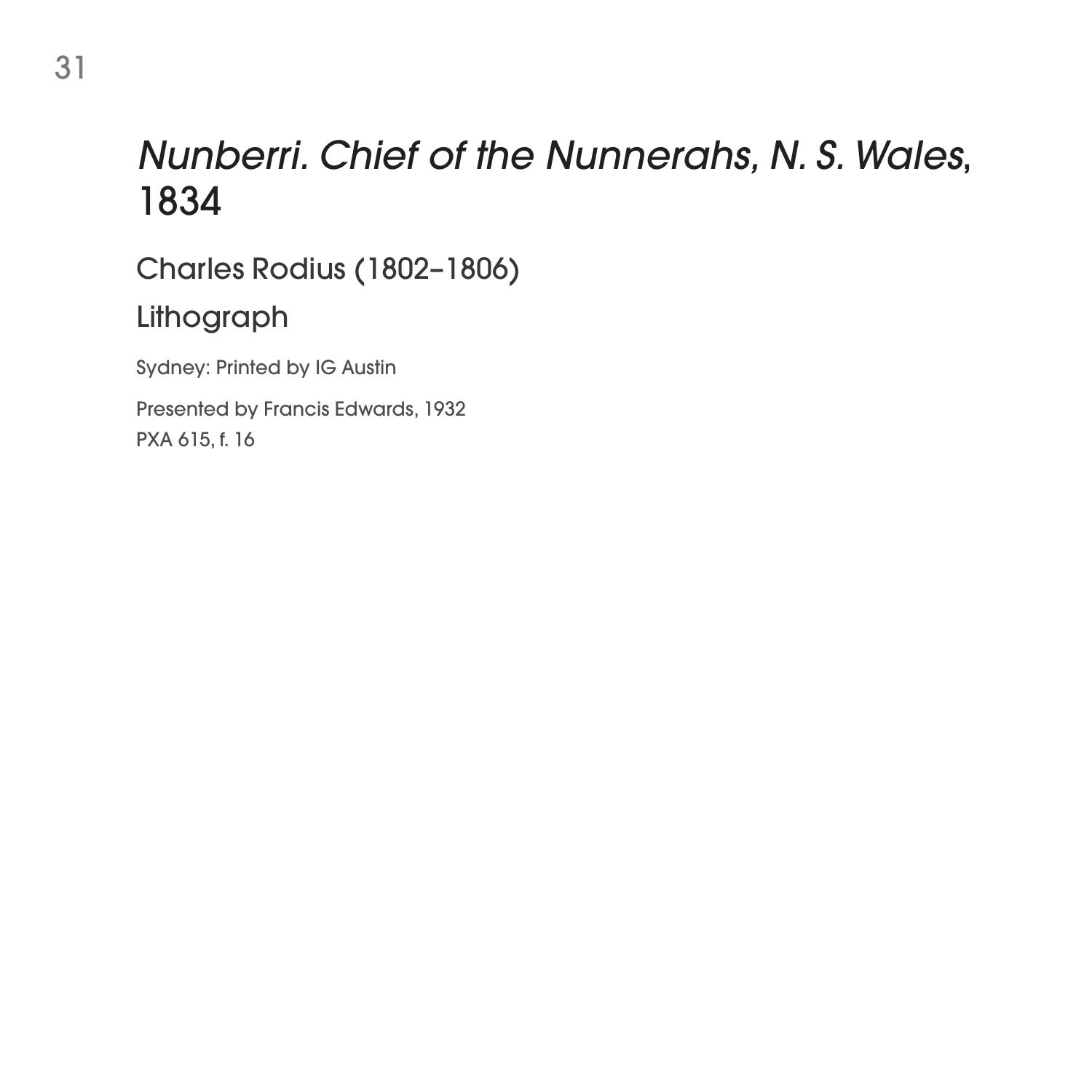# *Typical portraits of the Aborigines* [Morirang and Nambré or Nunberri (above), Ricketty Dick and Tooban (below)], 1847

James William Giles (1801–1870)

Hand-coloured lithograph

From George French Angas, *South Australia Illustrated*, London, 1847

DSM/ X983/2, plate 35

Two of Alexander Berry's men were drowned when a boat was swamped in the surf at Crooks Haven. Although lame, Nunberri was a strong swimmer and easily reached the shore.

The German-born artist, Charles Rodius, drew portraits of Nunberri (who wears a breastplate) and other Aboriginal people from Berry's farm, who sometimes camped in the Sydney Domain.

George French Angas appropriated some of Rodius' originals, claiming in *South Australia Illustrated* (London 1847) that Morirang, Nambré and Tooban (from the Shoalhaven) and Ricketty Dick (from Botany Bay) were 'typical' South Australian Aboriginal people.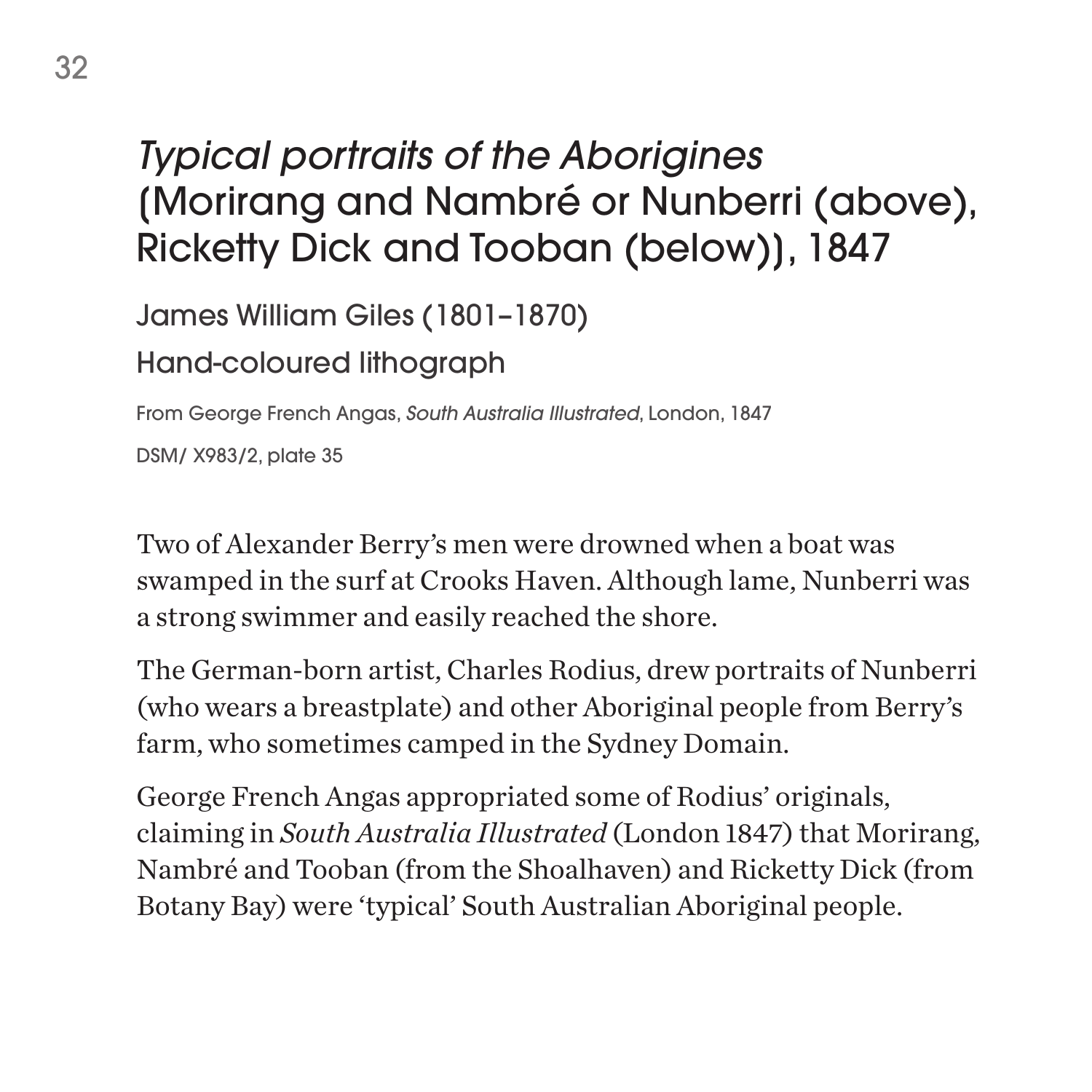# *Broten* [Broughton] *Nlle Hollande*, 1819

Jacques Arago (1790–1855)

#### Pencil

Purchased from the collection of Dr J Raven at Sotheby's Australia, Melbourne Sale, 23 August 1992 PXB 283, f. 3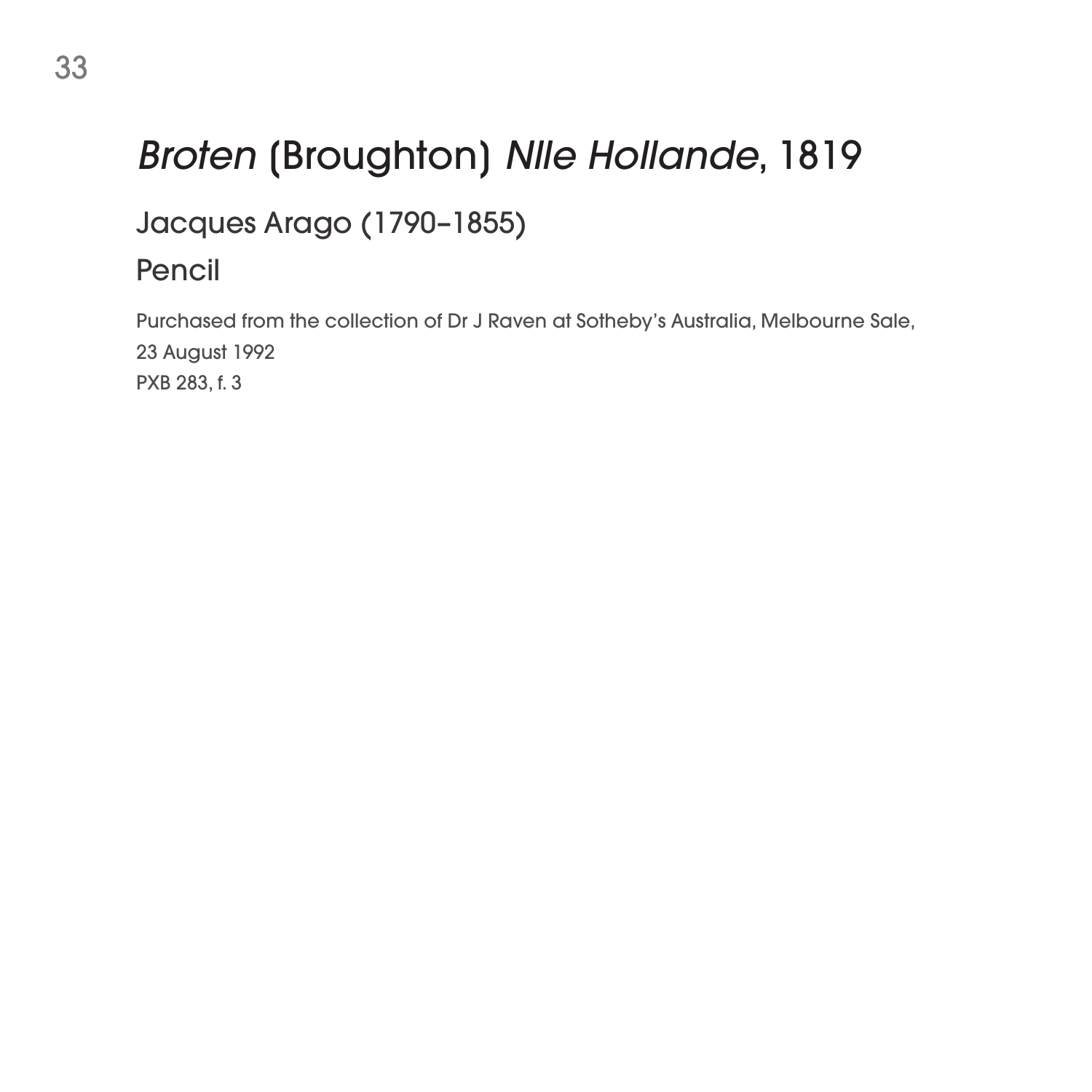### *Broughton Native Constable Shoal Haven 1822*

#### Rectangular brass breastplate with brass chain (reproduction)

#### Awarded to Broughton by Alexander Berry

From Tania Cleary, *Poignant regalia: 19th century Aboriginal breastplates …*, Glebe: Historic Houses Trust of NSW, c.1993

'I got safe to Sydney with my singular crew after a tedious passage occasioned by fowl [foul] winds,' wrote Alexander Berry. His crew on the tiny 15-ton capacity cutter *Blanch* included Nunberri, Wajin, chief of Shoalhaven, and Yager, chief of Jervis Bay.

Broughton, whose Aboriginal name was Toodwick, sailed from Sydney with Berry and guided him to the site where he built his homestead, Coolangatta, but returned overland to Sydney with the young explorer, Hamilton Hume. 'Broughton was my Landman,' wrote Berry, who gave him the rectangular breastplate inscribed 'Broughton Native Constable Shoal Haven 1822'.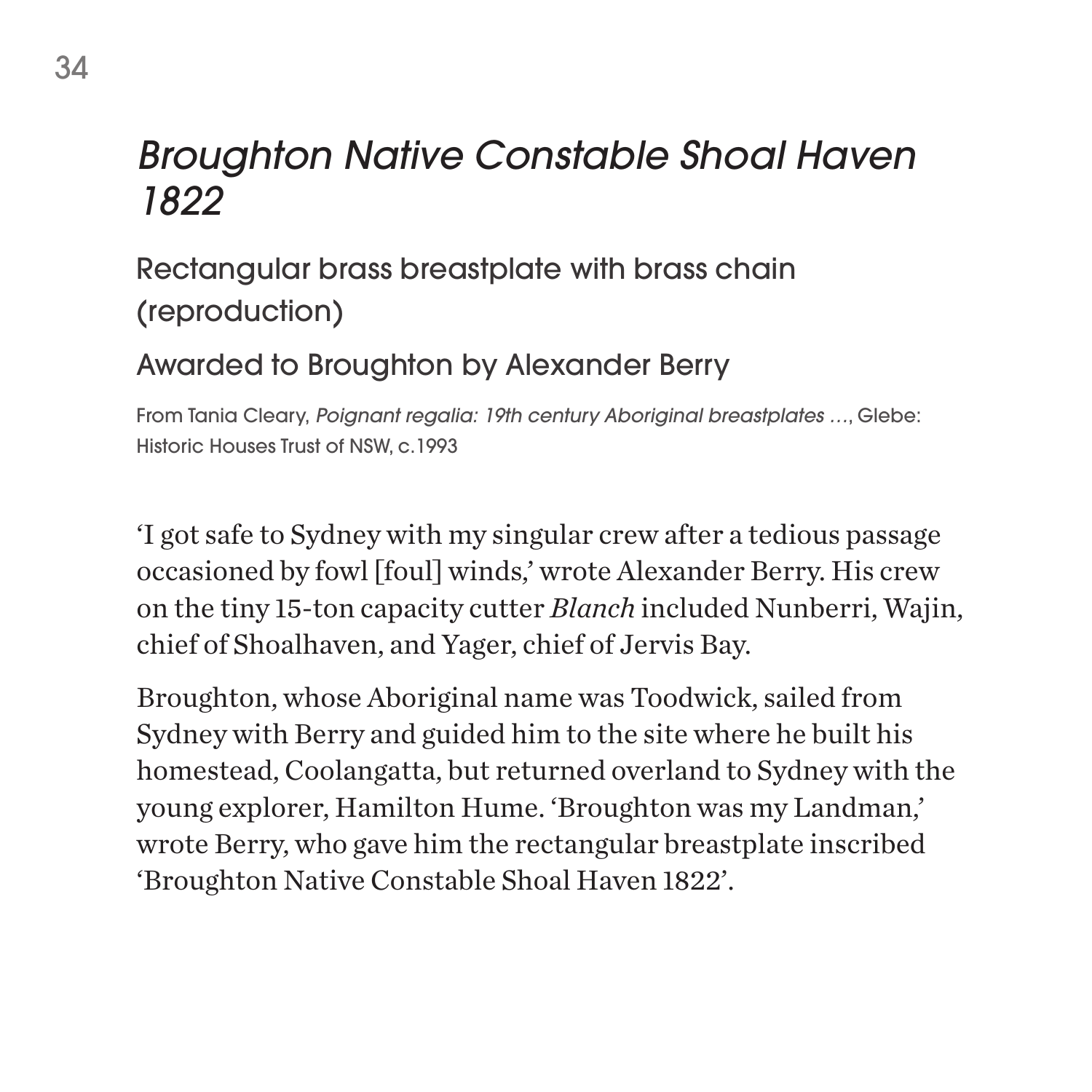# *Port McQvarie* [sic] *New South Wales*, 5 May 1824

Attributed to Joseph Lycett (1775–1828)

Sepia watercolour

SV1B/Pr Mac/1

Captain Francis Allman of the 48th Regiment took three Aboriginal men to Port Macquarie as 'bush constables'. Their task was to track and capture escaped convicts at the new penal colony.

Mongoul (also called Bob Barratt and Port Stephens Robert), Biriban (Johnny McGill) and Boardman sailed with Allman aboard the colonial schooner *Prince Regent*, which anchored in Port Macquarie on 17 April 1821.

Mongoul had previously visited Twofold Bay and Tasmania in 1804 on the sloop *Contest*. In 1829 'Monuggal, alias Bob Barrett' was found to have wilfully murdered Boorondire, known as 'Dirty Dick', in the Sydney Domain.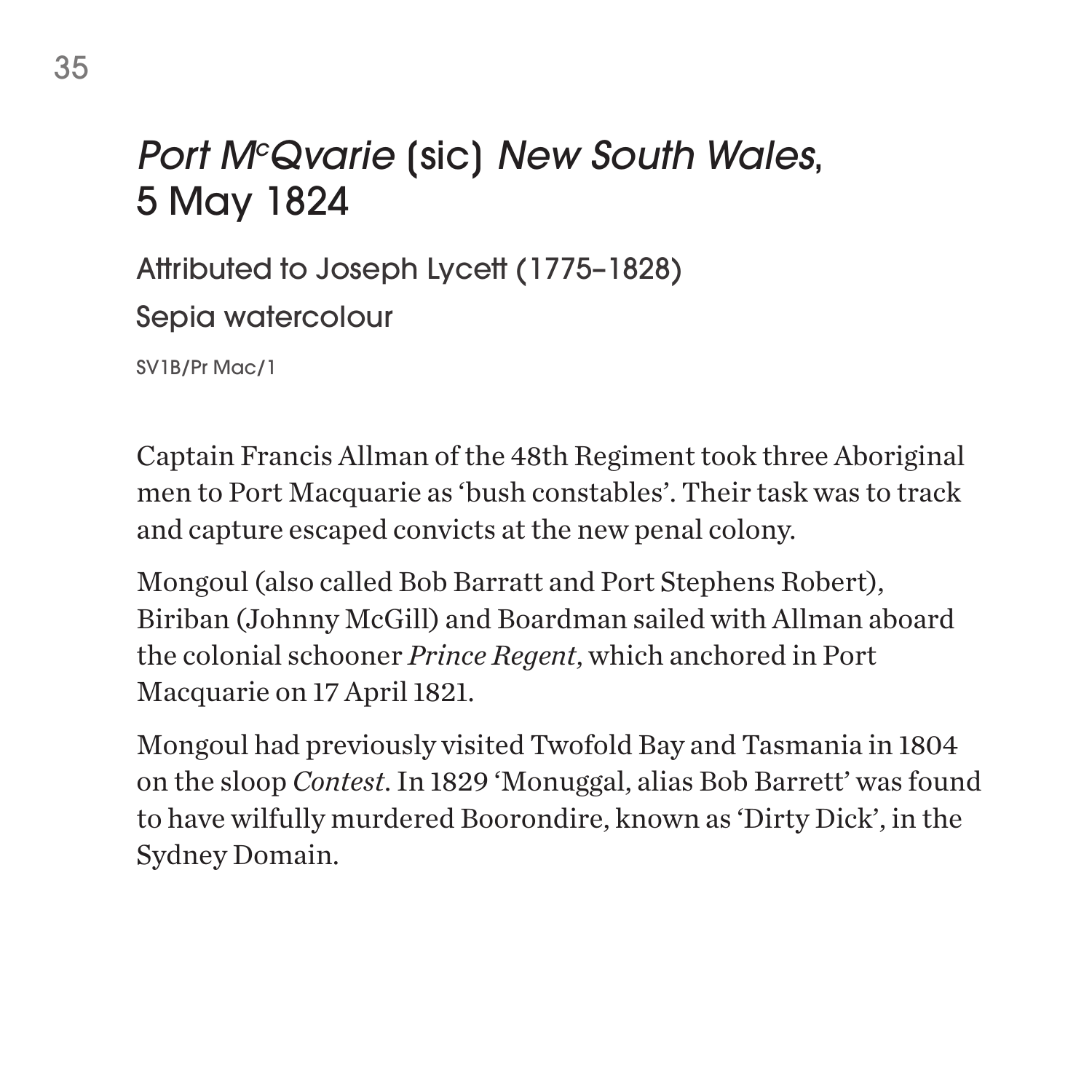#### *Bi-ra-bán. M'Gill.*

Alfred T Agate (1812–1846) Lithograph (reproduction)

From *A key to the structure of the Aboriginal language*, Sydney, 1850

DSM/499.611A3, frontispiece

Biraban was born about 1800 at Bahtahbah (now Belmont) into the Hunter River–Lake Macquarie language group. He acquired his English name from 'Captain M'Gill' (John Mander Gill), who brought him up at the Military Barracks in Sydney, and took his totem name Biriban (Eaglehawk) at his initiation in 1826.

Biriban is best known as the language informant of the Reverend Lancelot Threlkeld, a Congregational minister, who in 1824 established a mission for the Aboriginal people at 'Ebenezer' (Toronto) on Lake Macquarie. Threlkeld described Biriban as 'a noble specimen of his race, my companion and teacher in the language for many years'.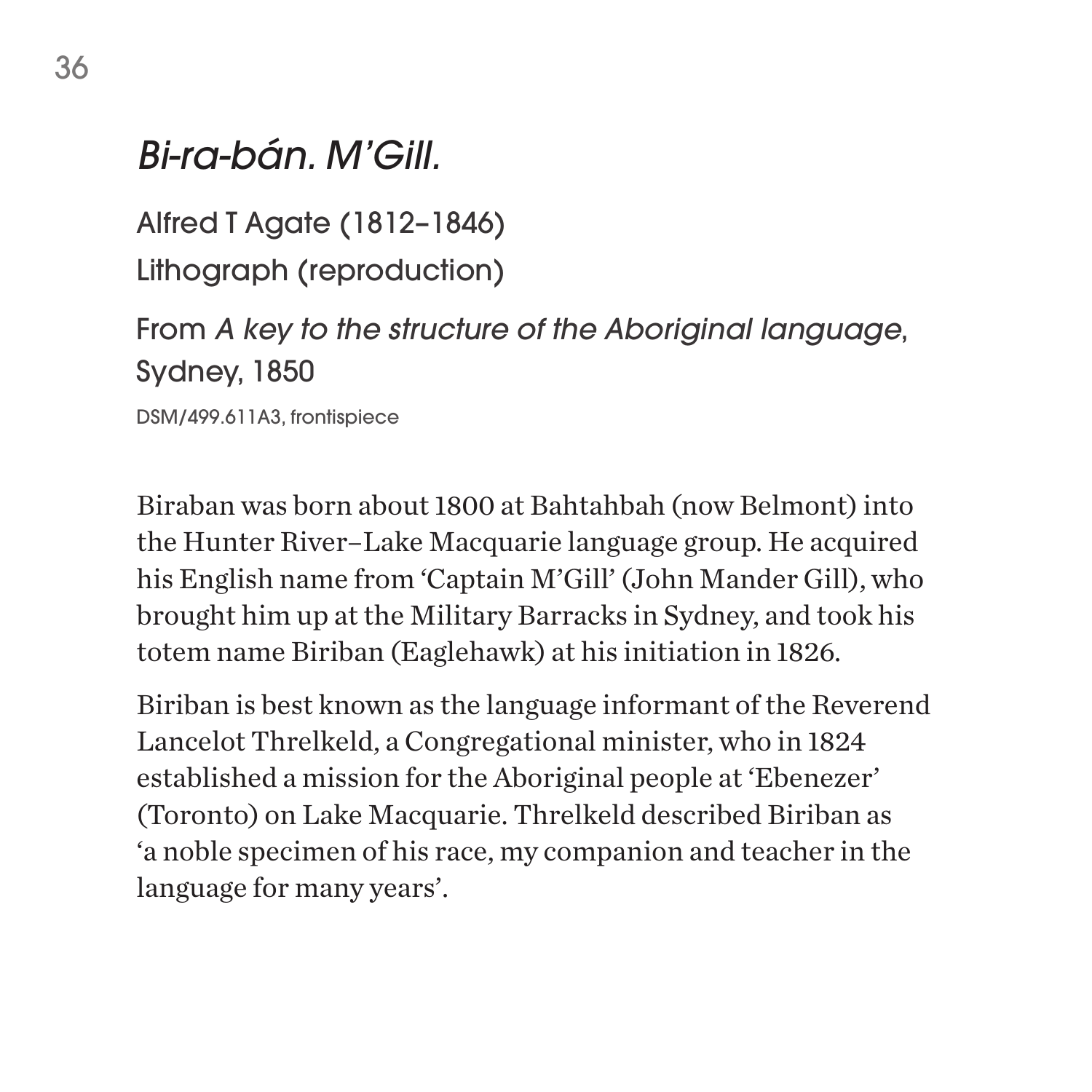## *Boardman, Lake Macquarie Tribe*, c. 1836

Possibly by William Henry Fernyhough (1809–1849)

Pencil

Bequeathed by Sir William Dixson, 1952 DL PX47, f. 8

Biriban and Boardman guided visiting Society of Friends (Quaker) missionaries James Backhouse and George Washington Walker through the bush from Newcastle to Lake Macquarie in April 1836. Biriban wore a hat, a 'red-striped shirt' and his brass gorget or breastplate around his neck.

Backhouse said Boardman (also called Boatman and Jemmy Jackass) was 'an interesting young man … about 18 years of age and wore a ragged blue jacket and a pair of trowsers'. Boardman was speared in a fight in Sydney and died of his wounds. He was buried at Eraring, near Lake Macquarie, in 1839.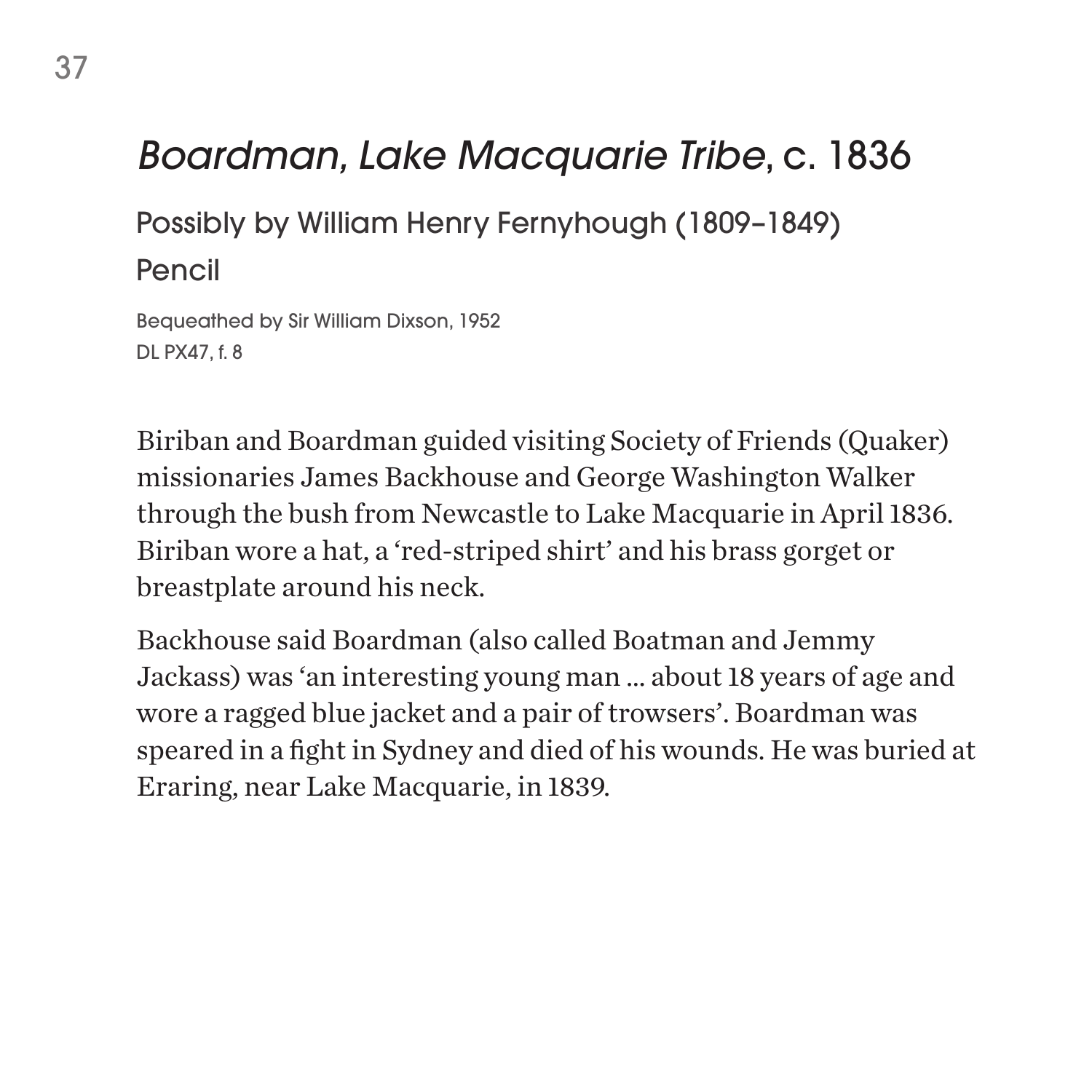# *Nouvelle-Hollande. Gnoung-a gnoung-a, mour-re-mour-ga (dit Collins)*, 1811

Barthelemy Roger (1767–1841) after Nicolas-Martin Petit (1777–1804)

#### Engraving

From François Péron, *Voyage de découvertes aux terres Australes*, Paris: De l'Imprimerie Imperiale, 1811

F980/P Atlas (1811), plate XVII

While Bennelong was in London, his brother-in-law Gnung-a Gnung-a Murremurgan (or Anganangan) twice crossed the vast Pacific Ocean, visiting Norfolk Island, Hawaii, Nootka Sound (now Vancouver, Canada), and the Spanish colonies of Santa Barbara and San Diego on the Californian coast.

The round distance Gnung-a Gnung-a traversed was some 25 000 km as the crow flies, but much further in a sailing ship driven by unpredictable winds. He left behind his wife, Warreeweer, Bennelong's younger sister.

On the first day he ventured into the Sydney Cove settlement, Gnung-a Gnung-a adopted the name 'Collins' from Judge Advocate David Collins.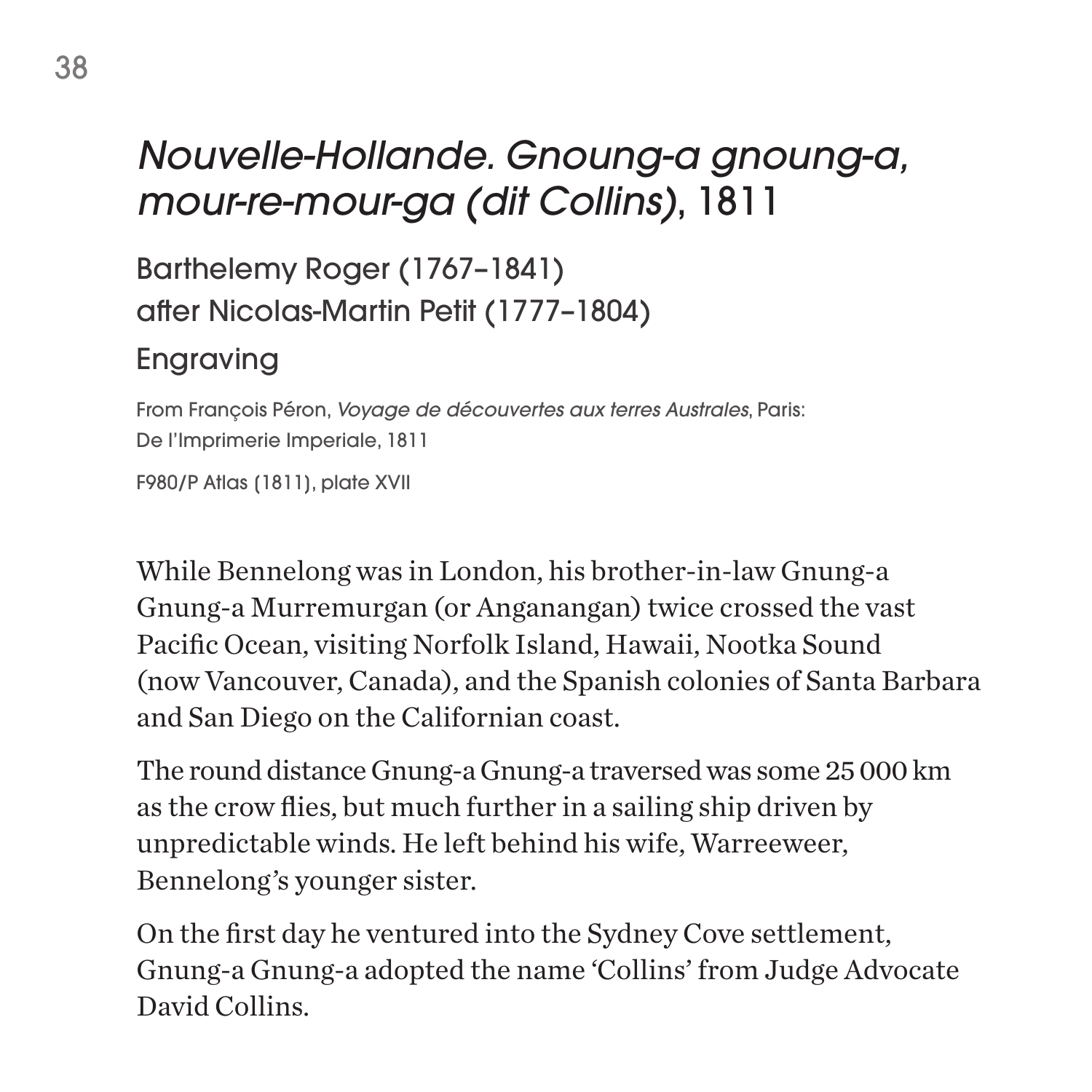### *HMS Daedalus*

John Baily after Lieutenant Evans Hand-coloured aquatint (reproduction)

National Maritime Museum, Greenwich PAD 6003

The 350-ton brig *Daedalus* was ordered to supply the expedition to the north-west coast of North America commanded by Captain George Vancouver (1757–1798). The storeship left Port Jackson on 1 July 1793, reached Nootka on 8 October and met the Royal Navy ships *Discovery* and *Chatham* off San Francisco. Gnung-a Gnung-a sighted the Spanish settlements at Monterey, Santa Barbara (where the ship was met by sea-going Chumash Indians in their canoes) and San Diego.

After leaving North America, Gnung-a Gnung-a spent one month at Kealakekua Bay in Hawaii, where King Kamehameha wanted to buy him, offering canoes, weapons and curiosities.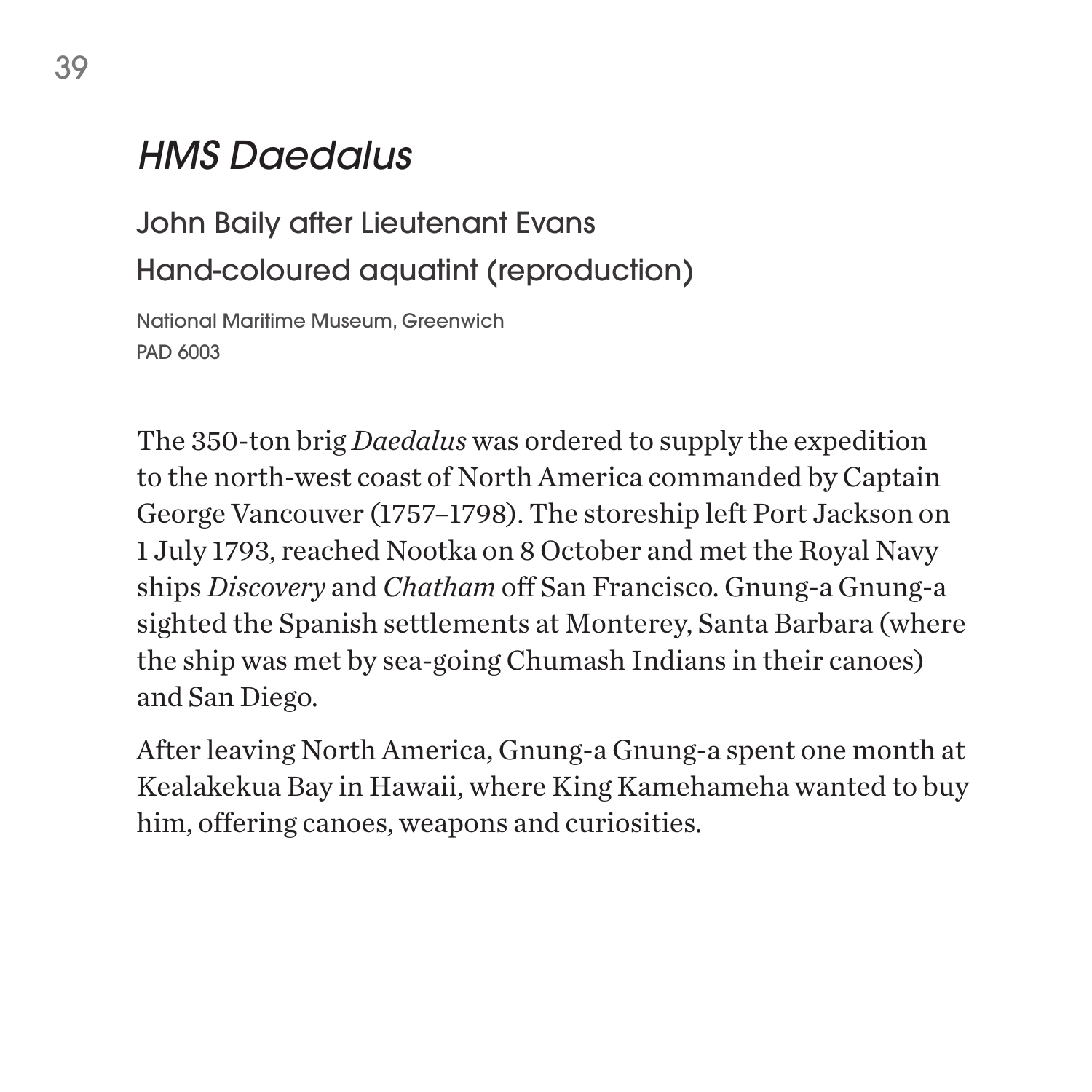## 'Old Collins, who was found dead …', 1809

*Sydney Gazette*, 15 January 1809 (reproduction)

RBF 450

During a revenge combat in December 1795, Pemulwuy, the Georges River Bidjigal leader, launched a spear at Gnung-a Gnung-a that remained fixed in his back. The British surgeons could not remove the barb, but his wife, Warreeweer, eventually pulled it out with her teeth. Afterwards, Gnung-a Gnung-a walked with a limp.

In January 1809, the body of Gnung-a Gnung-a was found behind the Dry Store, site of the present Macquarie Place in Bridge Street, Sydney. Gnung-a Gnung-a's children, others he had adopted, and his brother Old Phillip faced the ritual revenge combat that usually followed a funeral.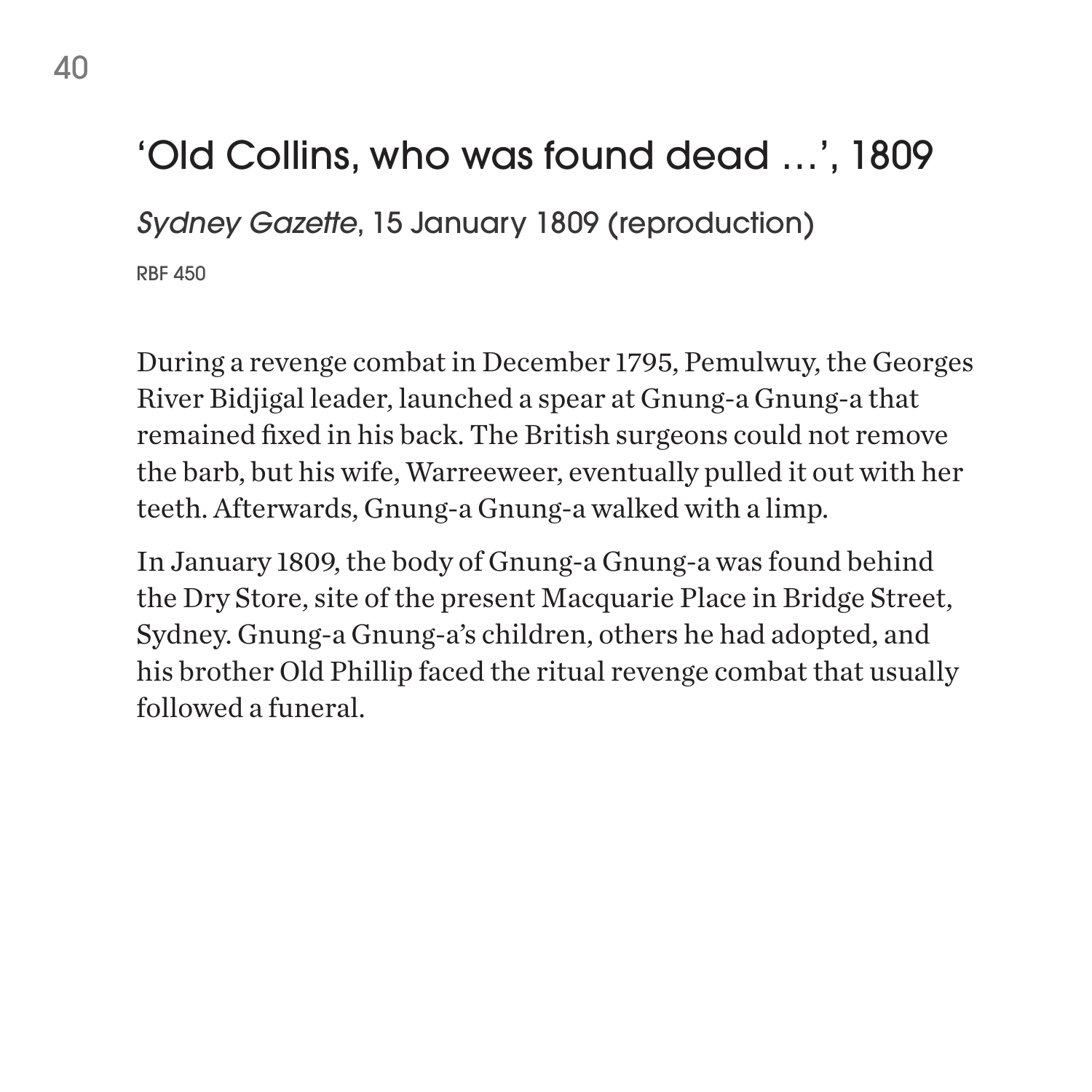# *Nouvelle-Hollande – Toulgra (mère)* [Worogan], 1802

Nicolas-Martin Petit (1777–1804)

Pencil, charcoal and ink (reproduction)

Muséum d'Histoire Naturelle, Le Havre, France 20032.1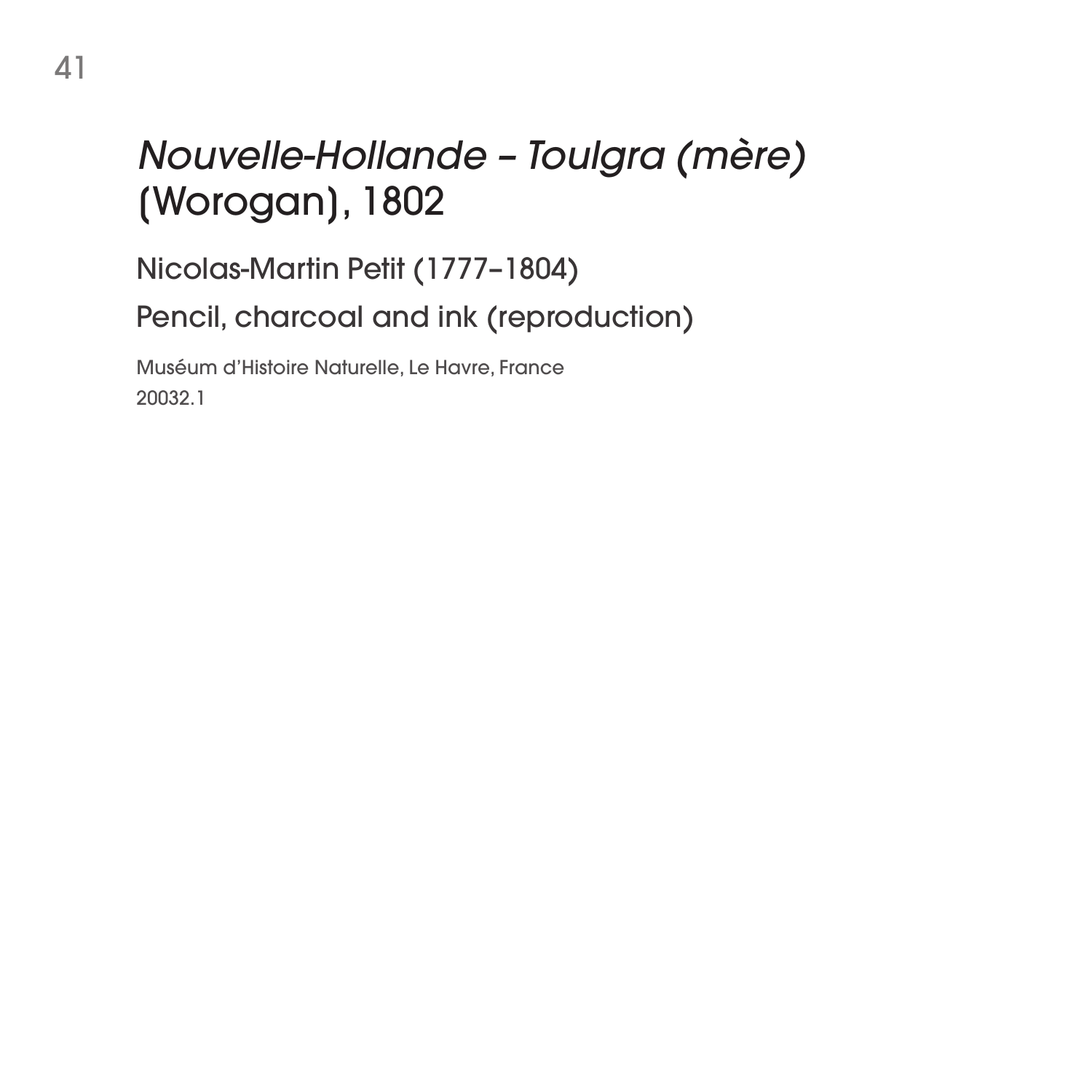### *The Lady Nelson – Brig, 6 Guns* …, c. 1820s

#### Artist unknown

Oil

Presented by Captain GN Hector ML 86

Worogan (Crow) and her husband, Yeranabie, accompanied Lieutenant James Grant in 1801 aboard the 60-ton sloop *Lady Nelson*. During an 11-week voyage the ship stopped at Jervis Bay before Grant charted Western Port and Churchill Island (Victoria).

In his second language notebook (1791) William Dawes included 'Wárrgan' (Worogan) with Bennelong's sisters. Petit's handwritten caption, *Toulgra* (*mère*), suggests that she was the mother of Toulgra (Bulldog). Yeranabie was the son of Maugoran, a leader of the Burramattagal (Parramatta clan), and brother of Booroong and Ballooderry.

Worogan and Yeranabie are the only known Aboriginal husband and wife who went to sea together.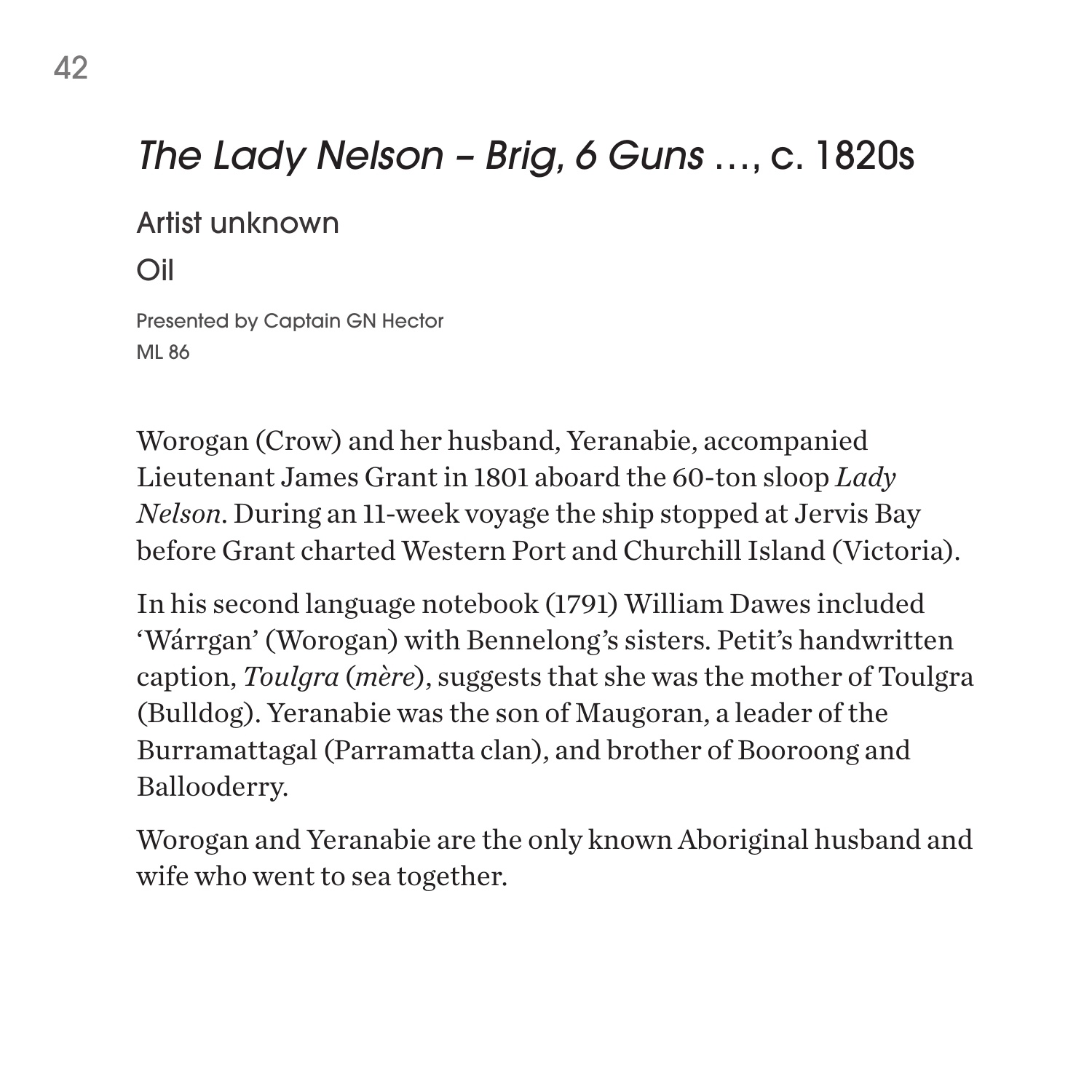## *Port Jackson for a Passage to Norfolk Island, 29 May 1798*

HMS *Reliance* Muster (reproduction)

The National Archives, London ADM 36/13398

After Bennelong, Bungaree or Boongaree (c. 1775–1830) is the best known Aboriginal voyager. Because the others on board were British, Bungaree became the first Australian to circumnavigate the continent when he accompanied Lieutenant Matthew Flinders on HMS *Investigator* in 1801–03.

The first voyage of 'Bungary' was in May 1798 aboard HMS *Reliance*, from Sydney Cove to Norfolk Island, with Nanbarry and Wingal (from Broken Bay). On this 60-day round trip Matthew Flinders first met and came to respect Bungaree. One year later, Flinders took Bungaree with him on a survey voyage to Bribie Island and Hervey Bay on the sloop *Norfolk*.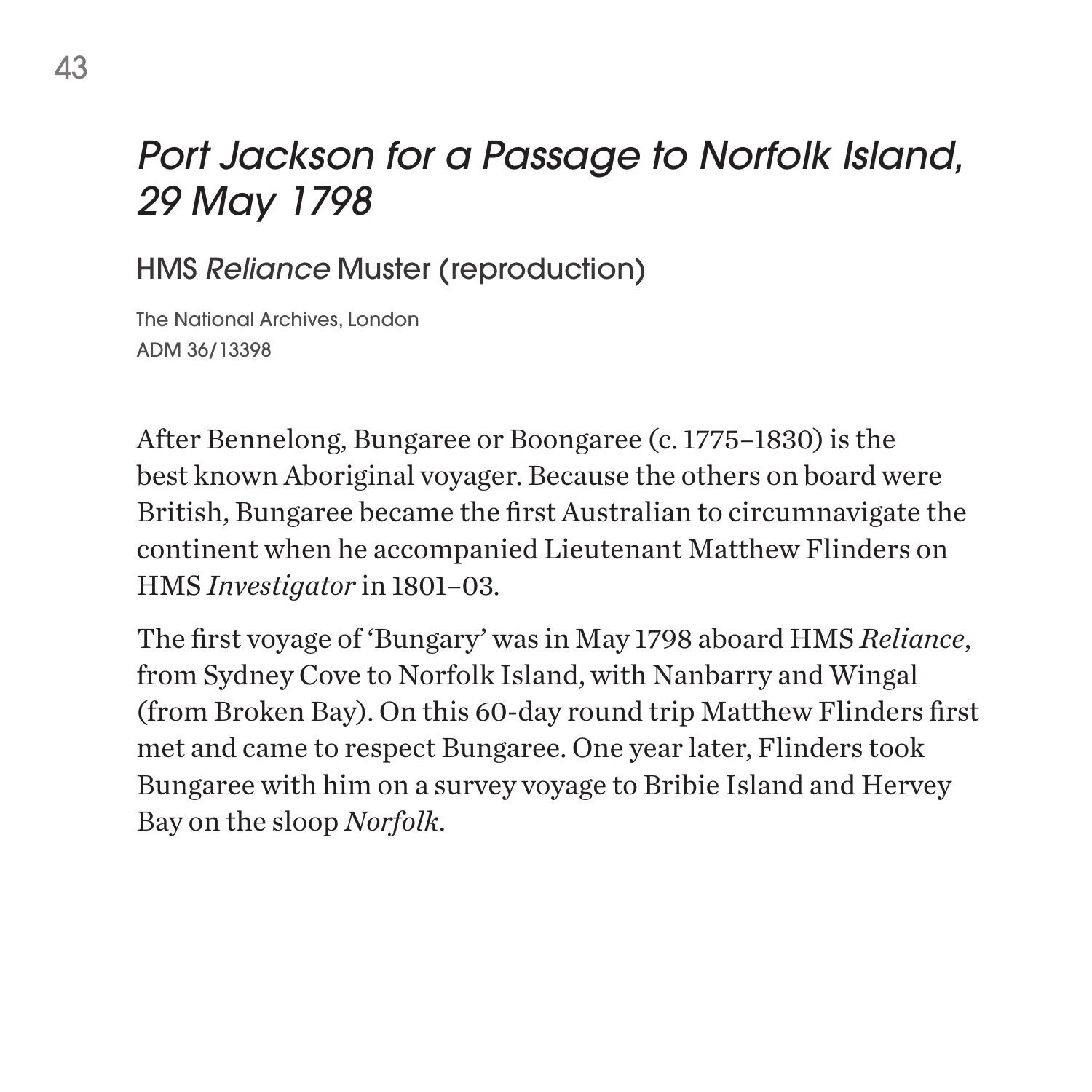## *Newcastle, in New South Wales: with a distant View of Point Stephen. Taken from Prospect Hill*

W Preston after IR Brown

#### Engraving

From Absalom West, *Views in New South Wales*, 1813–14 (reproduction)

Bequeathed by DS Mitchell, 1907 PX\*D 65, plate 6

In 1801 Bungaree took part in the establishment of a penal settlement at the Hunter River (now Newcastle). After landing from *Lady Nelson*, Lieutenant-Colonel William Paterson told Governor Philip Gidley King that 'Bonjary ran off … and has since not returned'.

In May 1804 Bungaree escorted six Aboriginal men returning from Sydney in the ship *Resource*. Marine Lieutenant Charles Menzies valued Bungaree's help in capturing runaway convicts, calling him 'the most Intelligent of that race I have as yet Seen …' However, in October Menzies reported that convicts had taken revenge by killing Bungaree's father 'in the most brutal manner'.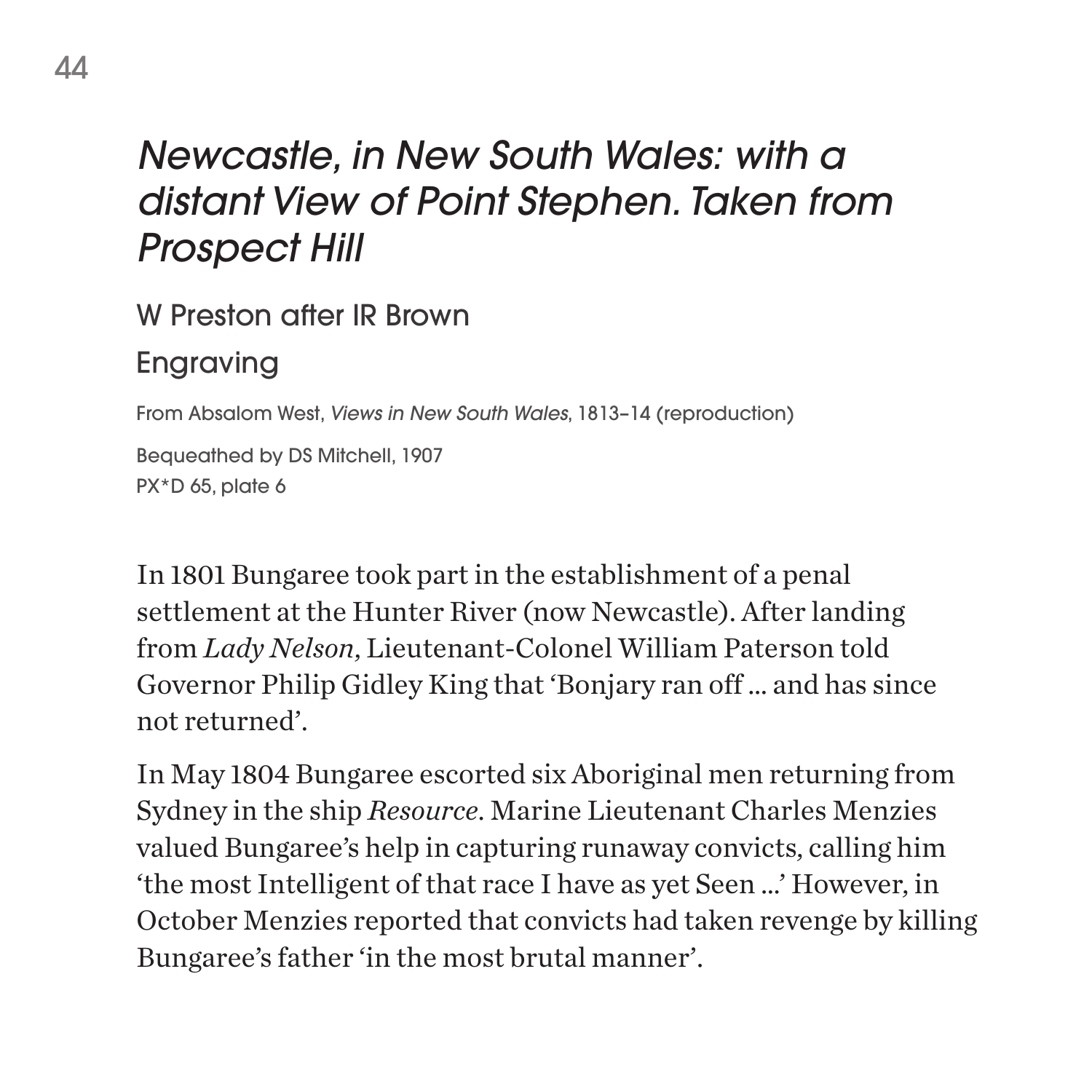### *Australia or Terra Australis*, 1804

Matthew Flinders (1774–1814)

Pen and ink chart (reproduction)

United Kingdom Hydrographic Office y46/1

Bungaree enlisted as a go-between and sailed with Matthew Flinders on HMS *Investigator* in 1802–03, becoming the first Australian known to circumnavigate the continent. He also visited Timor.

Flinders completed his manuscript chart in 1804 while a prisoner of the French on Mauritius. This was the first known use of the name Australia but, after the intervention of Sir Joseph Banks, the printed version in 1814 was titled 'Terra Australis or Australia'. From 1817, Governor Lachlan Macquarie wrote 'Australia' in his correspondence and so our country got its name.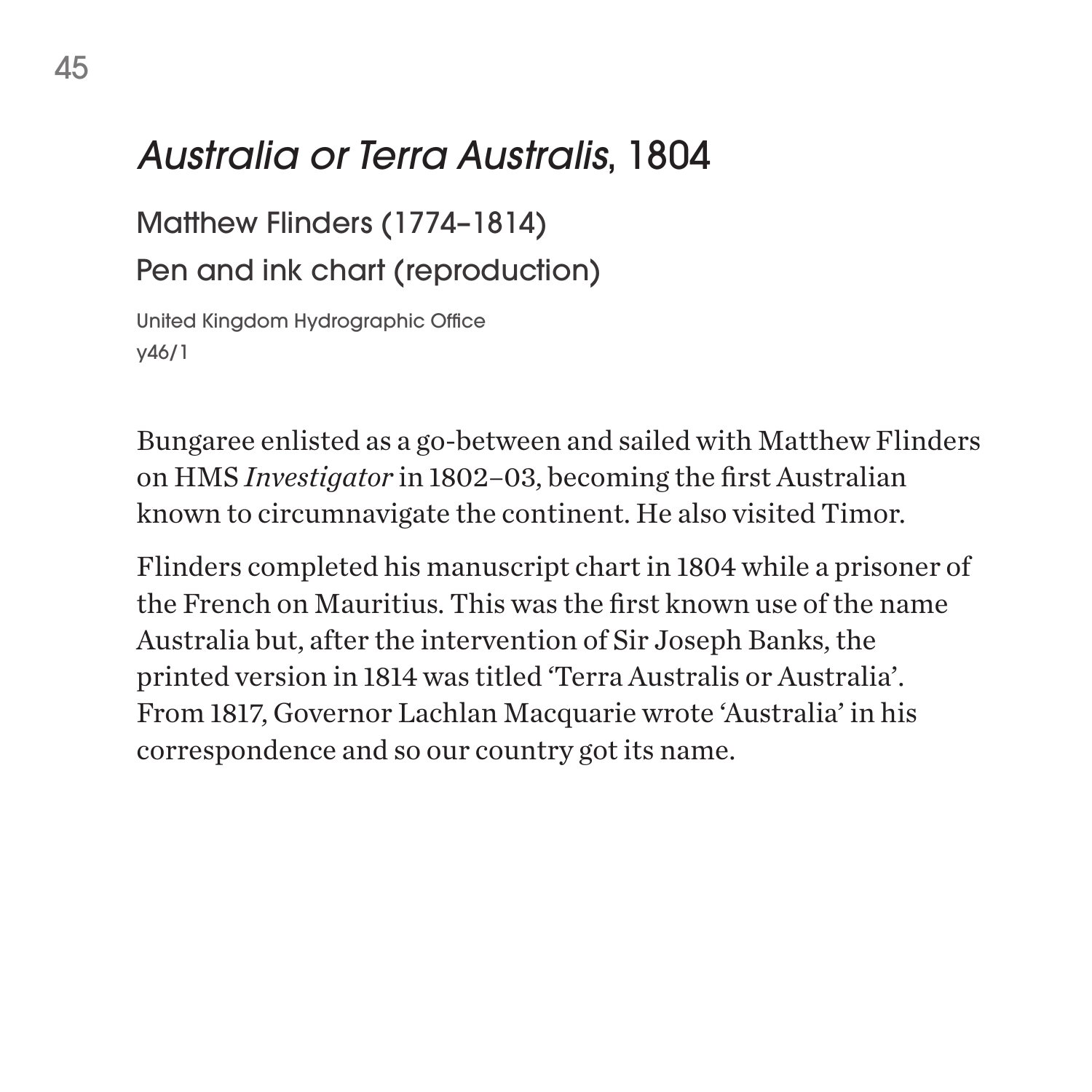## *Boon-ga-ree Aboriginal of New So. Wales who accompanied me on my first voyage to the N. W. coast*, 1819

Phillip Parker King (1791–1856)

Ink and watercolour

From Phillip Parker King, *Album of drawings and engravings*, 1802–1902

Purchased from the King Estate, November 1933 PXC 767, f. 48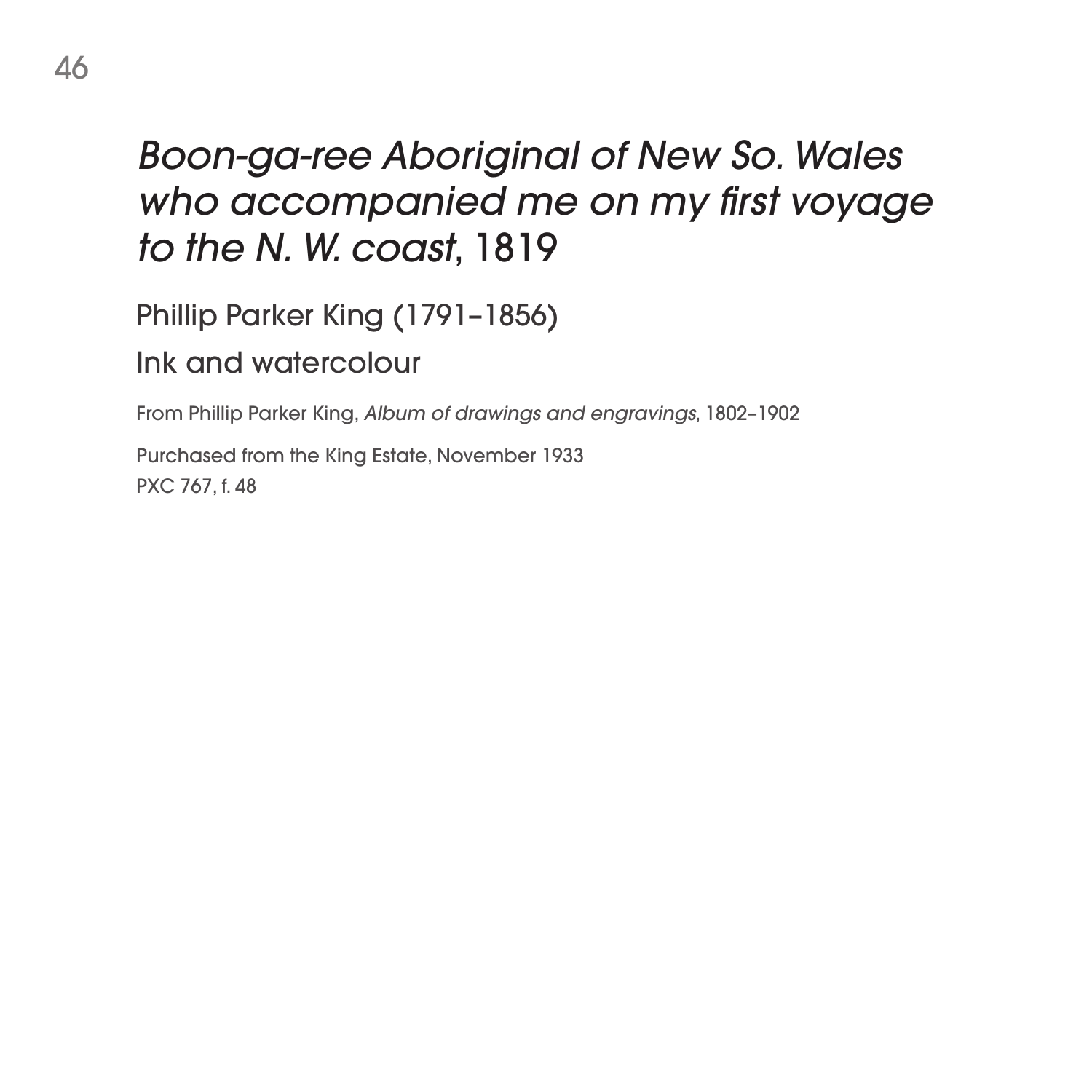# *His Majesty's Cutter Mermaid*, 1817

### Phillip Parker King (1791–1856)

#### Ink

From Phillip Parker King, *Album of drawings and engravings*, 1802–1902 Purchased from the King Estate, November 1933 PXC 767, f. 85

In return for 'rations, grog, a hammock and somewhere to stow his spears', Bungaree volunteered to go to sea with naval explorer Phillip Parker King, who had orders to survey the north and west coasts of Australia.

King wrote: 'He [Bungaree] was about forty-five years of age, of a sharp, intelligent and unassuming disposition, and promised to be of much service to us in our intercourse with the natives'.

The snub-nosed cutter *Mermaid* left Port Jackson on 22 December 1817, put into Twofold Bay, steered through Bass Strait, and followed the Great Australian Bight to King George Sound (Albany).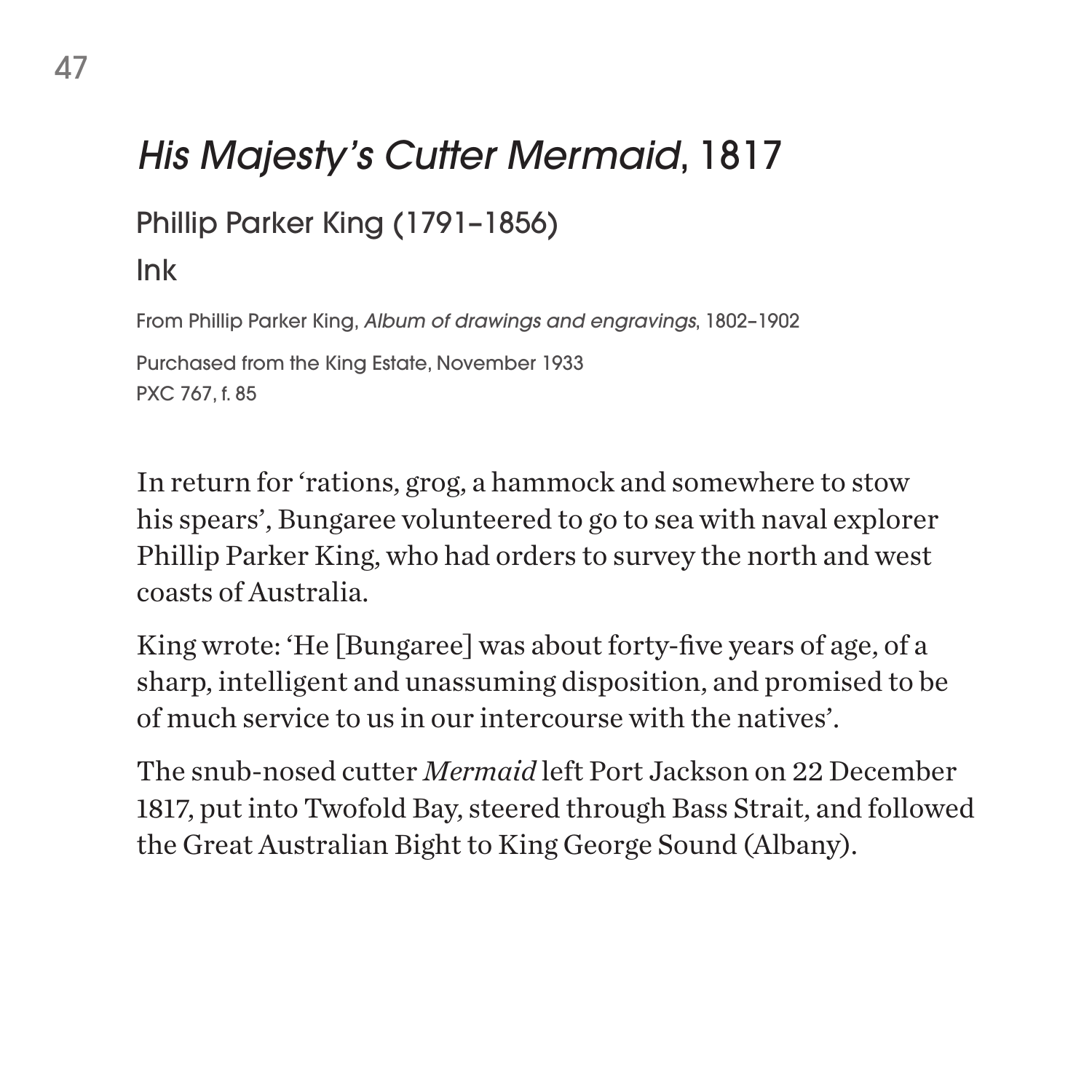# 'Bongaree speared a great many fish with his fiz-gig', 1818

Phillip Parker King (1791–1856) Remark book, January 1818

MLMSS 5277 (item 1)

King valued Bungaree's skills in finding water and catching fish and as a go-between who understood Aboriginal protocol. Bungaree often stripped off his European clothes to parley with the local Aboriginal people and tried to talk to them in broken English.

When sharks hampered hook-and-line fishing at King George Sound in January 1818, Bungaree, wrote King, 'speared a great many fish with his fiz-gig; one that he struck with the boat-hook on the shoals at the entrance of the Eastern River weighed twenty-two pounds and a half, and was three feet and a half long.' King sketched the fish in his remark book.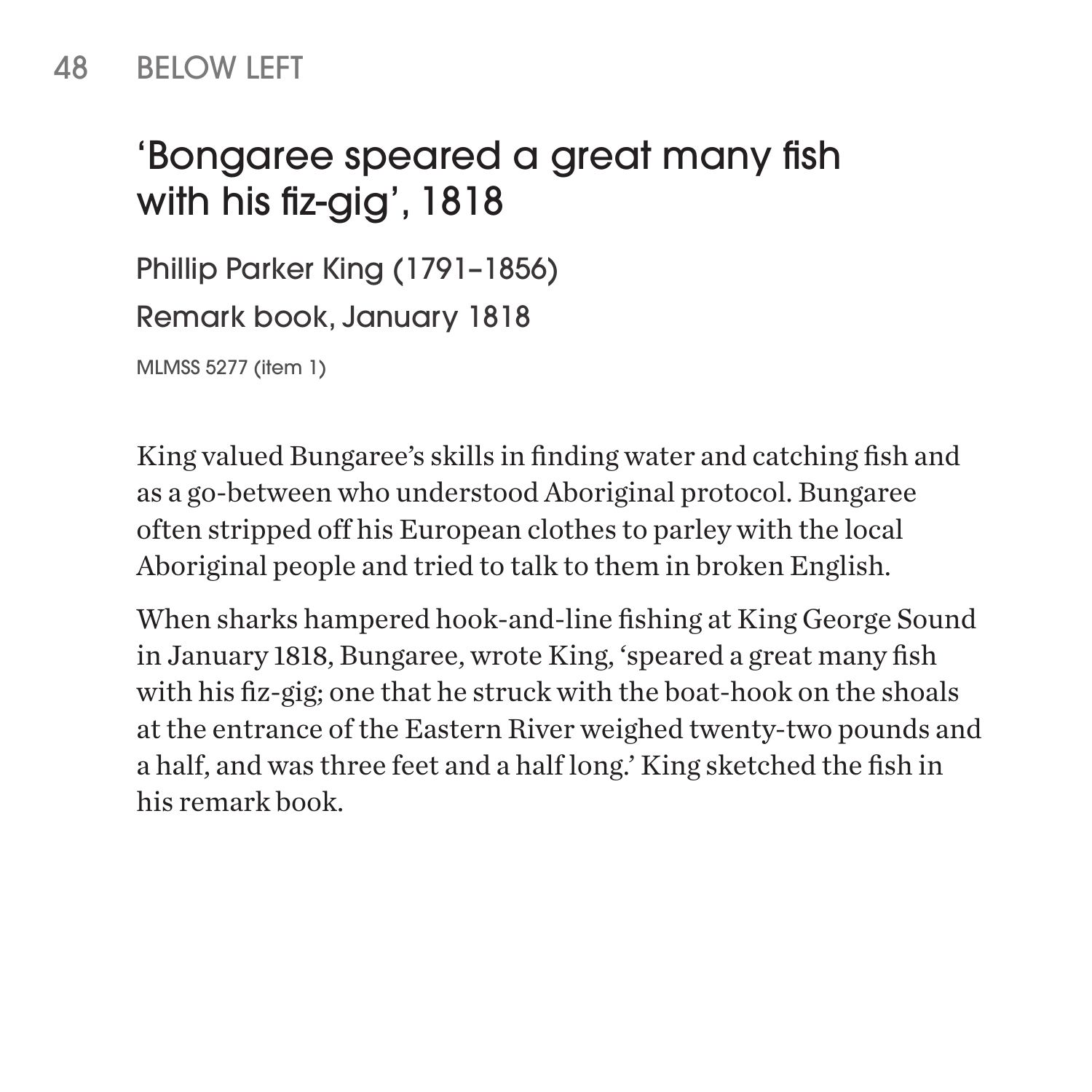#### 49 BELOW CENTRE

# *Naturels de la Nouvelle-Galles. (Port-Jackson)*, 1824

Bungaree and Cora Gooseberry to René-Primavère Lesson (1794–1849)

*Voyage autour du monde: entrepris par ordre du gouvernement sur la corvette La Coquille*, Paris: P Pourrat Frères, 1838–1839, pp. 296–297

DSM/980/64A2

While in Sydney on the French corvette *Coquille* in 1824, surgeon and naturalist René Primavère Lesson obtained an Aboriginal word list, predominantly from Bungaree's Karikal (Broken Bay) language.

Obviously, Bungaree could not resist a joke, giving 'kiss' for 'lower lip', while his wife, Cora Gooseberry, gave her own name for 'eye', either misunderstanding or making a pun on the personal pronoun 'I'.

Lesson examined Bungaree's body, finding his skull 'quite shattered by numerous blows of a club that would have felled a strong animal'. No wonder the first entry 'Tete' [Head] is given as *Ti-a-kas*, probably meaning 'scars', rather than Cabbera (*gabara*) meaning 'head'.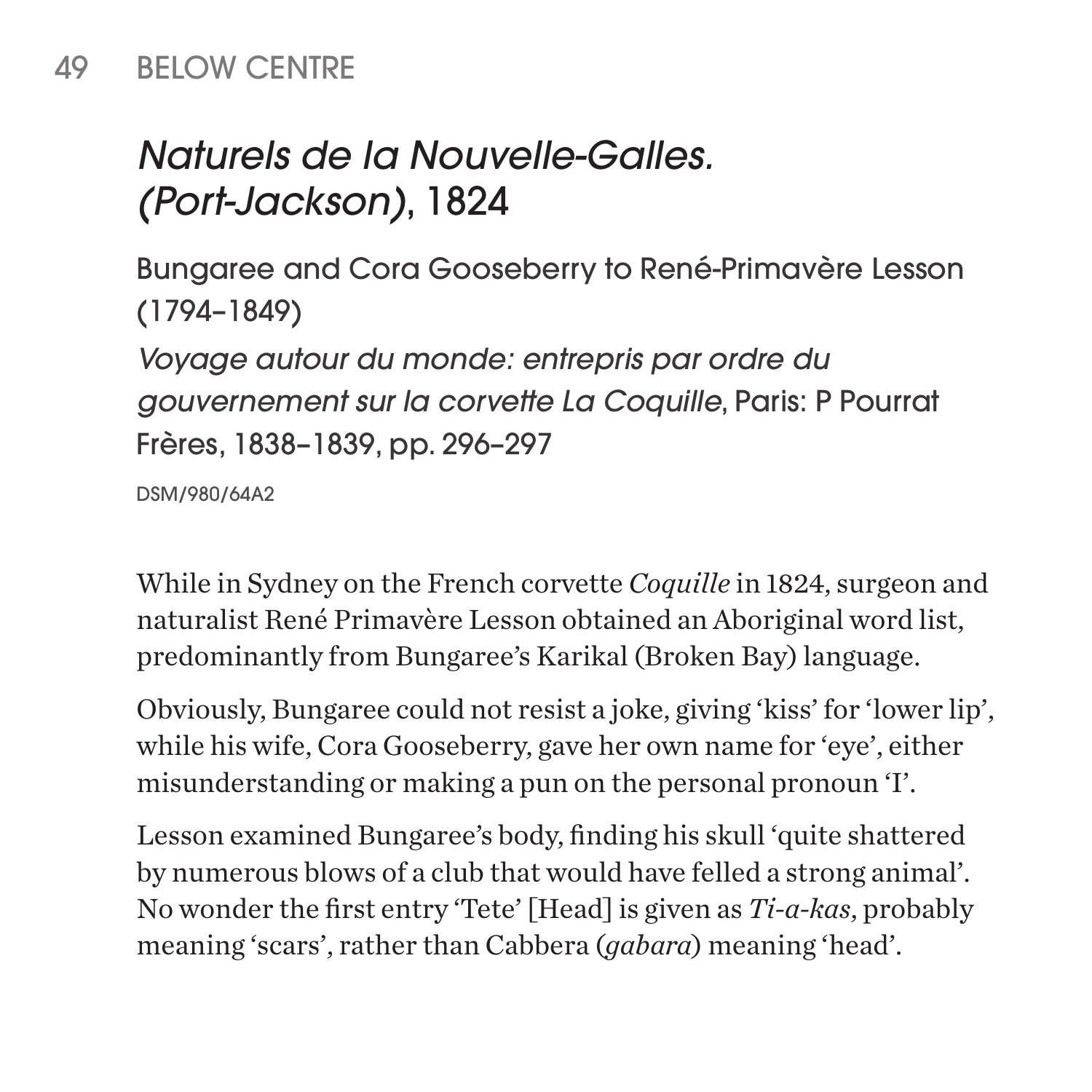### 50 BELOW RIGHT

## *Bungaree, King of Sydney Cove*

```
James F O'Connell (1808–1854)
```
*A residence of eleven years in New Holland and the Caroline Islands: being the adventures of James F. O'Connell*, Boston: BB Mussey, 1836

980/242A1

Bungaree is derisively titled 'King of Sydney Cove', 'His Bungaree Majesty' and 'Chief of the Sydney Blacks' and accused of 'lushing max' (drinking gin) in this tale, told in colourful convict cant or 'flash language' by James O'Connell, a sailor who was tattooed during four years as a captive at Ponape, or Ascension Island, in the Caroline Islands, north of Papua New Guinea.

Billed as the 'Celebrated Tattooed Man', O'Connell appeared on stage in the United States for showman PT Barnum. He died in New Orleans in 1854 from the effects of chemicals used to produce electricity for stage lighting.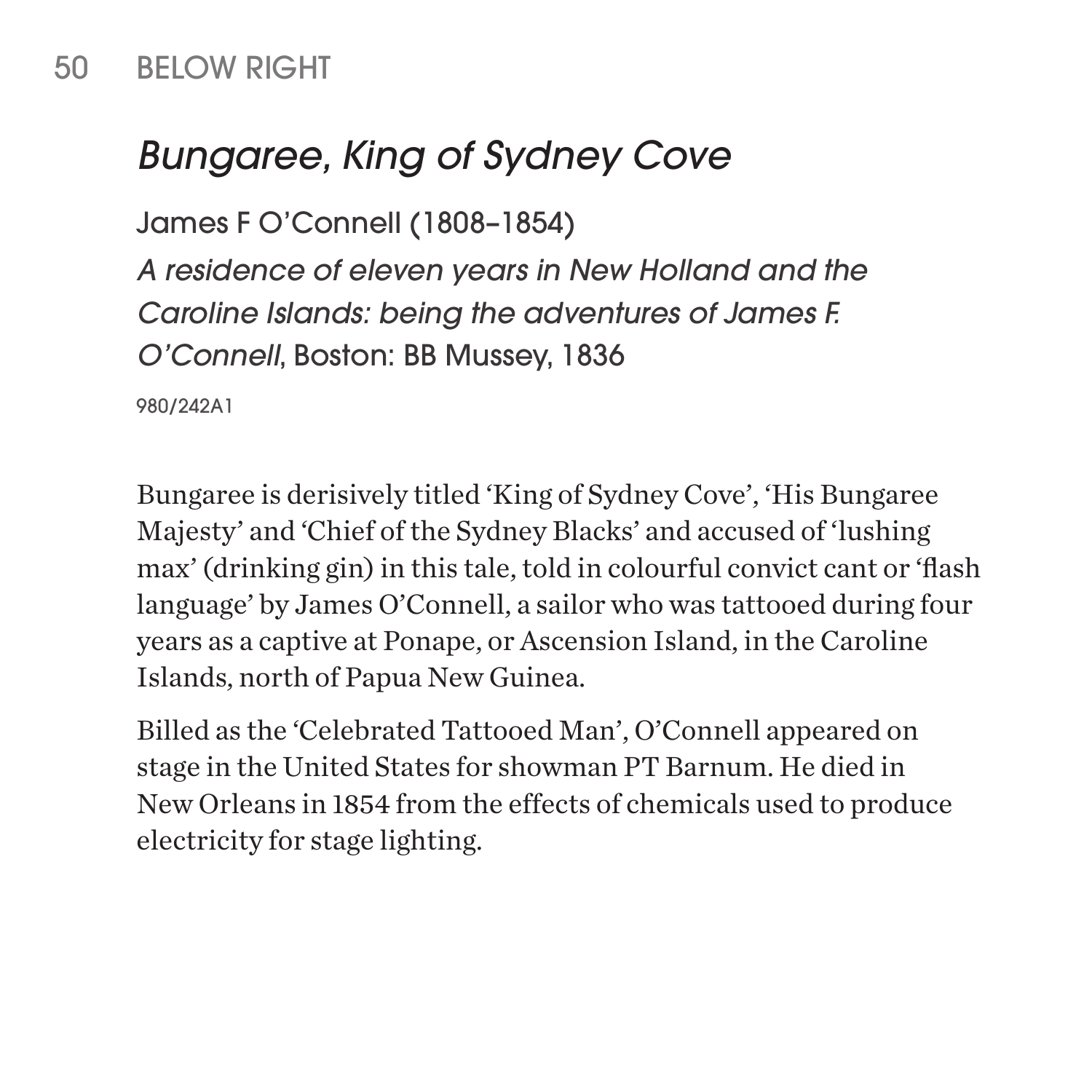## *Portrait of Bungaree, a native of New South Wales, with Fort Macquarie, Sydney Harbour in Background*, c. 1826

Augustus Earle (1793–1838)

Oil (reproduction)

National Library of Australia Pic T305. NK 118

There is an air of genuine nobility in the expression and bearing of Bungaree in Augustus Earle's oil painting. He stands in a typical pose, his right arm raised, doffing his cocked hat in greeting. Bungaree wears a splendid scarlet jacket with brass buttons and gold lace. His metal gorget hangs from a chain around his neck.

The warships of the British China Squadron, moored near Bennelong Point, evoke Bungaree's seagoing career. In his later life, he relied on visiting ships to provide his people with grog, tobacco and old clothing.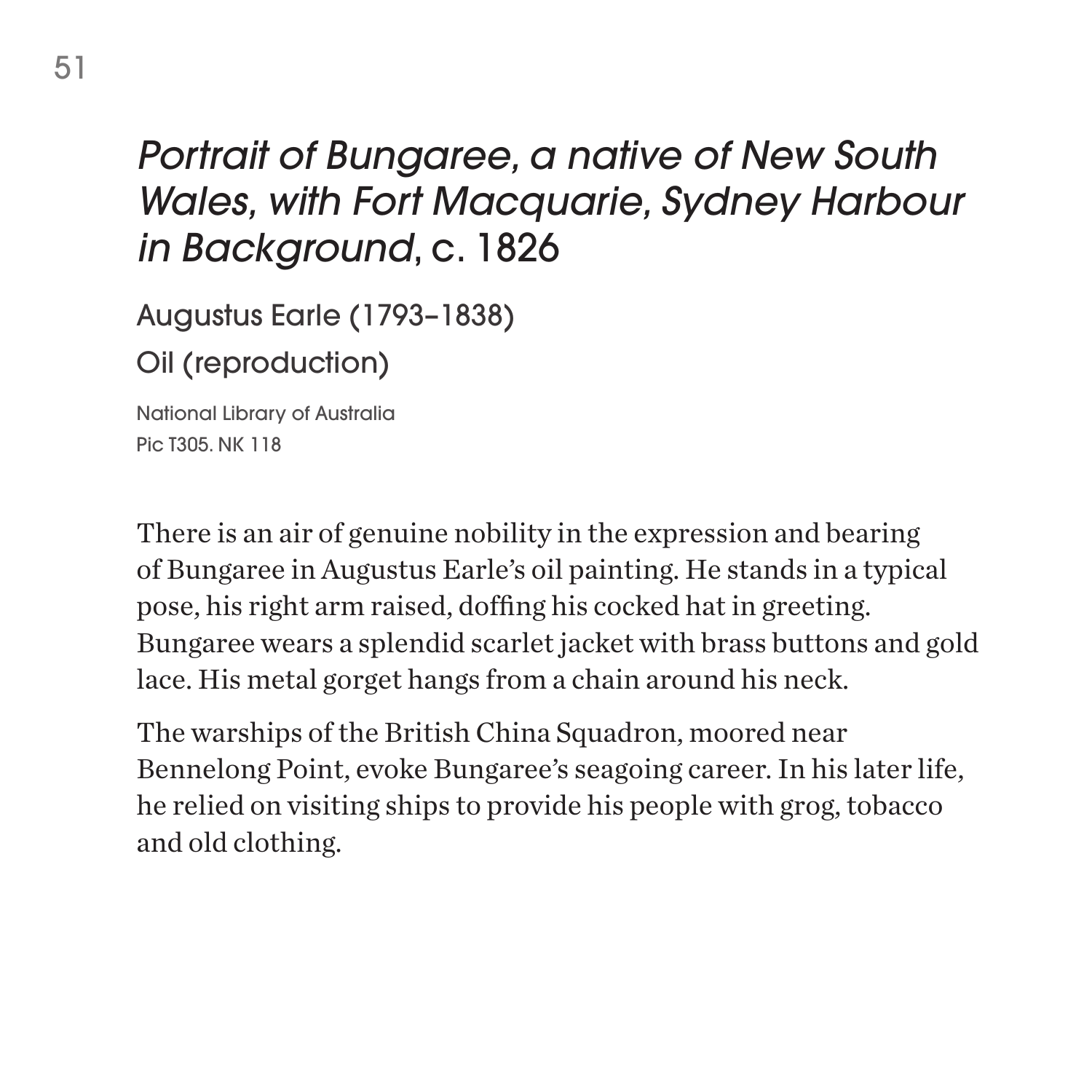### 52 BELOW LEFT

### *Tonungora St. Boundary Nov 1806*

'Got by Dan' Specimen identified as *Eucalyptus paniculata*  X *E. siderophloia*

Kindly lent by the National Herbarium of NSW RBG barcode 6620

In 1805 a 14-year-old Aboriginal orphan sailed to Norfolk Island and Hobart in Van Diemen's Land. Five years later, Dan or Daniel Moowattin (c. 1791–1816) became the third Aboriginal person to visit England.

Daniel, born in Parramatta, was the trusted bush guide, interpreter and companion of botanist George Caley, who was sent to Australia in 1800 to collect natural history specimens for Sir Joseph Banks.

More than 200 years ago, Daniel gathered these eucalyptus leaves, gumnuts and flowers, labelled 'Got by Dan' in Caley's handwriting, and now kept in the National Herbarium at the Royal Botanic Gardens in Sydney.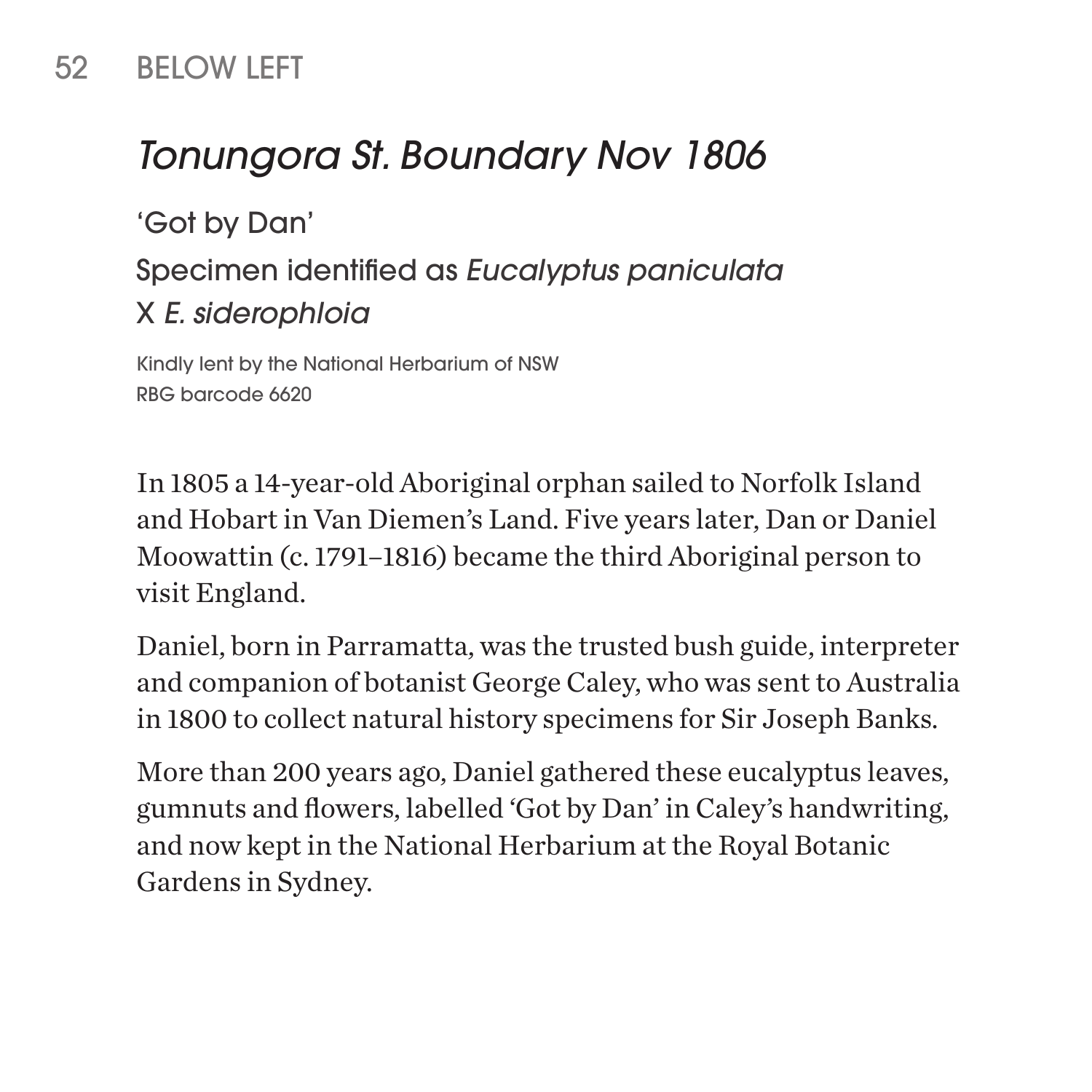#### 52 BELOW LEFT

### *Mogargro – South Brush*, 1807

'Got by Dan Oct 1807' Specimen identified as *Eucalyptus beyeri*  by Joseph Maiden

Kindly lent by the National Herbarium of NSW RBG barcode 326895

In 1805 a 14-year-old Aboriginal orphan sailed to Norfolk Island and Hobart in Van Diemen's Land. Five years later, Dan or Daniel Moowattin (c. 1791–1816) became the third Aboriginal person to visit England.

Daniel, born in Parramatta, was the trusted bush guide, interpreter and companion of botanist George Caley, who was sent to Australia in 1800 to collect natural history specimens for Sir Joseph Banks.

More than 200 years ago, Daniel gathered these eucalyptus leaves, gumnuts and flowers, labelled 'Got by Dan' in Caley's handwriting, and now kept in the National Herbarium at the Royal Botanic Gardens in Sydney.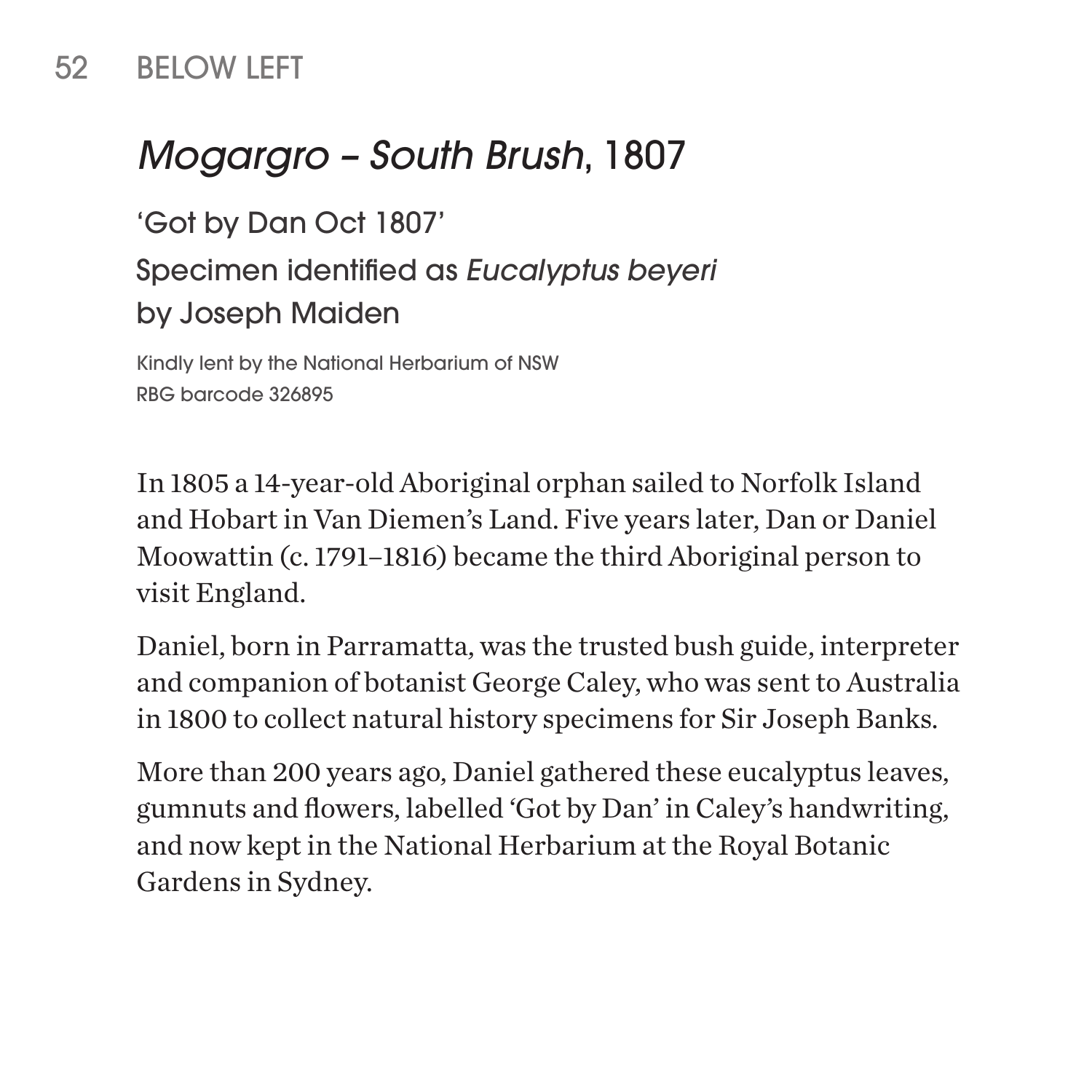## *The Cataract of Car'rung-Gur'ring; on the river Moowat'tin*, 1807

George Caley (1770–1829)

Ink

From Letter received by Philip Gidley King from George Caley, 25 September 1807

The Sir Joseph Banks Electronic Archive, Series 18.067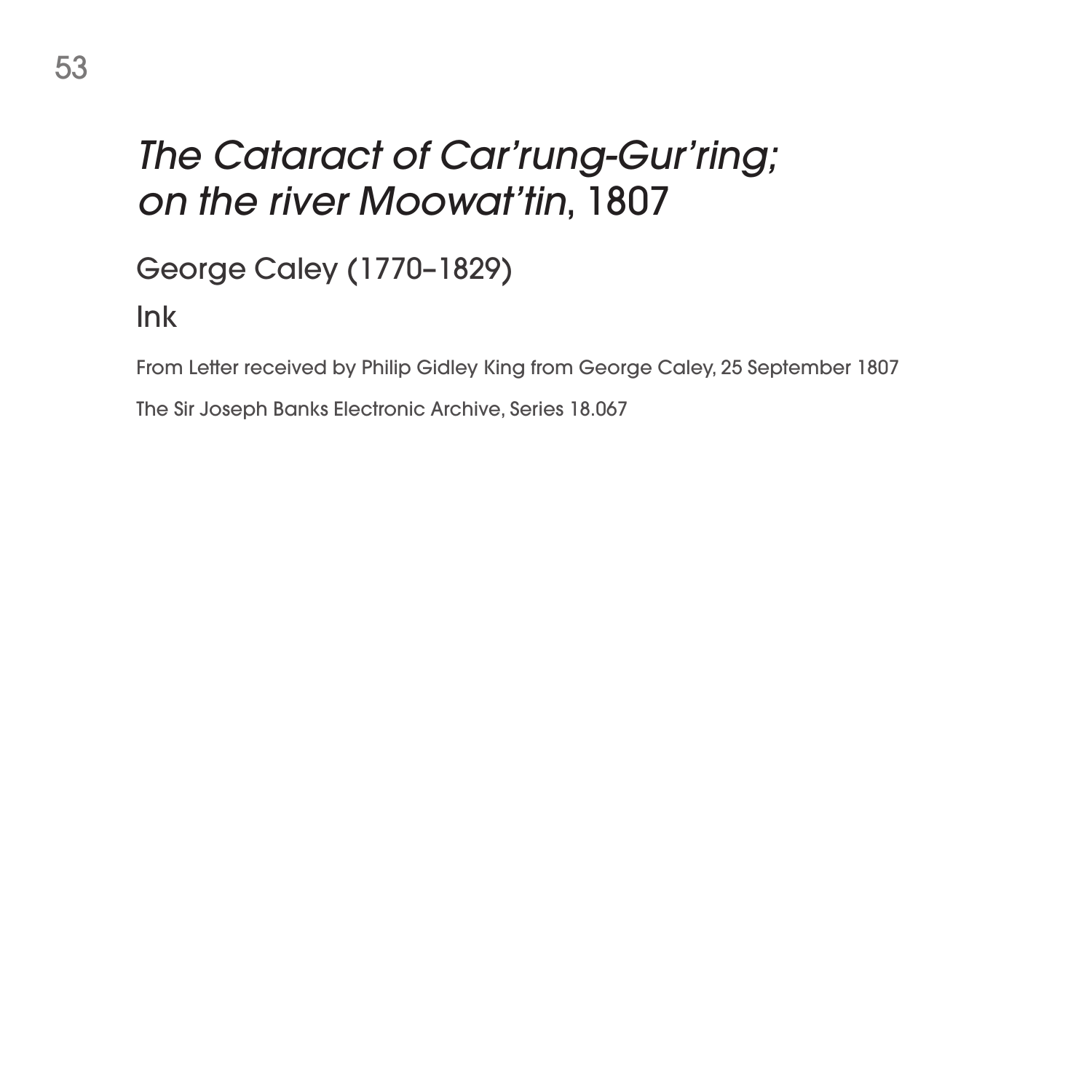# *Moowattin Creek* and the *Cataract of Carrung-gurring*, 1814

Detail from *Chart of Terra Australis*, East Coast, 1 January 1814 (reproduction) From Matthew Flinders, *A voyage to Terra Australis*, London, 1814

X919.4042/1 Atlas, plate 8

The placenames, 'Moowattin Creek' and 'Cataract of Carrunggurring', appear on colonial maps, but there are no surviving portraits of Daniel Moowattin or his mentor, George Caley.

While searching for a koala for Banks in 1807, Daniel 'heard a noise like the surf' and found a cataract (waterfall) flowing into the river Moowattin: the present Appin Falls on the Cataract River, south of Sydney.

In a letter to Banks in 1808, Caley wrote: 'I should much like to bring him [Moowattin] to England. By shewing him the different Museums we should get a better knowledge of the animals of this part.'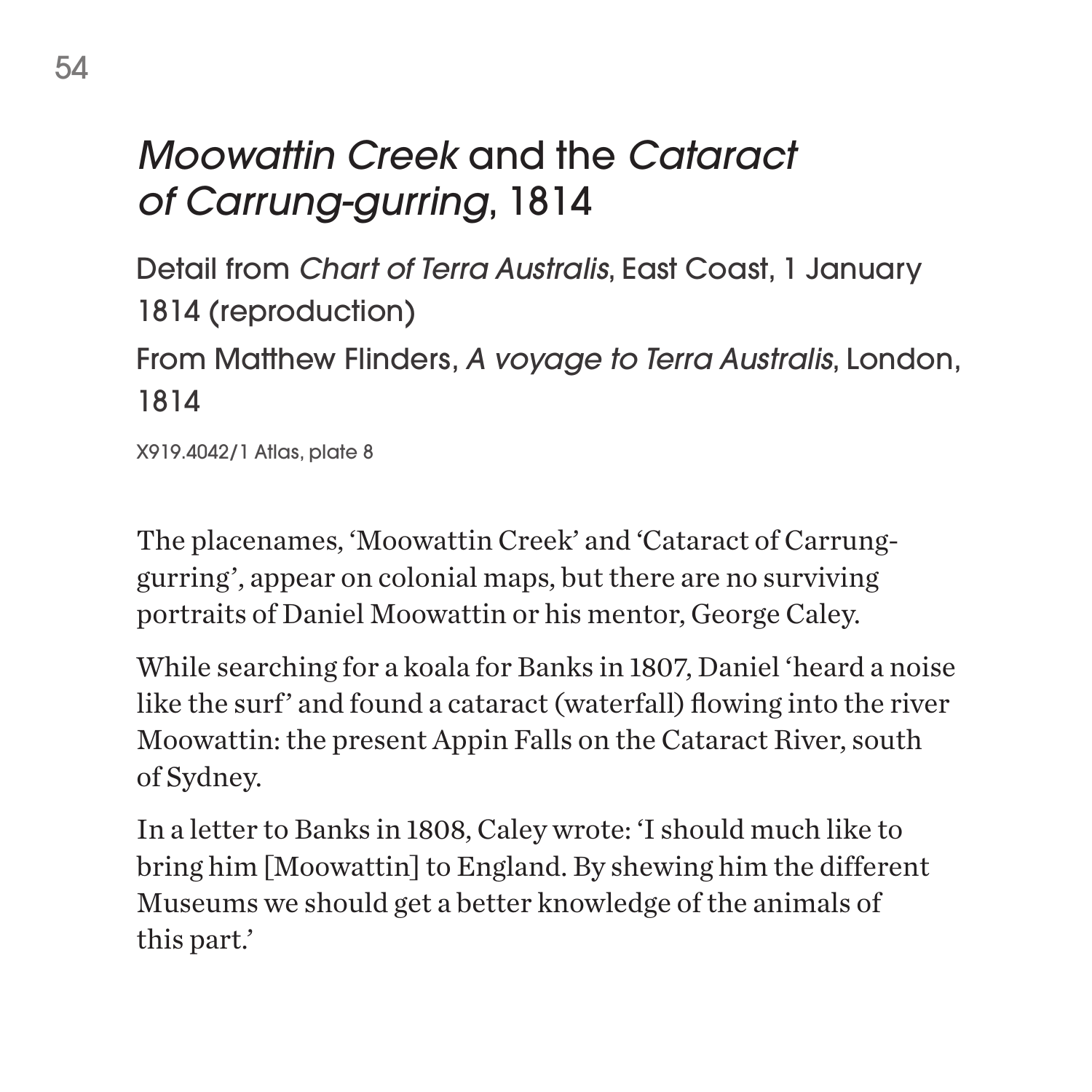## *A View near Woolwich in Kent, shewing the Employment of the Convicts from the Hulks*, c. 1800

Artist unknown

Hand-coloured engraving

London: Printed for Bowles and Carver

Purchased 1938 View V\*/CONV/1

The frigate HMS *Hindostan* left Sydney on 12 May 1810, touched at Rio de Janeiro, reached Spithead on 25 October and anchored in the Thames at Woolwich. Daniel Moowattin was kept on the ship until 3 January 1811, when Banks asked gardener and nurseryman George Suttor to look after him.

Daniel lived in Regency London for almost one year and dressed 'in the pink of fashion'. He lodged at Chelsea, visited Banks and was inoculated against smallpox, smoked a pipe, frequented pubs and coffee houses, and endured a bitterly cold winter, in which the Thames filled with blocks of ice.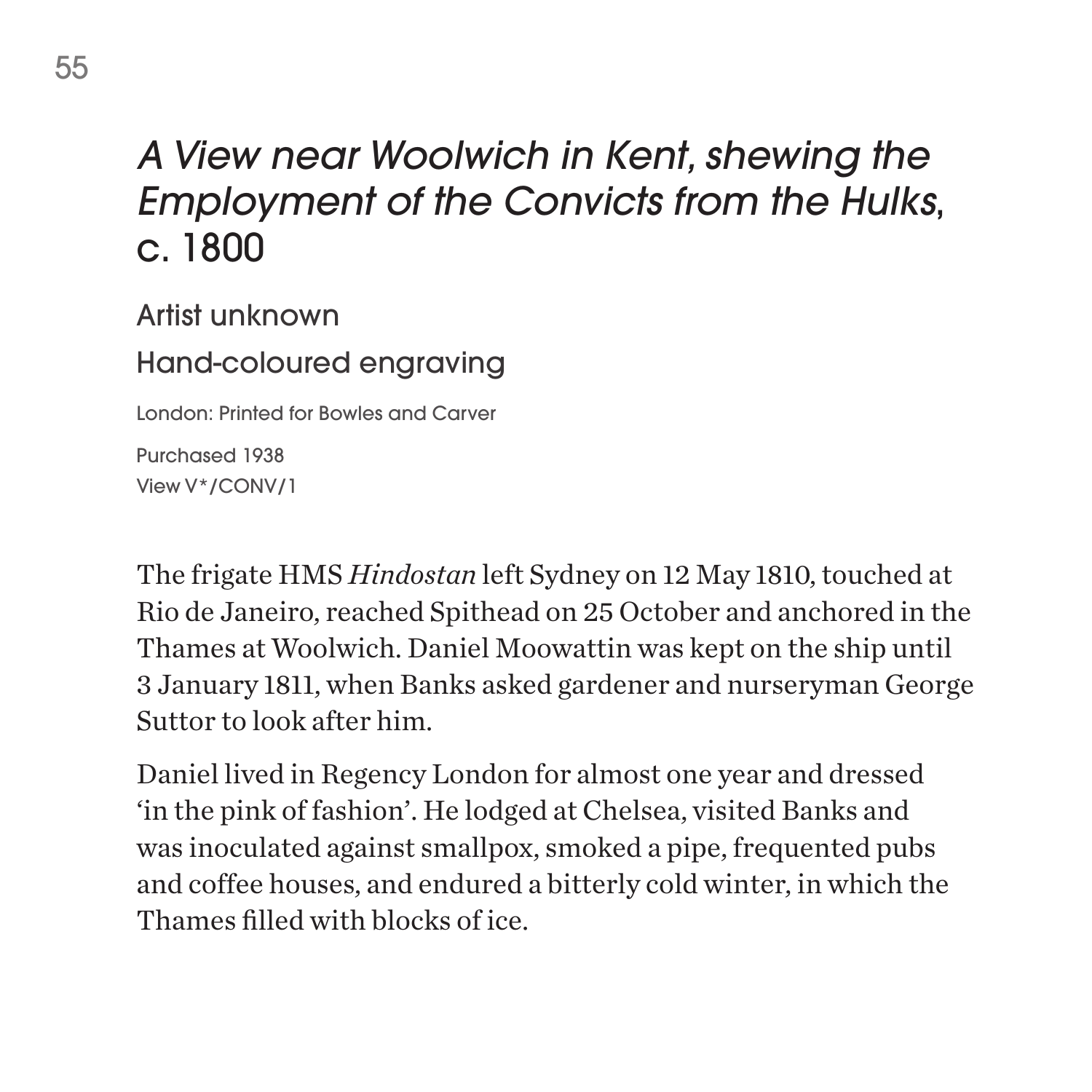### 56 BELOW

# 'Moowattin, a native follower of mine …'

NA Vigors and Thomas Horsfield

*A description of the Australian birds in the collection of the Linnean Society* …, London: Linnean Society of London, 1827

DSM/Q598.2/V

Caley sometimes took Daniel botanising. There was ice on the ponds on 20 January 1811, when they walked to Kew Gardens via Fulham and spoke about crows.

One morning 'Dan a Black native' met Lieutenant William Lawson of the New South Wales Corps in St James's Park. 'I asked him how he liked the fine things in England', wrote Lawson, 'his answer was: "I am anxious to return to my Country. I find more pleasure under a gum tree … than I do here".'

Daniel was homesick. He quarrelled with Caley and they parted unhappily when he began to drink.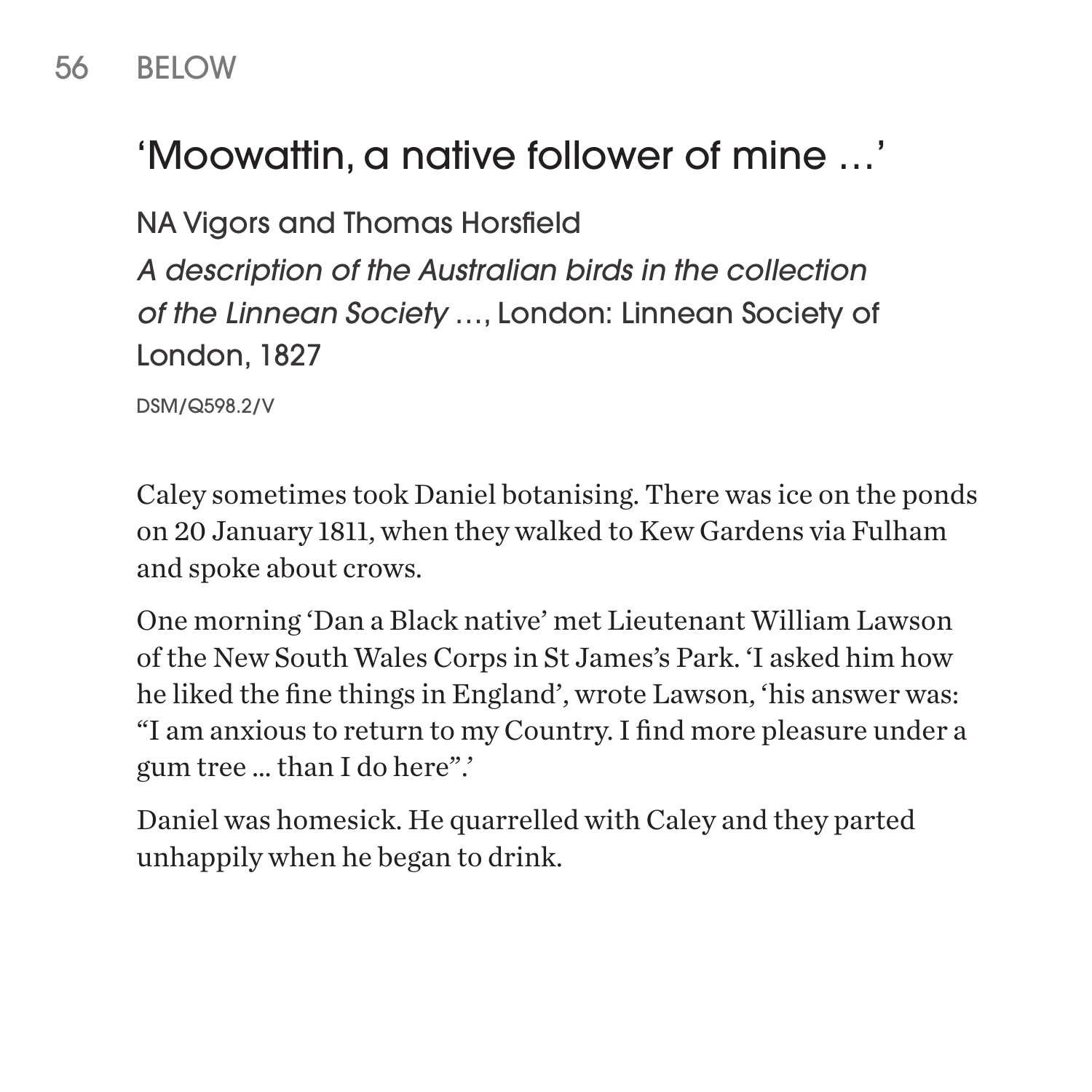# 'The native which your humanity fed and clothed …', 1812

George Suttor to Sir Joseph Banks, 12 November 1812

The Sir Joseph Banks Electronic Archive, Series 20.71

When Caley left for Manchester, Moowattin, in Suttor's care, boarded the convict transport *Mary*, which left Portsmouth in November 1811. Going ashore by boat at Rio, he haughtily informed a Portuguese officer that he was 'a black Gentleman, sent out as a Botanist to New South Wales'.

Daniel must have quickly realised that he was not a curiosity in his own country. Within two weeks of landing, in May 1812, he sold a gun for shooting bird specimens given to him by the botanist Robert Brown, bought some peach cider, shed his English clothes and ran into the bush.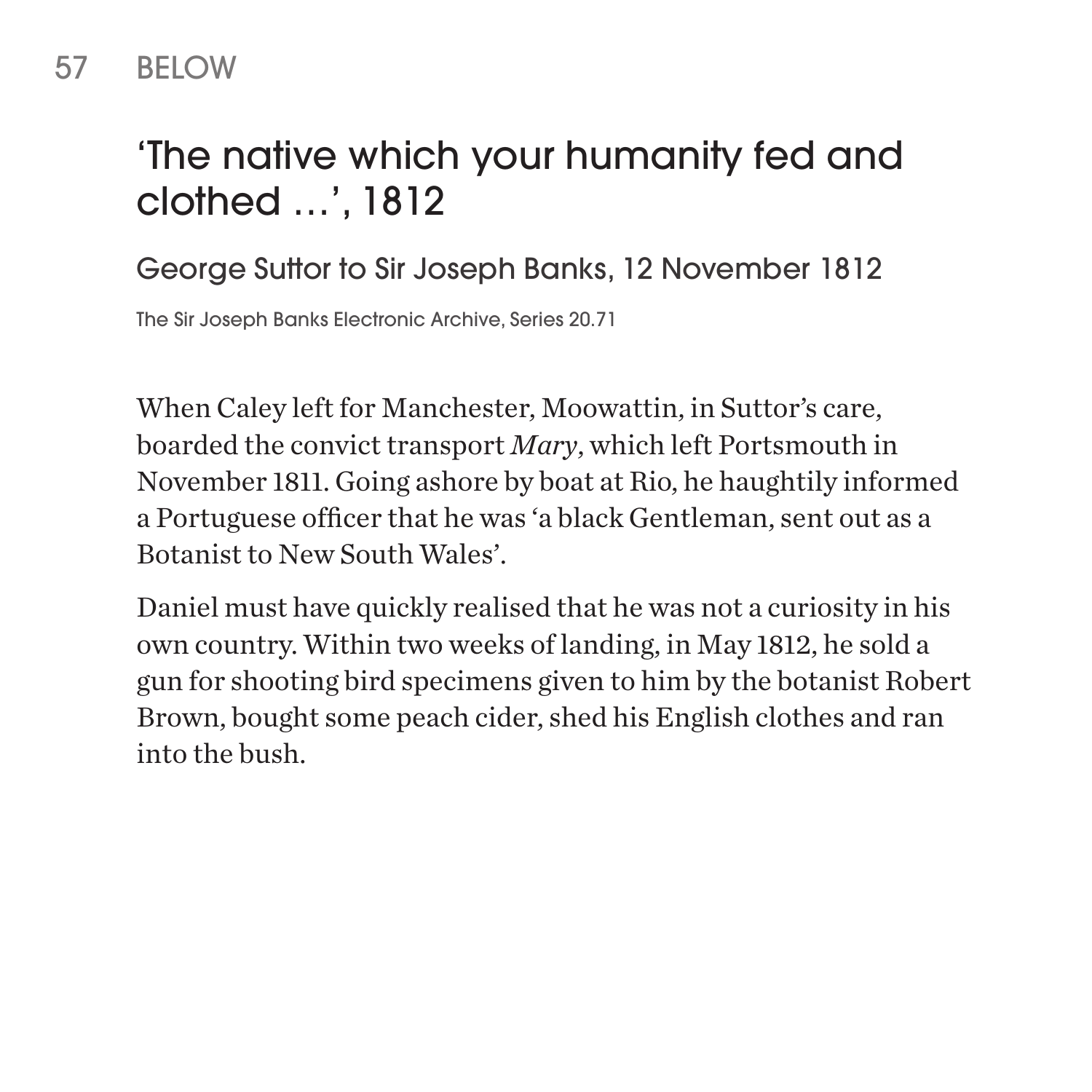# Trial of 'Daniel Mow-watty', 1816

Supplement to the *Sydney Gazette*, 28 September 1816 (reproduction)

F8/56

In 1816 Daniel Moowattin, aged 25, was working as a labourer at the 40-hectare farm of James Bellamy at Pennant Hills, near Parramatta.

On 28 September the *Sydney Gazette* reported the trial of 'Daniel Mow-watty', charged with the rape of Hannah Russell, daughter of a settler. Another Aboriginal man, Bioorah, said to be an accessory, was discharged.

Bidgee Bidgee and other Parramatta Aboriginal people 'who speak and understand English' were allowed to sit near the prisoner.

On Monday, 7 October 1816, the Court of Criminal Jurisdiction passed its sentence on 'Daniel Mow-watty, for a rape—*Death*.'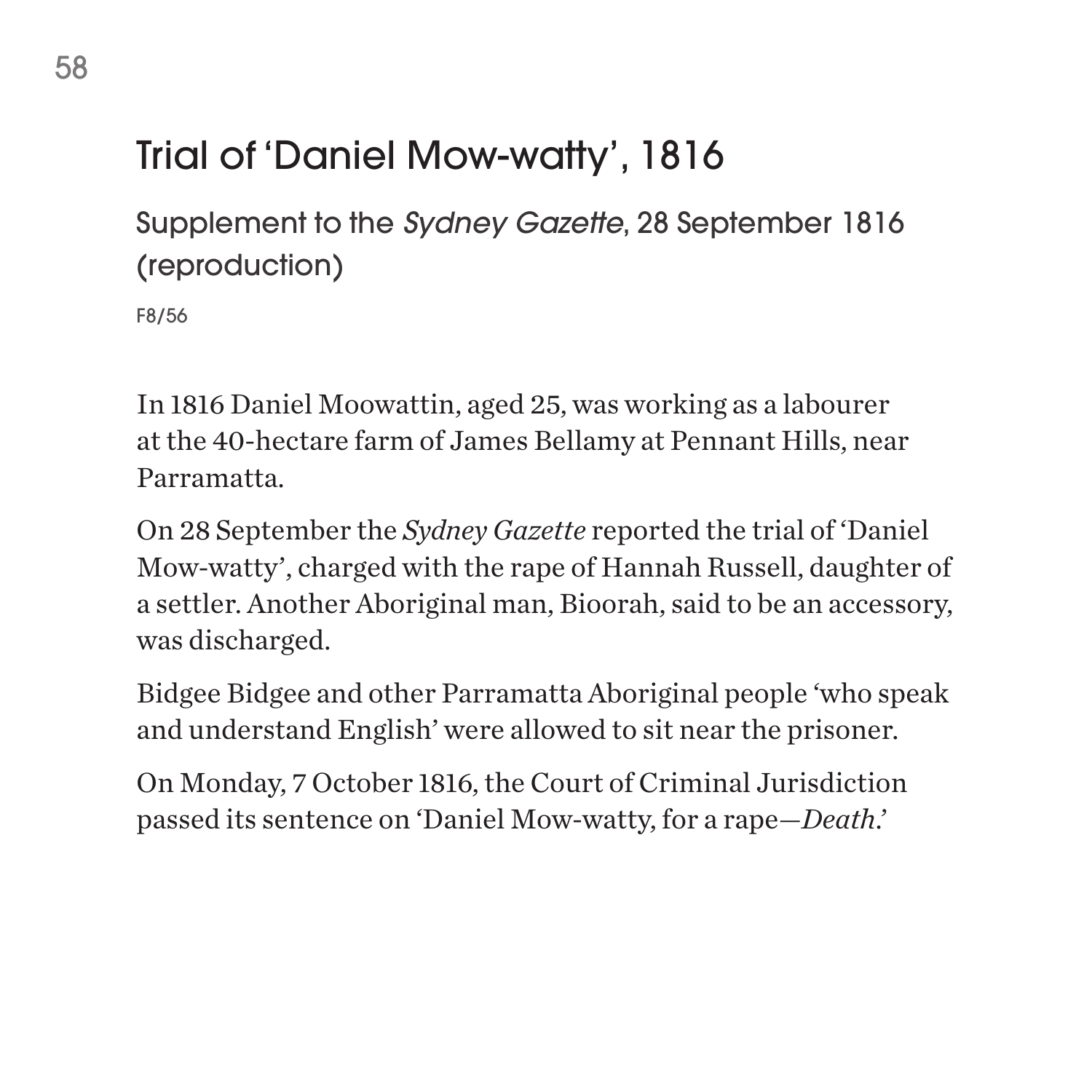### 59 BELOW RIGHT

# 'Daniel Mowwatting (a Black Native of this Colony)', 1816

Lachlan Macquarie (1762–1824) Journal of Lachlan Macquarie, Friday, 1 November 1816 A 773, p. 59

Daniel, who had consistently denied the charges against him, was said to have confessed his crime to the Reverend Samuel Marsden and 'repented of it'. He was hanged on Friday, 1 November 1816, from the public gallows on Hangman's Hill, next to the stone gaol at the corner of George and Essex Street in Sydney's Rocks district.

Governor Lachlan Macquarie, who bestowed his patronage on 'friendly' Aboriginal people like Bungaree and Bidgee Bidgee, could find no sympathy in his heart for a black man who had raped a white girl.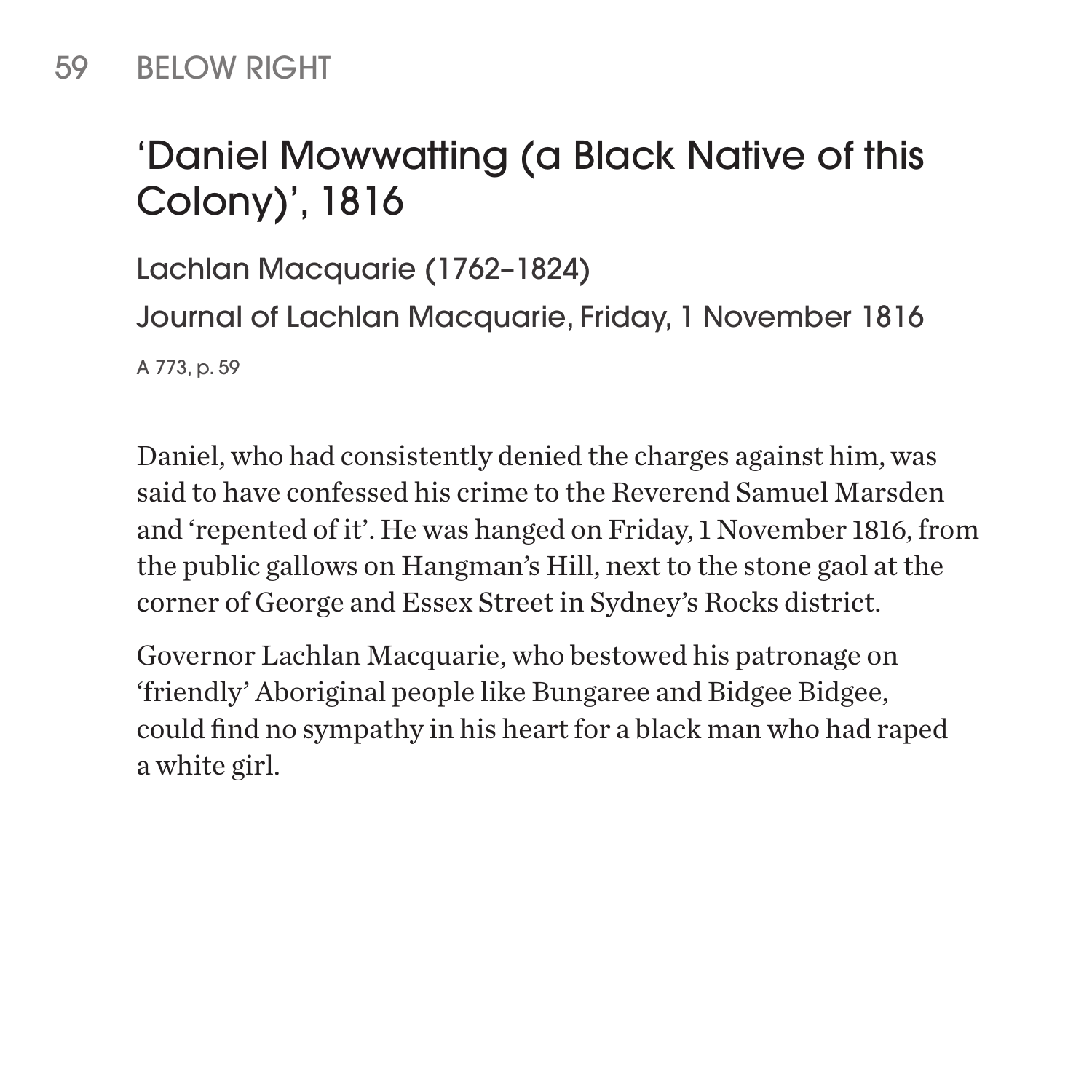# Aboriginal man with rifle, probably Bowen Bungaree, 1843

Artist unknown

Pencil

From *Portraits of the Aborigines of New South Wales*, 1843

Bequest of David Scott Mitchell, 1907 PXA 74, f. 4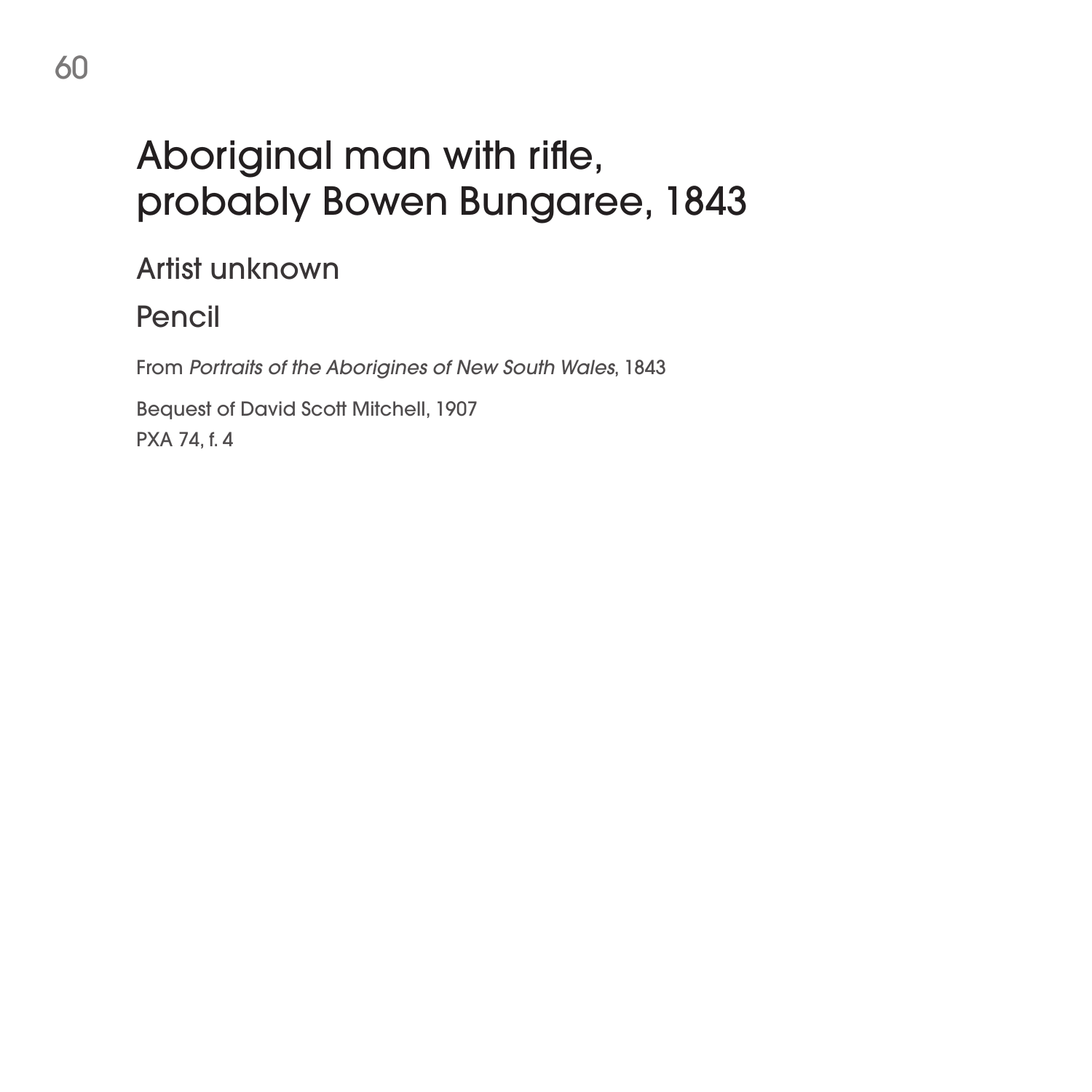# 'A black-fellow named Bowen', 1837

*Sydney Morning Herald*, Monday, 17 April 1837 (reproduction)

MRB/F7, p. 3

In 1823, at the age of 21, Bungaree's eldest son Bowen (Boin) took part in the discovery and exploration of Moreton Bay with Surveyor General John Oxley on HM cutter *Mermaid*.

In later years Bowen owned two boats and carried a rifle as a Customs tracker, capturing bushrangers and illegal alcohol distillers in the Pittwater peninsula, near Palm Beach, north of Sydney. In 1829 Bowen shot and killed a bushranger named Casey. Writing in the *Sydney Mail* (1861), Charles de Boose said Bowen had been given a rifle and was 'very proud of this and took it with him everywhere'.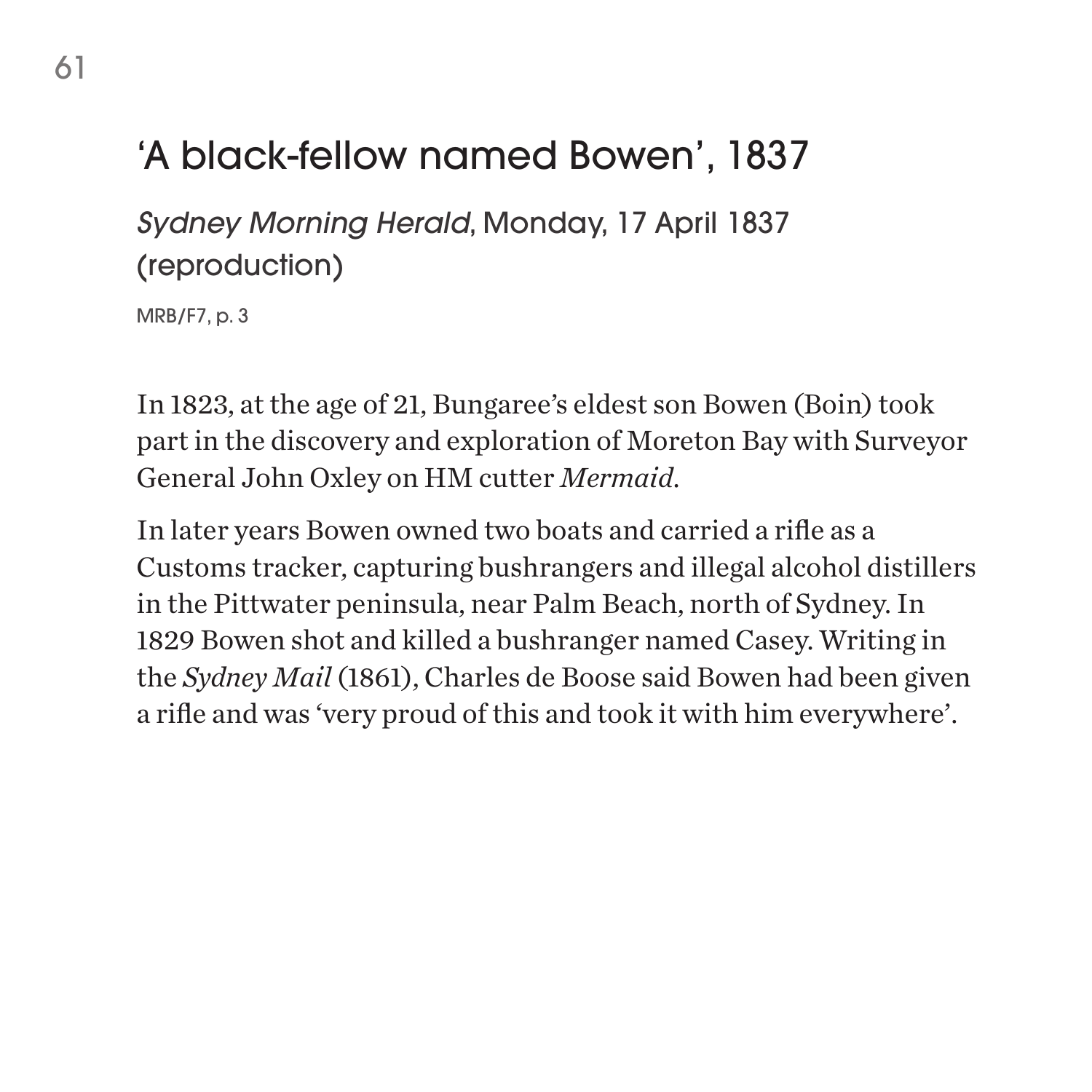## *For California. The brig William Hill*, 1849

Advertisement in *Sydney Morning Herald*, 16 January 1849 (reproduction)

BN445

At the start of the California Gold Rush, Bowen and five other Broken Bay Aboriginal men sailed to San Francisco in 1849 with the Sydney merchant, Richard Hill, aboard the brig *William Hill*. Returning, the ship moored off Papeete and brought back 1200 ounces of gold dust. Bowen was said to be the only one to return. He was present at the annual distribution of blankets in Sydney on Friday, 24 May 1850.

Thomas Archer, from Durandur Station in Queensland, took two 'blackboys', Jacky Small and Davy, to California via Pitcairn Island on the barque *Elizabeth Archer*. Their fate is unknown.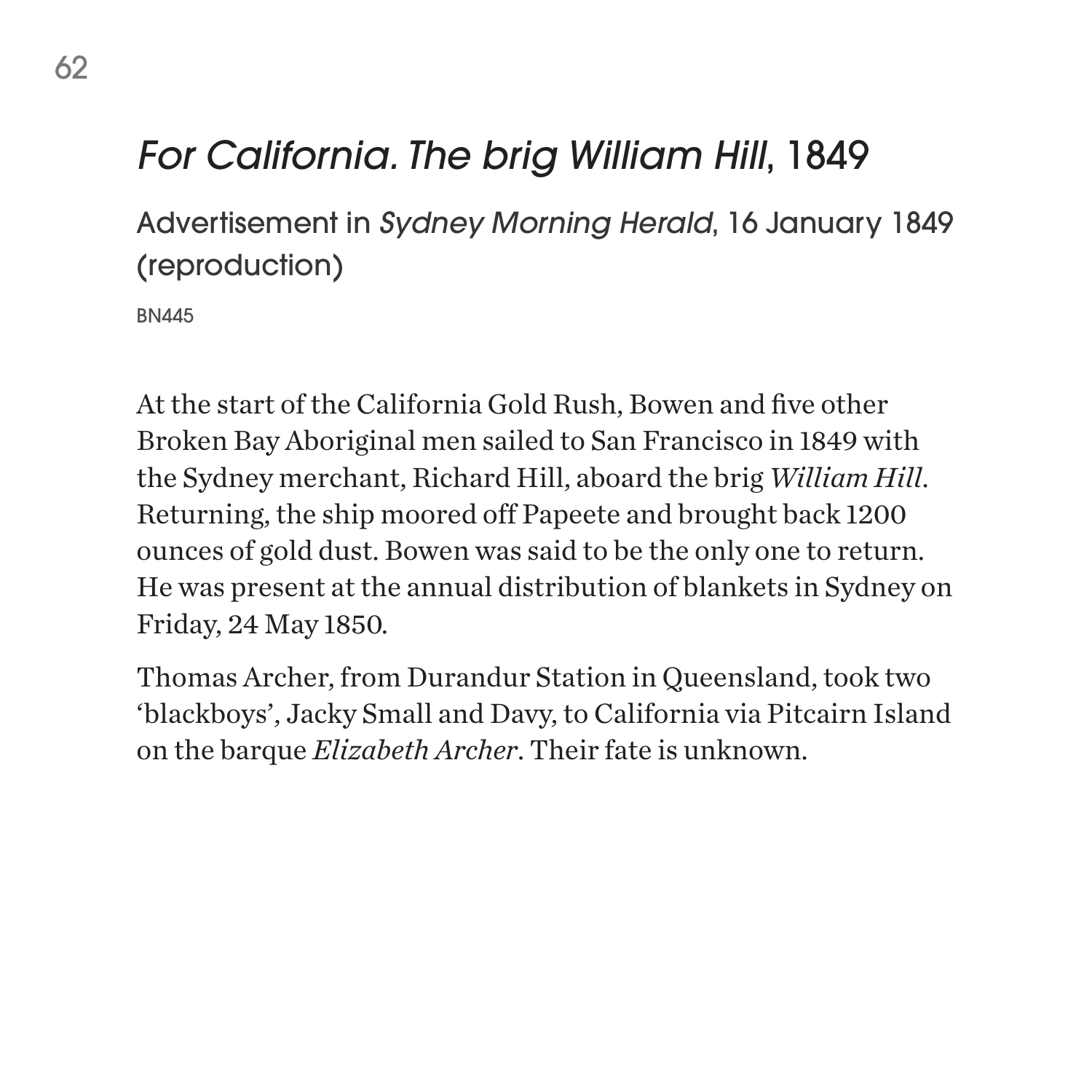### 63 BELOW LEFT

# *Charley* [and] *Harry Brown*, 1847

### Harden S Melville after Charles Rodius (1802–1860) Engraving

From Dr Ludwig Leichhardt, *Journal of an overland expedition in Australia, from Moreton Bay to Port Essington … 1844–1845*, London: T&W Boone, 1847

DL 84/418, facing p. 14

Harry Brown, 'an Aboriginal of the Newcastle tribe', left Sydney in August 1844 with explorer Ludwig Leichhardt on the 119-ton paddlewheel steamer *Sovereign* at the start of an overland expedition. Charley Fisher, from Bathurst, New South Wales, who had been a native policeman and tracker, joined them at Moreton Bay. Leaving the Darling Downs on 1 October 1844, Leichhardt's party traversed 4800km. They returned from Port Essington on *Sovereign*, reaching Sydney on 29 March 1845. Leichhardt relied on Harry and Charley to find water and shoot birds and kangaroos and mentioned them each 100 times in his *Journal* (London 1847).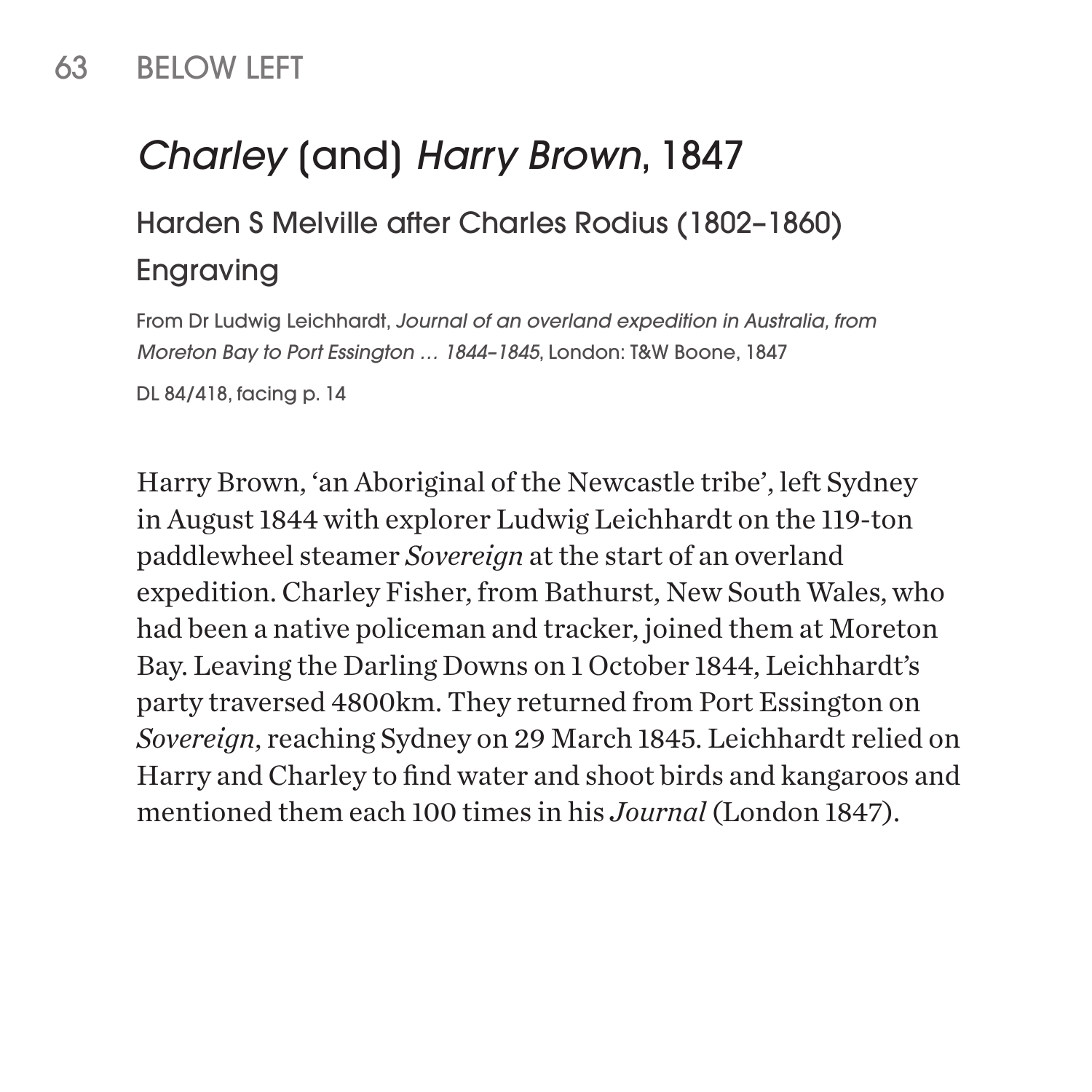### *Tam O'Shanter*, 1848

#### Owen Stanley (1811–1850)

#### **Watercolour**

From *Voyage of HMS Rattlesnake*, 1846–49 Transfer from the National Art Gallery of New South Wales, August 1927 PXC 281 vol. 1, f. 65

The story of Galmarra, nicknamed Jackey Jackey (Jacky-Jacky), and his heroic attachment to the ill-fated explorer, Edmund Kennedy, who died in his arms, gripped the imagination of society in the Victorian period.

Born near Jerrys Plains, New South Wales, Galmarra was still a teenager when he sailed aboard the barque *Tam O'Shanter*, which landed Kennedy's party at Rockingham Bay (near Cardwell, north of Townsville) on 24 May 1848, aiming to traverse Cape York Peninsula.

After struggling for five months through swamps and jungle, Kennedy left eight men at Weymouth Bay and three others near the Shelburne River and pushed on with Galmarra.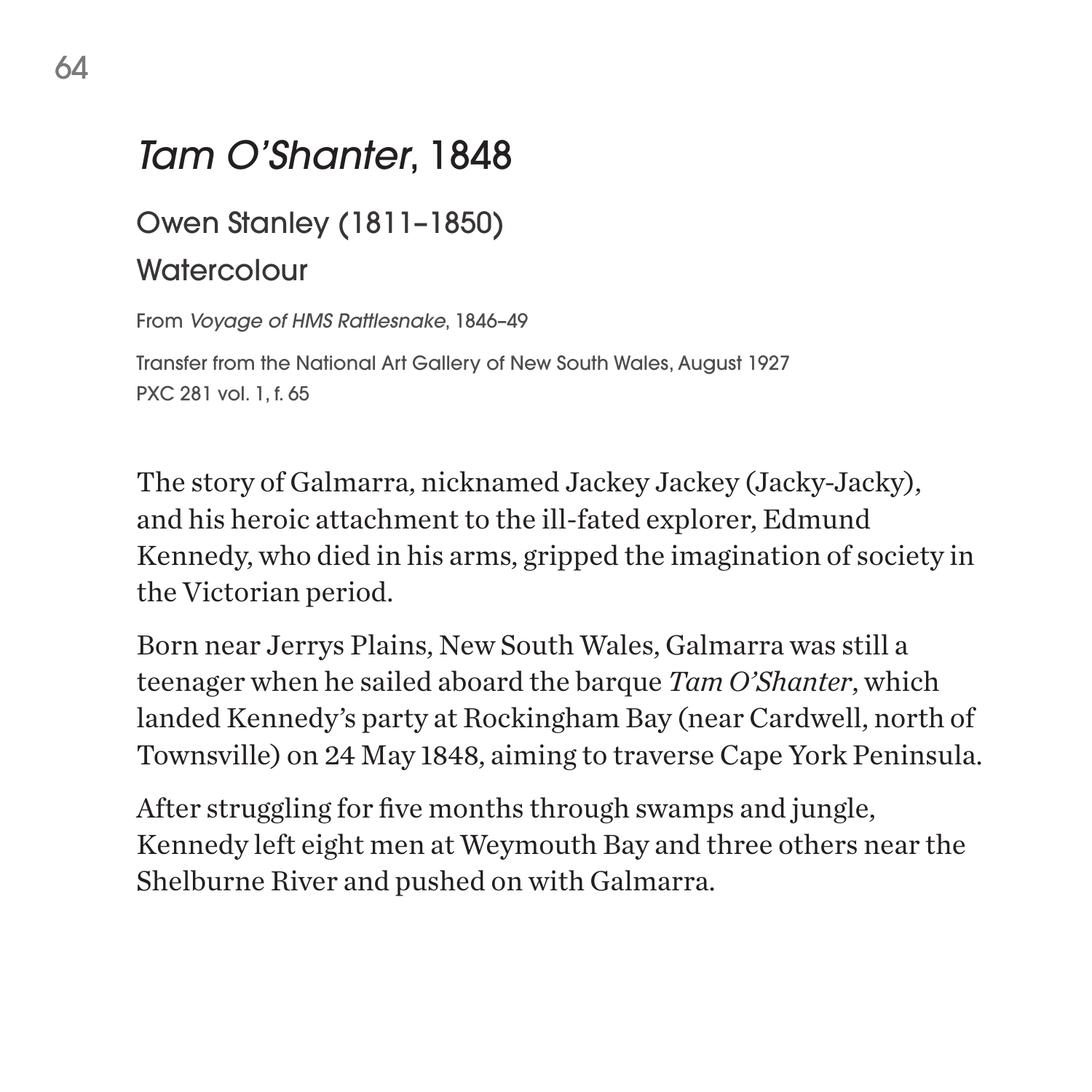# *Jacky Jacky* [Galmarra]*.* **Expedition of Kennedy, March 16th 1849**

Charles Rodius (1802–1860)

Lithograph

Presented by Francis Edwards, 1932 PXA 615, f. 38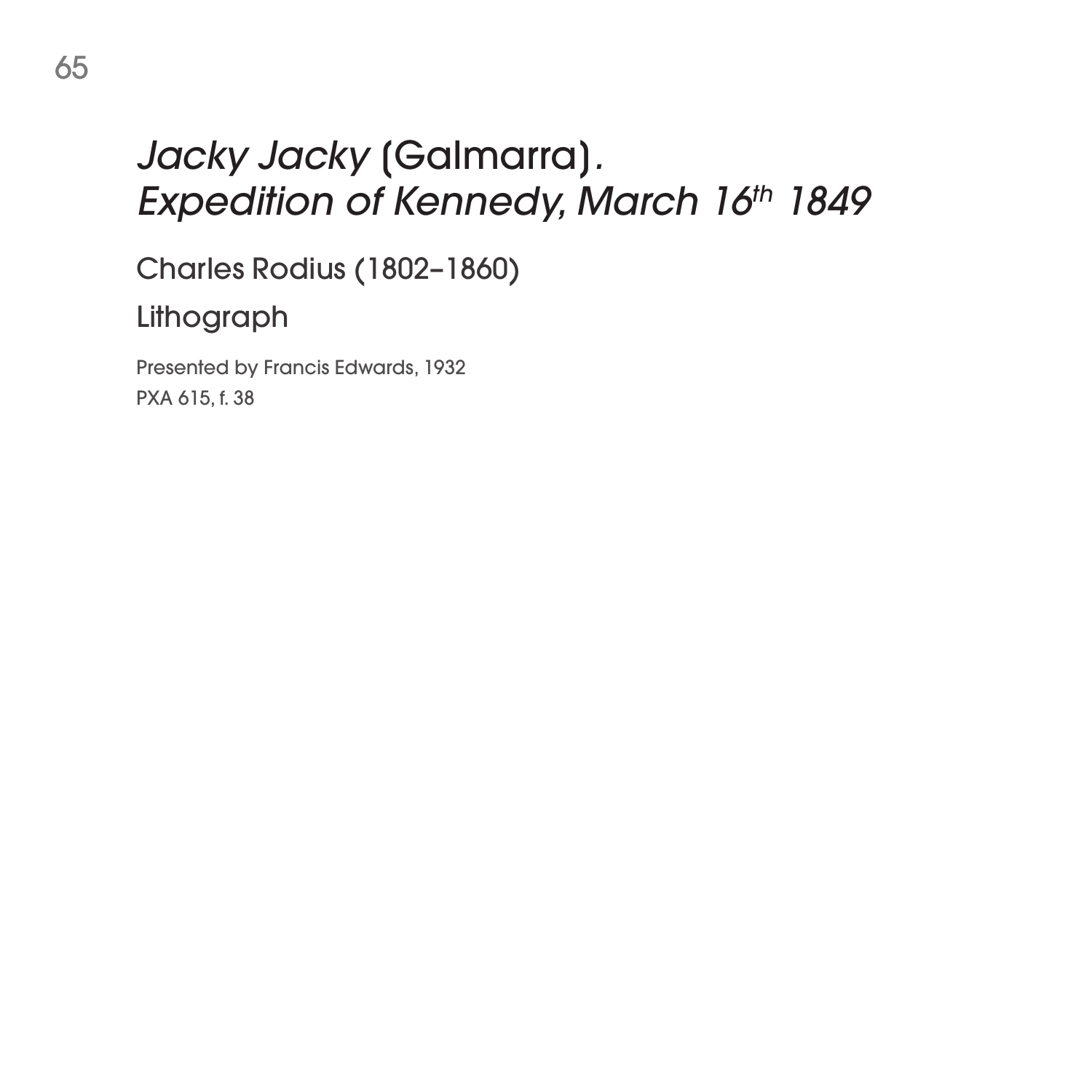### 66 BELOW CENTRE

## 'I am going to leave you', 1849

William Carron (1821–1876)

*Narrative of an expedition undertaken under the direction of the late Mr. Assistant Surveyor E.B. Kennedy, for the exploration of the country lying between Rockingham Bay and Cape York* … Sydney: Kemp and Fairfax, 1849

DSM/Z/C983, pp. 84–85

In December, hostile Aboriginal people who had pursued them for days speared Kennedy in the side, leg and back at Escape River.

'I am bad inside Jackey,' Kennedy told Galmarra, who asked him, 'Mr. Kennedy are you going to leave me?' and he replied, 'Yes, my boy, I am going to leave you.' When Kennedy died of his wounds, Galmarra, wounded above the eye, risked his life to bury him and struggled 130 km through mangroves to signal the schooner *Ariel* at Port Albert, returning to Sydney on 5 March 1849.

Only two other members of the 13-man expedition survived.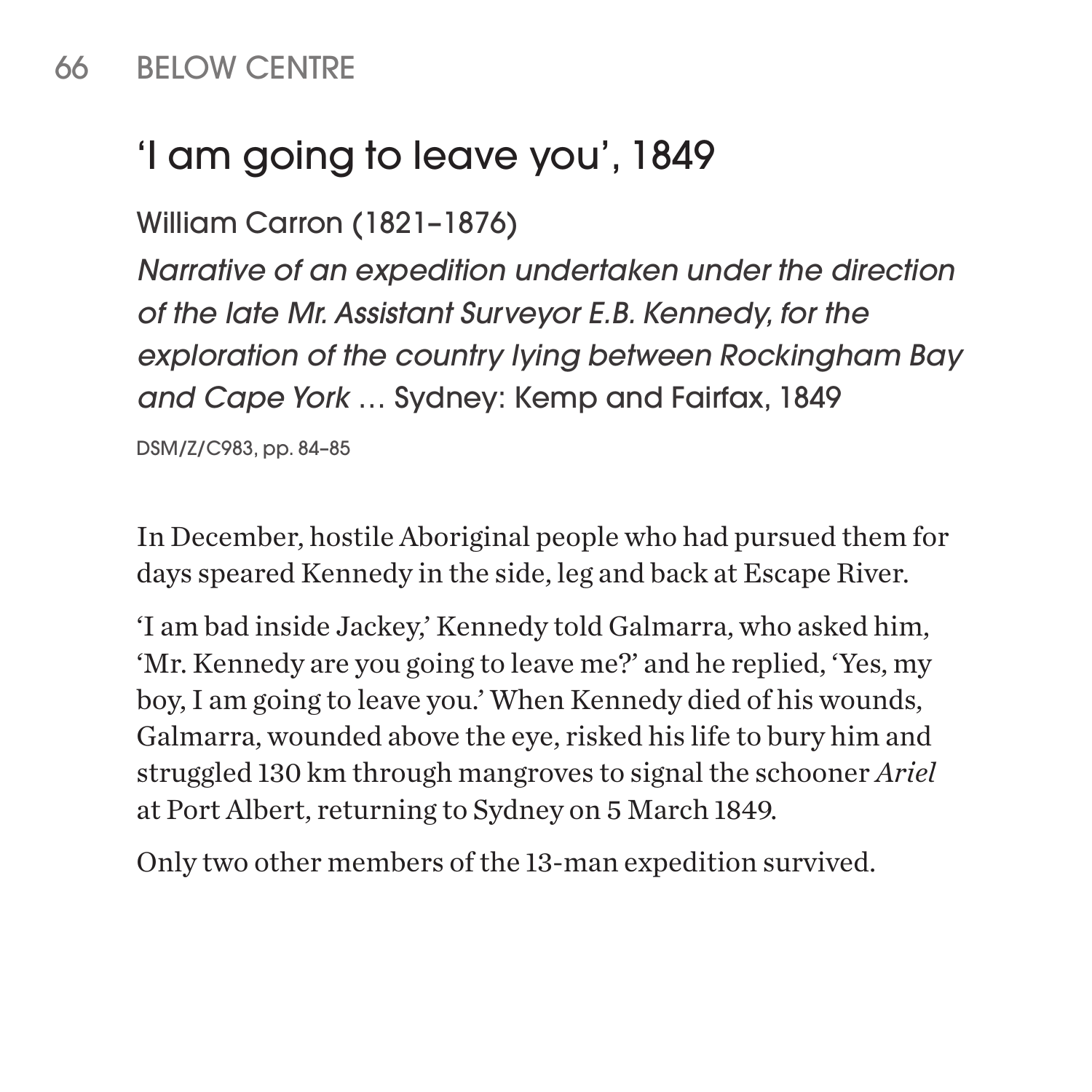### 67 BELOW RIGHT

# *Jackey Jackey* [Galmarra], c. 1851

Silver breastplate presented by His Excellency Sir Charles Augustus FitzRoy KB, Governor of New South Wales, to Jackey Jackey, c. 1851

Made by Brush and Macdonnel, Sydney

Presented by JE Byrnes, 1966 R 453

In May 1849 Galmarra returned to Cape York on the brig *Freak* with Jemmy and Tommy from his clan in a vain search for Kennedy's body. They returned to Sydney in the sloop *Coquette* with Kennedy's saddlebag, compass and some of his papers.

Galmarra was rewarded for his courage with this elaborately engraved silver breastplate praising his 'sagacity' and given £20, which he used to buy a horse, saddle and bridle, which he soon sold.

In 1854 Galmarra was reported to have died from burns after falling, while drunk, into a fire at a cattle drovers' camp near Albury, New South Wales.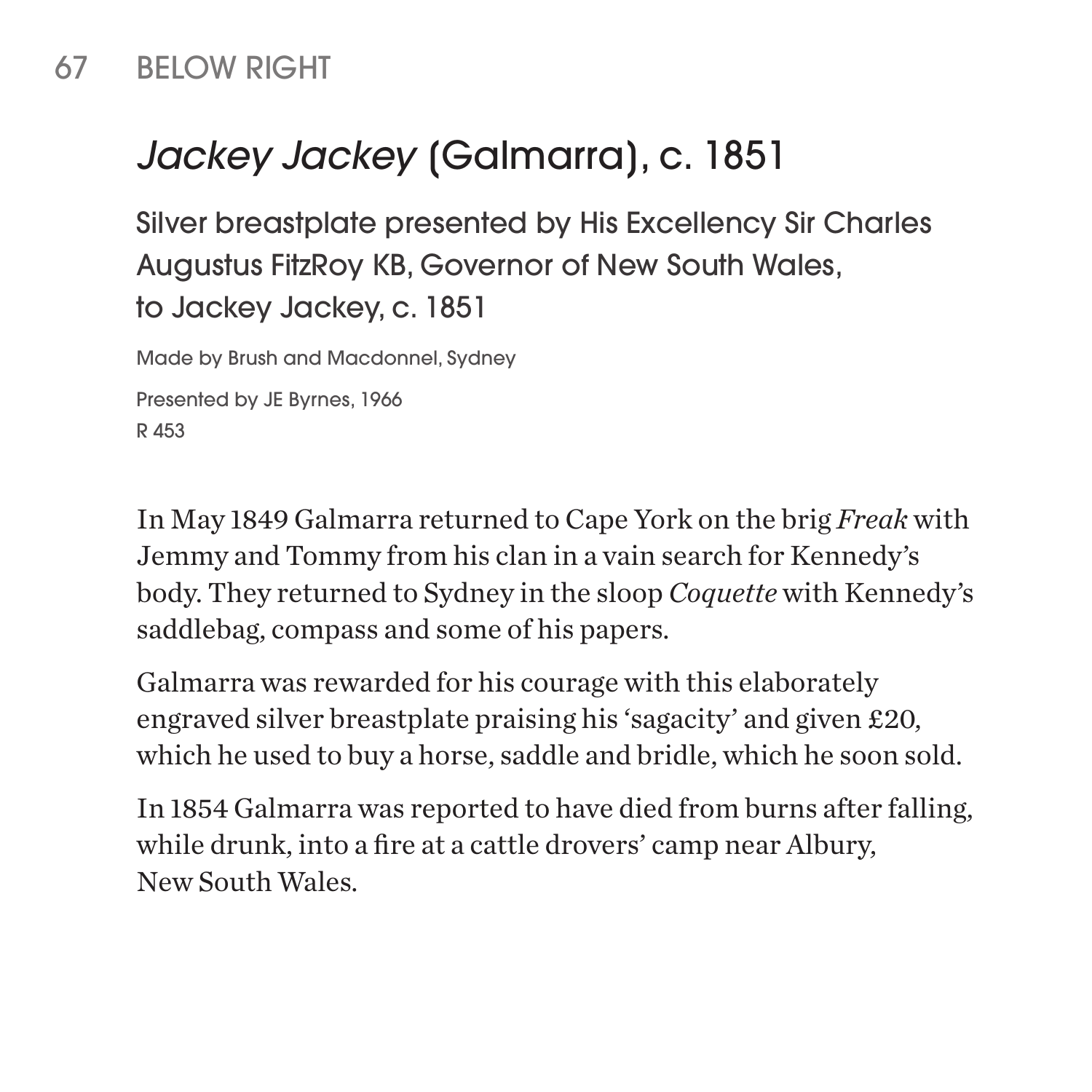## *Mousquéda ou Mousquita*, 1802

Nicolas-Martin Petit (1777–1804)

Pastel, charcoal, pencil and ink (reproduction)

Muséum d'Histoire Naturelle, Le Havre, France 20039.1

Musquito, a Broken Bay resistance leader, was first noted, as 'Bush Muschetta', by the colonial authorities in the *Sydney Gazette* (May 1805). Two months later he and Bulldog, a lad aged 16, were given up by allies of Tedbury (Tjedboro), son of Pemulwuy, and imprisoned in Parramatta gaol.

Earlier in Sydney in 1802, Nicolas-Martin Petit, a young artist with the French scientific expedition commanded by Captain Nicolas Baudin, sketched this Aboriginal man 'painted up' with white circles around his eyes and pipeclay designs on his chest. Petit clearly identified his subject in a pencil caption as *Mousquéda ou Mousquita*.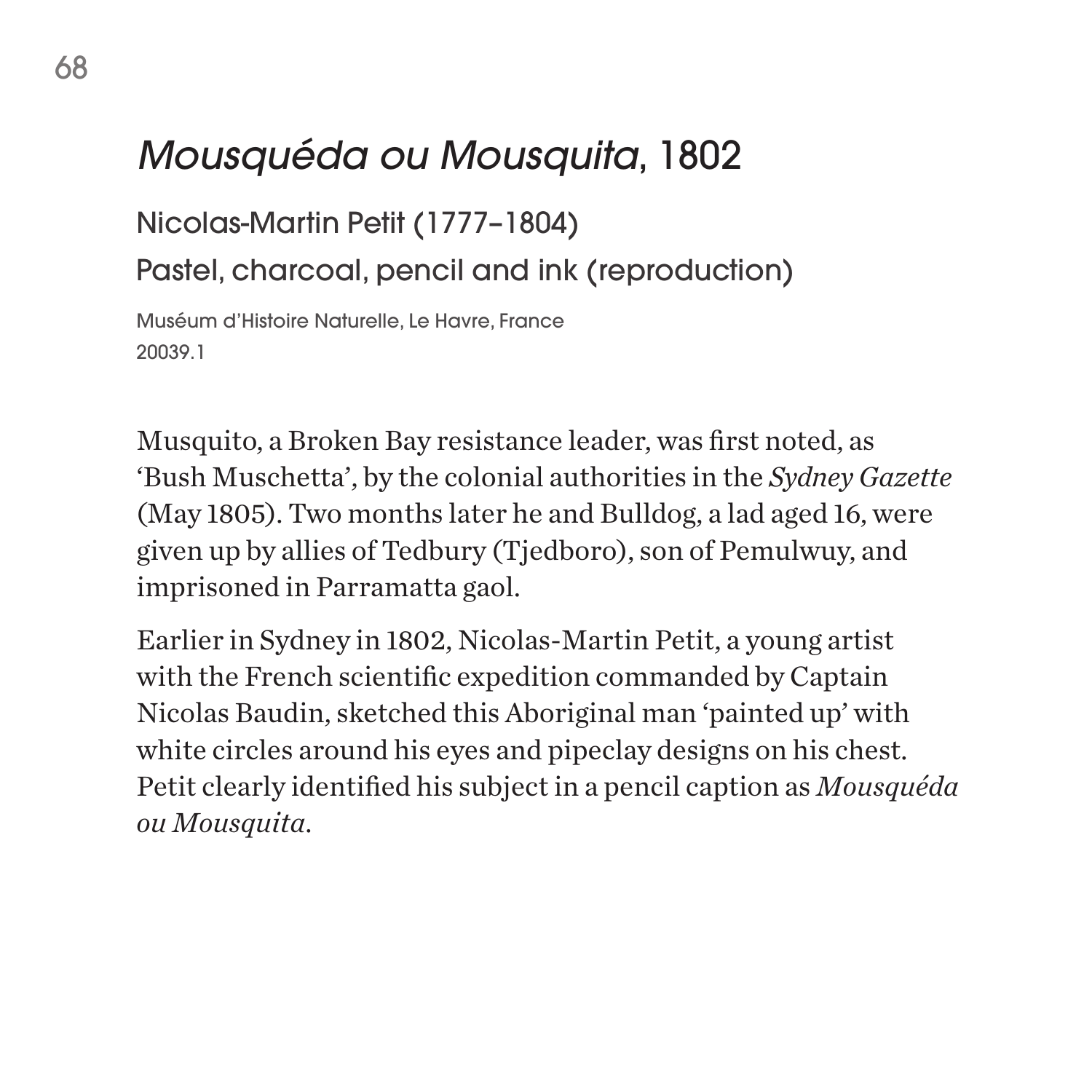## *Nouvelle-Hollande.Y-Erran-Gou-La-Ga*, 1811

Barthelemy Roger (1767–1841) after Nicolas-Martin Petit (1777–1804) Engraving

From François Péron, *Voyage de découvertes aux terres Australes*, Paris: De l'Imprimerie Imperiale, 1811 F980/P Atlas (1811), plate XIX

Barthelemy Roger's engraving in the 1811 *Atlas* accompanying François Peron's *Voyage de découvertes aux terres Australes* named '*Mousquéda ou Mousquita*' as *Y-Erran-Gou-La-Ga*.

Several of Petit's 1802 field sketches were wrongly captioned in this volume, edited by Louis de Freycinet. By 1811, the principal French expedition members of 1802 had died: Baudin at the Ile France (Mauritius) in 1803, Petit after a fall in 1804 and Péron in 1810.

Musquito has been confused with 'Musketer', a young Kameygal man from the north side of Botany Bay, killed in January 1806 by Ploge (Blueitt) at The Rocks.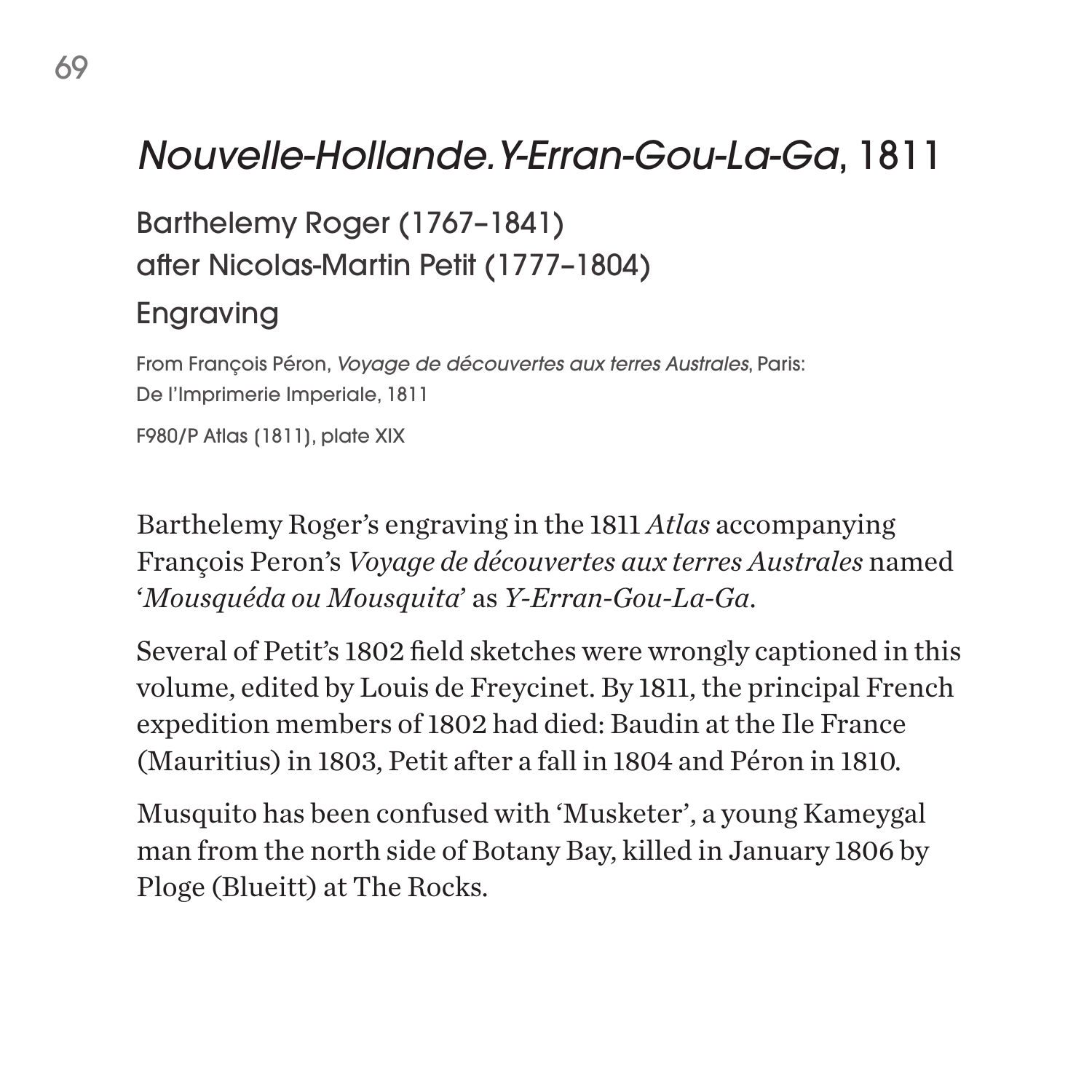# PG King to John Piper, Sydney, 18 August 1805

Philip Gidley King (1758–1808)

Letter book, 1797–1806

Transferred from the Public Library (Bent Street) to the Mitchell Library, May 1941 A 2015: 495, p. 41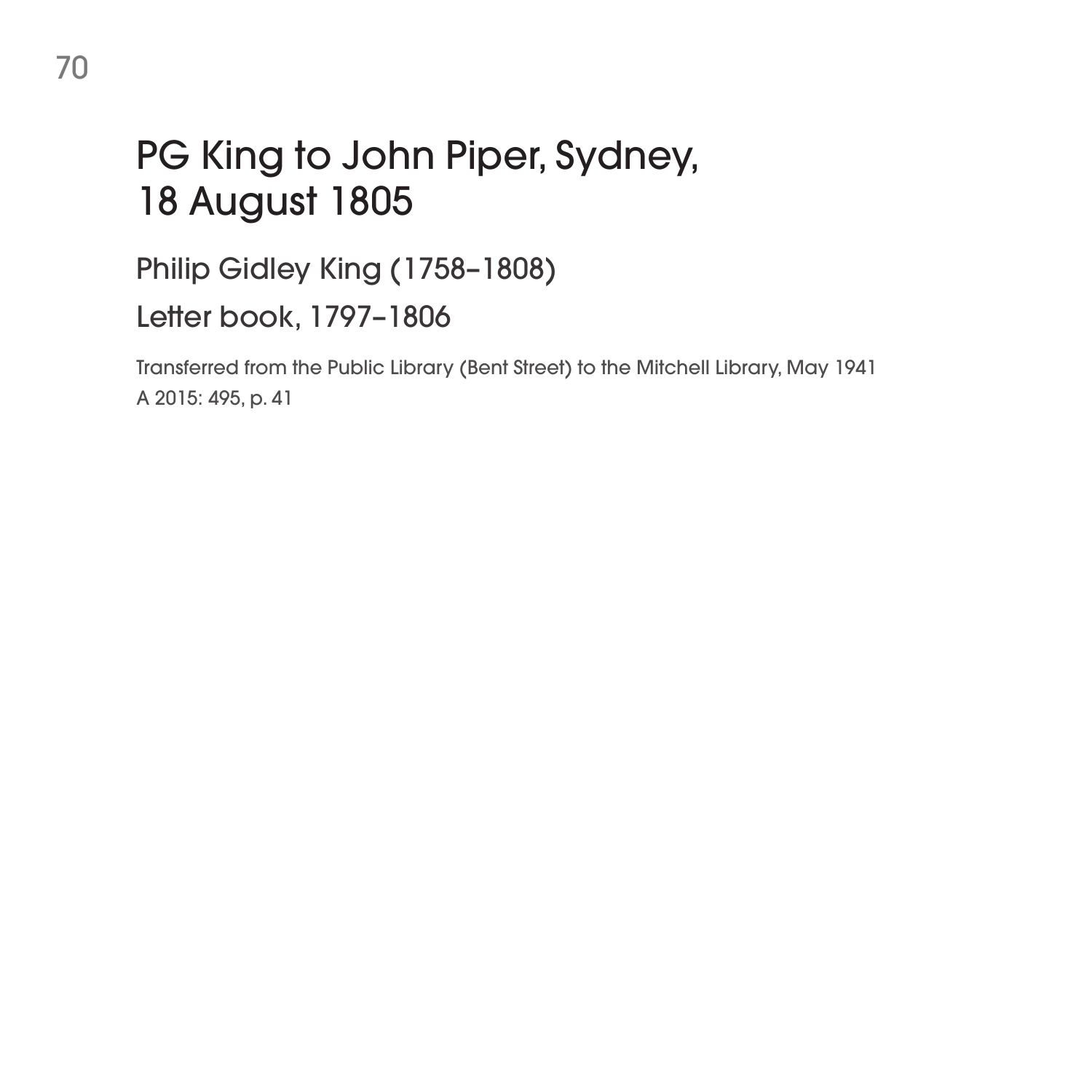## *Supernumaries at 2/3 allowance no Spirits*, 1805

HMS *Buffalo* Muster, 1805 (reproduction)

The National Archives, London ADM 36/17313, p. 91

Advised that the Aboriginal peoples were not subject to British law, Governor Philip Gidley King sent Musquito and Bulldog to Norfolk Island as prisoners. They sailed on HMS *Buffalo*, a ship with the figurehead of a kangaroo, which reached the island on 5 September 1805.

King told Captain John Piper that the two men should be put to labour, but 'victualled from the Stores'.

There are two more Aboriginal names on the muster. Daniel (Moowattin) was en route to Van Diemen's Land with botanist George Caley, but it is difficult to explain why Musquito's brother, Philip, was included as a free passenger.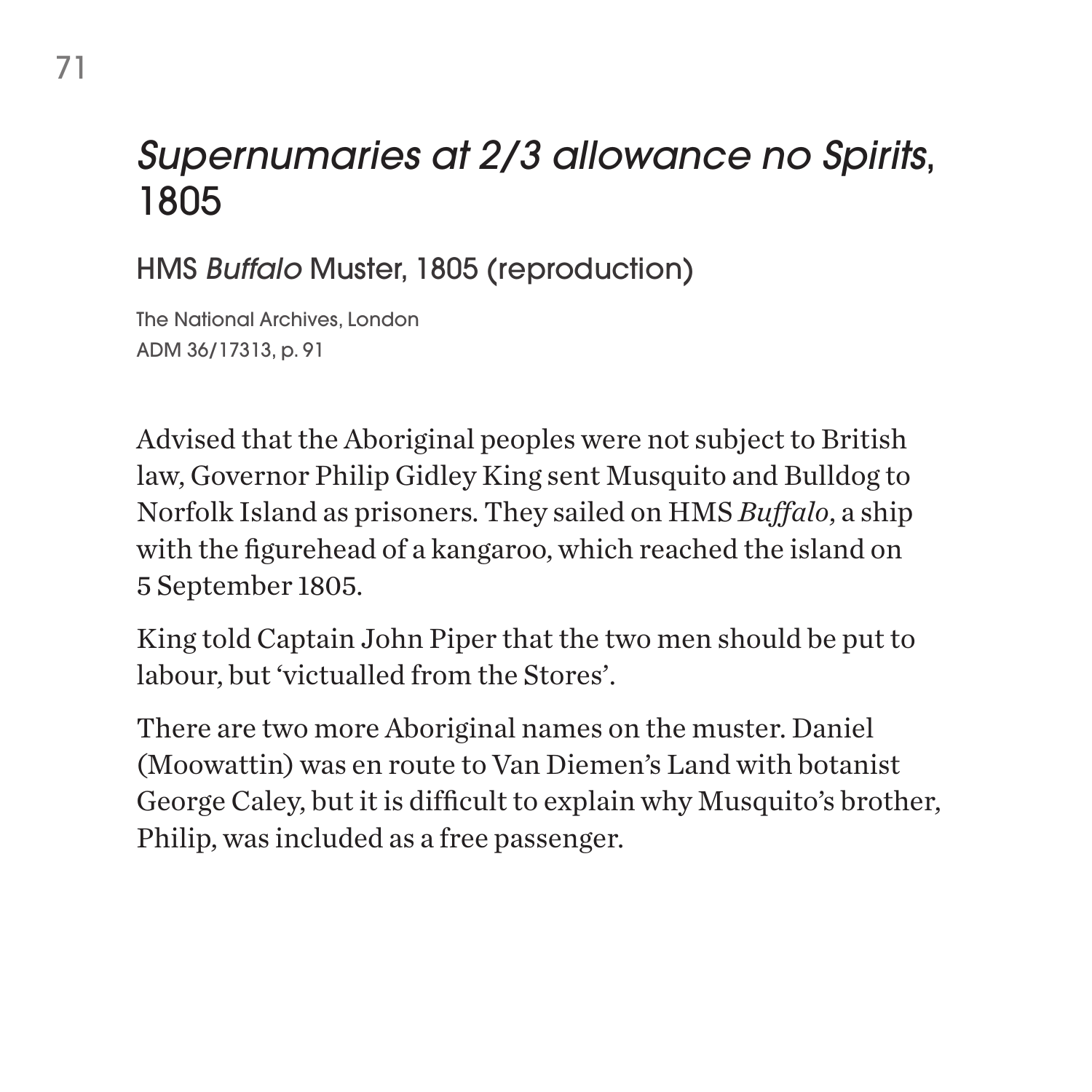### *Développement du Dynamomètre du Cit.n Regnier*, 1798

Artist unknown

#### Engraving (reproduction)

From Edme Regnier, *Mémoires explicatifs du dynamomètre et autres machines …*, Paris, 1798, between pp. 4 and 5

RAV/FM4/2/17273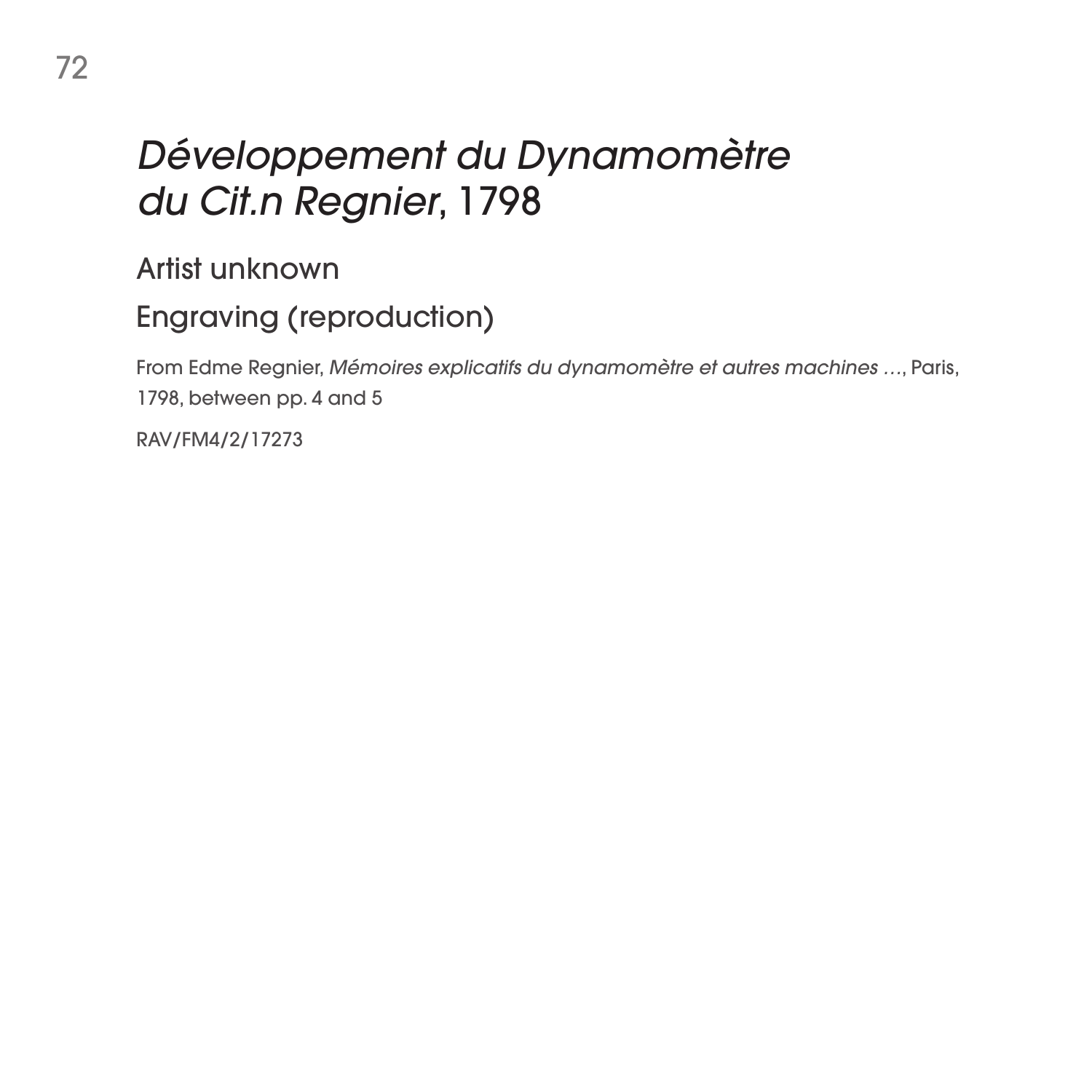#### 73 BELOW LEFT

# *Aux Terres Australes - Sauvages de la Nouvelle-Hollande*

Table II

From François Péron, *Voyage de découvertes aux terres Australes* … vol. 1, Paris: Chez Arthur Bertrand, 1807

MRB/Q980/pt 1, p. 477

François Auguste Péron, a naturalist with the French expedition, studied Aboriginal people from a medical and anthropological viewpoint. He tested the muscular strength of 17 Aboriginal men in the Sydney area with a metal spring device called a *Dynamomètre*, or Dynamometer, invented in 1798 by Edme Regnier.

Péron recorded the name, age and physical appearance of each man.

No. 2 was 'Toul-gra, called Bouldog, age 14-15 ... Quite well built, very lively, very spiritual [sic]; excellent mimic'.

No. 13 was 'Mou-guéan' (Maugoran), father of Boorong and Bidgee Bidgee.

No. 16 was 'Bénil-lon [Bennelong] … The chief; pleasing figure but somewhat thin.'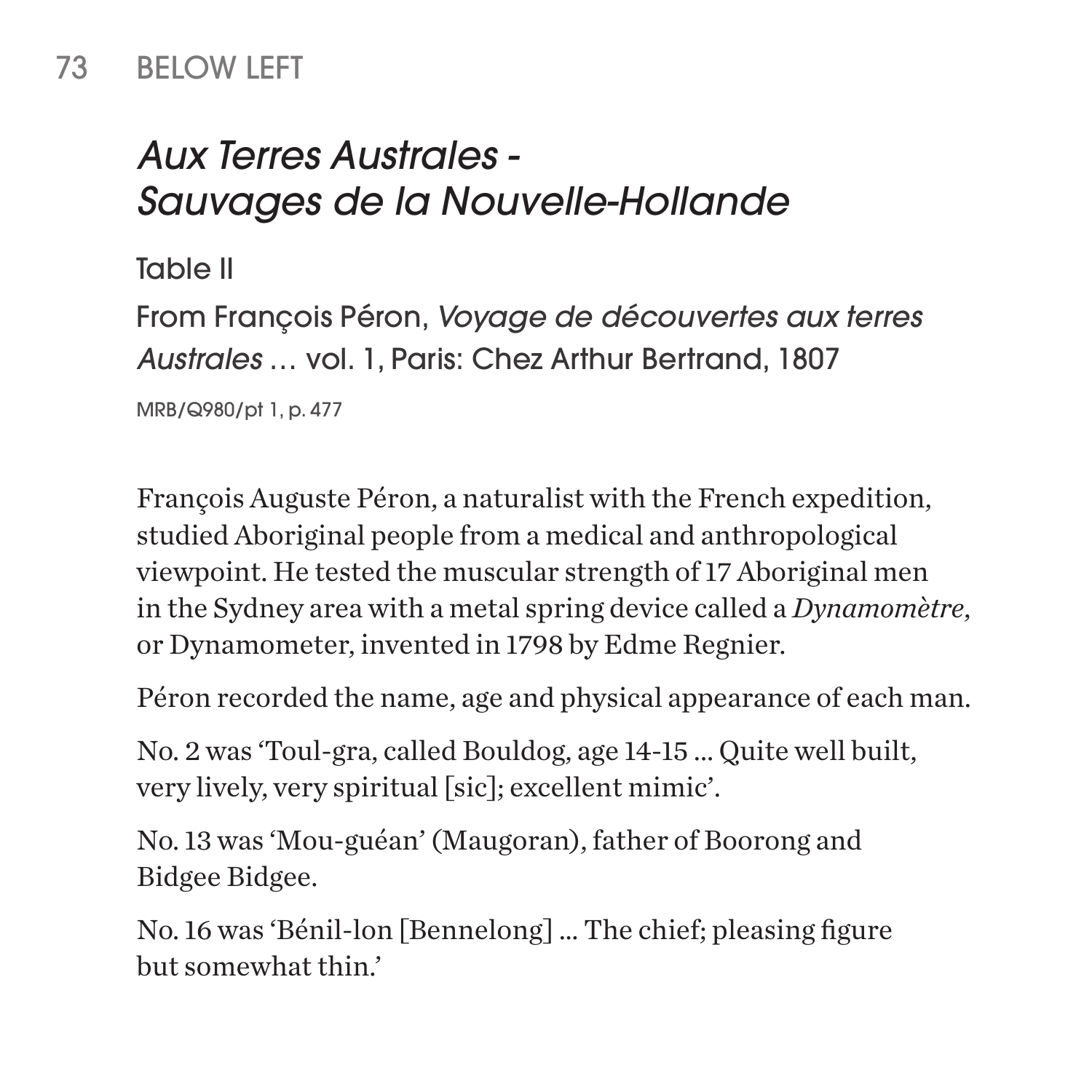#### *Nouvelle-Hollande – Toulgra (Bouldogue)*, 1802

Nicolas-Martin Petit (1777–1804) Charcoal, pencil and ink (reproduction) Muséum d'Histoire Naturelle, Le Havre, France 20043.3

Petit sketched and signed this portrait of Musquito's companion, *Toulgra (Bouldogue)*. Roger's engraving of the same person, published in 1811, was captioned *Ourou-Mare, dit Bull-Dog par les Anglais*. A glance at Péron's Table II shows that the Aboriginal man recorded in 1802 as No. 7 'Ou-rou-Maré' was *not* the same person as No. 2 'Toul-gra, dit Bouldog'.

No. 10 'Ouca-la-ga, age 17–30', described by Péron as 'Quite well built; sombre look with haggard eyes', might refer to Musquito, here called *Y-Erran-Gou-La-Ga*. Petit's subjects, Musquito, Gnung-a Gnung-a, Bulldog and Bidgee Bidgee, were allies and related by marriage to Bennelong.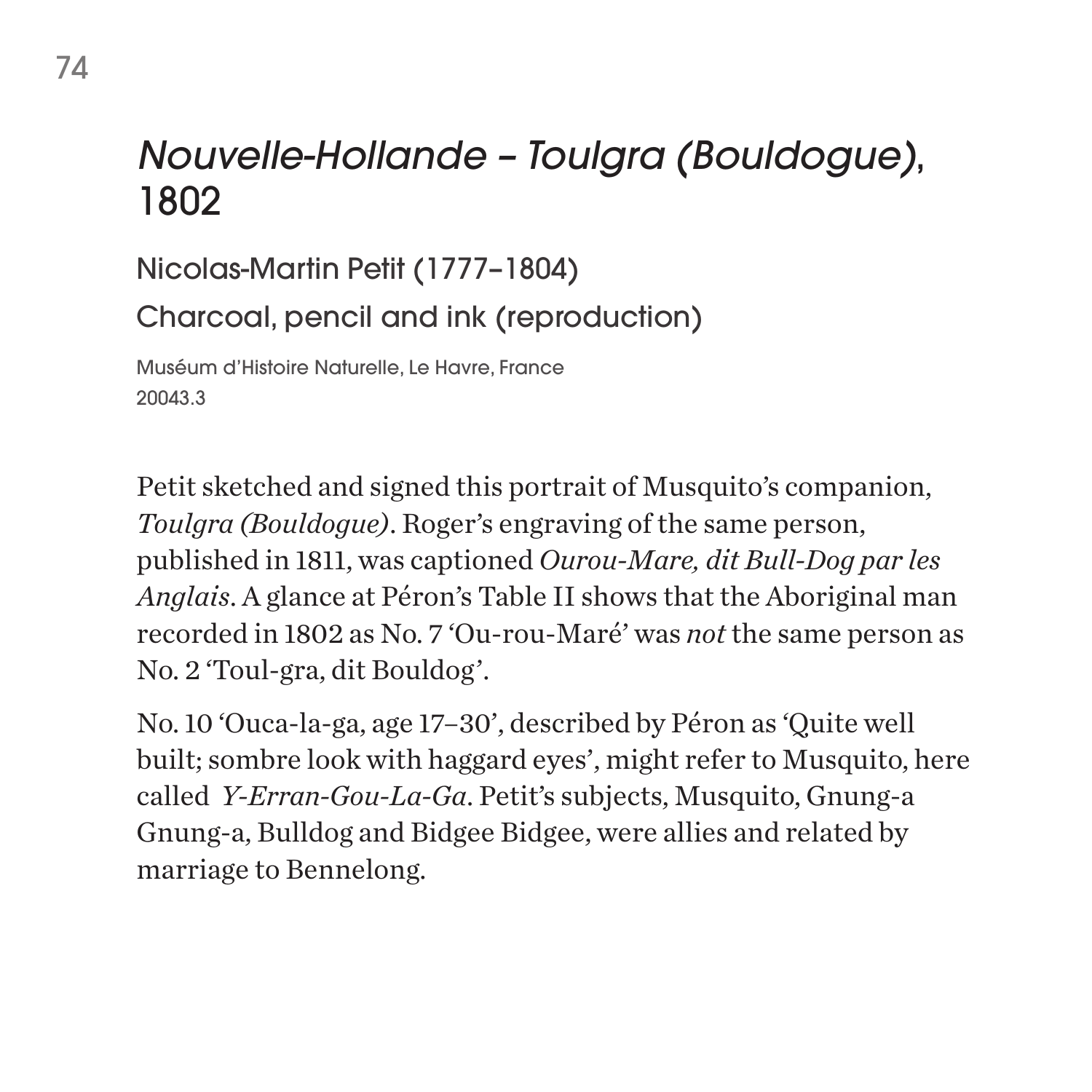#### 75 BELOW CENTRE

### 'Py.a lla - to tell'

Henry Fulton (1761–1840)

Extract from *Church of England Baptisms, Marriages and Burials Register*, St Philip's, Sydney

Births, Marriages, Deaths 1787–1809, Norfolk Island 1792–1809

Kindly lent by State Records NSW NRS 12937, SZ 1022 B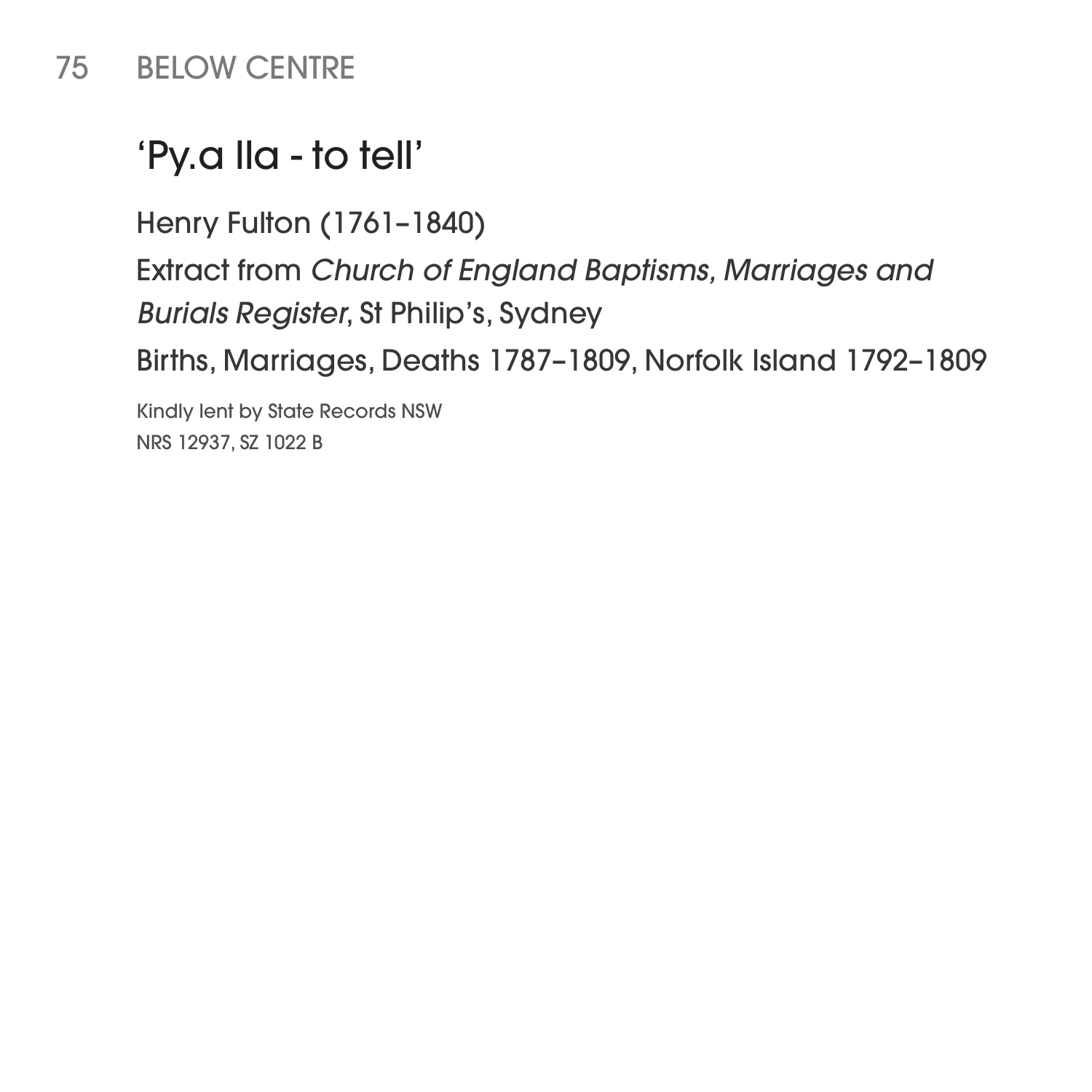#### 76 BELOW RIGHT

# Vocabulary obtained by Rev. H Fullow [Fulton] in 1801 AD from Aboriginals on Norfolk Island, c. 1805

Henry Fulton (1761–1840)

From *The Australasian Anthropological Journal*, vol. 1, no. 2, 12 September 1896

DQ572.06/2, p. 13

The Reverend Henry Fulton compiled an 80-word Aboriginal vocabulary while chaplain on Norfolk Island between 1801 and 1806. One version is found in the *Norfolk Island 1797–1806 Baptisms, Marriages and Burials* records of St Philip's Church, Sydney. Fulton has crossed through the entries to reuse the writing paper for his records.

A bigger word list, 'Obtained by the Rev. H. Fullow [Fulton] in 1801 AD from Aboriginals in Norfolk Island' was printed in the *Australasian Anthropological Journal* in 1896. As there were no other Aboriginal people on the island, the chaplain's informants must have been Musquito and Bulldog *after* 1805.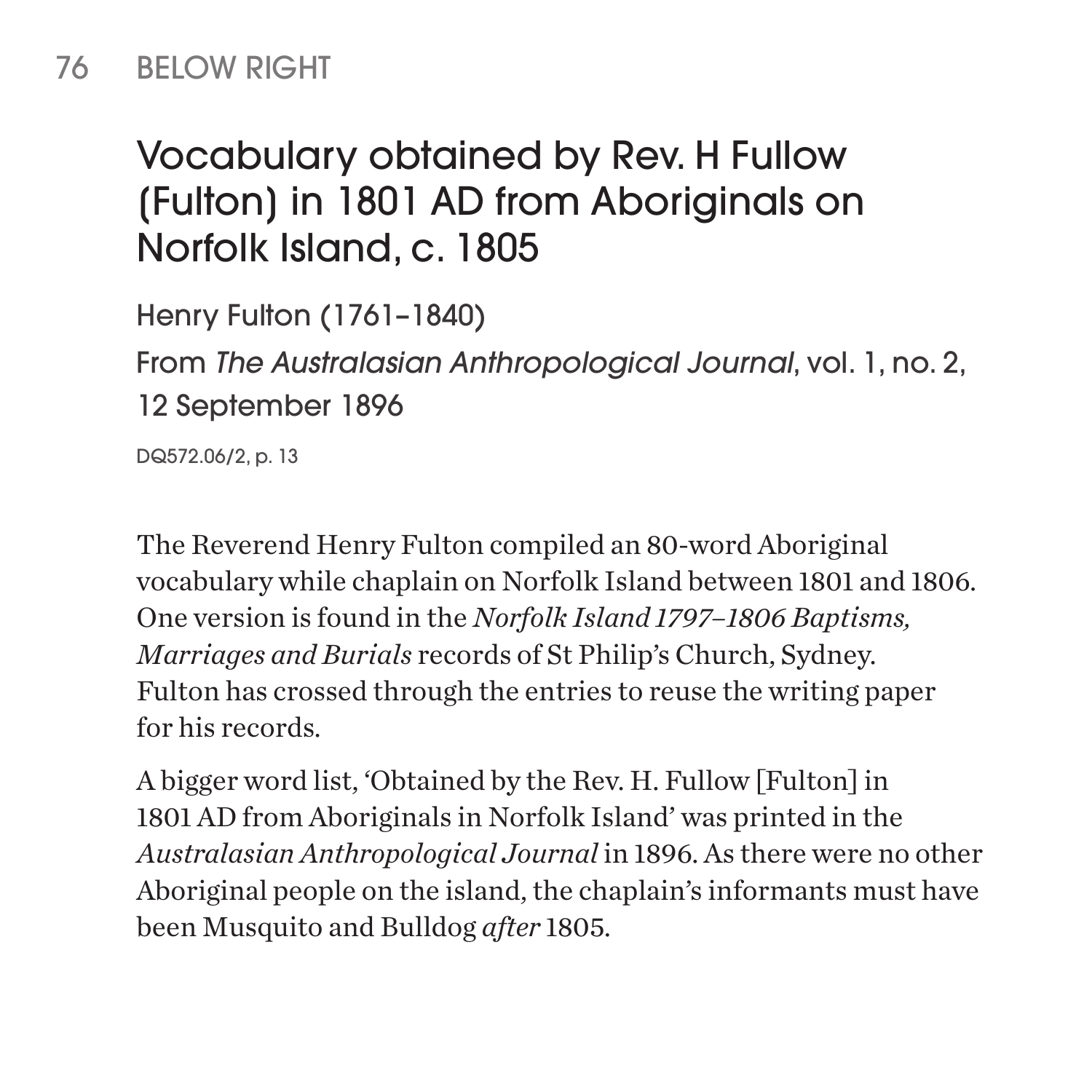#### 77 BELOW LEFT

# *North Cape of New Zealand* [Showing Brig *Active*], c. 1815

Samuel John Neele (1758–1824)

#### Engraving

From John Liddiard Nicholas, *Narrative of a voyage to New Zealand performed in the years 1814 and 1815 in company with the Rev. Samuel Marsden*, London: Printed for James Black and Son, 1817

DSM 987/107A4 vol. 2, frontispiece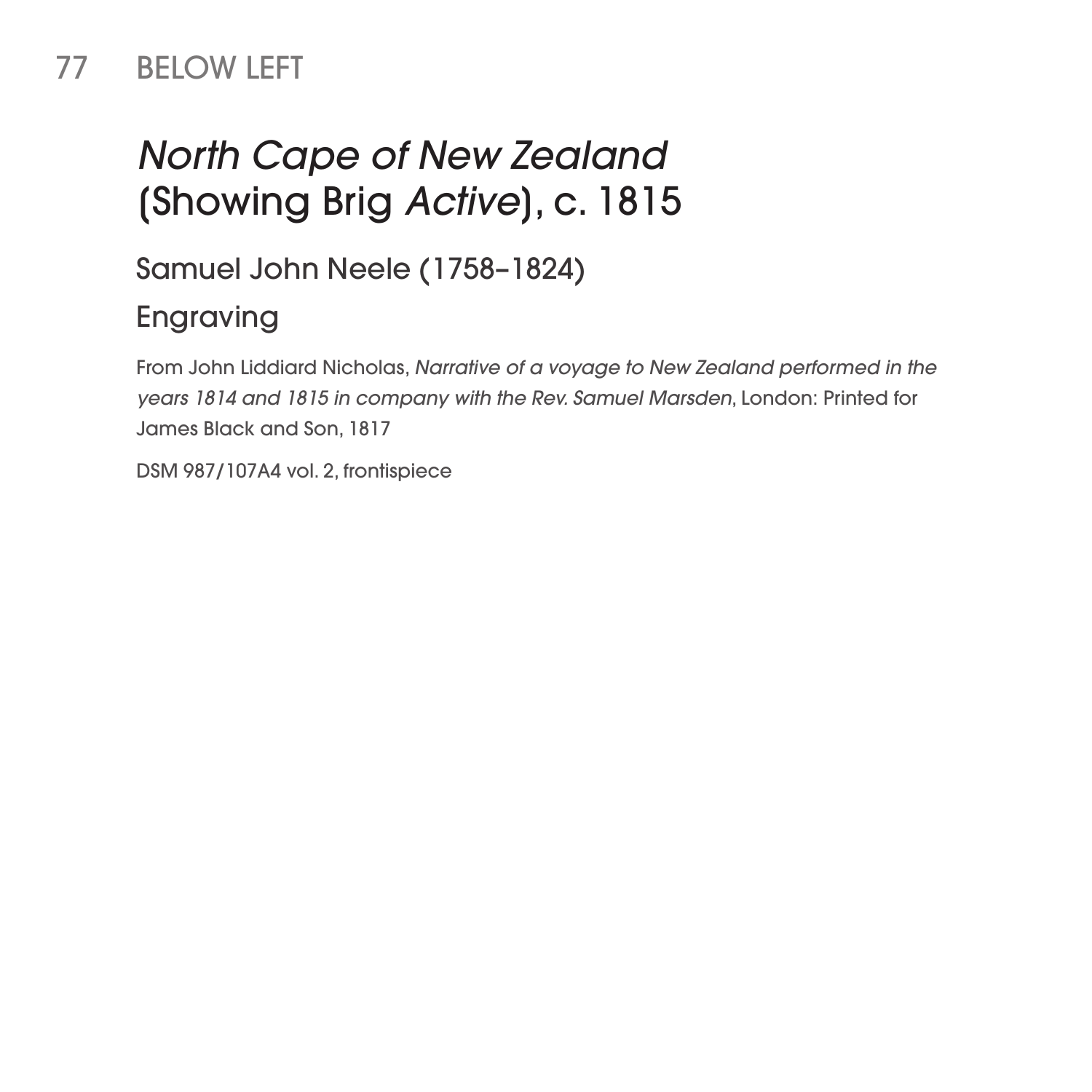#### 'Philip, Jemmy and Scotchman, Natives', 1813

Claims & Demands *Sydney Gazette*, 1 May 1813, p. 2 (reproduction) RB/F450

For many years the two Aboriginal convicts were put to work as charcoal burners in the penal colony. 'Bull dog' and 'Muskitoe' were included in the *Norfolk Island Return of Inhabitants* at 6 August 1812.

'Mosquetto (Port Jackson Native)' was a passenger aboard *Minstrel*, which arrived in Van Diemen's Land on 4 March 1813. Somehow Musquito's devoted brother, Philip, heard about his transfer. 'Philip, Jemmy and Scotchman, Natives' enlisted in the crew of the whaling brig *Active*, which left Port Jackson in May 1813 and twice put into port at Hobart before returning to Sydney on 27 September 1813.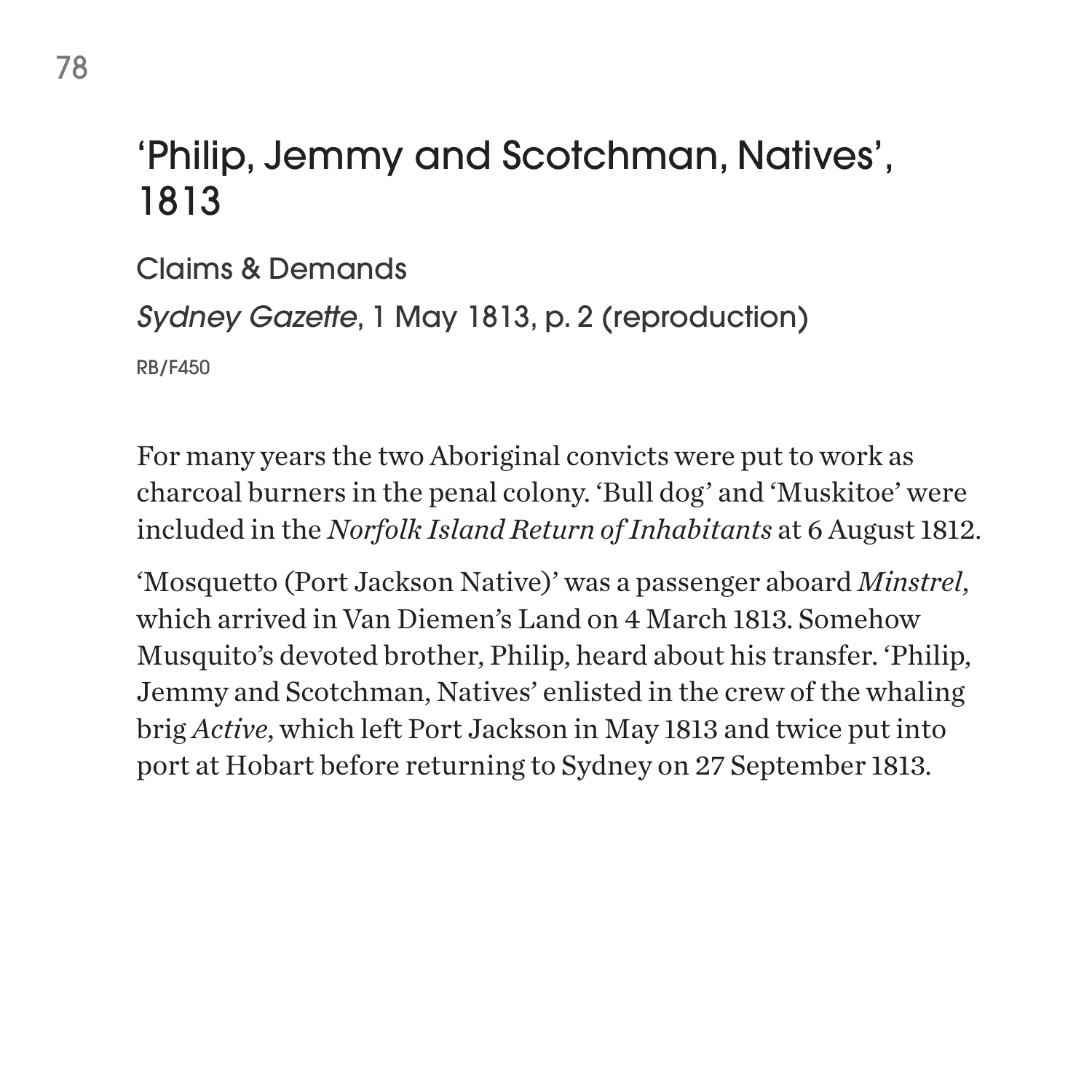#### 79 BELOW CENTRE

# 'He is called Mosquito', 1814

Colonial Secretary, Sydney, to Lieutenant Governor Davey, 17 August 1814

Kindly lent by State Records NSW NRS937, 4/3493, p. 251

Musquito was sent to work for the wealthy settler and merchant, Edward Lord. In August 1814 his brother, Philip, requested Governor Lachlan Macquarie to return Musquito to his 'Native Place' and attempted to sail to Van Diemen's Land. We don't know if Philip succeeded, but in January 1815 he was in Sydney as a 'settler' with Bungaree at Georges Head.

In October 1817 Lieutenant Governor Sorrell requested that Macquarie repatriate Musquito who had 'been extremely useful and well conducted' and wanted to return to Sydney. In September 1818 Musquito nearly captured the bushranger, Michael Howe, who was killed a month later.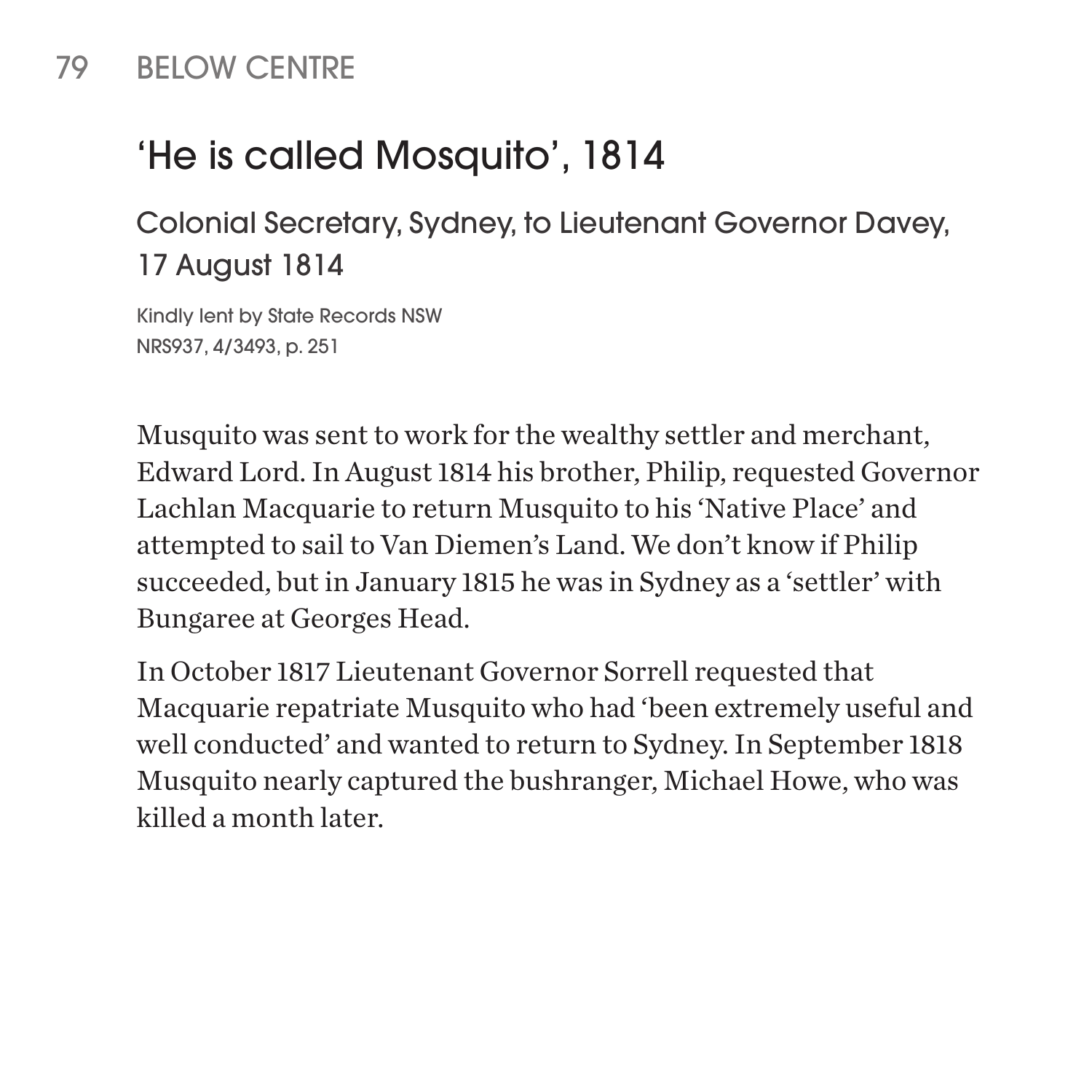#### 80 BELOW RIGHT

# 'Hanging no good for black fellow'

Musquito, in conversation with Mr Bisdee, the jailor …

Henry Melville *History of the island of Van Diemen's Land, from the year 1824 to 1835* … London: Smith and Elder, 1835

DSM/996/5A4, p. 35

Musquito remained in Van Diemen's Land, leading attacks against the settlers. In 1824 he was captured by an Aboriginal youth called Teague and convicted of the murder of William Hollyoak.

On 25 February 1825 Musquito, a Tasmanian Aboriginal man named Black Jack and six bushrangers were hanged in Hobart Town. After his death sentence, Mosquito was reported to have had this conversation with his gaoler, John Bisdee:

'Hanging no good for black fellow.'

Mr Bisdee. 'Why not as good for black fellow as for white fellow, if he kills a man?'

'Very good for white fellow, for *he* used to it.'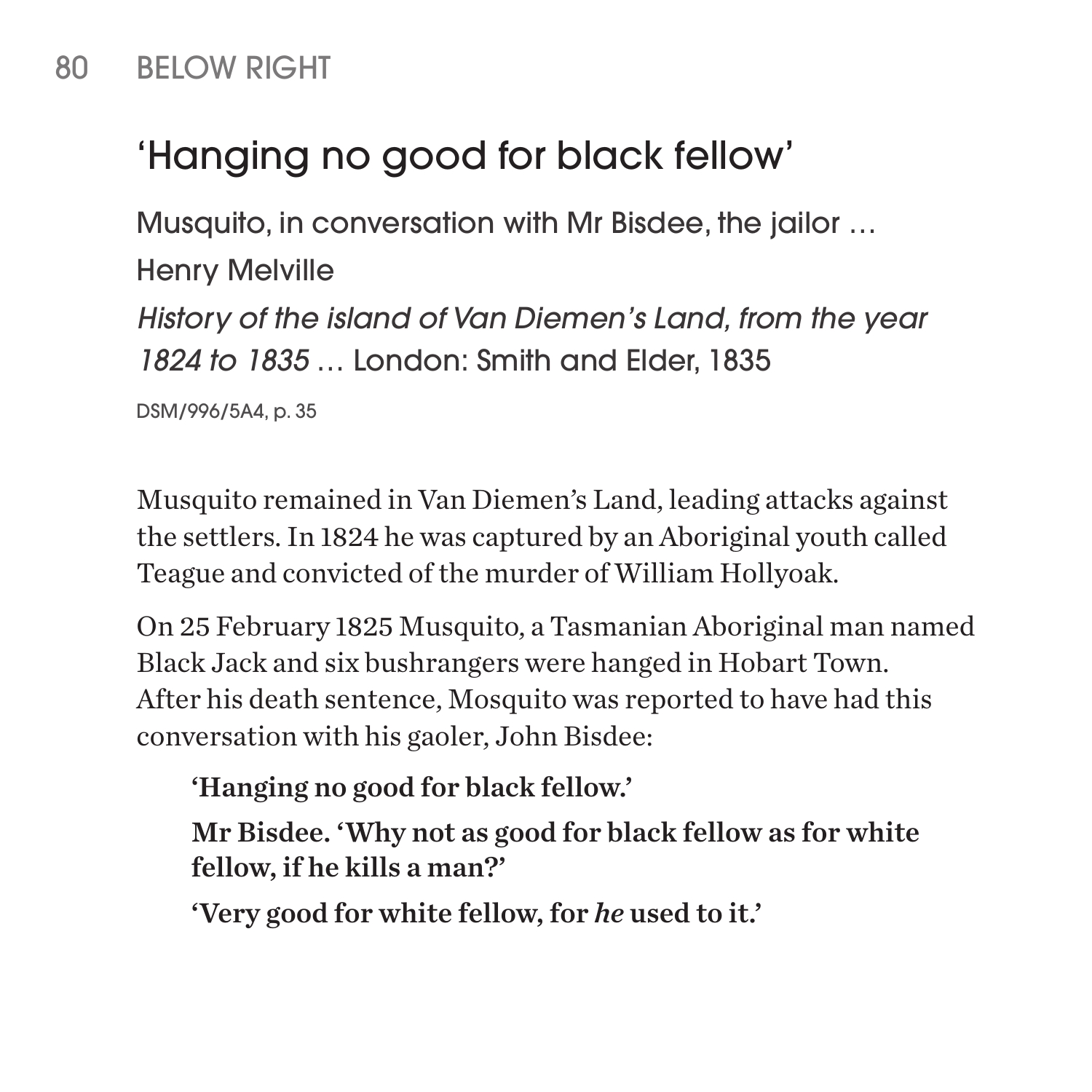### *Hobart Town in 1817. Kangaroo Govt. Schooner*

Charles Jeffreys (1782–1826) Late 19th century lithograph after contemporary drawing SSV6/1817/1

In 1814 an Aboriginal youth named Dual (Doual or Dewall) guided explorer Hamilton Hume and his brother, John, through the rugged Bargo Brush to country near Bong Bong.

Two years later Dual, from the Cowpastures (Camden area), was captured by soldiers at Appin and banished to Van Diemen's Land for seven years as a 'Native Convict' by Governor Lachlan Macquarie, then waging war on 'hostile' Aboriginal people.

Dual was sent to Port Dalrymple on the Tamar River aboard the armed brig *Kangaroo*, which left Sydney on 5 August 1816. The ship's commander, Lieutenant Charles Jeffreys, made the drawing for this lithograph.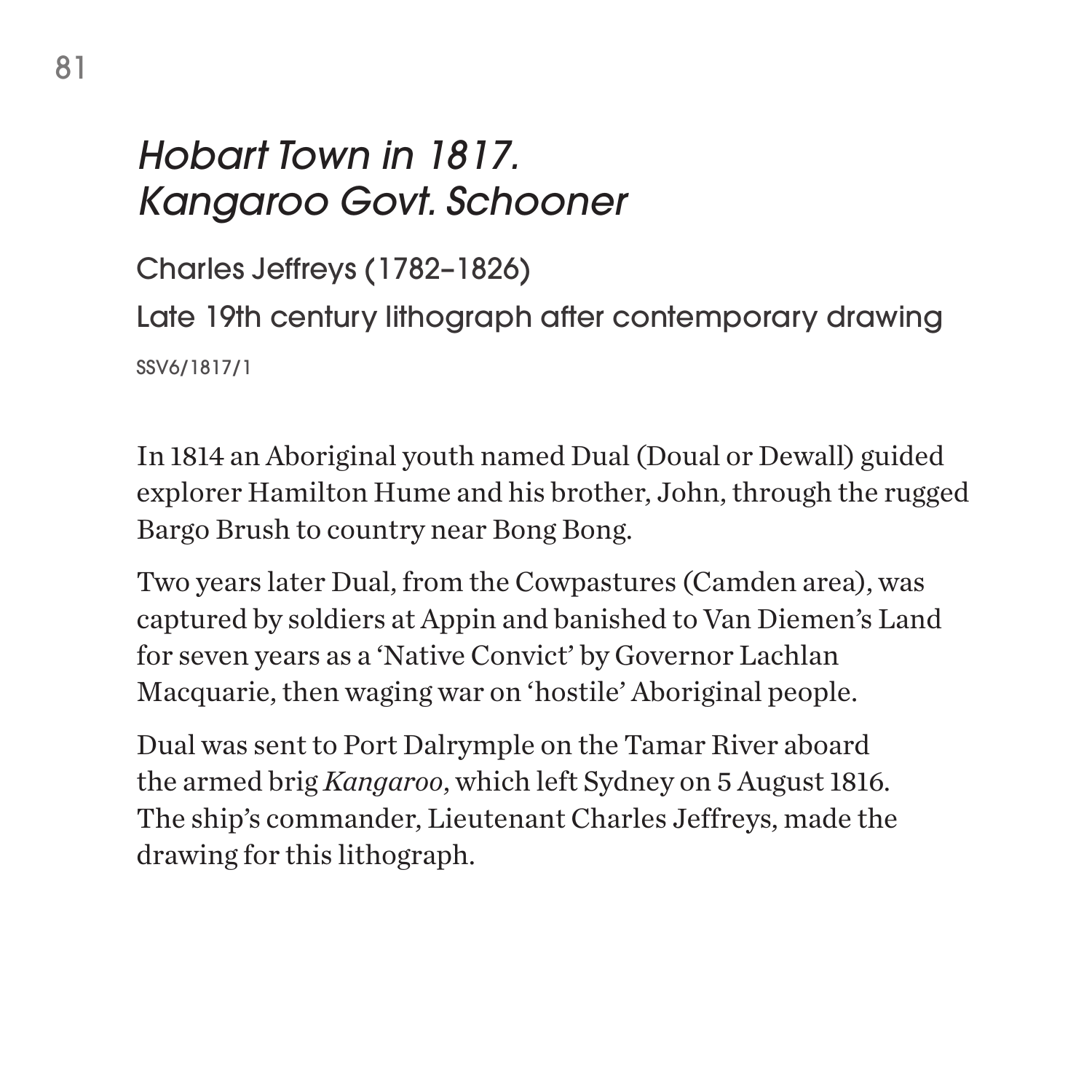#### 'with the assistance of two native guides', 1819

*The Times*, London, 1 November 1819, p. 2 (reproduction)

Through the efforts of Charles Throsby, Dual received an early release and returned to Sydney on the schooner *Sindbad* in January 1819. In April, Dual, with Coocooyong and Bian, sons of Nagaray of the Burra-Burra clan of the Gundungurra, joined Throsby on a journey from Camden to the Campbell River, near Bathurst.

Macquarie rewarded Dual with a metal breastplate, clothing and bedding. The French mariner, Jules Dumont d'Urville, who met 'Douel' and his 16 warriors at a big payback combat in Sydney in 1824, said he was 'chief' of the warlike 'Mericon [Murringong] tribe that lives on the Cowpastures Plains'.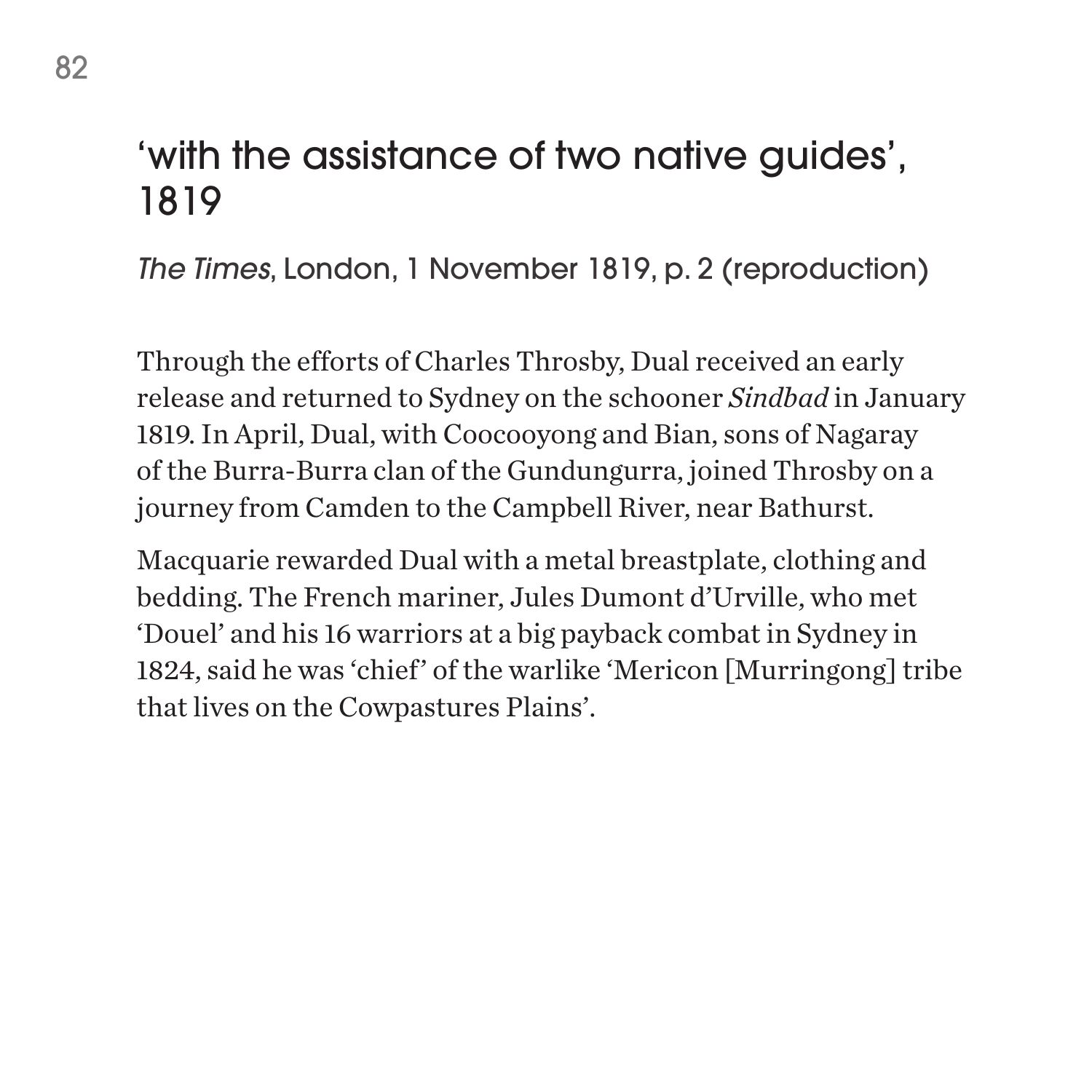# *An Exploring Party in New South Wales*, 1826

#### Artist unknown

#### Hand-coloured aquatint

From James Atkinson, *An account of the state of agriculture & grazing in New South Wales*, London: J Cross, 1826

SSV\*/Expl/1, frontispiece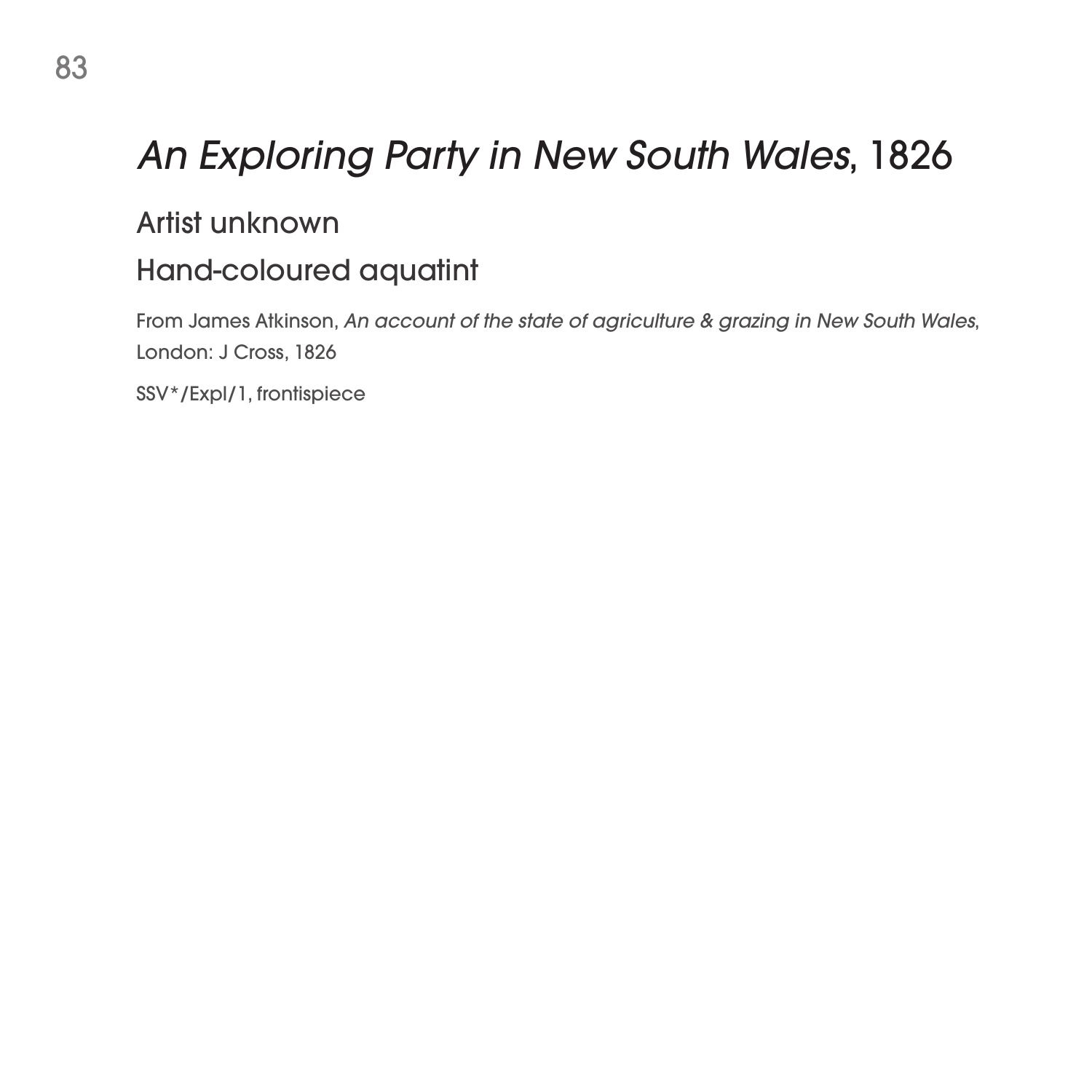#### 84 & 85

### *Party preparing to bivouac*, 1826 *Party Bivouac'd for the night*, 1826

Artist unknown

#### Hand-coloured aquatints (reproductions)

From James Atkinson, *An account of the state of agriculture & grazing in New South Wales*, London: J Cross, 1826

DL 82/95, plates 2 and 3

It is possible that Dual, Coocooyong and Bian are the Aboriginal guides in three hand-coloured aquatints in James Atkinson's book, published in London in 1826. Atkinson knew Hamilton Hume and William Hovell, who breakfasted with him at Bong Bong on 7 October 1824 at the start of their overland journey to Western Port in Port Phillip.

Atkinson referred to the assistance of 'black Natives … as guides, they having the most intimate knowledge of the localities of the country … I have performed many long journeys … without any other attendants than two black Natives, on whose fidelity I could rely'.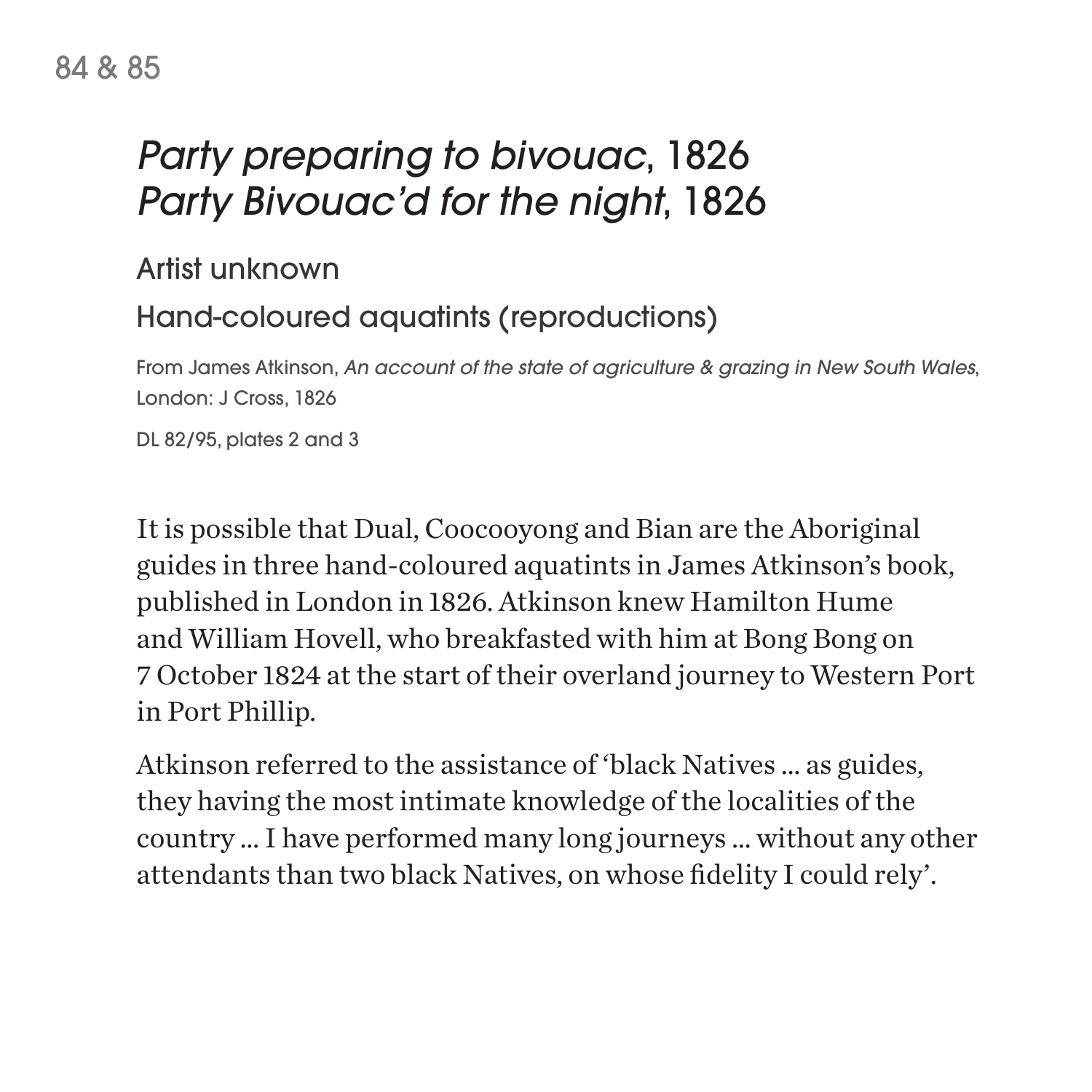#### 86 BELOW LEFT

#### 'Tristam Maamby - New Hollander', 1795

Philip Gidley King (1758–1808)

Norfolk Island, Victualling book, 1792–1796

Presented by Gilbert Goldfinch, July 1934 A 1958, p. 89

The Reverend Samuel Marsden wrote about 'one of my boys' who was 'taken from his mother's breast'. According to Thomas Hassall, formerly Tristan's 'school fellow & play mate' at Parramatta, Marsden had found the infant in the bush after his mother was 'shot by the Whites'.

Marsden adopted Tristan in 1794 and took him to Norfolk Island the following year, at the age of five, aboard the 170-ton ship *Fancy*. Commandant Philip Gidley King entered the boy's name in the island's victualling book as 'Tristam Maamby', while Hassall wrote it as 'Mambe', meaning 'quail'. This was probably his totem name.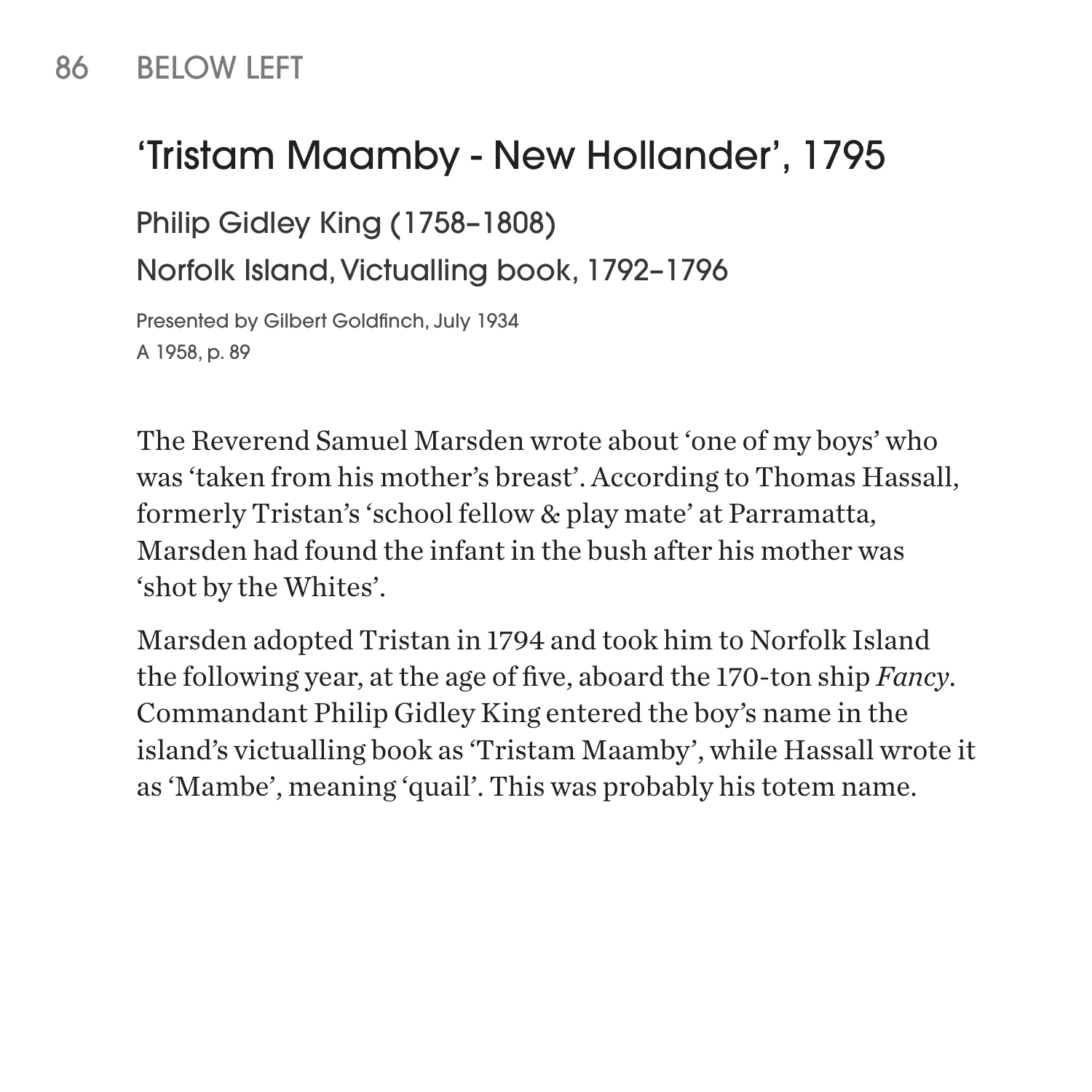#### 'I have also a little native Boy …'

Elizabeth Marsden to Mrs Mary Stokes, Parramatta, 1 May 1796 Letter No. 5, Marsden Family, Letters to Mrs. Stokes, 1794–1824 MSS 719, p. 41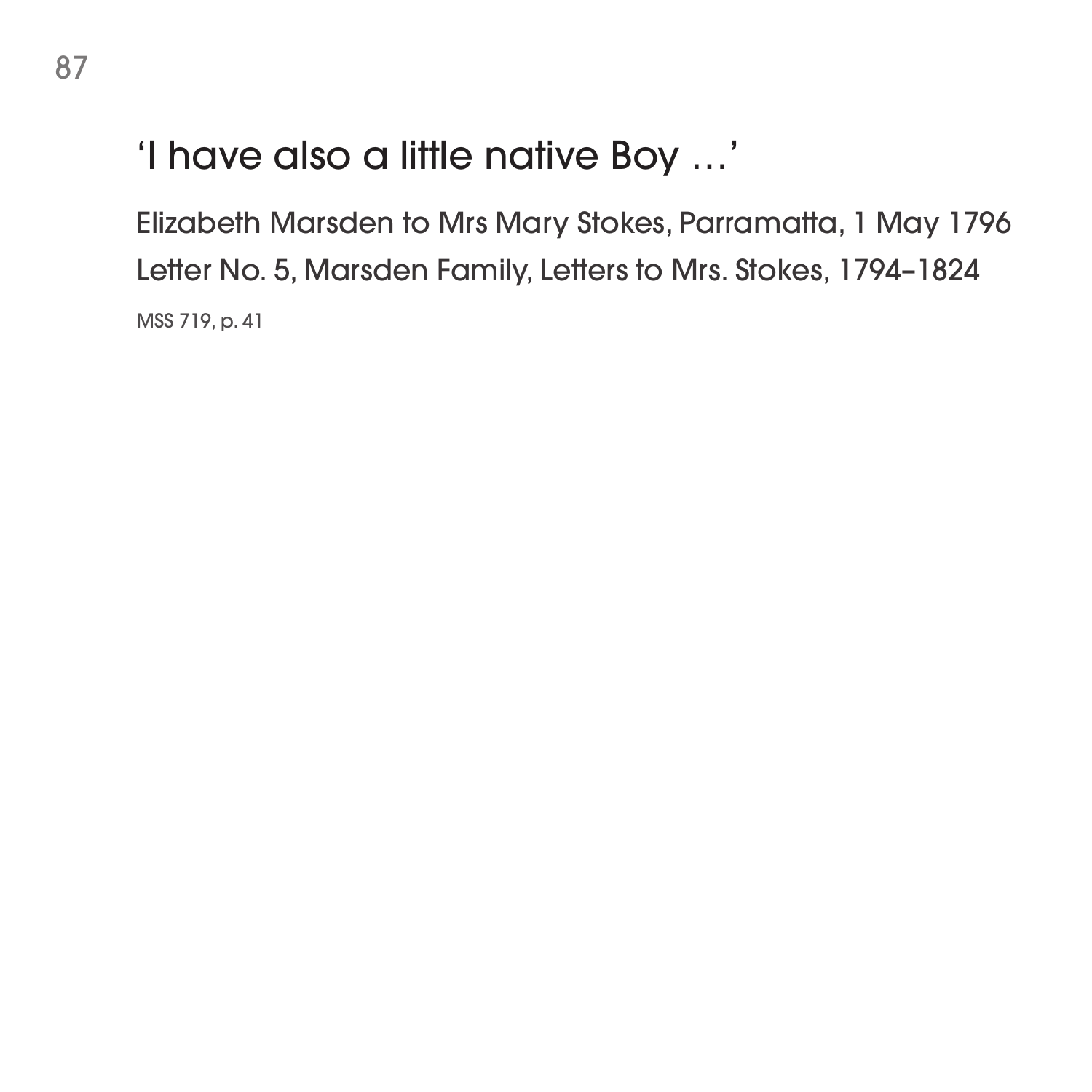# '… — poor Tristan ran away at Rio …'

Elizabeth Marsden to Rowland Hassall, Hull, 9 January 1808 Hassall Correspondence

Bequeathed by DS Mitchell, 1907 A 859, f. 174

In the following years, Tristan was taught to read, write and 'wait at Table'. In 1807, aged 17, he embarked for England with the Marsden family on the storeship *Buffalo*. Tristan fell in with bad company on the ship and was 'constantly tipsy'. In Rio he absconded from the house where the Marsdens were staying.

Thomas Hassall, who married Ann Marsden, wrote afterwards that Tristan had been 'thrown in the way of temptation and got drunk for which he was punished — At Rio de Janeiro he robbed his Master of a considerable sum of Money & ran off.'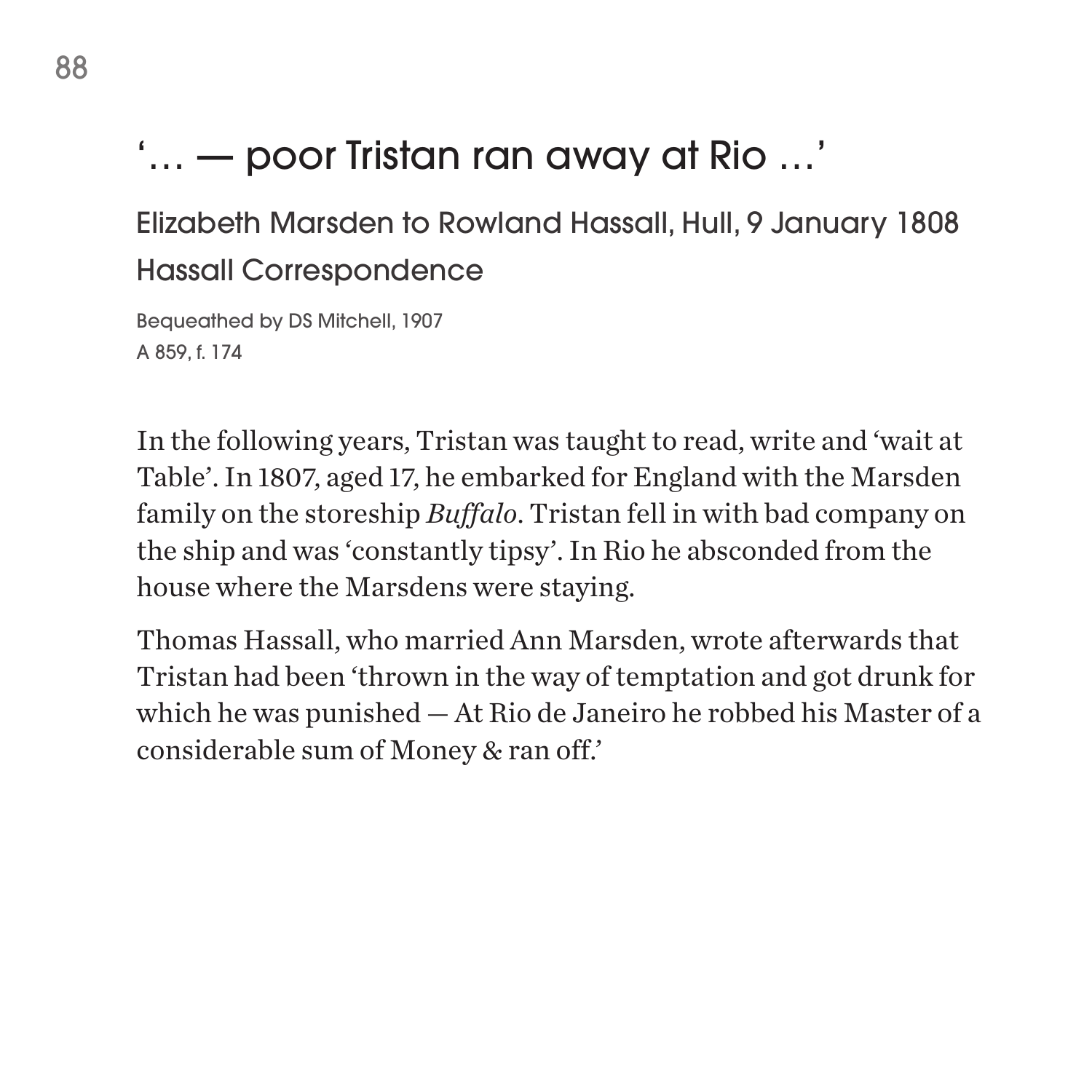#### 89 BELOW CENTRE

#### '… a native boy about fourteen …'

James Hardy Vaux (1782–1841+)

*Memoirs of James Hardy Vaux, written by himself*, B Field (ed.), 2nd edn, London: CH Reynall, 1827

DSM/A923.41/V385/3A1 vol. 1, p. 203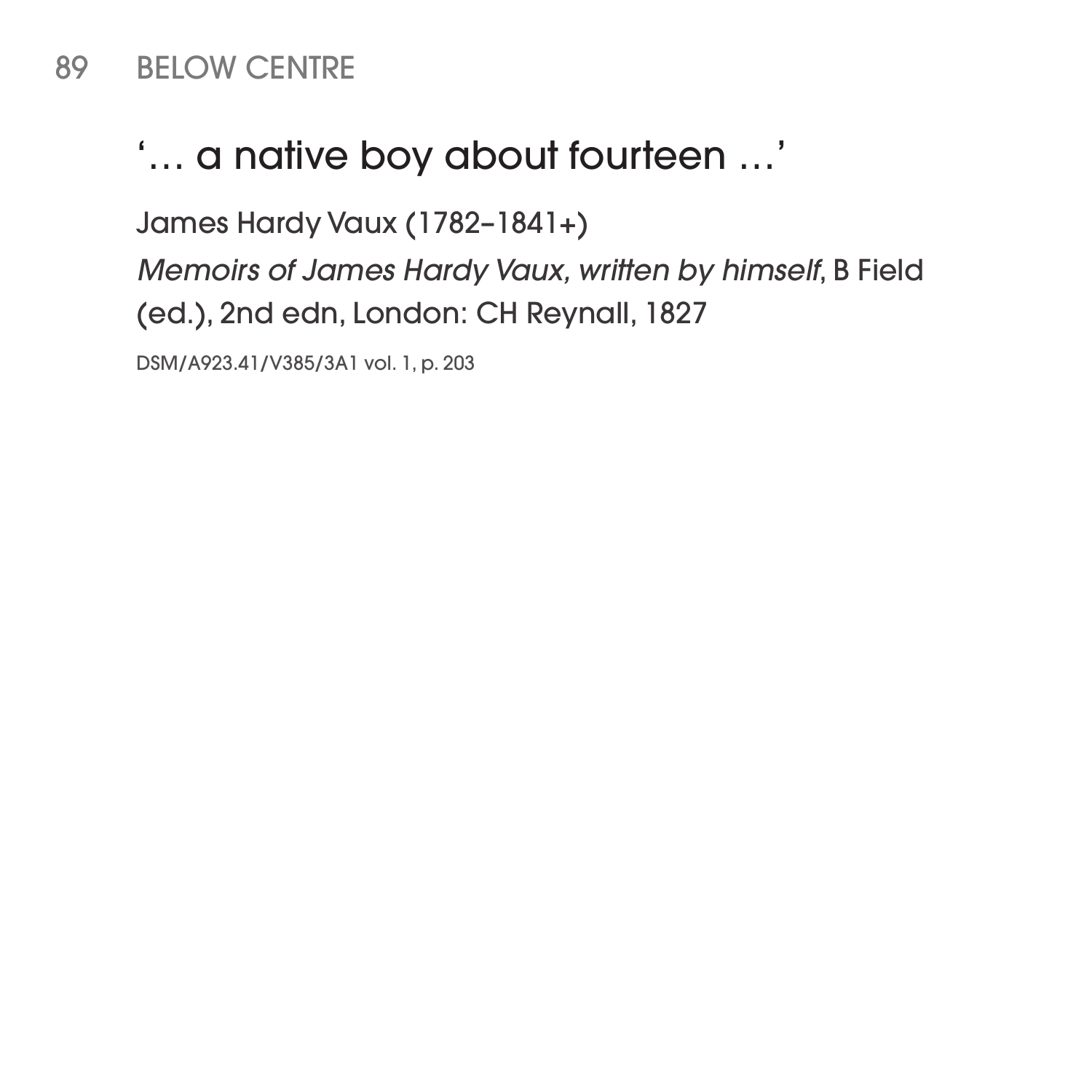#### 90 BELOW RIGHT

#### *In Rio Janeiro, looking towards the Entrance, 1787*

William Bradley (1757?–1833)

#### **Watercolour**

From William Bradley, *A Voyage to New South Wales*, 1802+ (facsimile volume)

Acquired from Francis Edwards, Antiquarian Booksellers, 1924 ML Safe 1/14, Opp. p. 36

Before the voyage of the *Buffalo*, Governor King arranged a pardon for his convict secretary, James Hardy Vaux, a self-confessed swindler and thief, who complained: 'I was employed [on the ship] from morning till night in copying and arranging Captain King's papers, of which he had several large trunks full.'

Vaux's other duties were to tutor King's daughter, Marsden's two children and Tristan. 'During our stay at Rio de Janeiro he [Tristan] absconded from the house of his protectors, in consequence of some chastisement for misconduct, and could not be recovered before the ship's departure', Vaux wrote.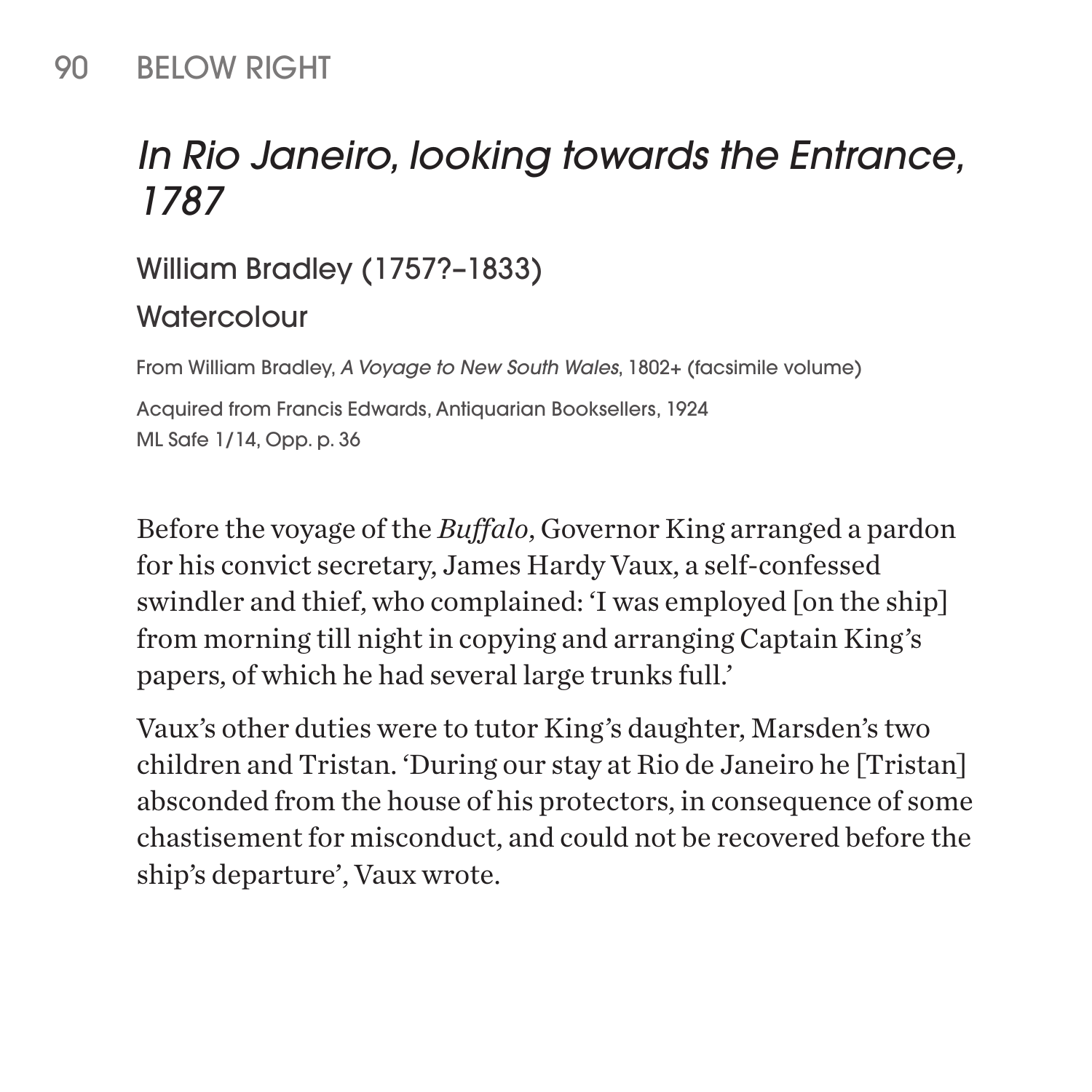#### 'God be merciful to me …'

Reverend Thomas Hassall Undated memorandum referring to 1807–1813 Hassall family — Correspondence

A 1677 vol. 2 pt 1, p. 84; pp. 87–88 (p. 88 reproduction)

Tristan had been seven years in Rio when Captain John Piper found him and took him to Sydney aboard the *General Hewitt* in November 1813.

Thomas Hassall described a 'sight frightful to behold' when he saw his old school friend in Sydney's General Hospital. Tristan was desperately ill, with bulging eyes and sweat pouring from his head and neck. He cried out 'God be merciful to me a vile miserable sinner'. It seems that Tristan contracted dysentery or typhus on the convict ship. He died the next day and was buried in the Old Church Yard (present Sydney Town Hall).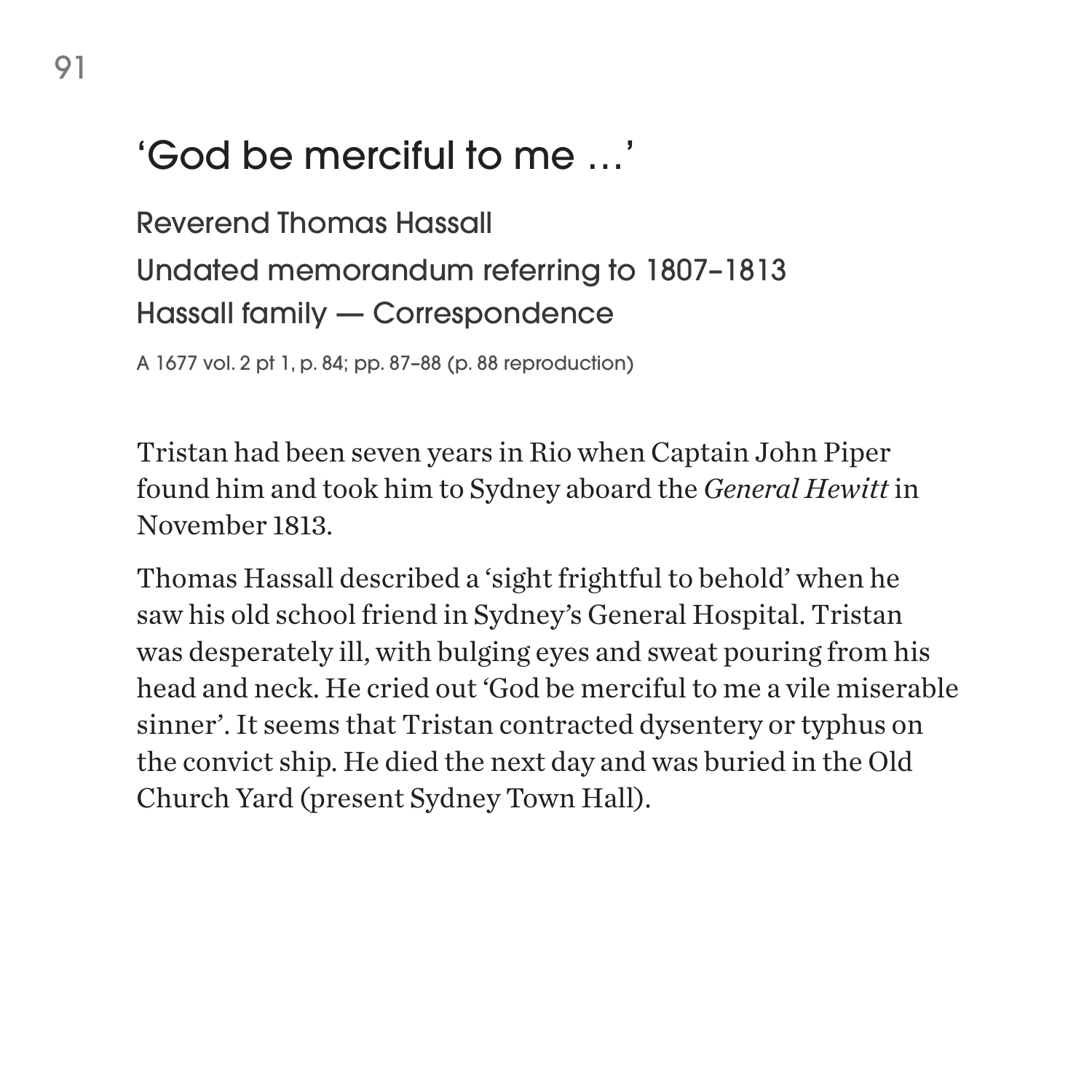#### *Nouvelle-Hollande – Bedgi*, 1802

Nicolas-Martin Petit (1777–1804) Pastel, charcoal and ink (reproduction)

Muséum d'Histoire Naturelle, Le Havre, France 20041.1

Bidgee Bidgee (River Flat) was the youngest son of Maugoran, who in November 1788 was forced to relocate his family to the territory of the Wallumedegal (Snapper Clan) at Kissing Point (Ryde) when a military post was built at Parramatta. He was a half-brother of Ballooderry, Boorong and Yeranabie.

In February 1816 Governor Macquarie reserved land for Bidgee Bidgee and appointed him 'Chief of the Kissing Point Tribe'. Bidgee Bidgee preferred to have a fishing boat and, in March 1818, Daniel Daykin was paid £13 from the Police Fund to provide one. Bidgee Bidgee was still 'chief' in 1836.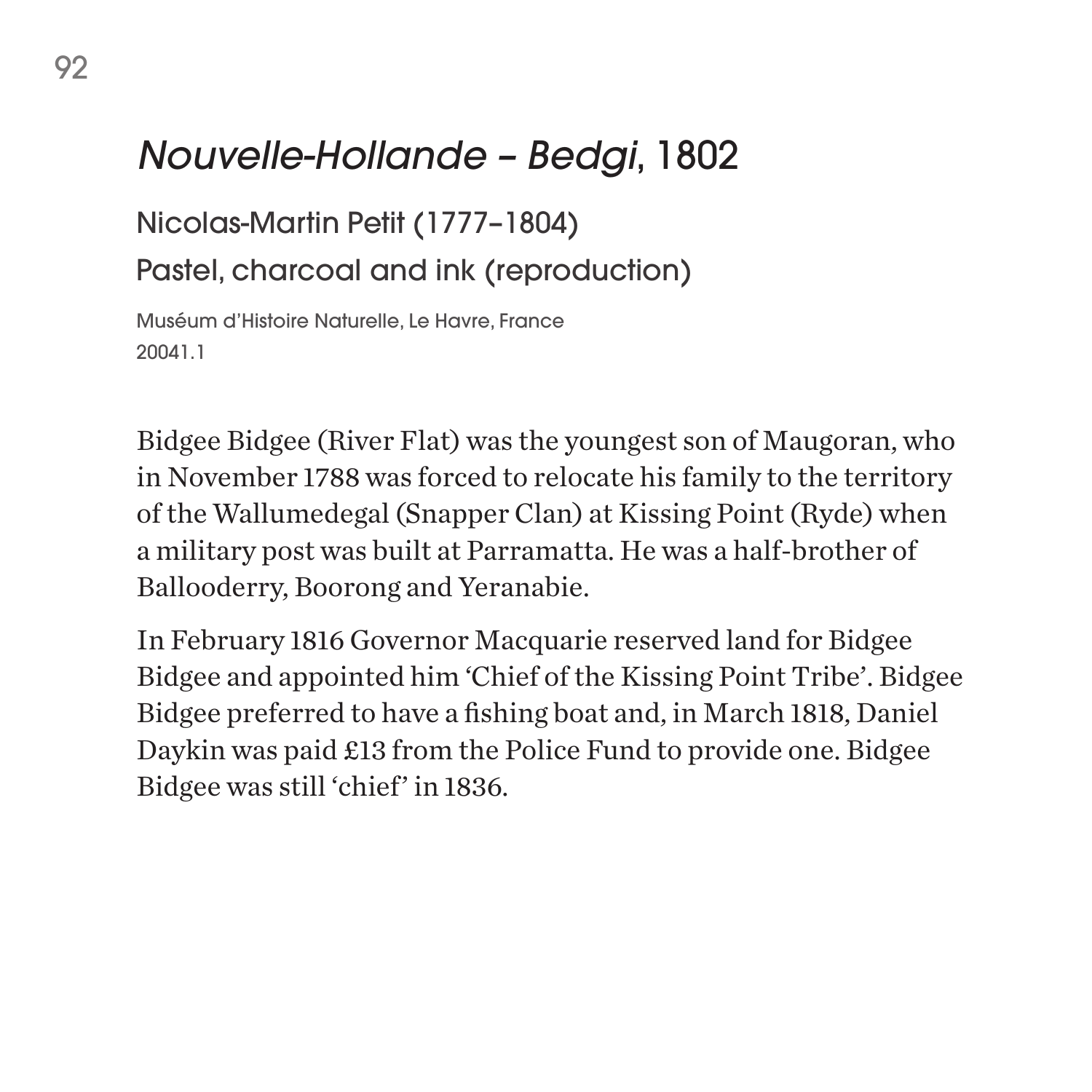# *Nouvelle–Hollande: île King. L'Éléphant – Marin ou Phoque A Trompe. Vue de la Baie des Eléphants* [Elephant seals in the Bay of Elephants, King Island], 1811

Victor Pilliment (1767–1814) after Charles-Alexandre Lesueur (1778–1846)

#### Engraving

From François Péron, *Voyage de découvertes aux terres Australes*, Paris: De l'Imprimerie Imperiale, 1811

F980/P Atlas (1811), Plate XXXII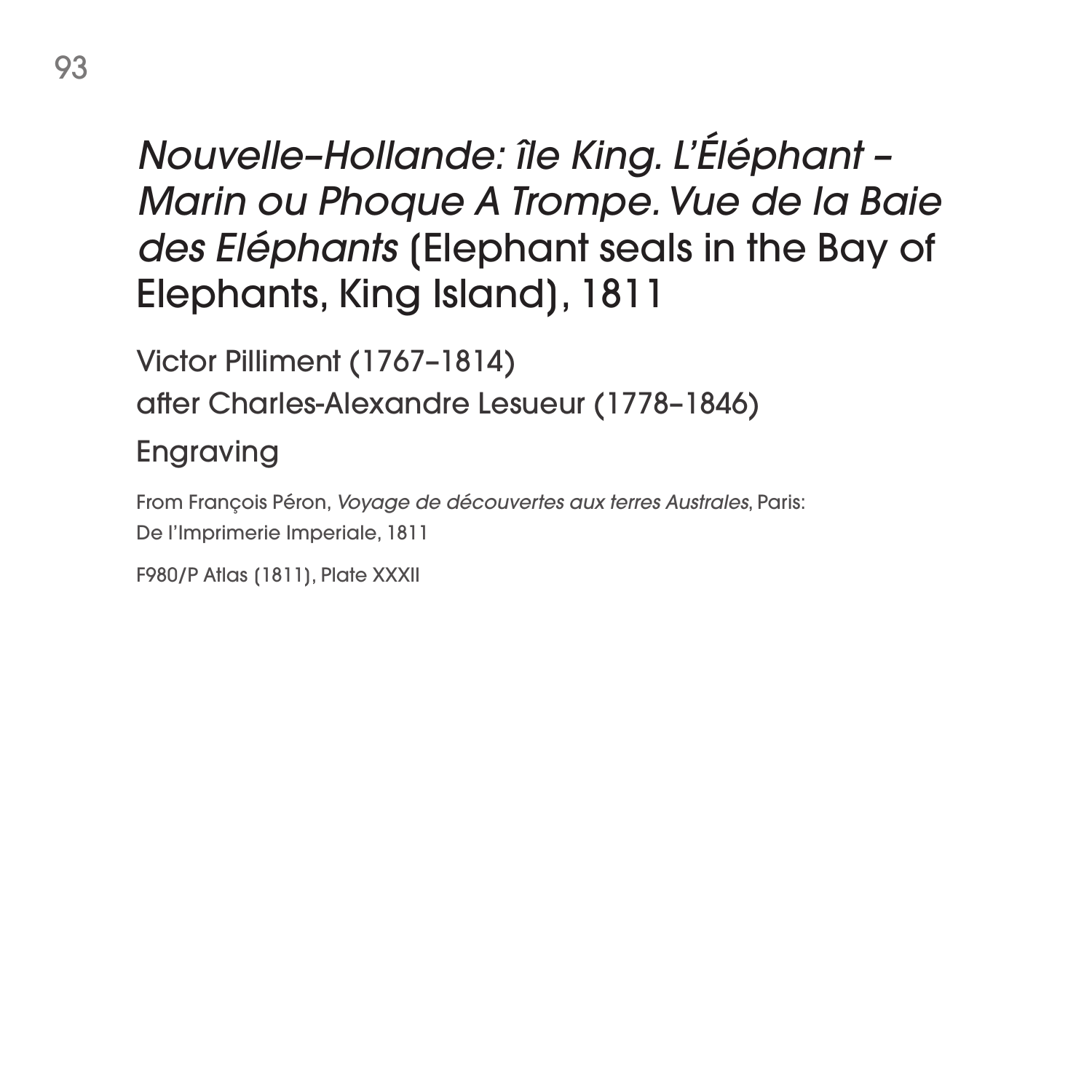#### 94 BELOW

# '… employed in the fishing and sealing trade …', 1811

David Dickenson Mann (c. 1775–1811) *The present picture of New South Wales* … London: Sold by John Booth, 1811

MRB/Q991/M, pp. 46–47

Governor King's ex-convict clerk, David Dickinson Mann, who left New South Wales in March 1809, named 'Bull Dog, Bidgy Bidgy, Bundell, Bloody Jack' as Aboriginal men who had 'made themselves extremely useful on board colonial vessels employed in the fishing and sealing trade, for which they are in regular receipt of wages'.

Mann further commented: 'They strive, by every means in their power, to make themselves appear like the sailors with whom they associate, by copying their customs, and imitating their manners; such as swearing, using a great quantity of tobacco, drinking grog, and other similar habits.'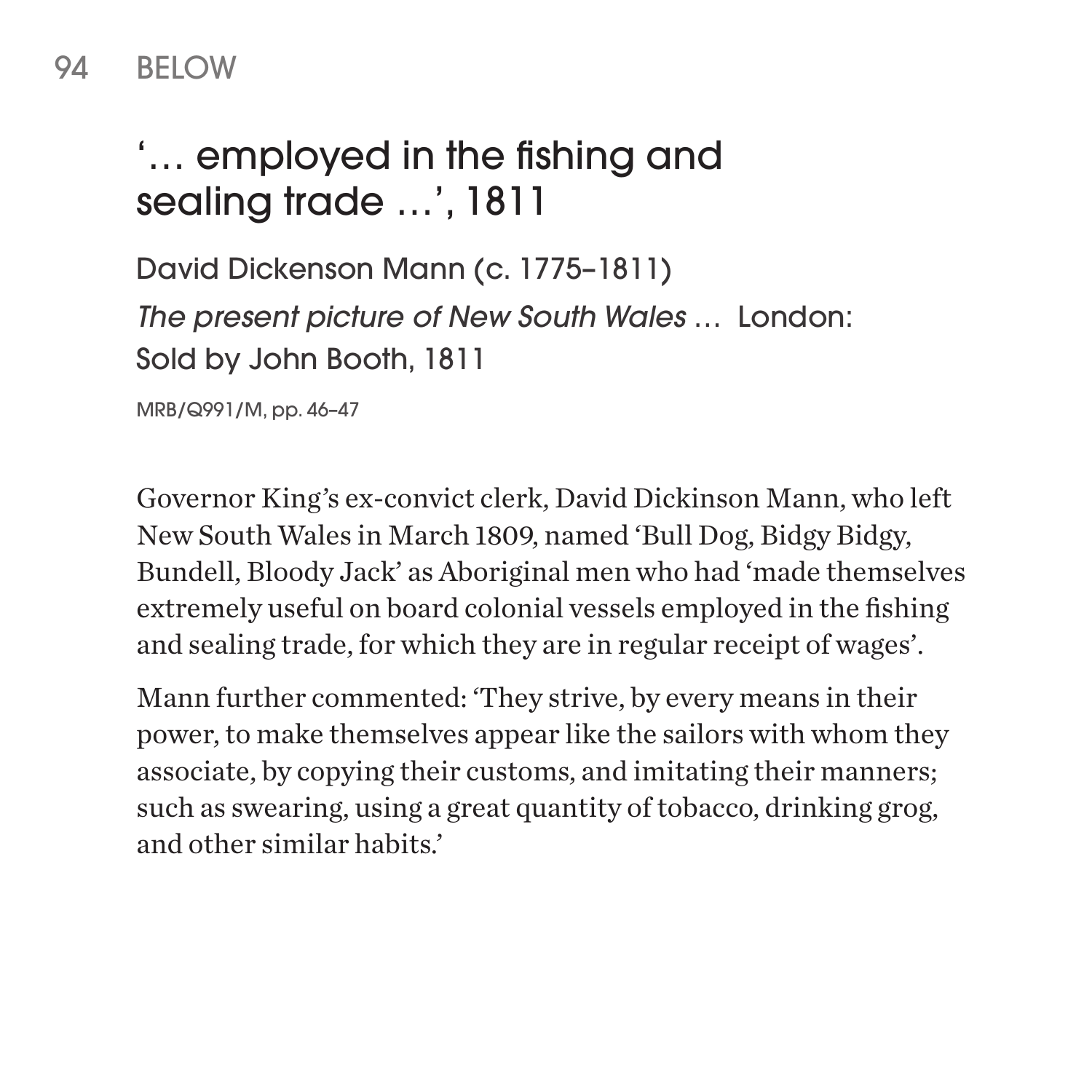#### *Native Carvings, La Perouse* [whale], c. 1891

William Dugald Campbell

Pencil (reproduction)

PXD 223/5

For countless thousands of years, pods of humpback whales have migrated from the south in the winter months, following the eastern coastline of Australia to warmer northern waters. In spring the whales return southwards with their calves to spend the summer feeding on krill in the icy Antarctic. Aboriginal people gathered to feast on the rich blubber whenever a whale was stranded or washed ashore.

When surveyor William Dugald Campbell saw this stone engraving of a whale and calf at La Perouse near Bare Island in 1891, he was told it was a *boora* whale, associated with initiation ceremonies.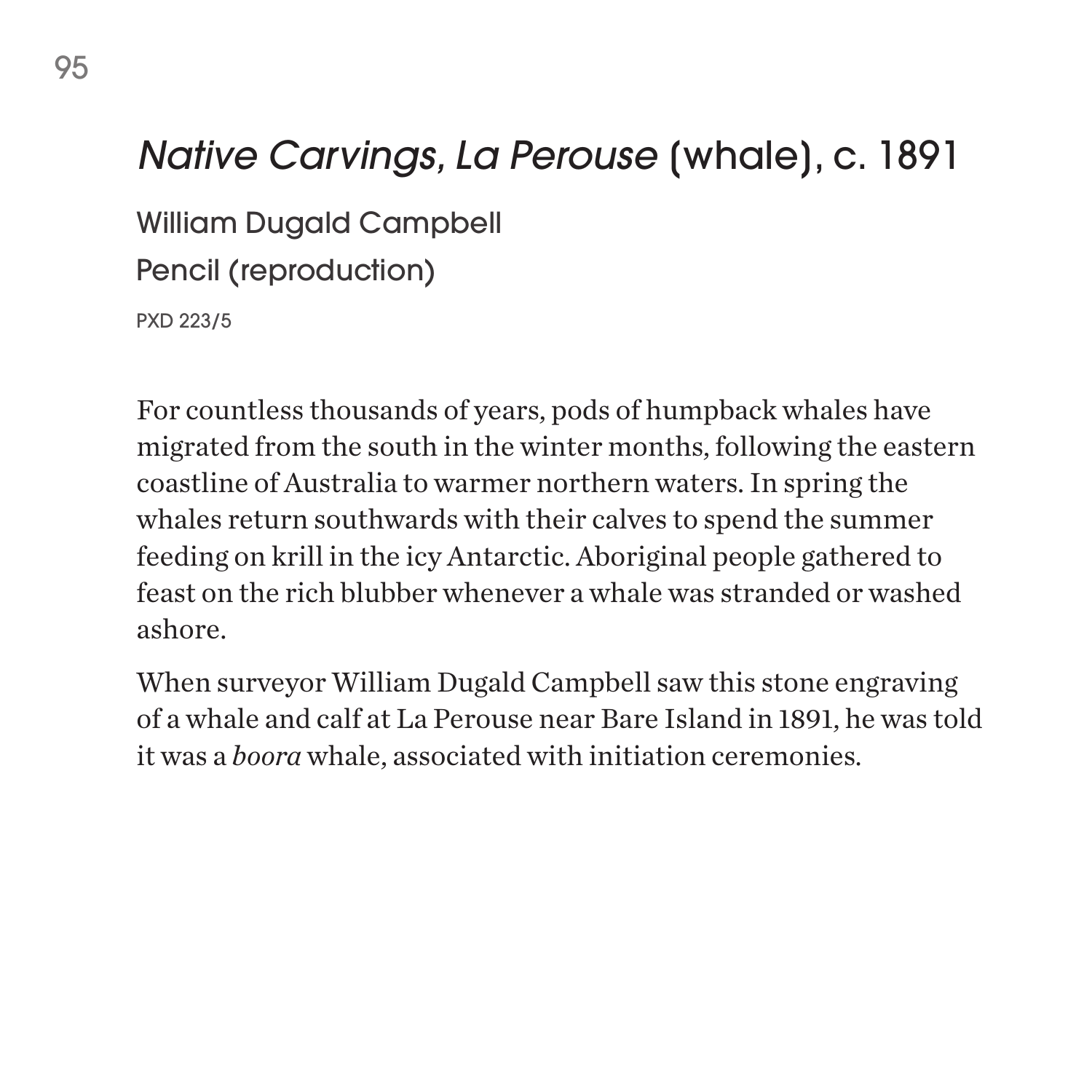#### *Departure of the whaler Britannia from Sydney Cove*, 1798

Thomas Whitcombe (1763–1824)

Oil

Kindly lent by the National Library of Australia PIC T271 NK7

After transporting English convicts to Port Jackson in October 1791, the whaler *Britannia* went to sea in search of whales. A young Aboriginal man named Tom Rowley sailed from Sydney Cove on *Britannia* in June 1795. The ship loaded provisions in Calcutta (Kolkatta) and Madras (Chennai), and stopped for wood and water at Gower's Harbour, New Ireland, while returning, anchoring in Sydney in May 1796.

Tom Rowley was shot and killed on the north shore of Port Jackson in October 1797. William Miller, who was charged with his murder, was acquitted on the grounds that he had shot Tom accidentally.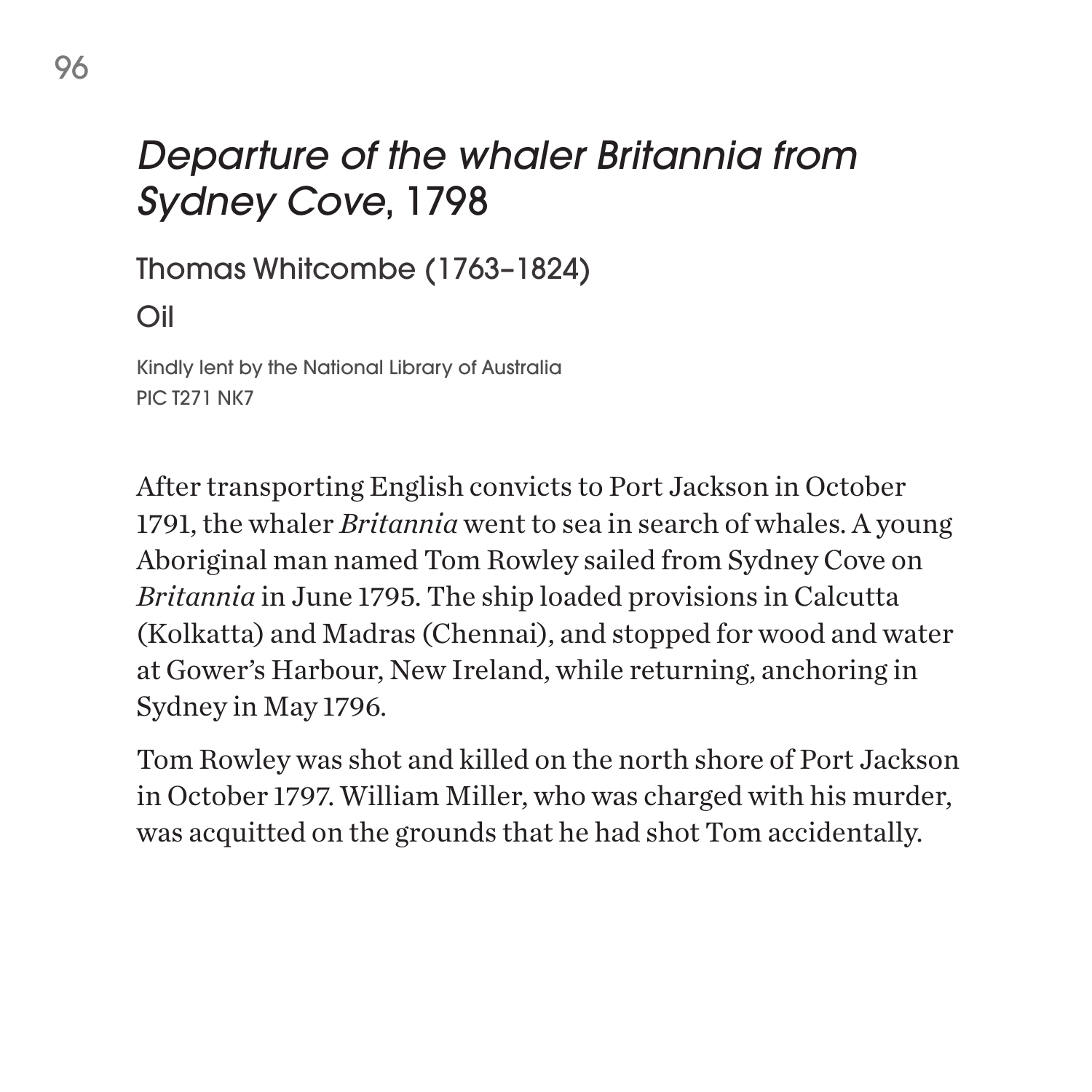### *Movat* [Boatswain Maroot] (detail), 1820

Pavel Nikolaevich Mikhailov (1786–1840) Pencil and sanguine (reproduction)

Russian State Museum Image courtesy of Longueville Publications R29209/207

Boatswain Maroot (Maroot, Merute), son of the clan head of the Kameygal, was born at Cooks River on the north shore of Botany Bay. Although he fought in ritual revenge battles, the younger Maroot admitted that he had not 'lost a tooth' and had never been initiated.

After returning to Sydney, Boatswain Maroot went to live at the home of Commissary David Allan at Woolloomooloo.

In 1820, the Russian artist Pavel Mikhailov painted 'Movat' (Maroot) with 'Salmanda' (Salamander) before sailing to Macquarie Island, with the Russian Antarctic expedition led by Captain Fabian von Bellingshausen, where he made the first drawing of the island.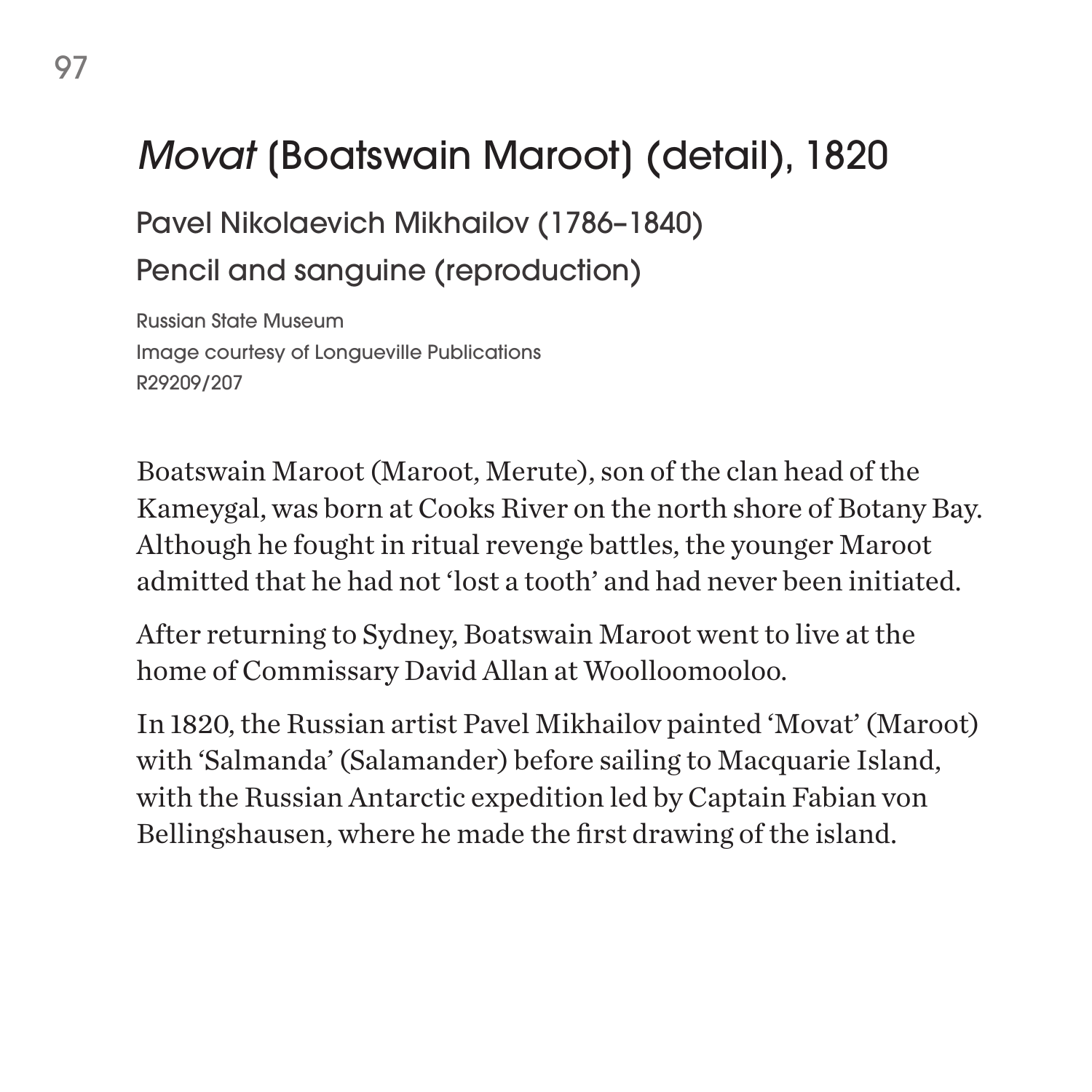#### 98 BELOW LEFT

## Petition by 'Merute a native of this Territory', 1810

Minutes and Proceedings, Bench of Magistrates, County of Cumberland, Colonial Secretary Papers

Kindly lent by State Records NSW NRS 3397, SZ773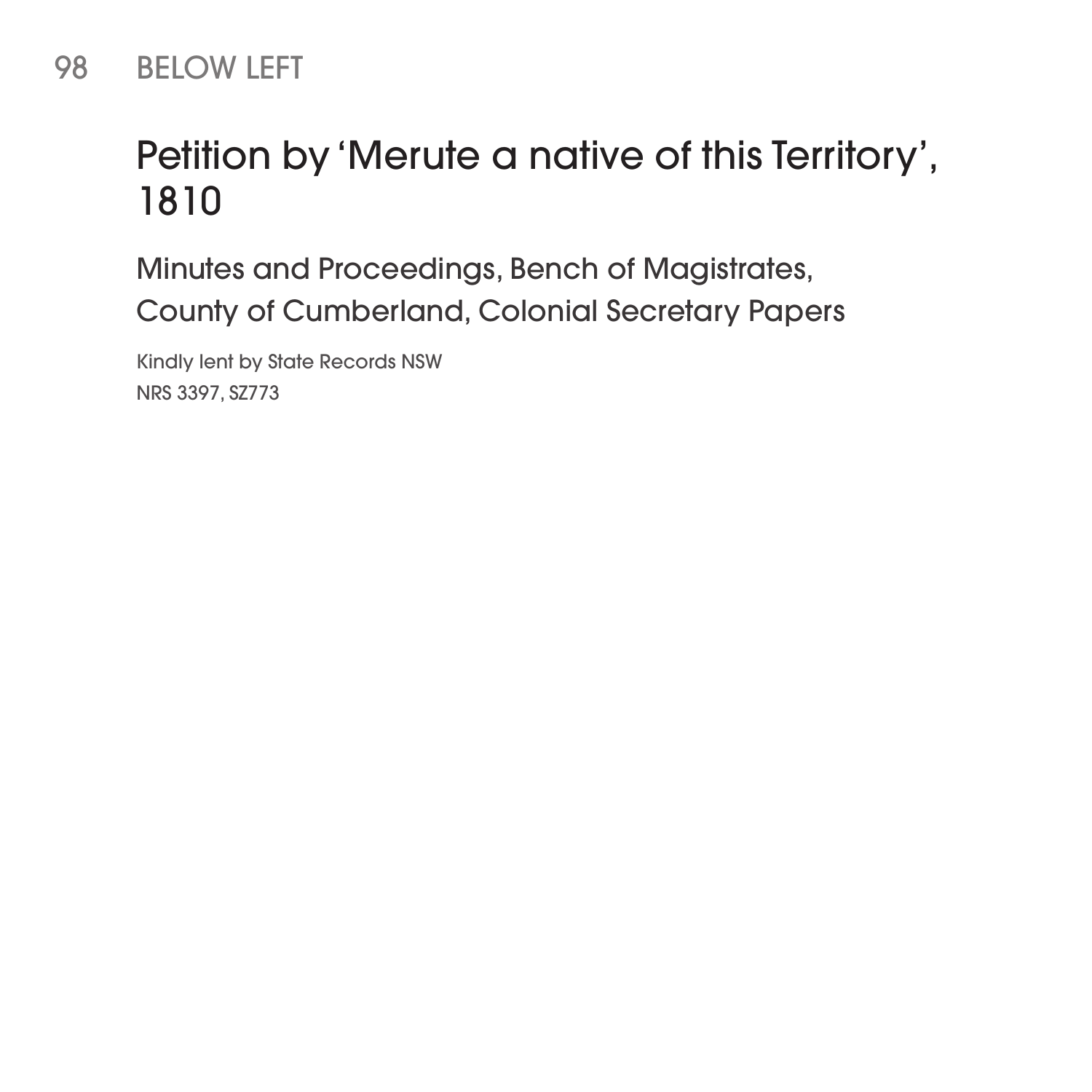# *Garden Cove, Macquarie Island*, 1820

Ivan Pavlovitch Fridrits after Pavel Nikolaevich Mikhailov (1786–1840) Lithograph (reproduction)

From Faddei Faddeevich Bellingshausen, *Atlas k puteshestviiu Kapitane Bellingsgauzena*  … St Petersburg, 1831 F980/3A1, plate 58

Some time during 1810, the sealing vessel *Sydney Cove* put Boatswain Maroot ashore on the remote and desolate Macquarie Island, 1500 km south-east of Tasmania in the sub-Antarctic ocean.

When their food rations ran out, Maroot and two European sealers were forced to live for months in icy conditions on seals, penguins and mutton-birds, before stowing away on the 150-ton brig *Concord*, which reached Sydney on Friday, 4 October 1811.

'Merute' (Maroot) petitioned Governor Lachlan Macquarie, claiming he had been stranded for two years, and was awarded damages of £10, half in cash and half in goods.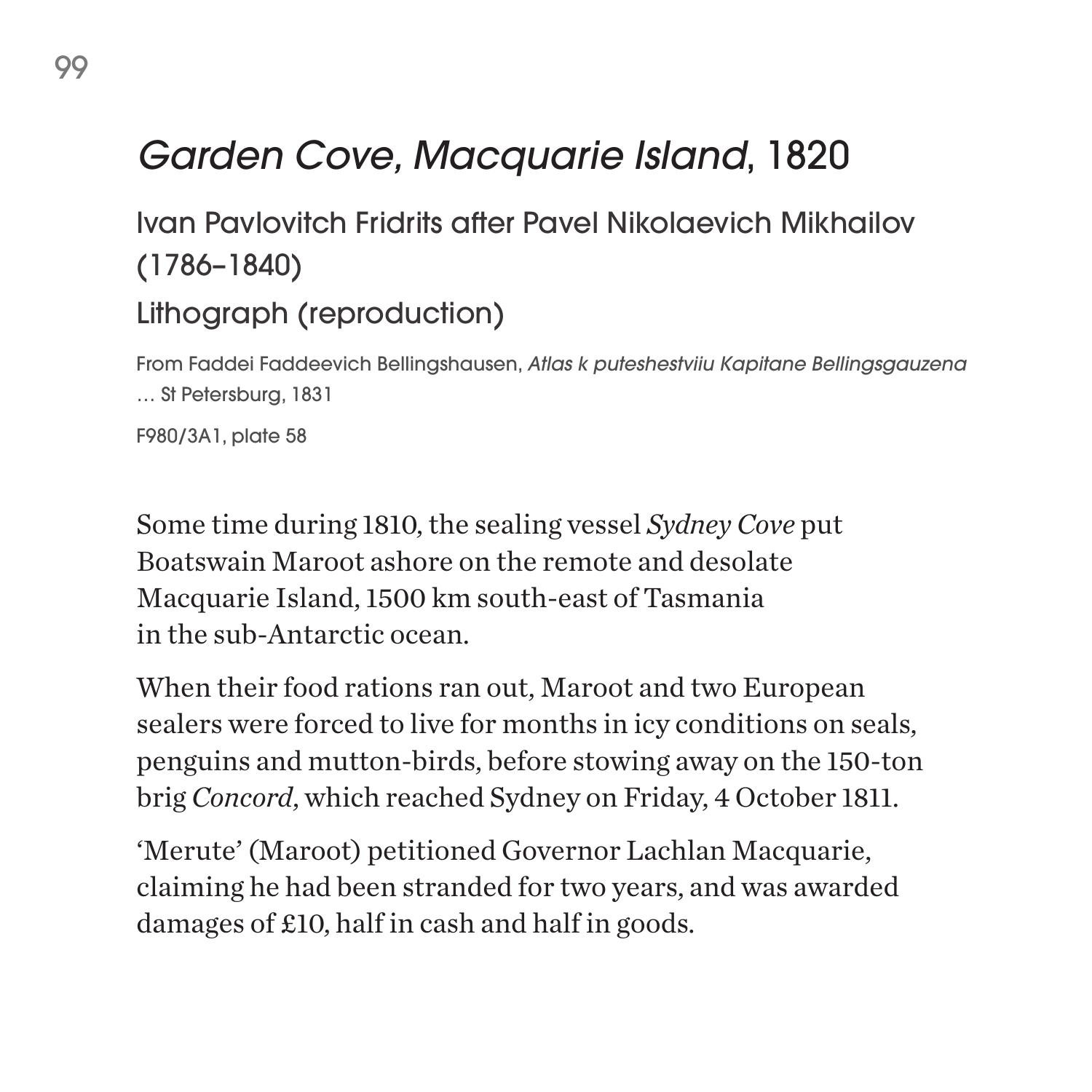#### *Natives of New South Wales, Biddy Salamander of the Broken Bay Tribe, Balkabra Chief of Botany, Gooseberry Queen of Bungaree*

Charles Rodius (1802–1860)

**Watercolour** 

Presented by Francis Edwards, 1932 PXA 615, f. 6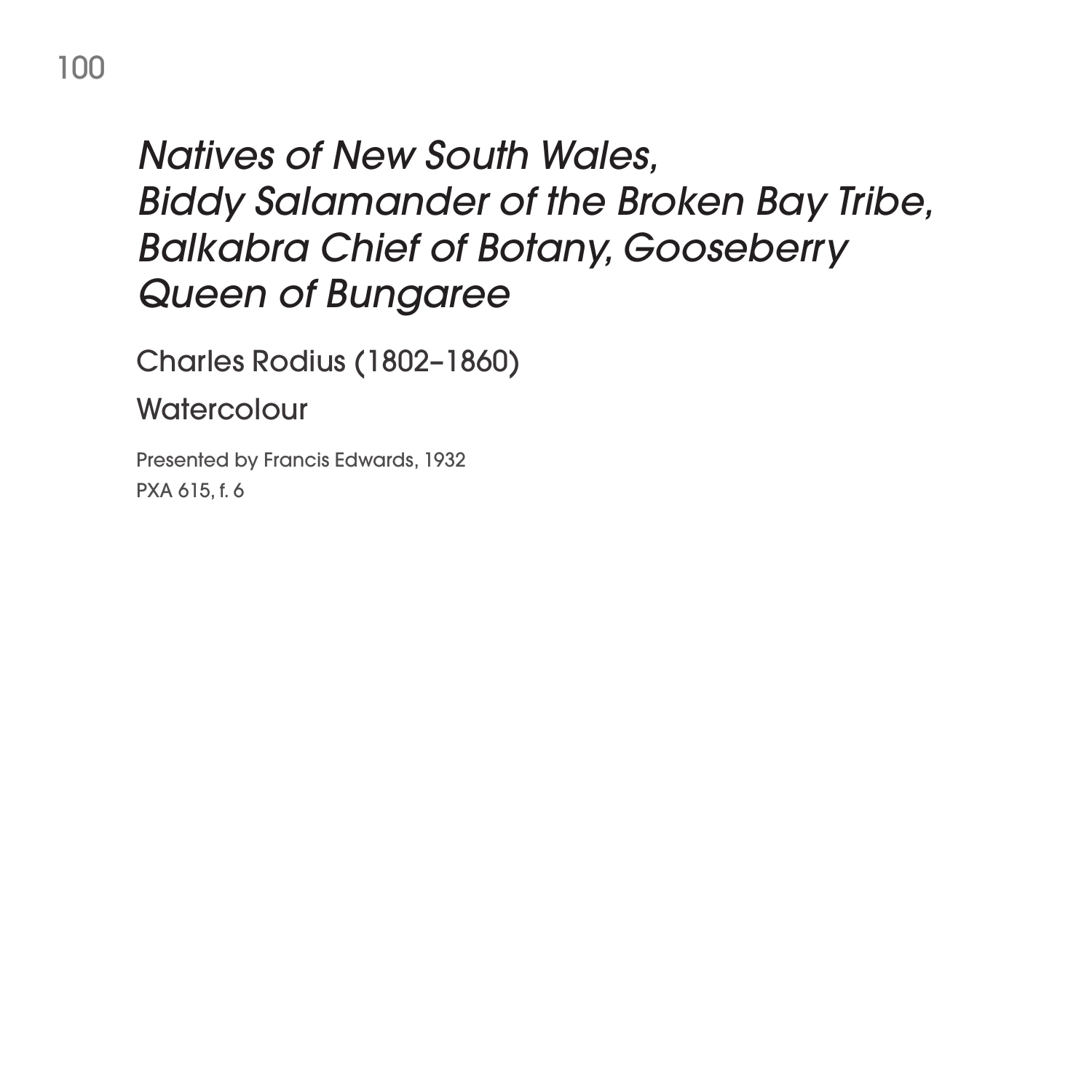#### 101 BELOW RIGHT

#### Ships Muster of the Brig *Mercury*, 1822

Colonial Secretary Ships Musters, 22 October 1822

Kindly lent by State Records NSW NRS 1289, 4/4773

'I went out whaling five or six voyages', 'Boatswain' Maroot told Dr John Dunmore Lang in 1845. He described whaling as 'dirty work, and hard work'. Three of his voyages were in 1822–23 aboard the 156-ton *Mercury*. 'Boatswain' Maroot, with 'Tommy' Chaseland and two brothers, 'Bulgabra' (Balkabra) and 'William' (Willamannan), mustered as 'Black Natives — Shipped this Voyage', sailed aboard *Mercury* for the whale fishery in October 1822 and were away for nearly six months.

'Bulgabra' and Boatswain Maroot, 'Seamen', sailed again on *Mercury* to the Bay of Islands and the New Zealand sperm whale fishery on 6 August 1823.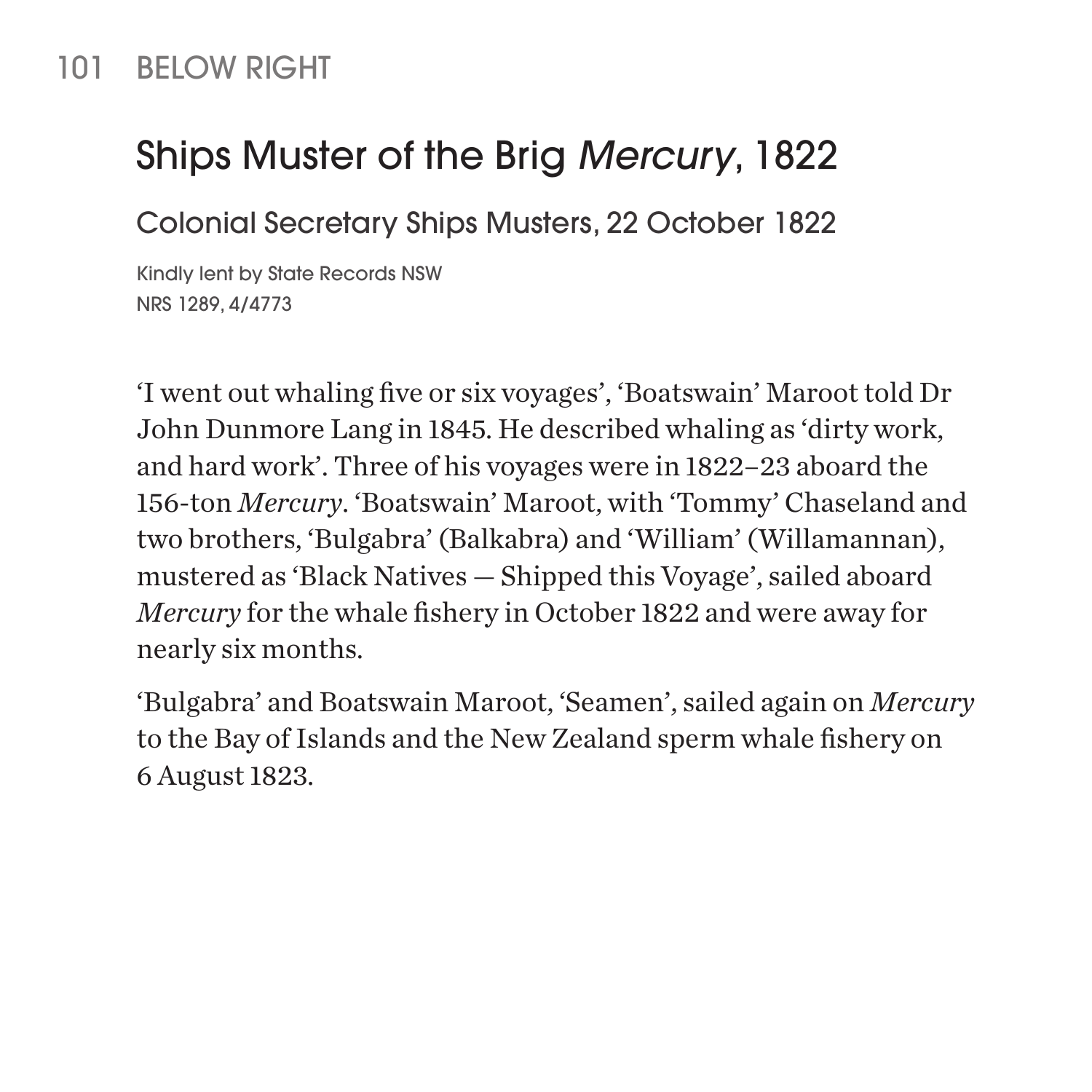# *William Minam - Walamata Port Aitken*, c. 1843–1849

Artist unknown

Pencil

From *Portraits of the Aborigines of New South Wales*, Sydney, 1843

Bequeathed by DS Mitchell, 1907 PXA 74, f. 1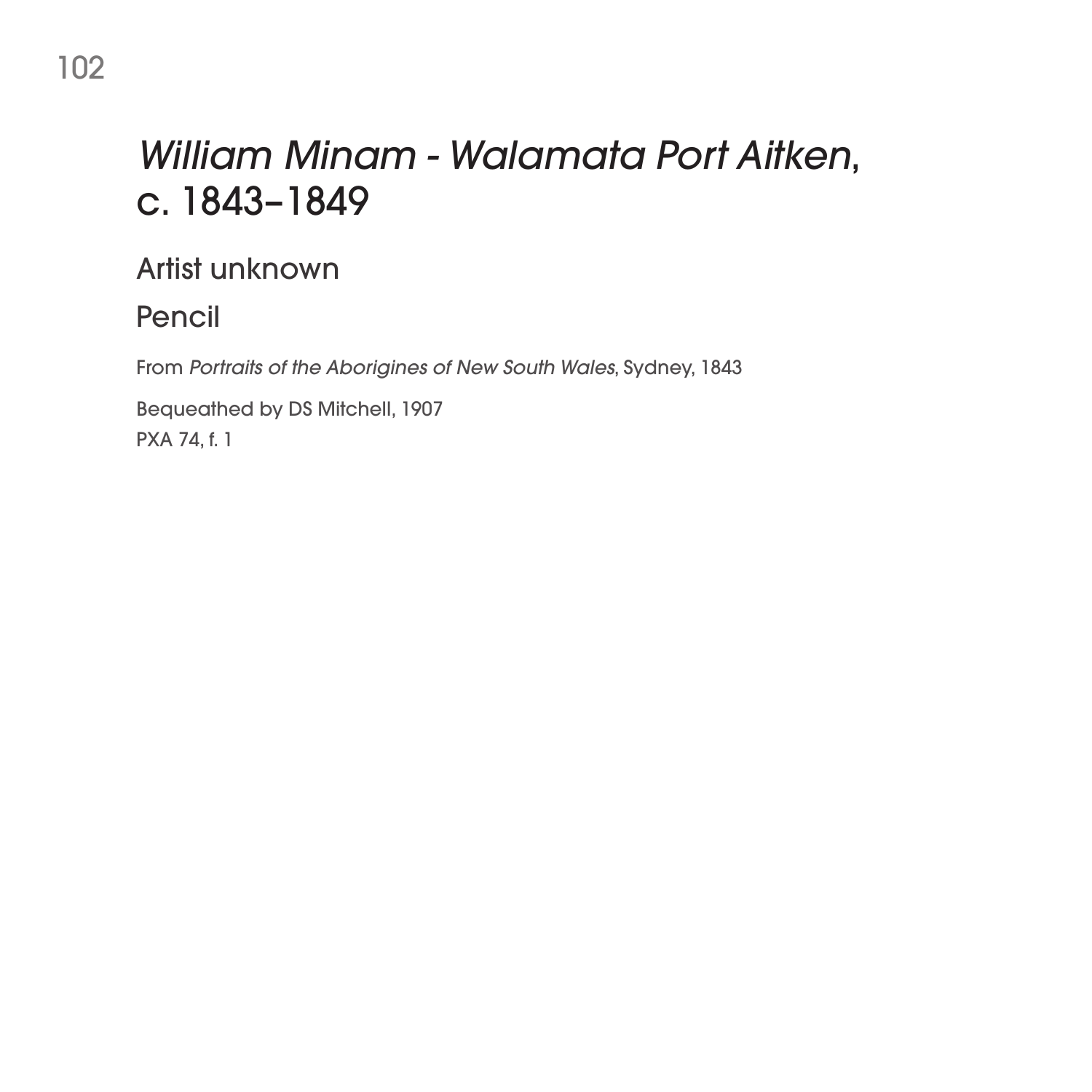## 'I am a native of New Holland near to Botany Bay …', 1832

#### William (Willamannan) to GA Robinson GA Robinson Papers, 22 June 1832, vol. 35

Purchased from the estate of Albert Robinson, son of George Augustus Robinson, through Maggs Bros, London, 1939 MS A7056, p. 205

Willamannan (Budgerygoory) sailed on the whaler *Raven* to Jervis Bay in October 1805 and was later a sealer and tracker in Van Diemen's Land.

Port Egan or Aitken was an early name for Port Hacking, where Gunamatta Bay adjoins Cronulla Beach. Based on the statement by 'William' (Willamannan), recorded by Robinson, and the caption of the portrait of 'William Minam', 'Boolgobra' was head of the 'Koonemetta' (Gunamatta Bay) clan. 'Walamata' suggests that the clan's territory ran north from Wattamolla (now in the Royal National Park) and included Port Hacking.

Surgeon John Nielson amputated the right arm of 'William Annam' at the Colonial Hospital in Sydney in 1838.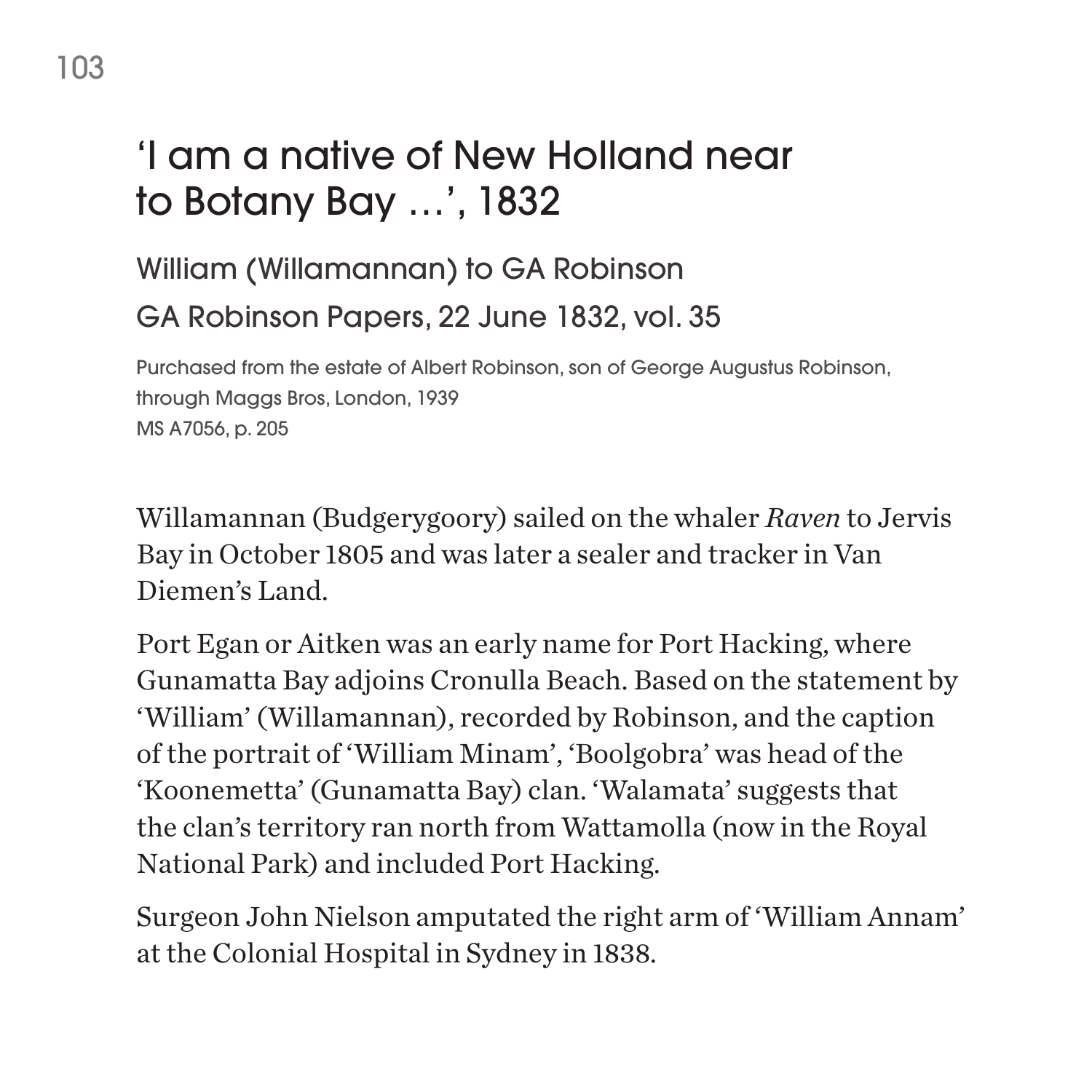# 'I know them for many years …'

John Connell to Capt. Dumaresq, Sydney, 30 April [no year]

Purchased November 1940 MS Aa 84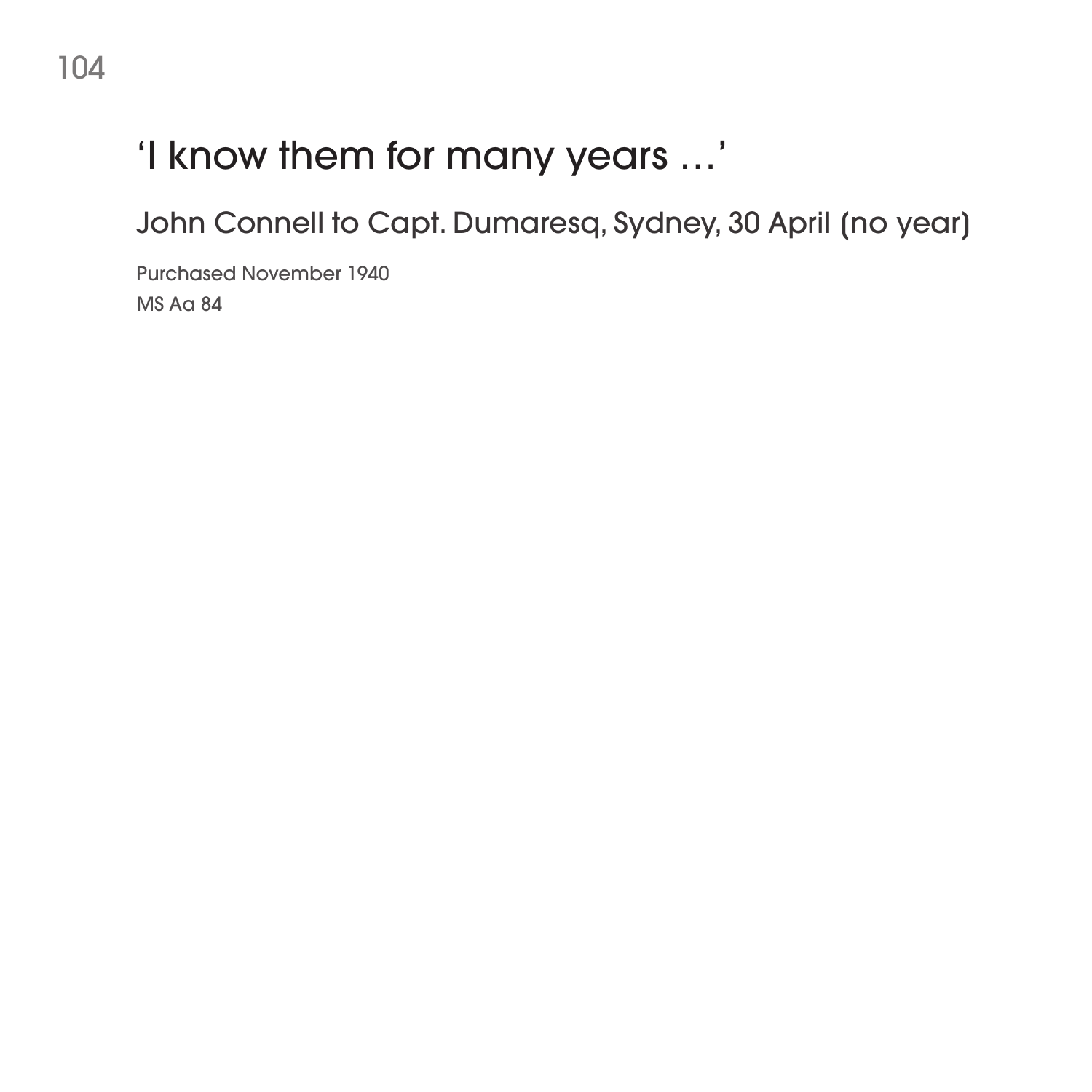# *Parish of Southerland*, c. 1835

# William Meadows Brownrigg (1711–1800)

#### Engraving (reproduction)

From *Maps comprising the various parishes of the County of Cumberland* DSM X/45

John Connell farmed the site at Kundal (Kurnell) in Botany Bay where James Cook had landed in 1770. His 210-hectare grant, marked on the *Parish of Southerland* chart, included an extensive shoreline to Gunamatta and Burraneer Bays at Port Hacking.

Connell was the author of a request (possibly written in 1829) to Governor Darling's aide, Captain William Dumaresq, to issue blankets to Willamannan and 'Bolgobrough' (Balkabra), 'Chief of Botany bay'. 'They & their tribe are Come to Sydney for his Excellency General Darling's Benevolent Donation of Blankets &c for the Ensuing Winter. I know them for Many Years', he wrote.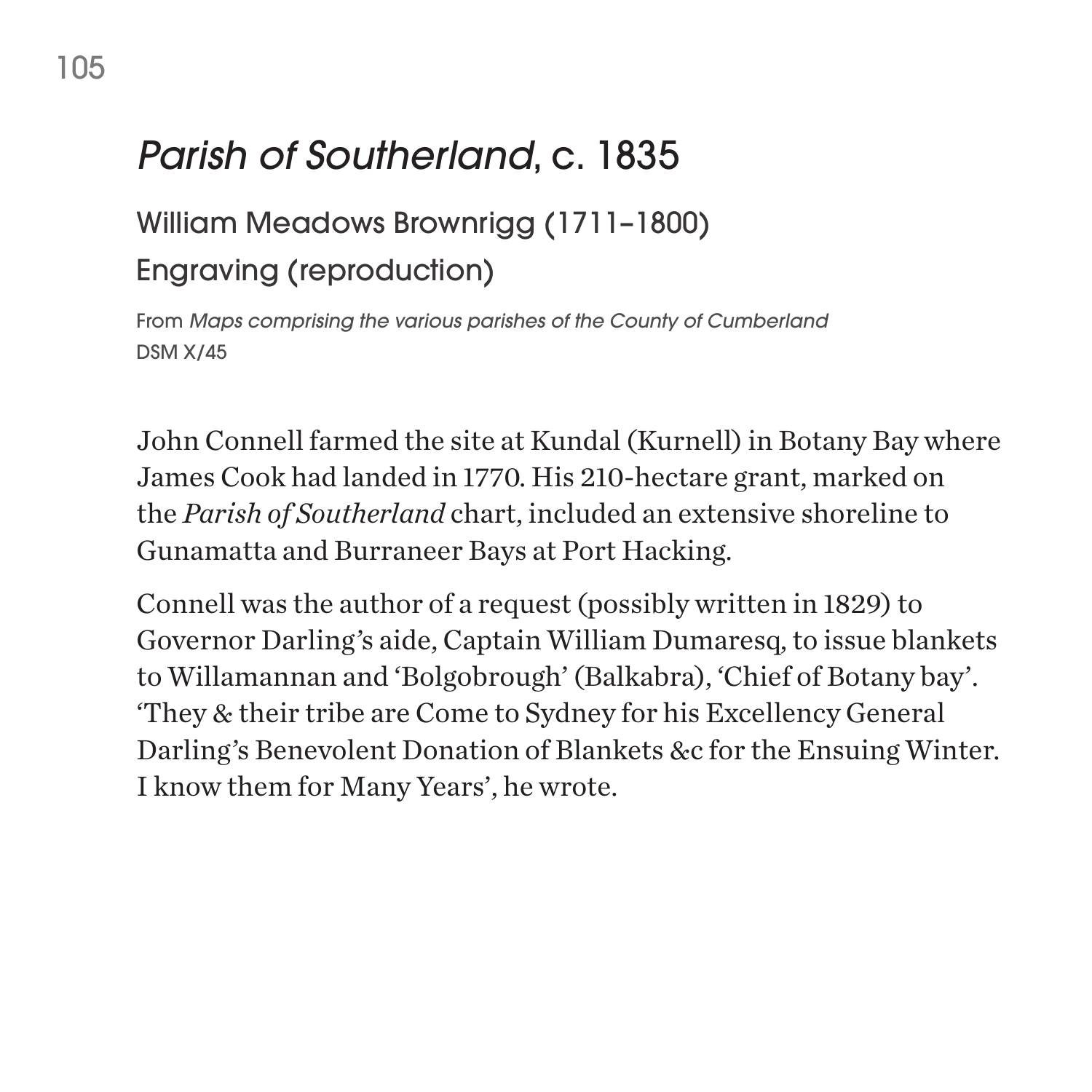# *Windsor, Head of navigation Hawksbury* [sic] *River*, c. 1810

Possibly by George William Evans (1780–1852) **Watercolour** 

Purchased 1933 SV 1B/WIND/6

English settlers took up land on the Hawkesbury River near the Green Hills (Windsor) in 1794. Small sailing boats were needed to transport farm crops to Sydney from the river farms, but it was illegal to build boats because of frequent attempts by convicts to seize them and escape.

James Bath, found when his Aboriginal parents were killed in a raid at Toongabbie, became a bird shooter and expert 'in the work of a small Hawkesbury vessel'. He was 'adopted' by George Bath and a series of 'guardians'. James died from dysentery in 1804 at the age of fifteen.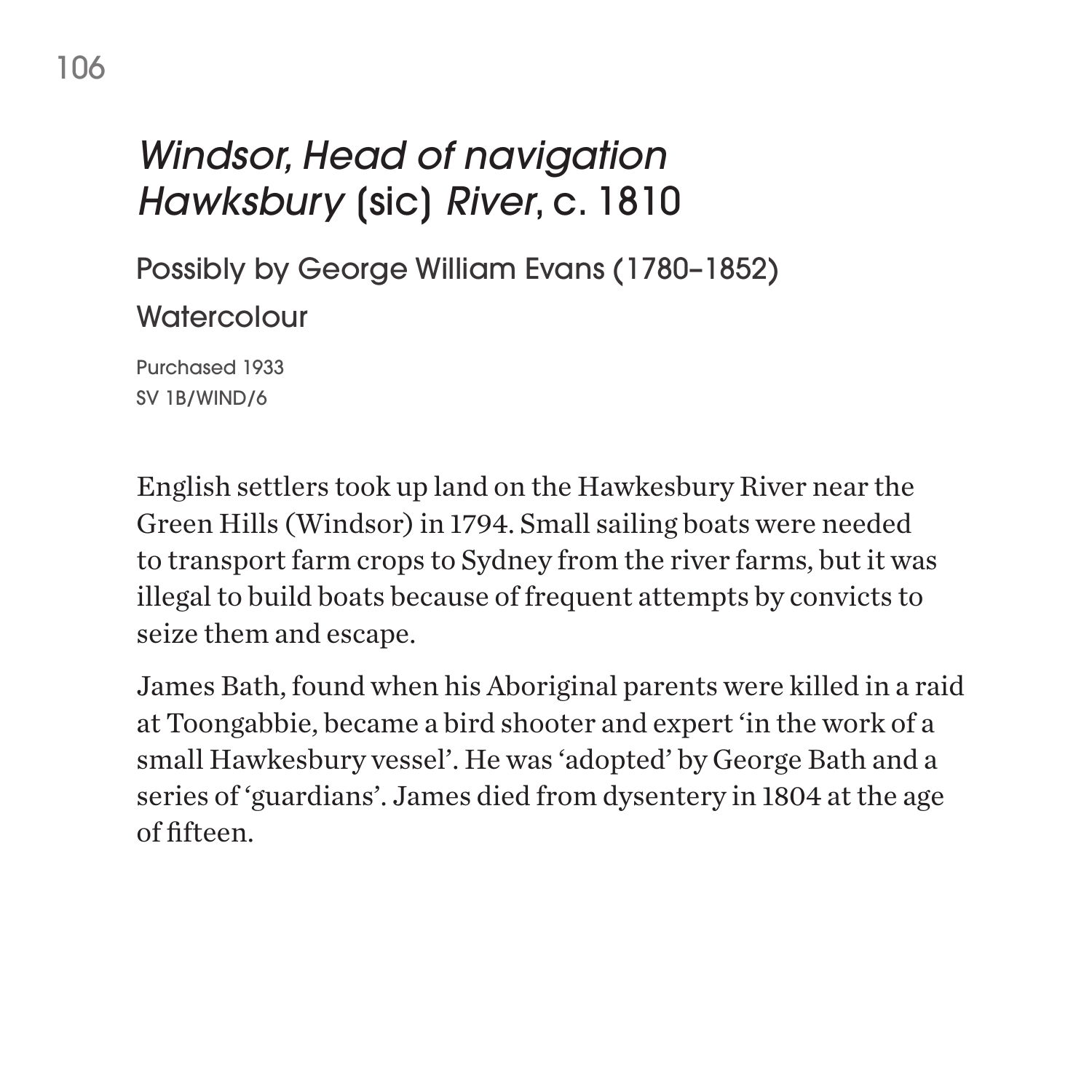#### 107 BELOW LEFT

### Ships Muster of the Brig *Glory*, 1819

Colonial Secretary Ships Musters Broken Bay, 29 October 1819

Kindly lent by State Records NSW NRS 1289, 4/4771, p. 187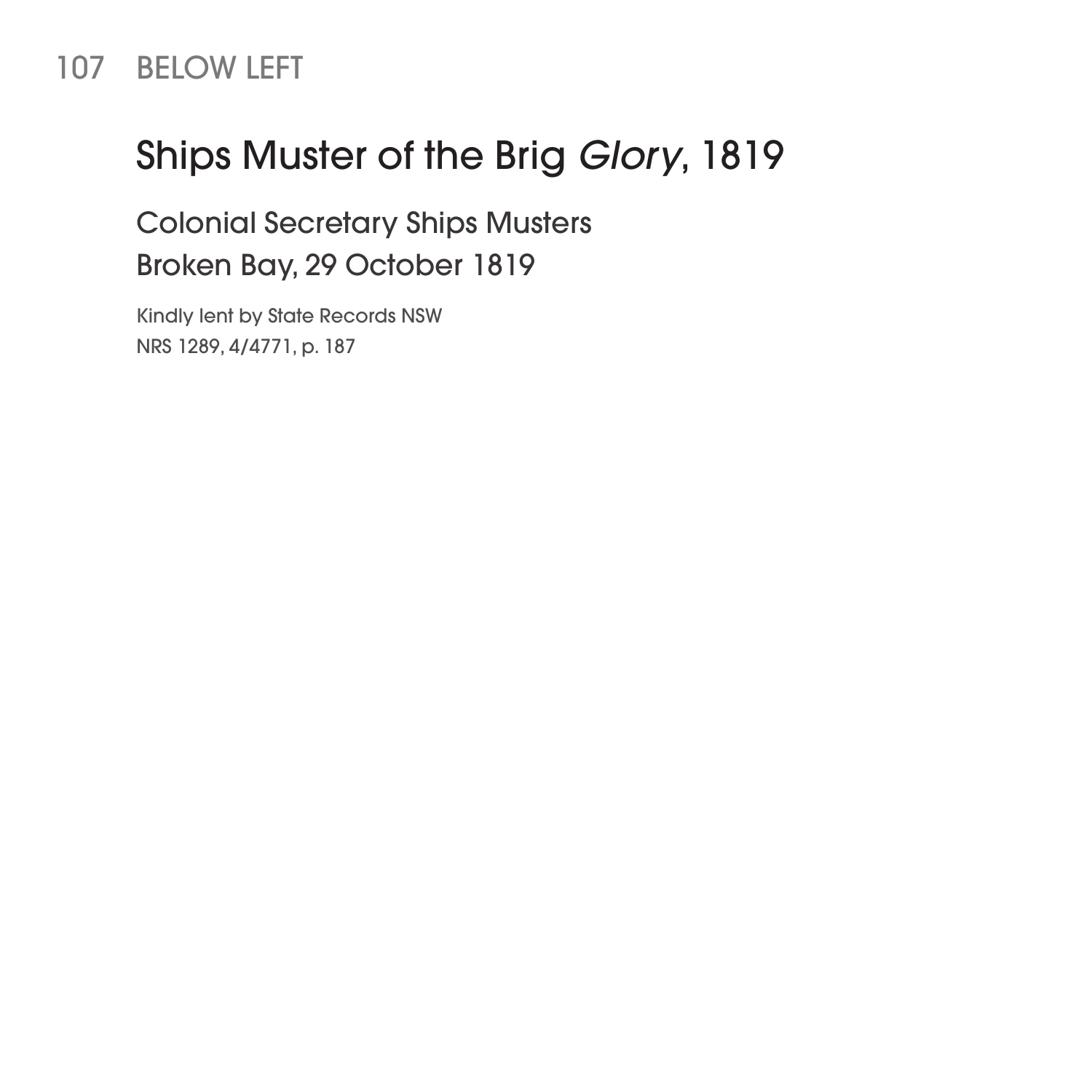# 'Coleby, Brig *Glory*', 1819

Claims and Demands

*Sydney Gazette*, 2 October 1819, p. 3 (reproduction)

RB/F450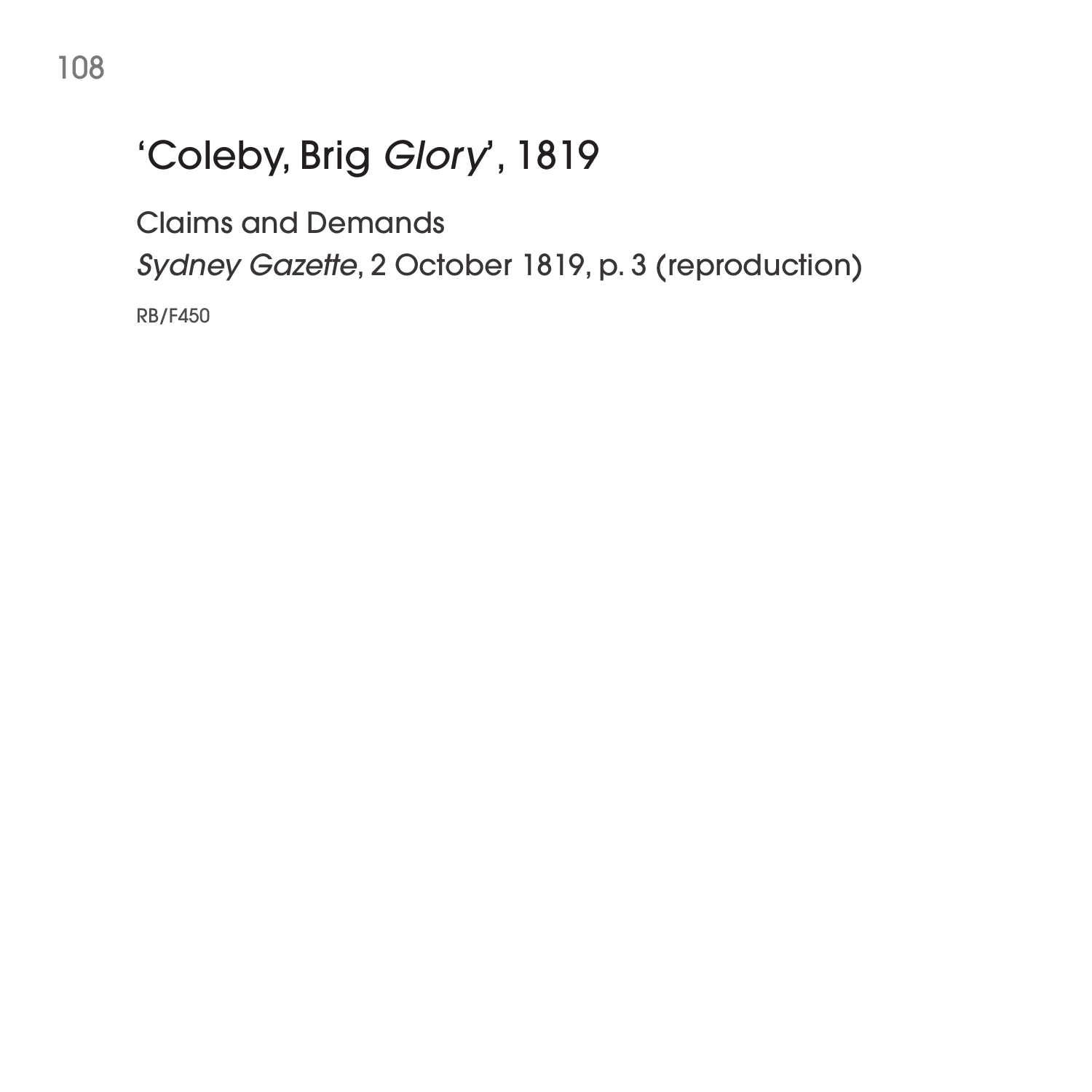### 109 BELOW RIGHT

# 'Two natives from Richmond joined us …', 1814

William Cox (1764–1837) Journal of William Cox, August 1814

MS C708-2, p. 22

Three Aboriginal men from the Hawkesbury River were in the sealing crew that sailed the brig *Glory* on her first voyage to Sydney in 1819. Jonathan Griffiths built the ship at his farm at Richmond Hill. Colebee, Tom from the Branch (Macdonald River) and Jack Richmond sailed to Port Dalrymple, Bass Strait and Kangaroo Island.

In 1814 'Coleby from Richmond' had accompanied William Cox's gang building the first road over the Blue Mountains. Governor Macquarie made separate land grants to Colebee and Jack Richmond in 1816.

Captain (Karingy Jack) from Cattai went sealing on the brig *Elizabeth* in 1821–22.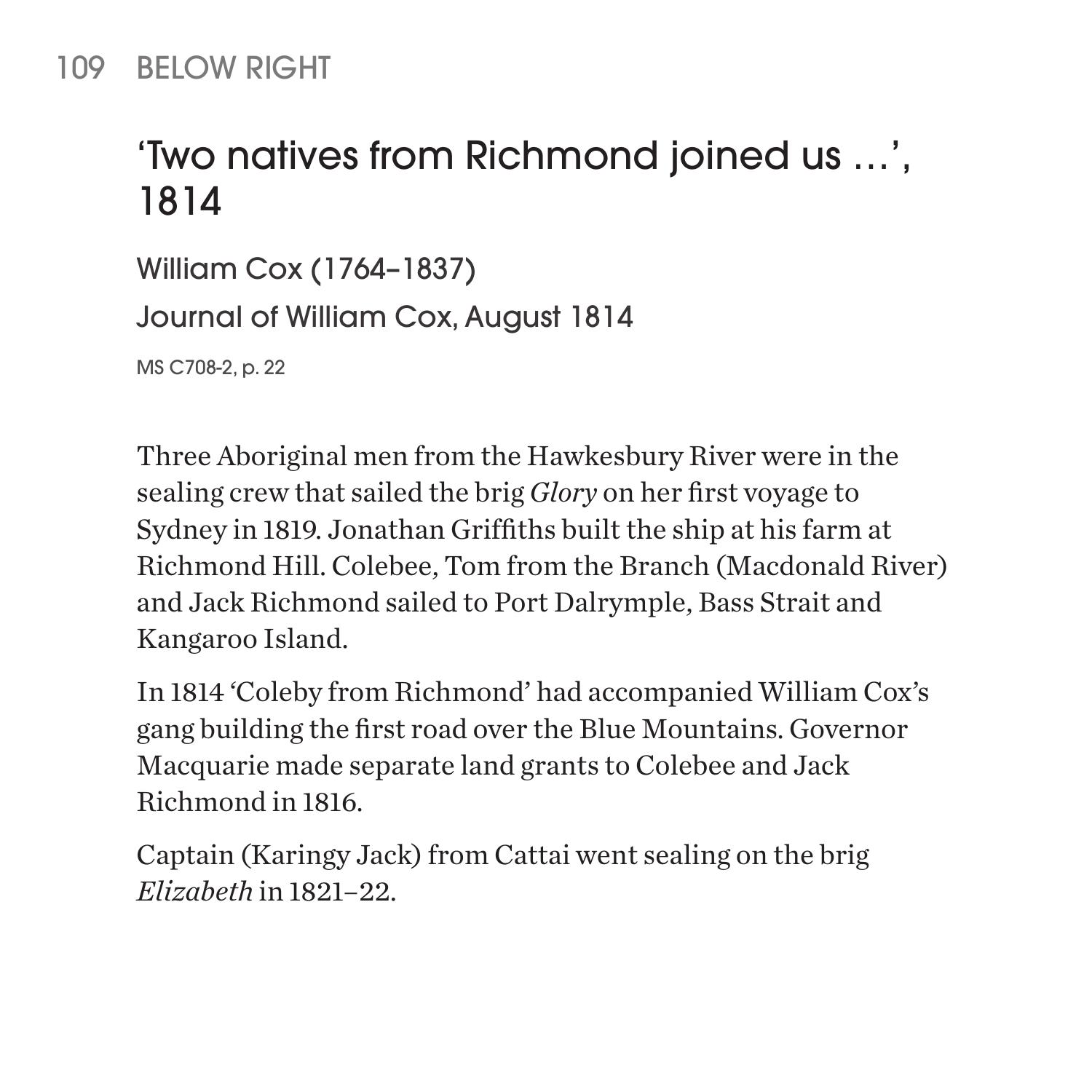# 'Tommy, a native boy'

Claims and Demands

*Sydney Gazette*, 21 December 1811 (reproduction)

F8/55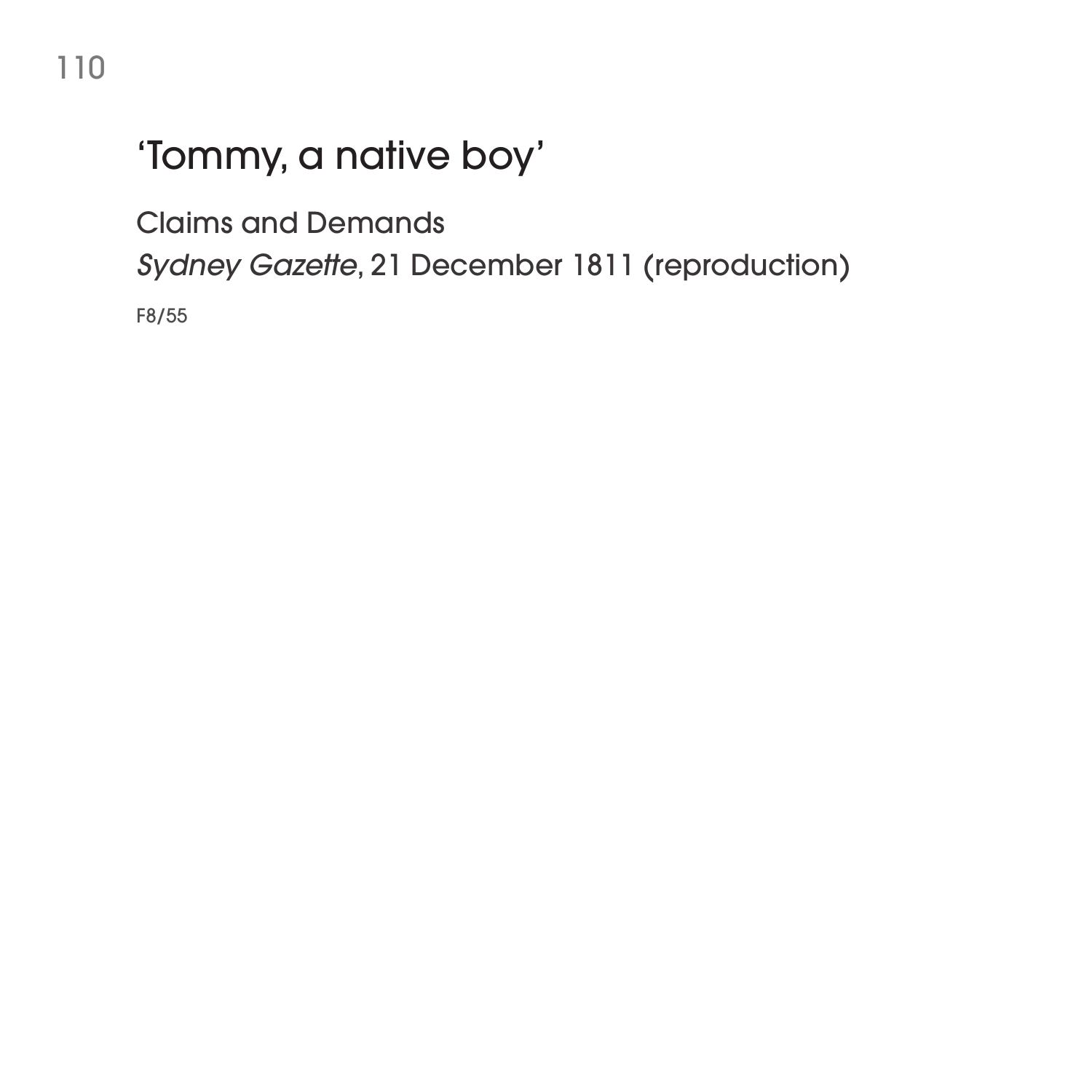# Ships Muster of the Brig *Jupiter* of Calcutta, 1817

Colonial Secretary (reproduction)

State Records NSW

111

NRS 1289, 4/4771, p. 31

'Tommy, a native boy', aged about 14, left Sydney in December 1811 on the schooner *Endeavour*, which took missionaries to Tahiti and returned with a cargo of pork.

Thomas, Tom or Tommy Chaseland, son of an Aboriginal woman from the Hawkesbury River and Thomas Chaseland Senior, an English settler, was born about 1797. Chaseland was a tall, powerful man and a strong swimmer and rower.

From 1816, when he enlisted on the brig *Jupiter*, Chaseland sailed on so many sealing and whaling expeditions that it often seems that he spent more of his life at sea than ashore.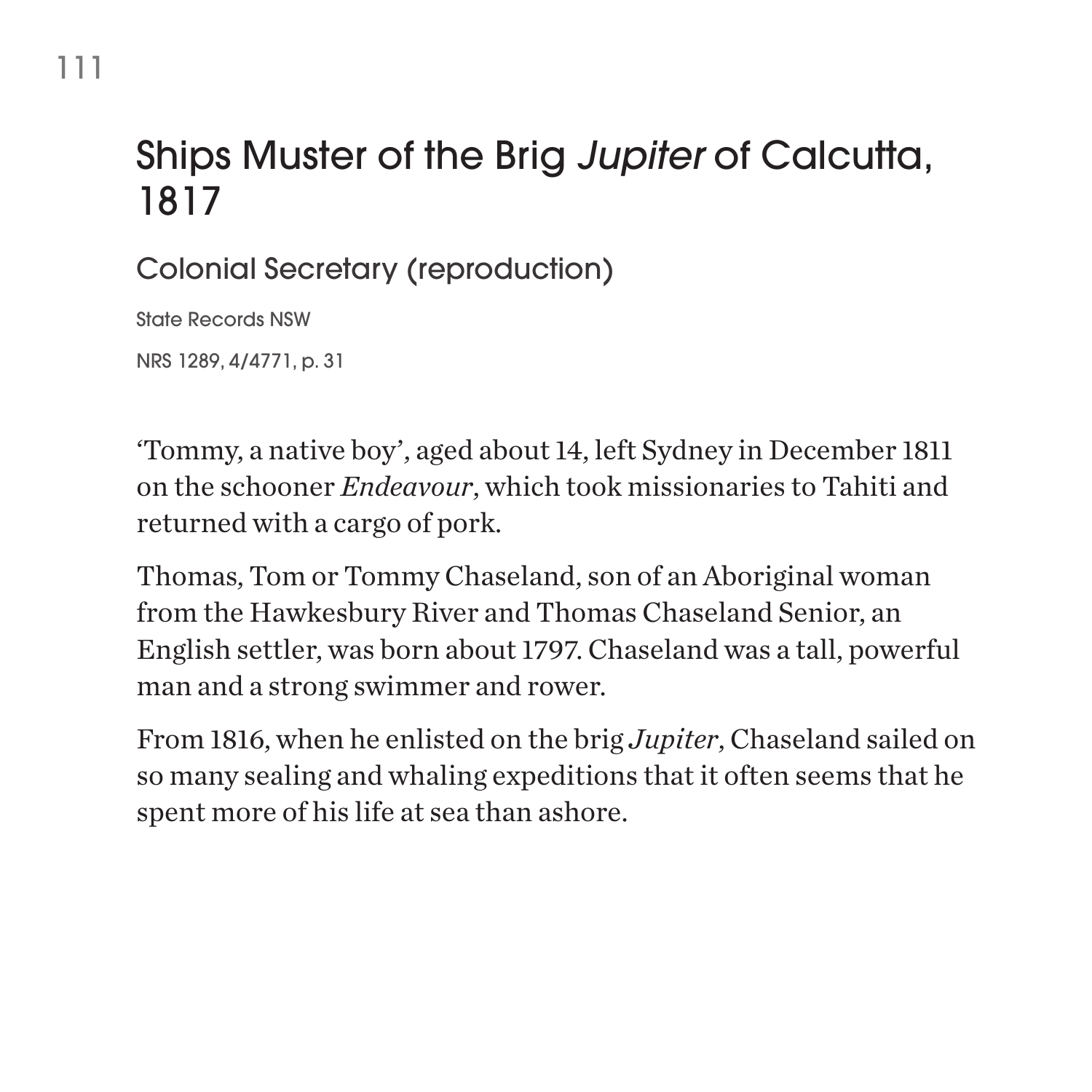# *Whaleboat showing position of crew*

#### Artist unknown

### Watercolour and pencil (reproduction)

Alexander Turnbull Library, Wellington A-032-025

In 1827 Tom Chaseland survived the wreck of the brig *Glory* at the Chatham Islands, steering a whaleboat 805 km to Moeraki on the New Zealand mainland. He also was one of three survivors after the brig *Industry* sank at Stewart Island in 1831.

Chaseland settled at Waikouaiti, on the South Island of New Zealand, working in bay whaling stations for ship owner John Jones. In 1843 he married Puna, sister of the famous Maori chief Te Matenga Taiaroa. After her death, he married Pakawhatu, daughter of a Maori woman, Esther Leah Pura, and Joseph Antonio, a Portuguese whaler.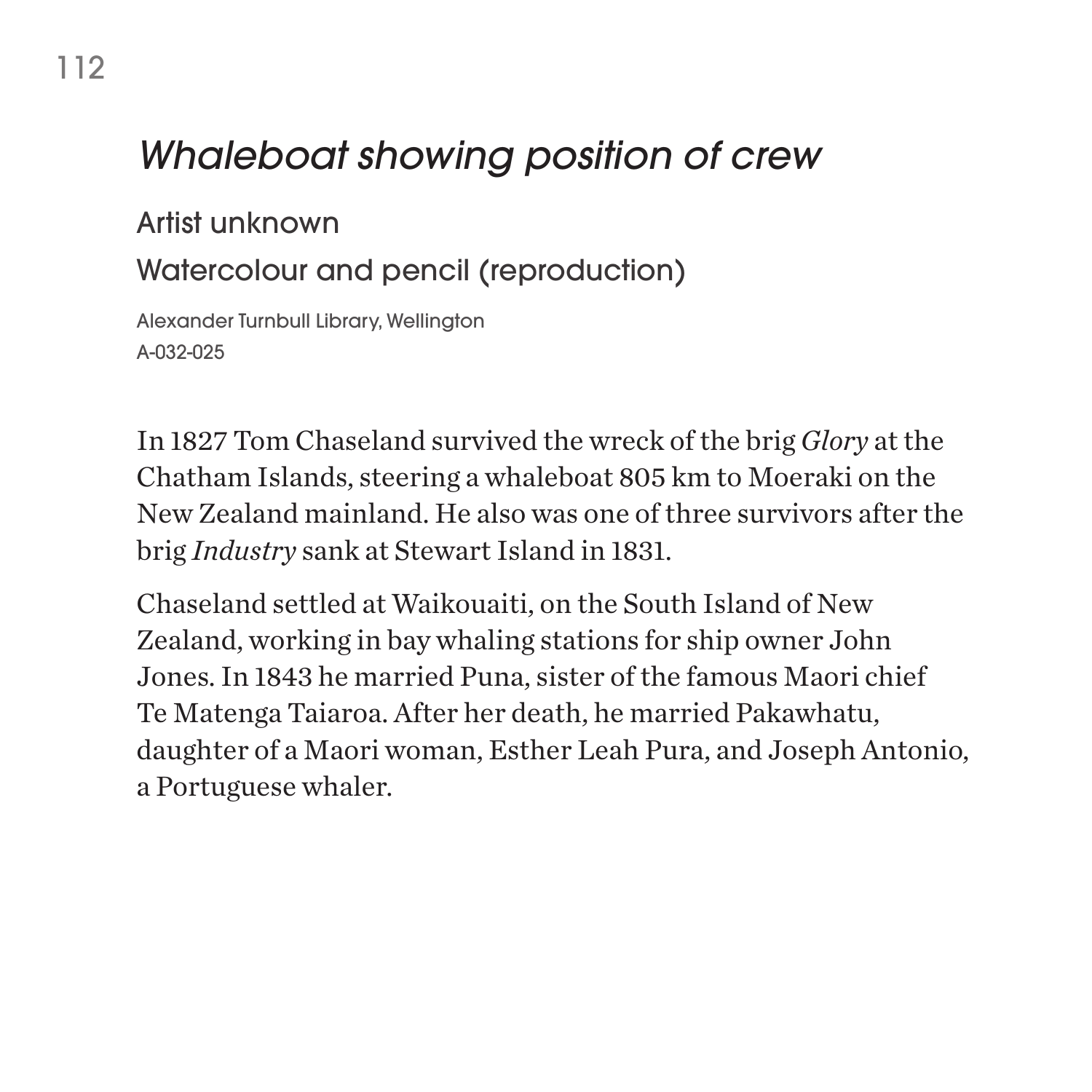# *HMS Acheron, Captain J. Lort Stokes, riding out a terrific gale between the South Islands of New Zealand, 1849*, 1862

Richard Bridges Beechey (1808–1895)

Oil

Kindly lent by the National Library of Australia PIC R297

At Waikouaiti in 1849, Tom Chaseland discovered the fossilised leg bones of the extinct flightless bird called the *moa*. Addressing the Geological Society in London, the famous palaeontologist, Gideon Mantell, called him 'the best whaler in the [South] island'.

In February 1851 Captain John Lort Stokes, commander of a British Navy survey, engaged Chaseland to pilot the steamship HMS *Acheron* around the South Island of New Zealand. Stokes' clerk, George Hansard, said Chaseland's eyesight was so keen that he once spotted a whale that could not be seen through the ship's telescope.

Tom Chaseland died at Stewart Island in 1869.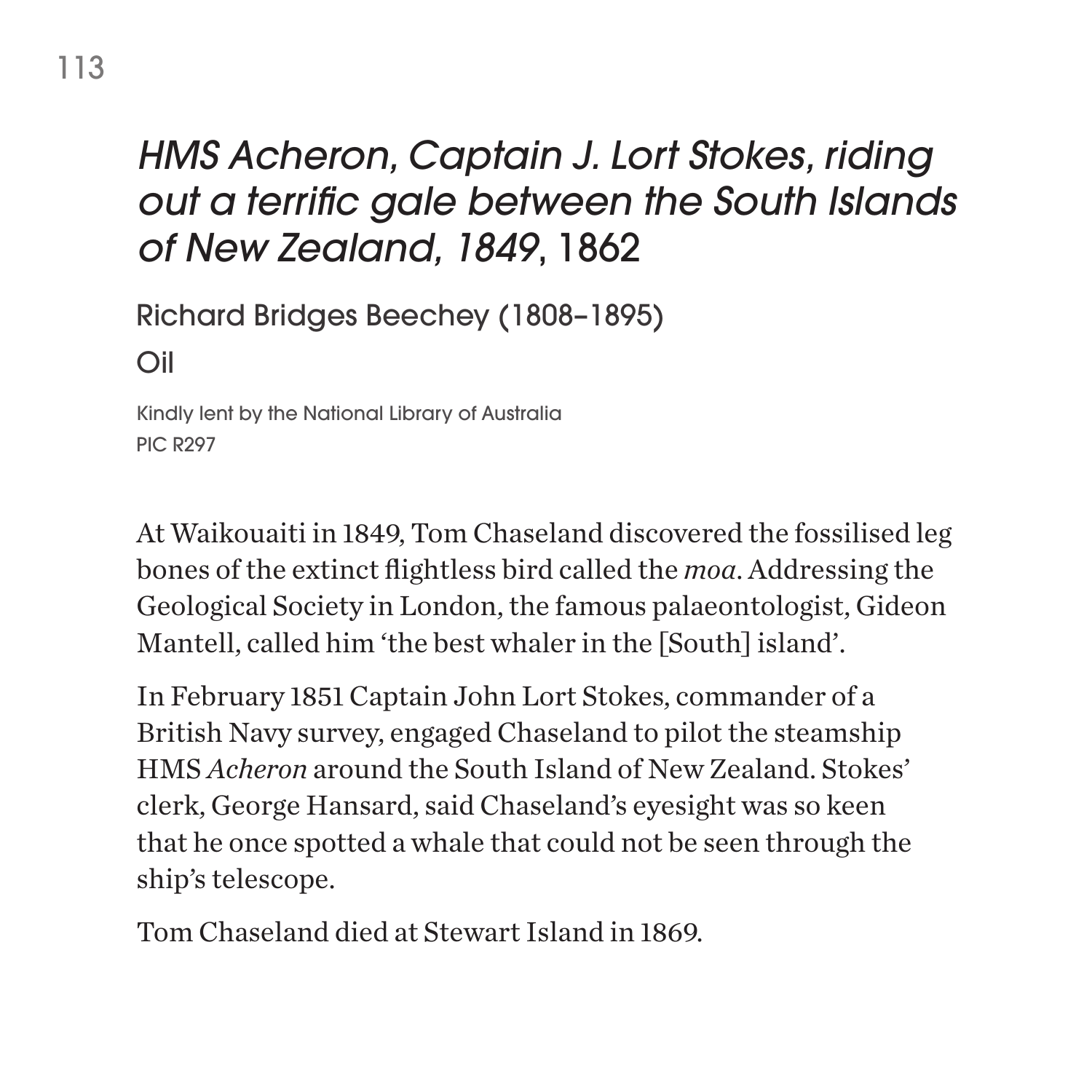# *Tom Chaseland or the adventures of a Colonial half caste: a tale of old times*, 1842–1878

Thomas Dowse (1809–1855)

Kindly lent by the John Oxley Library, State Library of Queensland OM79-68/20

Chaseland's voyages took him to Bass Strait, Van Diemen's Land (Tasmania), Kangaroo Island, Macquarie Island in the sub-Antarctic seas, Fiji, the Marquesas, Tahiti, the Friendly Isles (Tonga) and frequently to New Zealand, working as a sailor, sealer, second mate, harpooner and boat-steerer.

After he was granted his freedom and moved to Brisbane, Thomas Dowse, an ex-convict clerk to the Sydney Harbour Master, wrote in this unpublished memoir that Chaseland's mother was a 'black princess', named Gumeereewah, a daughter of Bennelong. However, Bennelong's only known daughter Dilboong died as an infant. Dowse's story is obviously a work of fiction.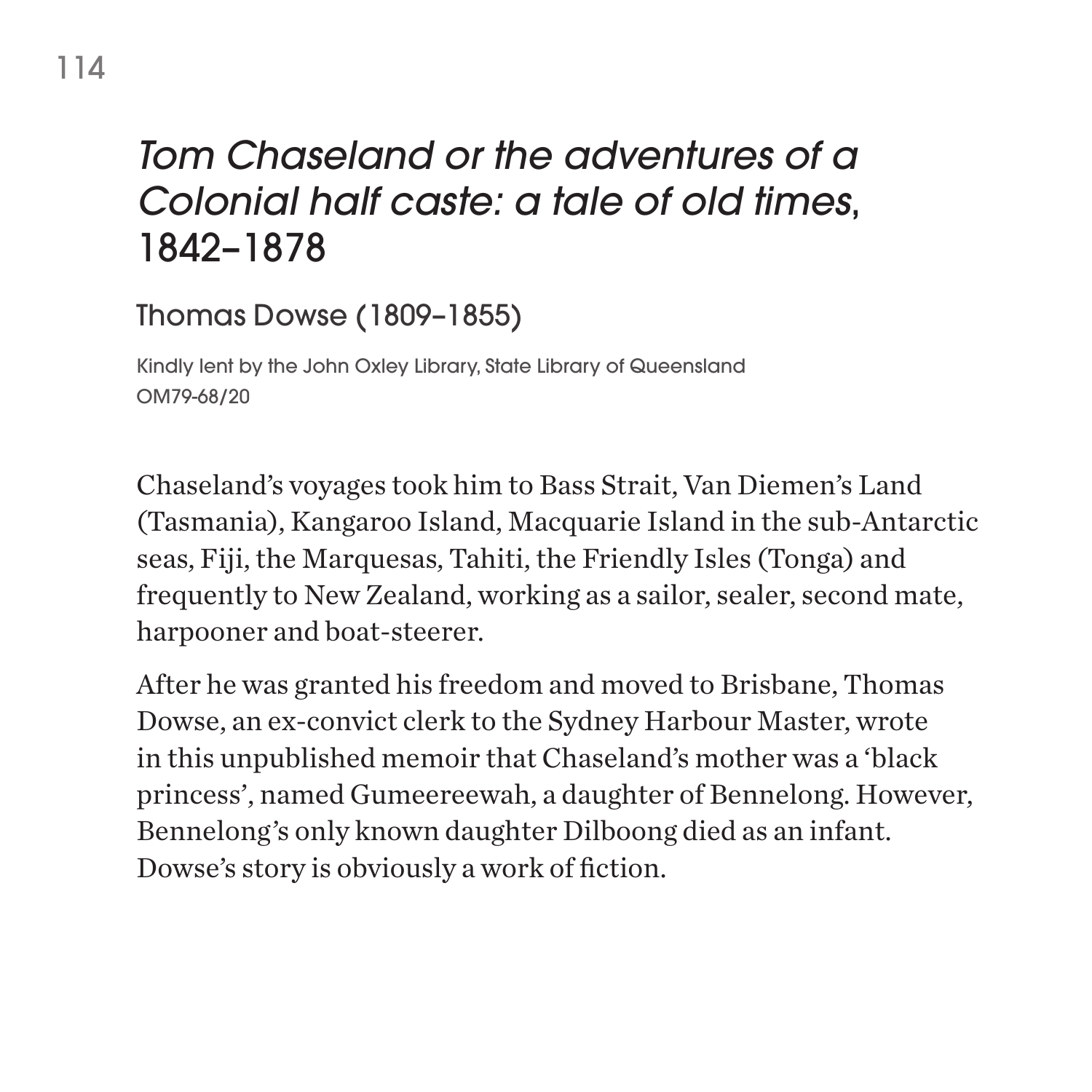# 'Pigeon [Warroba], Potter & Jack', 1811

*Sydney Gazette*, 23 March 1811 (reproduction)

F8/55

In 1811 'Pigeon, Potter and Jack' were sealers in a gang landed by the brig *Mary and Sally* at the volcanic Campbell Island in the sub-Antarctic ocean, some 700 km south of New Zealand.

'Young Pigeon' was regarded as a Botany Bay Aboriginal man in reports of ritual revenge battles in Sydney Town, but came from the Shoalhaven River. He was an ally of Potter and Blewit, alias Ploge, two brothers from Botany Bay. In 1806 Potter helped starving survivors of the shipwrecked vessel *George*, north of Twofold Bay. The third man was probably a sailor known as 'Botany Bay Jack'.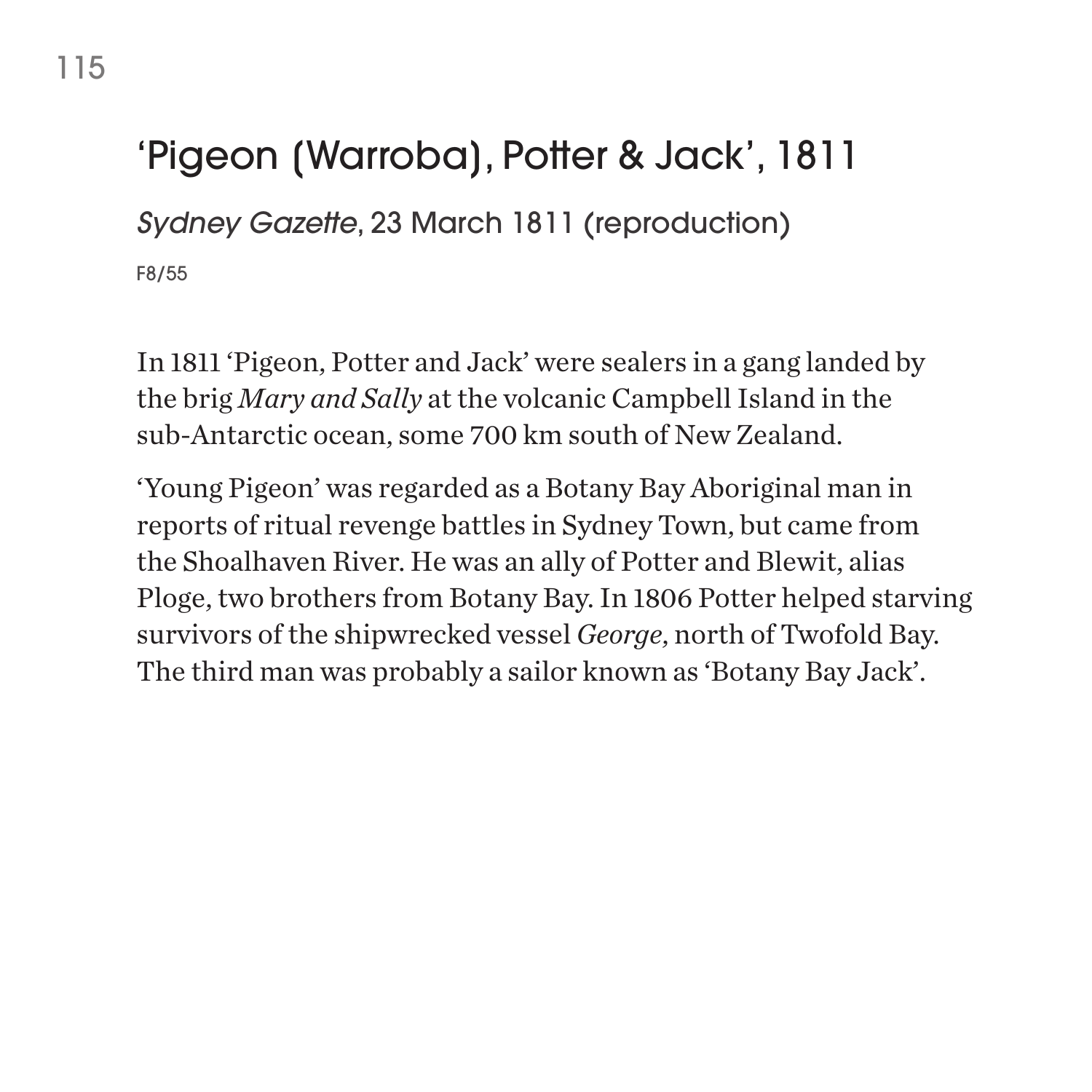# *Johnny Crook, Nat Name Janenb* [—?] *Illa*  [Illawarra]

Possibly by TG Wainewright (1794–1847)

**Watercolour** 

Purchased from Sotheby sale, 9–10 July 1962, Lot 239 DG P2/18

Janenbaya or Yuenbai was called Johnny Crook after the missionary William Pascoe Crook, who had christened him.

Settler John Batman sent Pigeon (Warroba) and Crook to Sydney in 1831 to recruit more mainlanders. They returned nine months later with Pigeon's brother Lewis Maccah, Bill Bullet (likely Pigeon's old ally, Blueitt or Blewit), Musquito's ally Old Bull (Bulldog), Joe Bangett, Jacky Stewart, Jack Radley, Sam, Sawyer and Jack Waterman.

'William' (Budgerygoory) came to Launceston on the schooner *Henry* in March 1832 and was attached to William Cotterell and employed by the Van Diemen's Land government. He returned to Sydney in January 1833 with a reward of £7.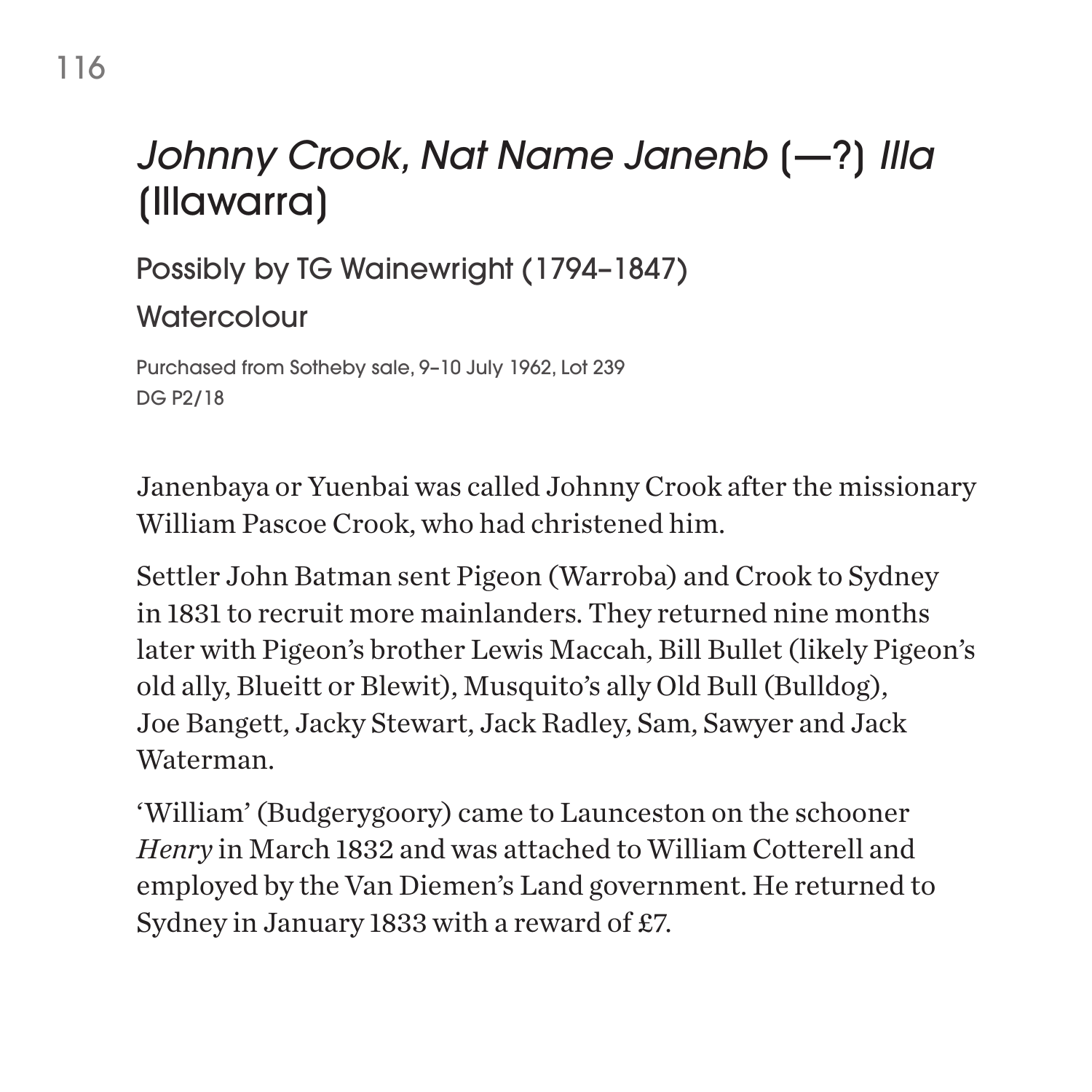### 117 BELOW LEFT

# Seven of the Sydney Aborigines dancing, c. 1833

John Glover (1790–1868) Ink and grey wash Kindly lent by the Tasmanian Museum and Art Gallery

Sketchbook 97, f. 10

Pigeon and the 'Sydney Aborigines' carried boomerangs, shields and spear-throwers, weapons unknown to the Palawa. At night they staged corroborees, singing and dancing, imitating emus and kangaroos, brandishing firesticks and striking their shields with boomerangs.

They performed for John Batman's guests, including the club-footed landscape painter, John Glover, who made this sketch after Pigeon and Johnny Crook had helped him climb Ben Lomond.

Under Aboriginal protocol such corroborees were expected from visiting strangers.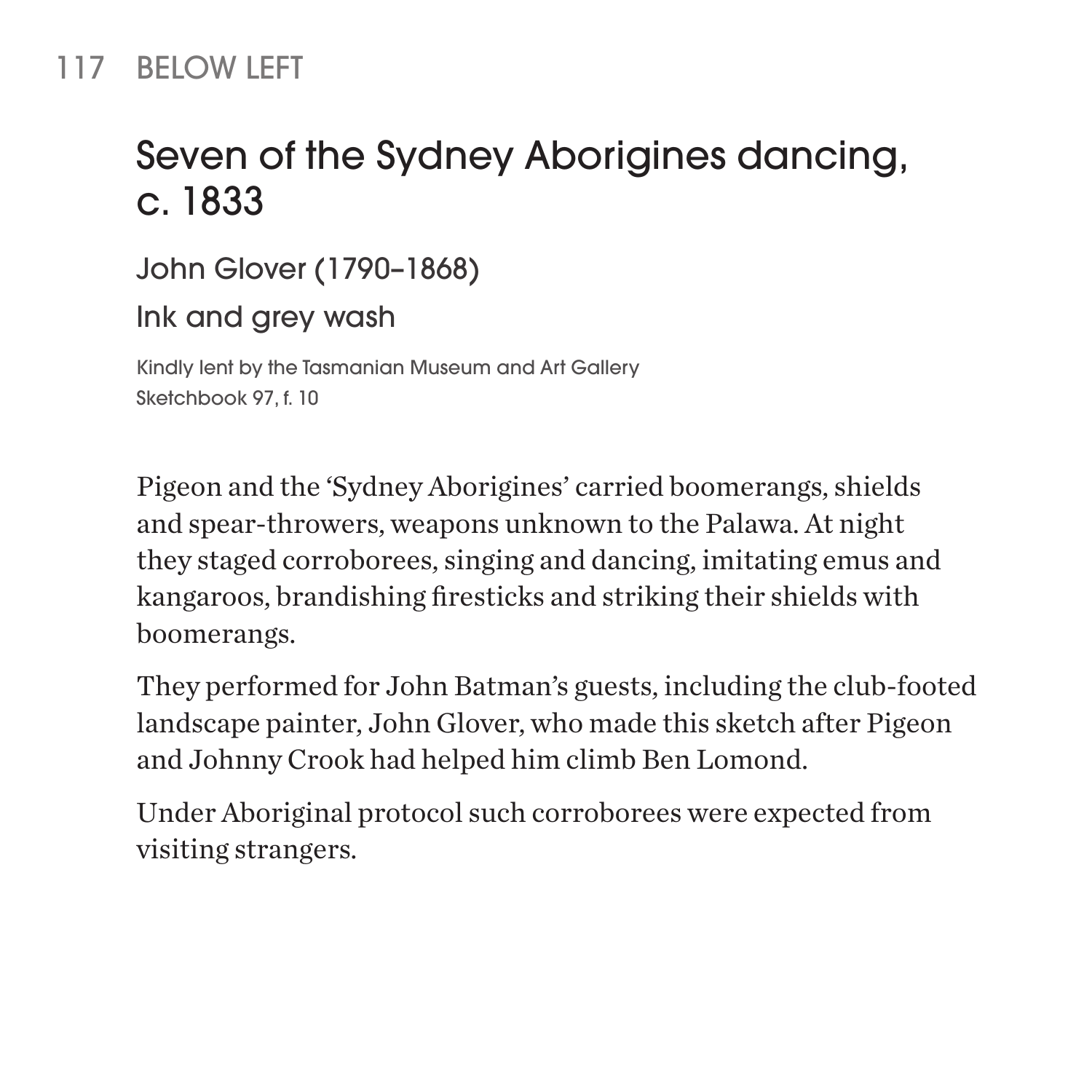### 118 BELOW CENTRE

# Pigeon's Well

Government Notice. No. 186 Colonial Secretary's Office, 17 September 1830 *Hobart Town Gazette*, 18 September 1830

MDQ 351.73/1

Batman requested that Johnny Crook and Pigeon should be granted land for 'their good conduct and useful services … in pursuit of the hostile Aborigines'. Though the Government Notice said the grants were 405 hectares each, this was corrected to 40 hectares each the next week.

Surveyor John Helder Wedge marked out the grants in 1833 at Buffalo Brook, adjoining Batman's farm. In 1835 Batman claimed the 43 hectares originally granted to Johnny Crook.

Wedge gave the name Pigeon's Well to a water basin (probably Lake Youl, source of the Nile River), 'having been discovered by a Sydney native of that name'.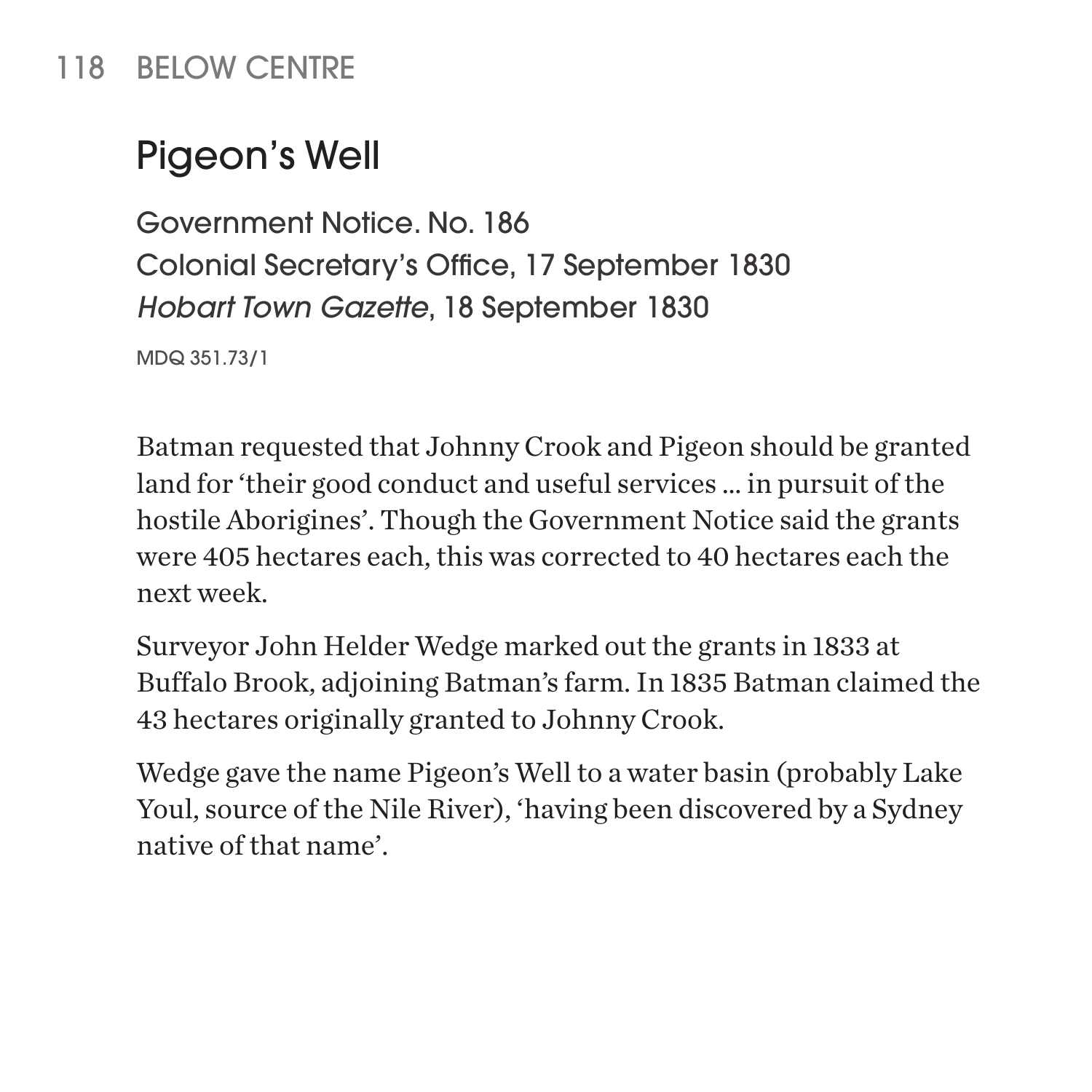# *Lewis* [Lewis Maccah], 1842

### John Rae (1813–1900) Pencil and watercolour

From *Portraits of Australian Aborigines* Presented by Sir William Dixson, 1951 DG\* D23, f. 1

George Augustus Robinson said 'Macca alias Lewis, Chief of Killimbagong or Shoalhaven Tribe', was the brother of Pigeon (Warroba). He sometimes worked on Alexander Berry's farm, 'Coolangatta', near Nowra. Lewis and five other rovers landed in Sydney in 1833 from the ship *Ellen* and went to Berry's house at Crows Nest to store their luggage.

In October 1836 Lewis guided the Quaker missionaries, GW Walker and James Backhouse, whom he had met in Van Diemen's Land, from 'Coolangatta' to Bong Bong. Lewis, who was leaving for Port Phillip, wore a cabbage tree hat and an officer's coat and trousers.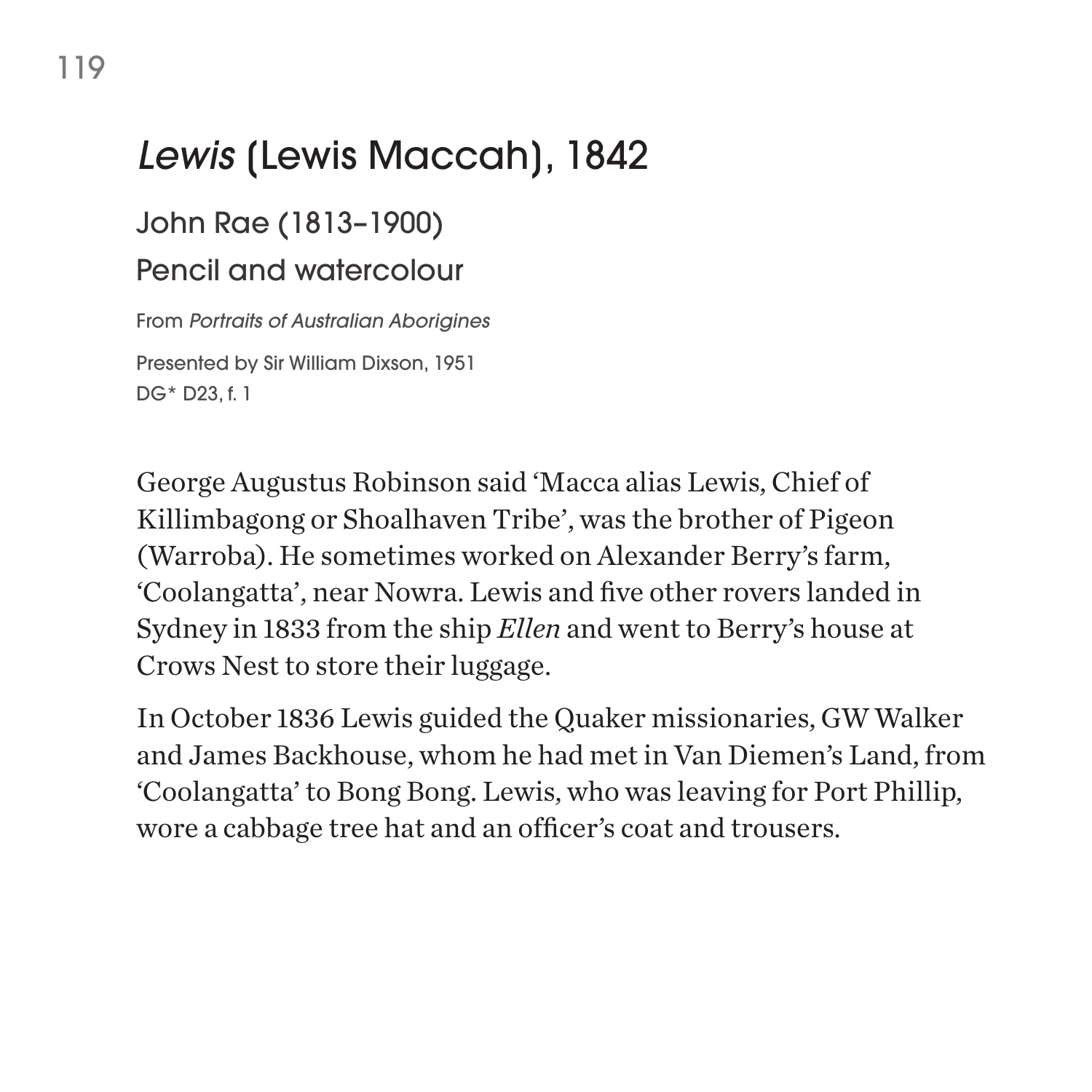# *The Melbourne Deed* ('Batman's Treaty'), 1835

Legal copy of deed of conveyance of 500,000 acres from Aboriginal People of the Port Phillip district to John Batman Detail showing the marks of the 'chiefs' (reproduction)

National Museum of Australia Accession No. 1997.19

On 6 June 1835, Batman and his rovers met eight Kulin 'chiefs' at Port Phillip to negotiate the agreement that resulted in the unauthorised land 'purchase' known as 'Batman's Treaty'. While Batman believed he was enacting a feudal English property transfer called *enfeoffment*, the Kulin regarded the transaction as a form of reciprocal exchange they called *Tanderrum*.

Batman exchanged quantities of tomahawks, knives, scissors, mirrors, necklaces, blankets, suits, shirts, handkerchiefs, flour and sugar for the land. Next day, two of the *ngurungaeta* (clan heads) presented possum skin cloaks to Batman. They later gave him stone axes, spears, woomeras and boomerangs.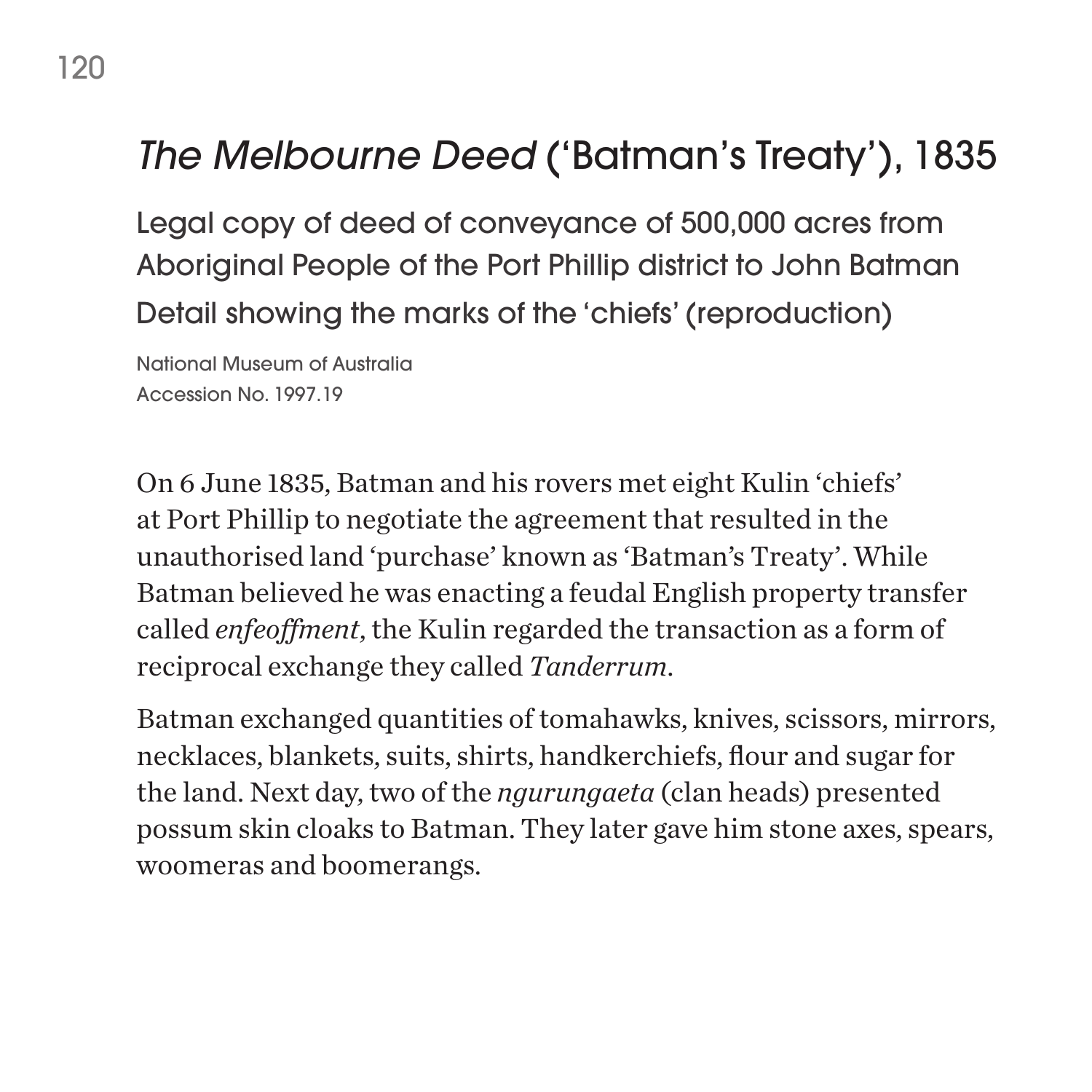### 121 BELOW RIGHT

## *Borung Boruck. The bread is all done —. 1835*

John Helder Wedge (1793–1872)

#### Pencil

From *John Helder Wedge Field Book* Kindly lent by the State Library of Victoria MS 10768, p. 170

Batman returned to Van Diemen's Land, leaving James Gum, William Todd and Alexander Thompson, the three treaty witnesses, with Pigeon, Joe the Marine, Bullet, Bungett and Old Bull to build a camp at Indented Head (near Geelong, Victoria).

 The words, '*Borung Boruck. The bread is all done*', written upside down in Wedge's Field Book indicate that the Aboriginal man in the possum-skin cloak is Pigeon, who baked dampers for local Aboriginal people, as mentioned in Todd's *Diary* (MS 11243, La Trobe Collection, State Library of Victoria). In the Sydney Language '*Barong-boruck*', as recorded by Philip Gidley King (1790), meant 'Belly-full'.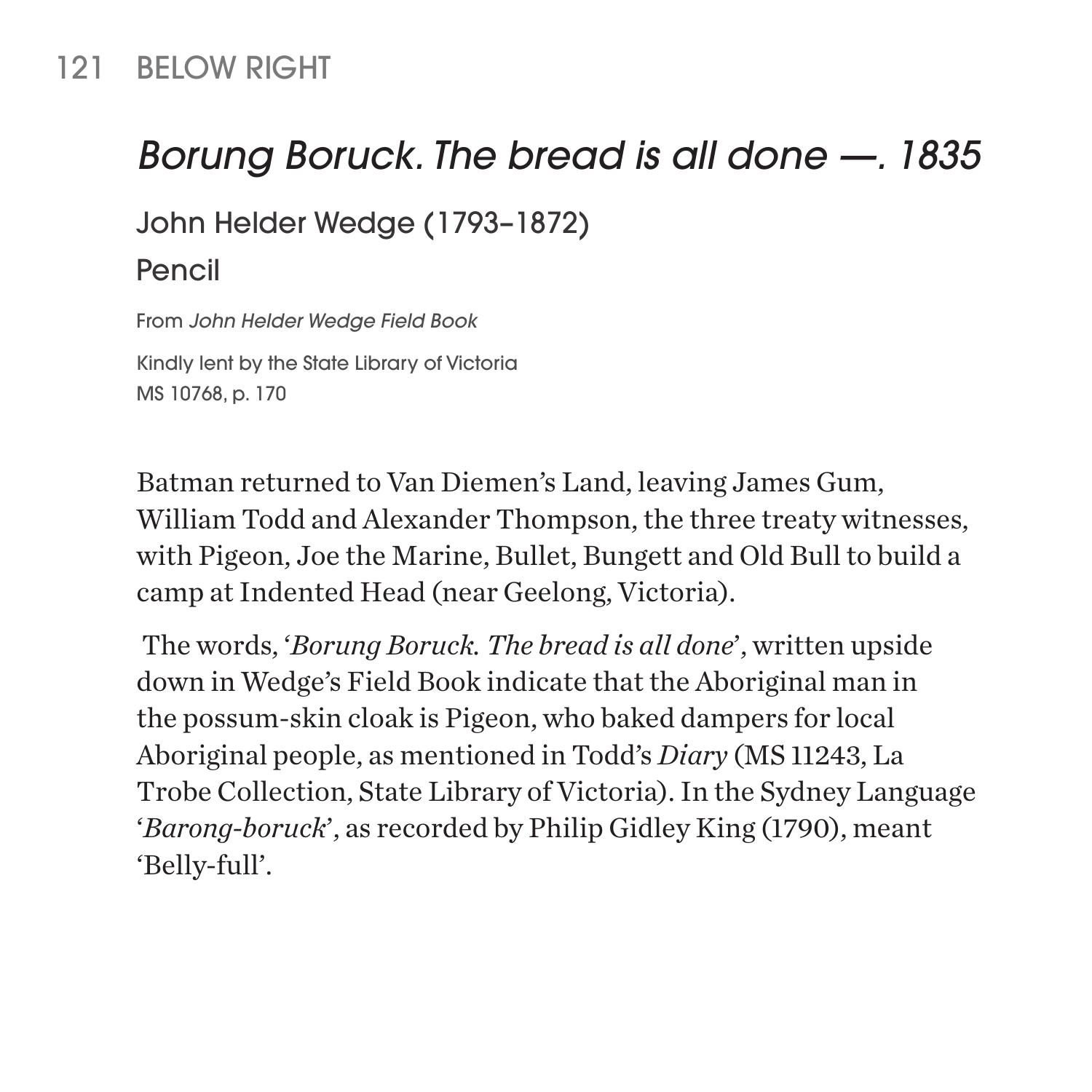# *Jacky Stuart, Shoalhaven*, c. 1844

### Charles Rodius (1802–1860)

#### **Charcoal**

From *Portraits of New South Wales Aboriginal Australians*

Transfer from the National Art Gallery of New South Wales to the Mitchell Library, 1921 PXA 1005/4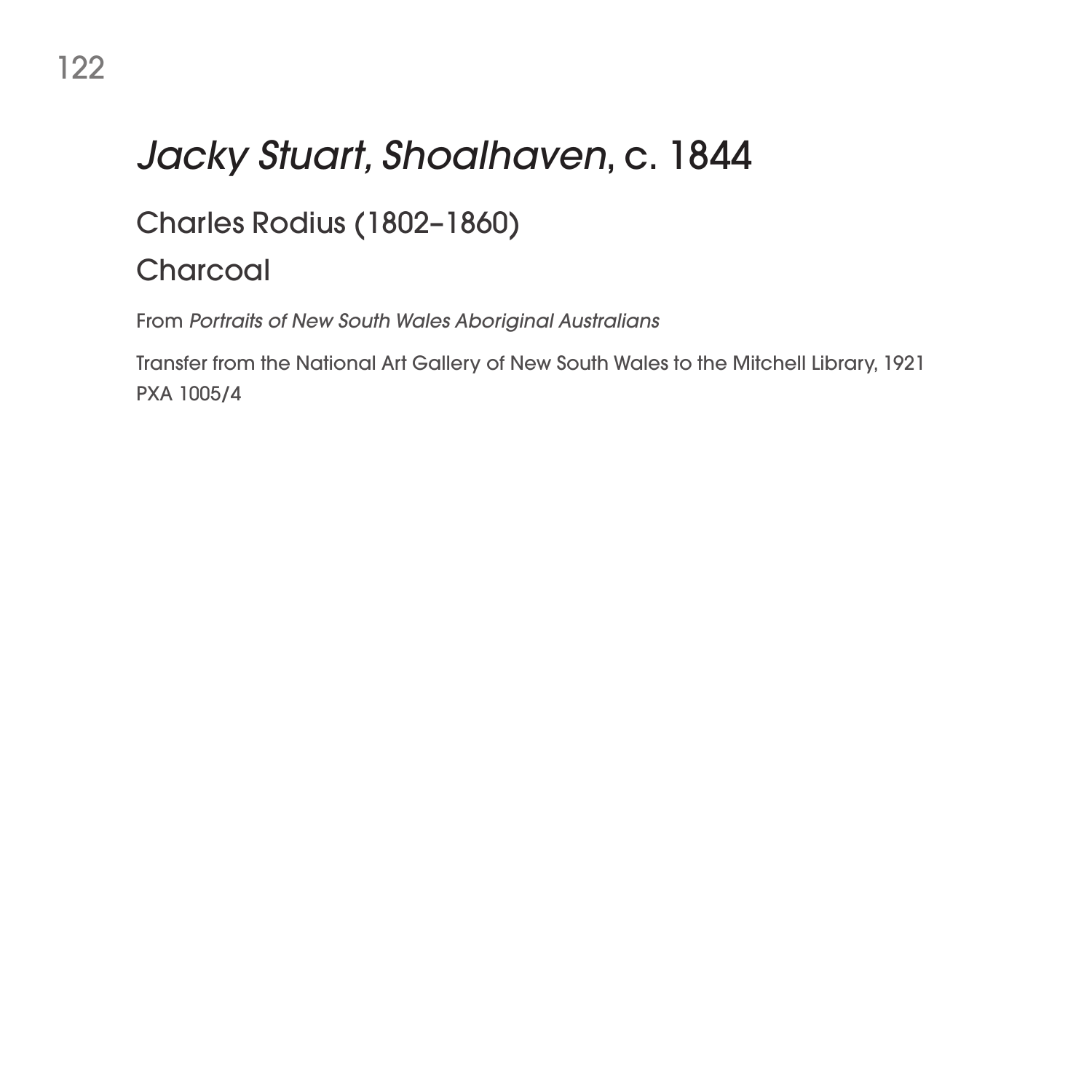# '… one of the most trusty and sagacious …', 1832

*The Hobart Town Courier*, 28 December 1832 (reproduction) X079.9461/1

Lewis Maccah, Gillang (Jacky Stewart or Stuart) and Quanmyoh (Joe the Marine), all from the Shoalhaven, accompanied Constable William Cotterell on a journey to Macquarie Harbour. In December 1832 Jacky Stewart was met with a hail of spears from hostile Palawa as he crossed the Arthur River in a makeshift canoe. He escaped by diving underwater and shaking off his clothes.

Jacky Stewart joined John Batman in Melbourne, where he worked as a tracker but was often put in the stocks for drunkenness. A big man and normally a strong swimmer, he drowned, while drunk, in the Yarra River on 16 March 1839.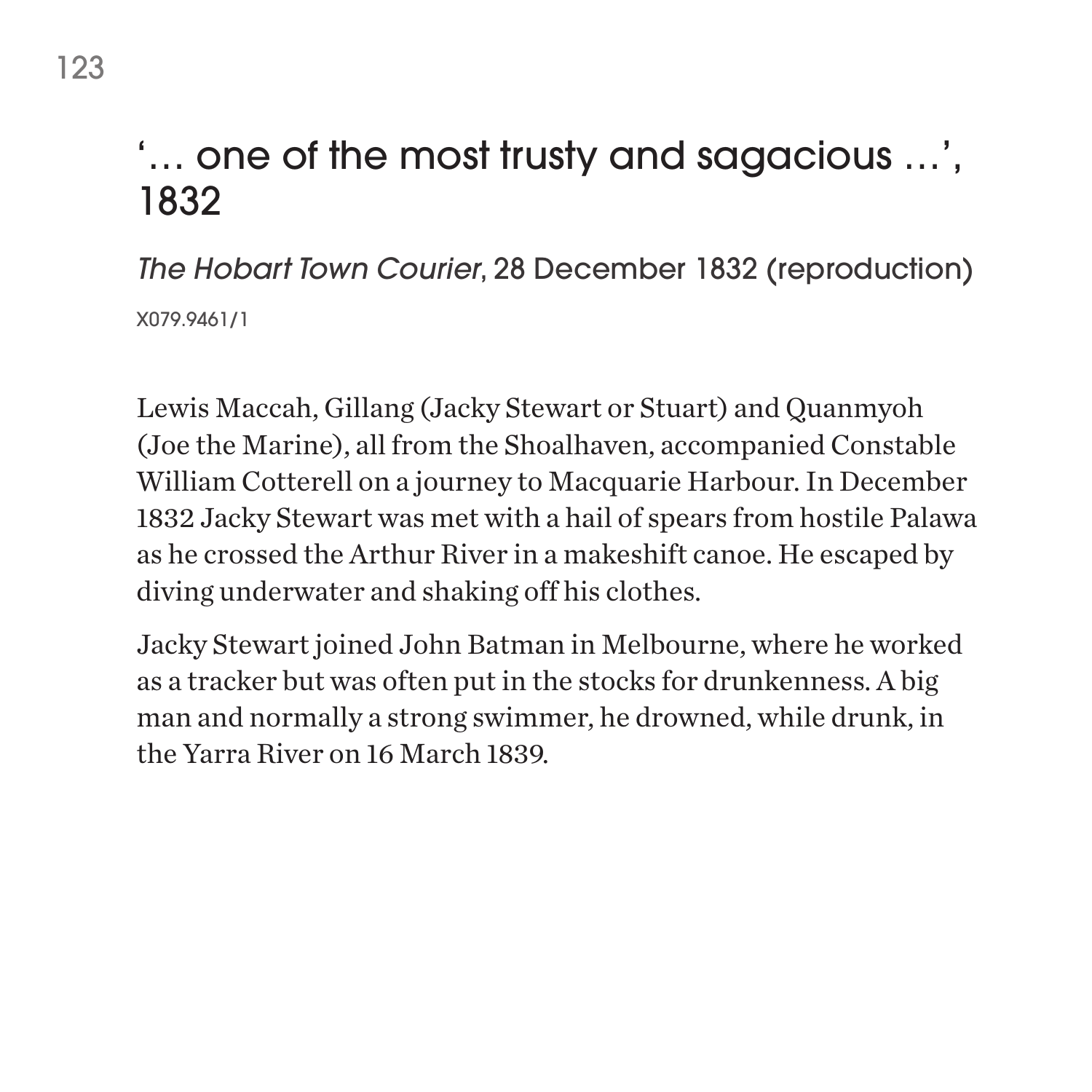# *King Jack Waterman, Shoalhaven New South Wales*, 1834

Charles Rodius (1802–1860)

Black chalk with red chalk highlights (reproduction)

The Trustees of the British Museum AN416038001

Monowara, from the Burrewarra clan near Jervis Bay, was known as Waterman Jack and King Jack Waterman after John Waterman, overseer of the Sydney Domain, where Charles Rodius sketched this portrait in 1834.

John Batman employed Waterman in his 'roving parties' and as a worker on his farm at Ben Lomond in Tasmania. In 1833 Batman loaned a horse to Peregrine Massingberd, who sent 'John Waterman, one of the blacks, on foot, to take the horse back home'. Waterman returned to the Shoalhaven in 1834. He camped with other Aboriginal people visiting Sydney at Grose's Wharf in Cockle Bay in 1836.